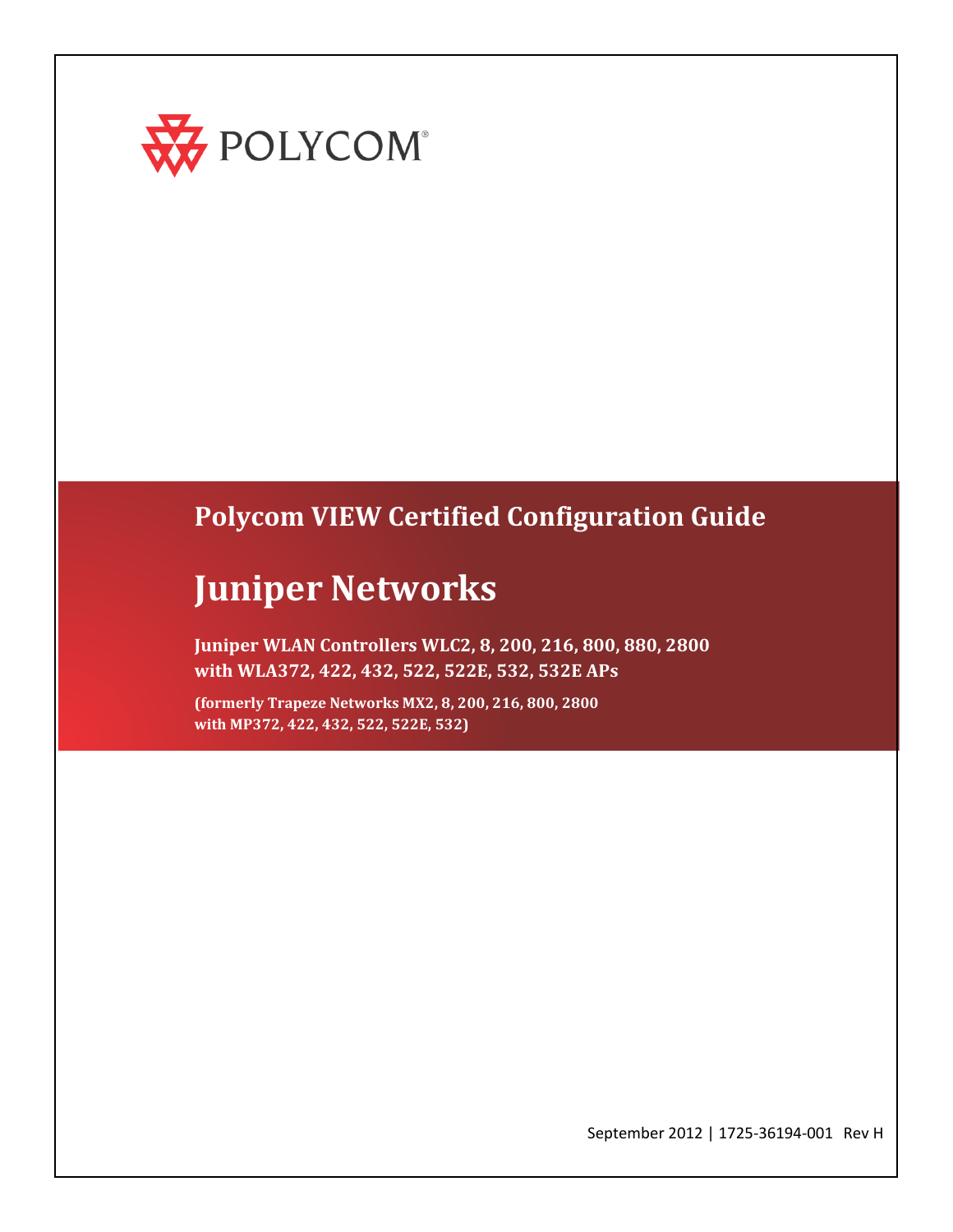# **Trademarks**

©2012, Polycom, Inc. All rights reserved.

POLYCOM®, the Polycom "Triangles" logo and the names and marks associated with Polycom products are trademarks and/or service marks of Polycom, Inc. and are registered and/or common law marks in the United States and various other countries. All other trademarks are property of their respective owners. No portion hereof may be reproduced or transmitted in any form or by any means, for any purpose other than the recipient's personal use, without the express written permission of Polycom.

### **Disclaimer**

While Polycom uses reasonable efforts to include accurate and up-to-date information in this document, Polycom makes no warranties or representations as to its accuracy. Polycom assumes no liability or responsibility for any typographical or other errors or omissions in the content of this document.

### **Limitation of Liability**

Polycom and/or its respective suppliers make no representations about the suitability of the information contained in this document for any purpose. Information is provided "as is" without warranty of any kind and is subject to change without notice. The entire risk arising out of its use remains with the recipient. In no event shall Polycom and/or its respective suppliers be liable for any direct, consequential, incidental, special, punitive or other damages whatsoever (including without limitation, damages for loss of business profits, business interruption, or loss of business information), even if Polycom has been advised of the possibility of such damages.

### **Customer Feedback**

We are striving to improve the quality of our documentation and we appreciate your feedback. Email your opinions and comments t[o VoiceDocumentationFeedback@polycom.com.](http://support.polycom.com/?subject=Document%20Title)



Visit [support.polycom.com](mailto:voicedocumentationfeedback@polycom.com) for software downloads, product documents, product licenses, troubleshooting tips, service requests, and more.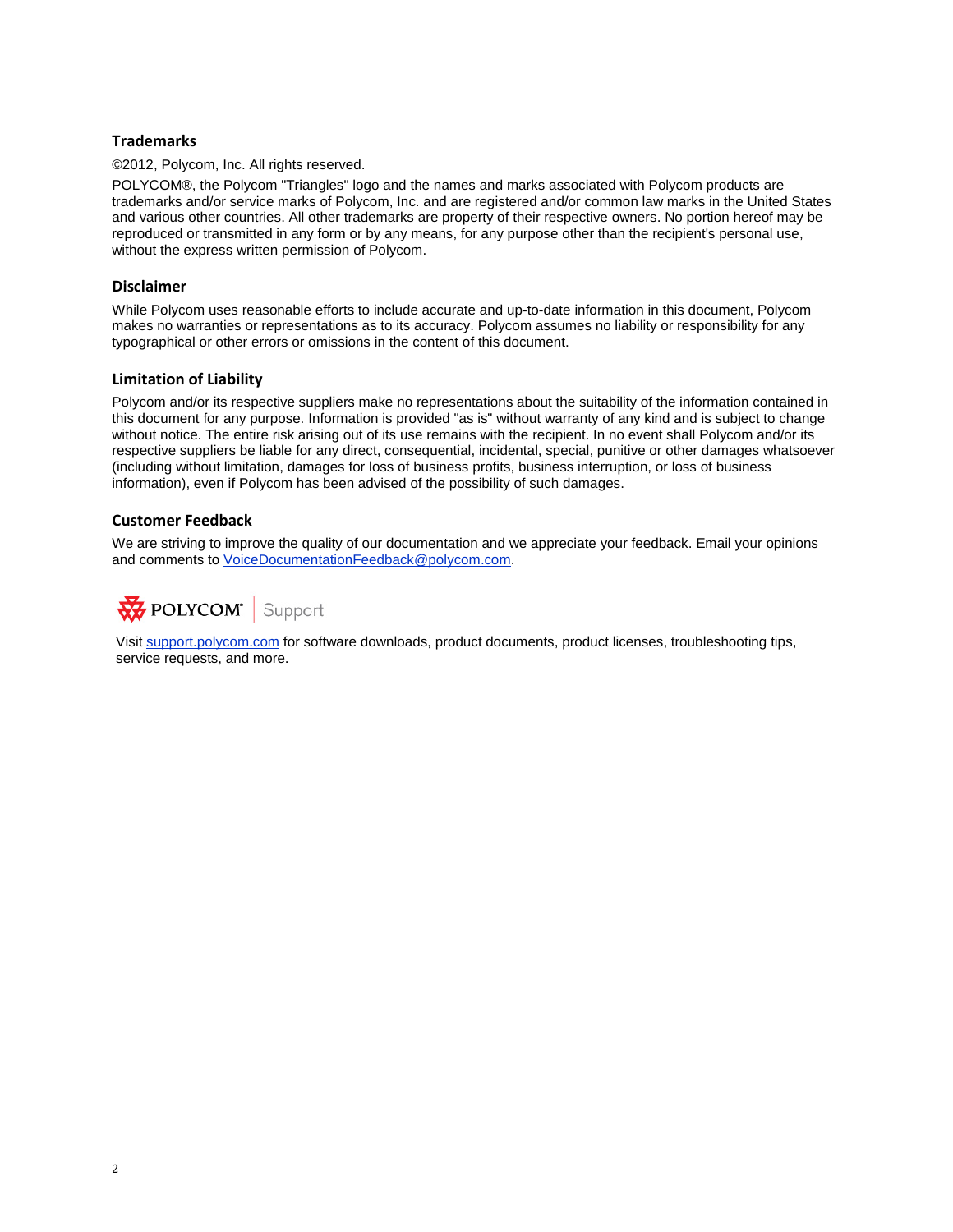# **Contents**

| Chapter 3: Configure Controller from Factory Defaults15 |  |
|---------------------------------------------------------|--|
|                                                         |  |
|                                                         |  |
|                                                         |  |
|                                                         |  |
|                                                         |  |
|                                                         |  |
|                                                         |  |
|                                                         |  |
|                                                         |  |
|                                                         |  |
|                                                         |  |
|                                                         |  |
|                                                         |  |
|                                                         |  |
|                                                         |  |
|                                                         |  |
|                                                         |  |
|                                                         |  |
|                                                         |  |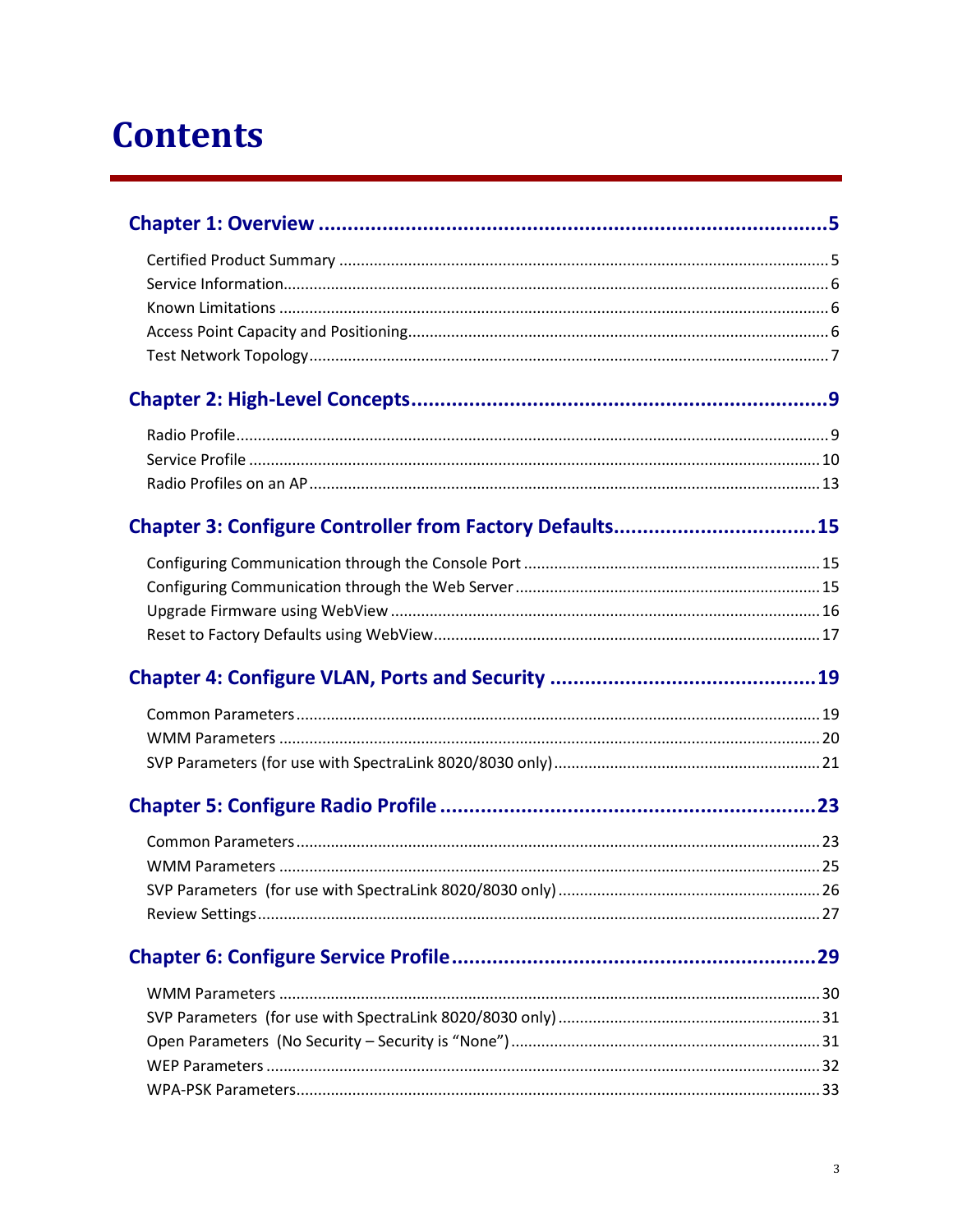| Chapter 8: Configure RADIUS Server Example (WPA2-Enterprise Only) 45               |  |
|------------------------------------------------------------------------------------|--|
|                                                                                    |  |
|                                                                                    |  |
|                                                                                    |  |
|                                                                                    |  |
|                                                                                    |  |
|                                                                                    |  |
|                                                                                    |  |
| Configuration Example #1: Minimal Configuration on a Single MX with WMM and SVP 57 |  |
|                                                                                    |  |
|                                                                                    |  |
| Configuration Example #4: SVP Configuration For Multiple MXs (Subnet Roaming)77    |  |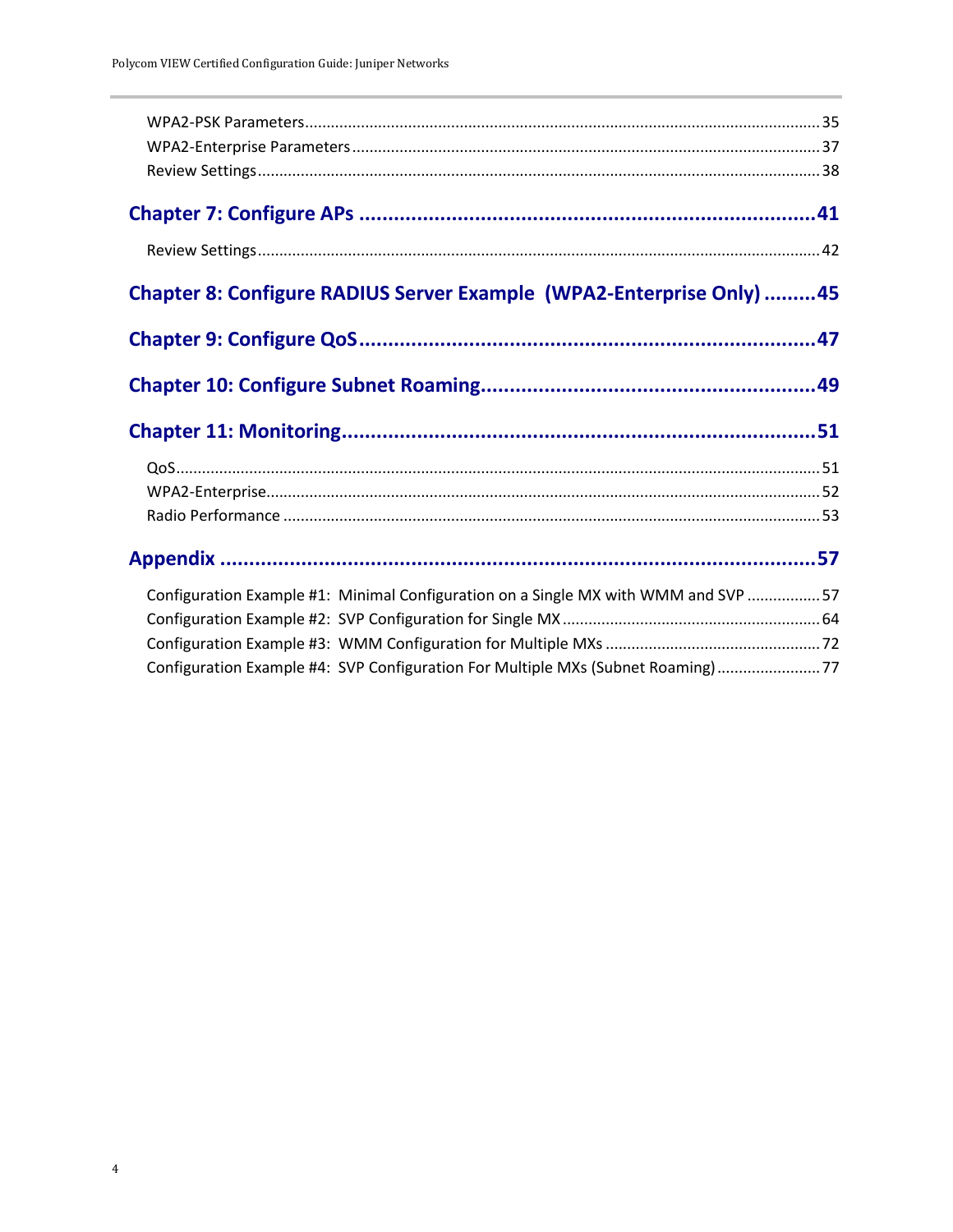# <span id="page-4-0"></span>**Chapter 1: Overview**

Polycom's Voice Interoperability for Enterprise Wireless (VIEW) Certification Program is designed to ensure interoperability and high performance between SpectraLink Wireless Telephones and wireless LAN (WLAN) infrastructure products.

The products listed below have been thoroughly tested in Polycom's lab and have passed VIEW Certification. This document details how to configure the Juniper Networks WLAN controllers and access points with SpectraLink Wireless Telephones.

| Manufacturer:                                  |                                                                           | Juniper Networks: http://www.juniper.net/us/en/                                                                                  |                                                                          |                                                 |
|------------------------------------------------|---------------------------------------------------------------------------|----------------------------------------------------------------------------------------------------------------------------------|--------------------------------------------------------------------------|-------------------------------------------------|
| Certified products:                            | Controllers:<br>WLC2WLC8<br><b>WLC200</b><br><b>WLC216</b>                | <b>WLC800</b><br><b>WLC880</b><br><b>WLC2800</b>                                                                                 | <b>Access Points:</b><br><b>WLA372</b><br><b>WLA422</b><br><b>WLA432</b> | <b>WLA522</b><br>WLA522E<br><b>WLA532, 532E</b> |
| AP radio:                                      |                                                                           | 2.4 GHz $(802.11b/g/n)$ , 5 GHz $(802.11a/n)$                                                                                    |                                                                          |                                                 |
| Security:                                      |                                                                           | None, WEP, WPA-PSK, WPA2-PSK, and WPA2-Enterprise (EAP-FAST and<br>PEAPv0/MSCHAPv2)                                              |                                                                          |                                                 |
| QoS:                                           |                                                                           | Wi-Fi Standard for SpectraLink 8440/8450/8452 8020/8030 for all AP's<br>SVP for SpectraLink 8020/8030 for all AP's but 532, 532E |                                                                          |                                                 |
| AP and WLC software version tested:<br>7.6.3.1 |                                                                           |                                                                                                                                  |                                                                          |                                                 |
| Handset* models tested:                        | SpectraLink 8440/8450/8452 Wireless Telephone                             |                                                                                                                                  |                                                                          |                                                 |
| Handset radio mode:                            | 802.11b/g<br>802.11b/g/n<br>802.11b                                       |                                                                                                                                  | 802.11 a & a/n                                                           |                                                 |
| Meets VIEW minimum call<br>capacity per AP:    | 6                                                                         | 8                                                                                                                                | 8                                                                        | 10                                              |
| Handset models tested:                         | SpectraLink 8020/8030 Wireless Telephone***                               |                                                                                                                                  |                                                                          |                                                 |
| Handset radio mode:                            | 802.11b                                                                   |                                                                                                                                  | 802.11a                                                                  |                                                 |
| Meets VIEW minimum call<br>capacity per AP:**  | 8 with SVP<br>12 with SVP<br>6 with Wi-Fi Std QoS<br>8 with Wi-Fi Std QoS |                                                                                                                                  |                                                                          |                                                 |
| Network topology:                              | Switched Ethernet (recommended)                                           |                                                                                                                                  |                                                                          |                                                 |

# <span id="page-4-1"></span>**Certified Product Summary**

\*SpectraLink handset models and their OEM derivates are verified compatible with the WLAN hardware and software identified in the table. Throughout the remainder of this document they will be referred to collectively as "SpectraLink wireless telephones", "phones" or "handsets".

\*\* Maximum calls tested per the VIEW Certification Test Plan. The certified product may actually support a higher number of maximum calls

\*\*\*WPA2-Enterprise and Wi-Fi Standard QoS are not available for SpectraLink 8020/8030 handsets connecting to PBXs using the TDM protocol through a SpectraLink Telephony Gateway (phone type 30 on the 8020/8030).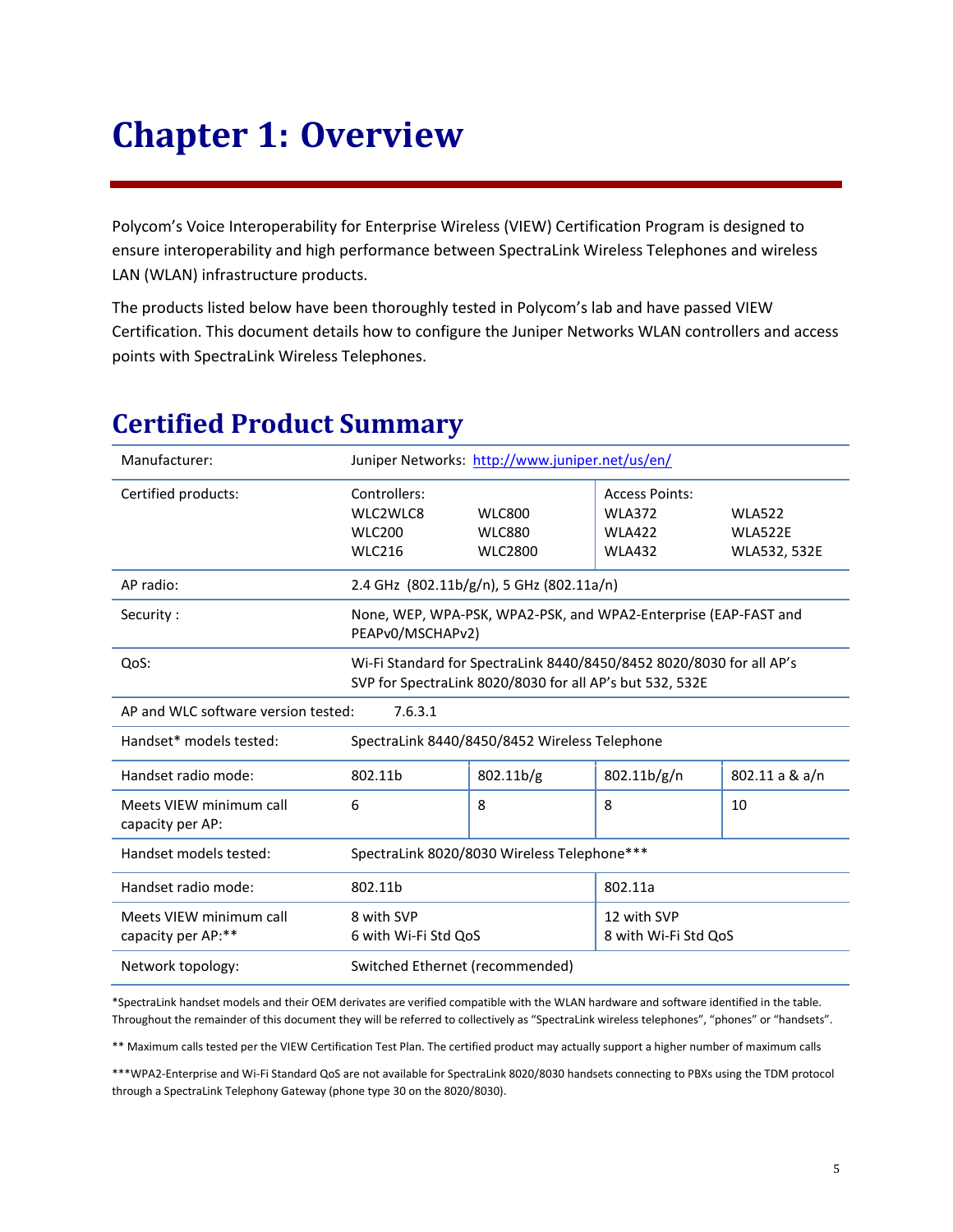# <span id="page-5-0"></span>**Service Information**

If you encounter difficulties or have questions regarding the configuration process, please contact Juniper Networks at 1-888-314-5822.

# <span id="page-5-1"></span>**Known Limitations**

SpectraLink 8020/8030 handsets using the TDM protocol through a SpectraLink Telephony Gateway (phone type 30 on the 8020/8030) can not use WPA2-Enterprise Security and Wi-Fi Standard QoS settings.

- Heavy multicast, broadcast or push-to-talk (PTT) traffic may impair voice quality.
- Voice and data must be separated onto separate service set identifiers (SSIDs) (service profiles within the Juniper) to obtain the best voice performance.
- Ensure that the RSSI for handset clients as indicated at the AP does not exceed -30 dBm to avoid potential radio issues.
- The SVP QoS mode is not recommended for use with WLA532, 532E model AP's.



Note: RADIUS server configuration

This document does not cover the steps involved to configure a RADIUS server required for using WPA2-Enterprise.

# <span id="page-5-2"></span>**Access Point Capacity and Positioning**

Please refer to the Polycom *Deploying Enterprise-Grade Wi-Fi Telephony* white paper, available at [http://www.polycom.com/products/voice/wireless\\_solutions/wifi\\_communications/handsets/spectralin](http://www.juniper.net/us/en/) k 8020 wireless.html . This document covers the security, coverage, capacity and QoS considerations necessary for ensuring excellent voice quality with enterprise Wi-Fi networks.

For more detailed information on wireless LAN layout, network infrastructure, QoS, security and subnets, please see the *Best Practices Guide to Network Design Considerations for SpectraLink Wireless Telephones*, available at http://support.polycom.com/PolycomService/support/us/support/voice/wifi/index.html. This document identifies issues and solutions based on Polycom's extensive experience in nterprise-class Wi-Fi telephony. It provides recommendations for ensuring that a network environment is adequately optimized for use with SpectraLink Wireless Telephones.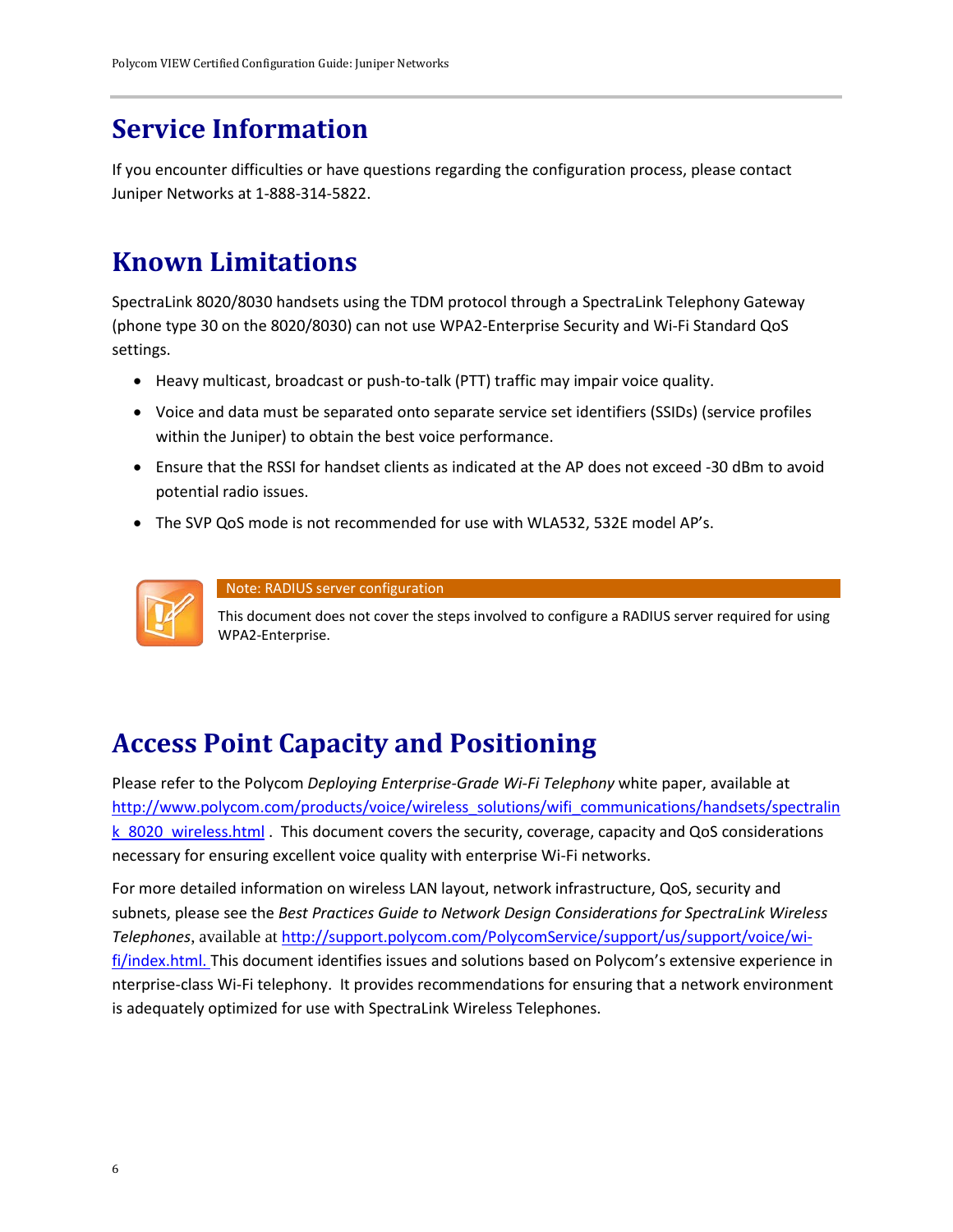# <span id="page-6-0"></span>**Test Network Topology**





# Note: Your configuration may differ

This configuration is not applicable to all customer environments.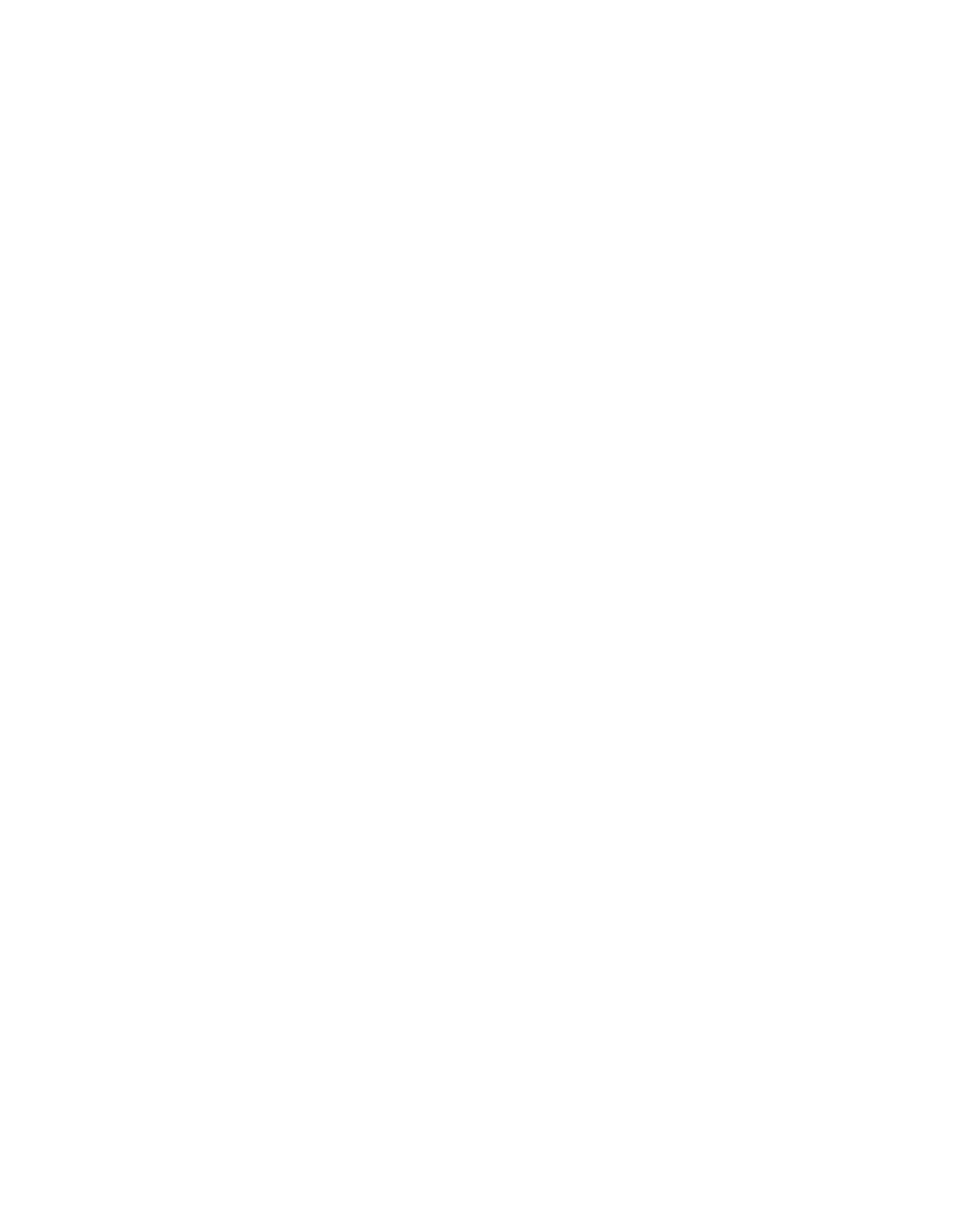# <span id="page-8-0"></span>**Chapter 2: High-Level Concepts**

Juniper WLAN controller's configuration has two profiles:

- Radio
- <span id="page-8-1"></span>• Service

# **Radio Profile**

This is where parameters like DTIM interval and QoS mechanisms are customized. There can be only **one** radio profile assigned to one of the two radios in an AP. However, as can be seen in the example below there can be **more than one** service profile assigned to a radio profile. In this case the service profiles **common** and **wpa2** have been associated with the radio profile **wmmps**.

The output of the show command below provides an example of a radio profile configured for WMM-Power Save QoS mode:

| MX-200-AB48EE# show radio-profile |             |                      |      |
|-----------------------------------|-------------|----------------------|------|
| Options                           |             |                      |      |
| QoS mode:                         | wmm         |                      |      |
| WMM powersave:                    | enabled     |                      |      |
| Weighted-fair-queuing:            | disabled    |                      |      |
| Rate-enforcement:                 | disabled    |                      |      |
| Auto tune:                        | None        |                      |      |
| 802.11                            |             |                      |      |
| Beacon interval:                  | 100         | Max Tx lifetime:     | 2000 |
| DTIM interval:                    | 2           | Max Rx lifetime:     | 2000 |
| RTS threshold:                    | 65535       | Frag threshold:      | 2346 |
| Long-preamble:                    | disabled    |                      |      |
| 11n                               |             |                      |      |
| Channel width (11na):             | 40MHz       |                      |      |
| Auto tune                         |             |                      |      |
| Tune channel range (11a):         | lower-bands |                      |      |
| Tune power interval:              | 600         |                      |      |
| Tune channel interval:            | 3600        | Power ramp interval: | 60   |
| Channel holddown:                 | 900         |                      |      |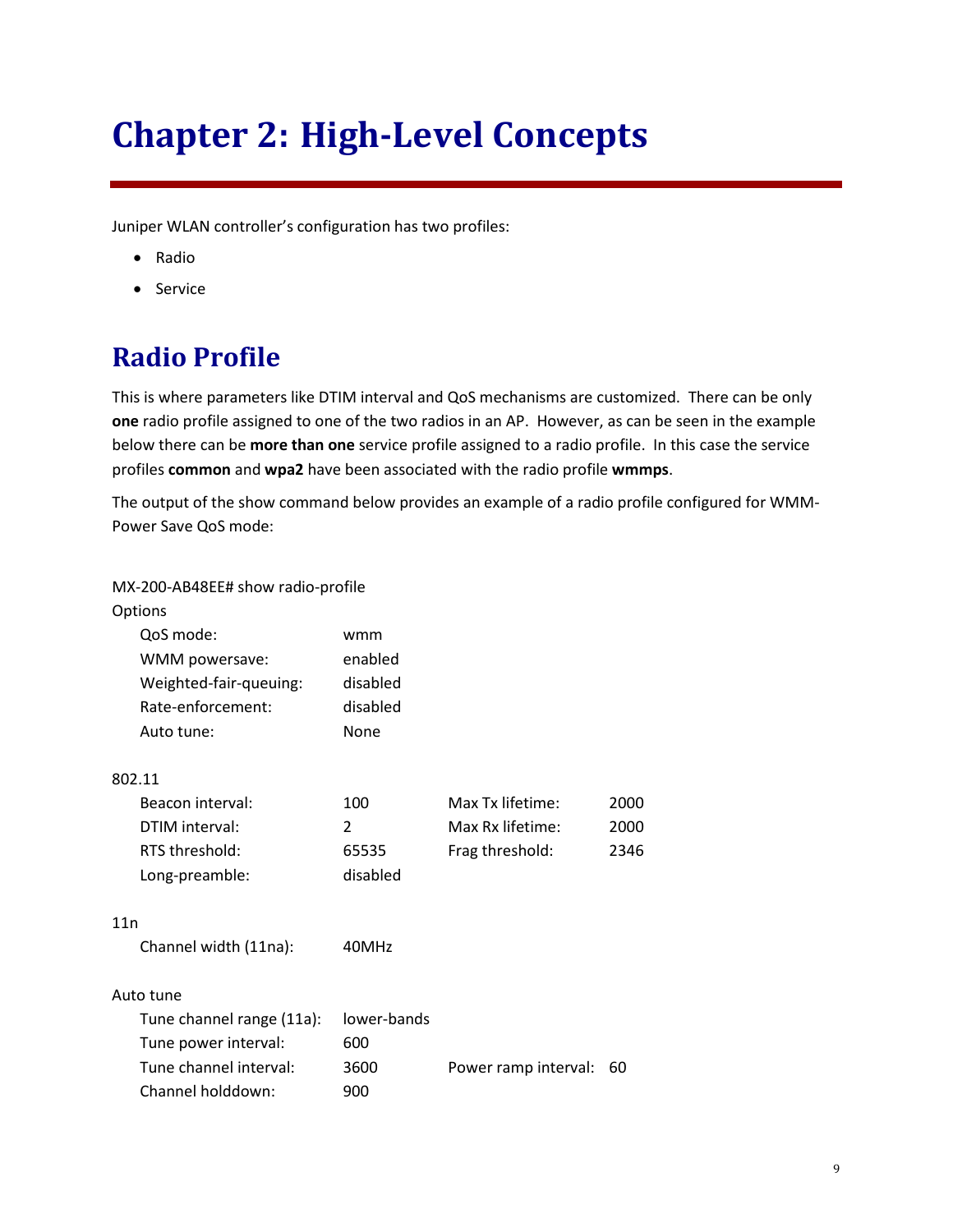| RF-scanning |  |
|-------------|--|
|             |  |

| Mode:                       | <b>PASSIVE</b>   |       |            |
|-----------------------------|------------------|-------|------------|
| Channel-scope:              | <b>OPERATING</b> |       |            |
| CTS-to-self:                | disabled         |       |            |
| RFID:                       | disabled         |       |            |
| Other                       |                  |       |            |
| Countermeasures:            | none             |       |            |
| DFS channels:               | enabled          |       |            |
| Client tx power constraint: | none             |       |            |
| <b>WMM CAC Parameters:</b>  |                  |       |            |
| Queue                       | <b>ACM</b>       | Max % | Police     |
| Background                  | NO.              | 0     | <b>YES</b> |
| <b>BestEffort</b>           | NO.              | 0     | <b>YES</b> |
| Video                       | <b>YES</b>       | 0     | <b>YES</b> |
| Voice                       | <b>YES</b>       | 0     | <b>YES</b> |
| Service profiles:           | s1               |       |            |
| Snoop filters:              | none             |       |            |

# <span id="page-9-0"></span>**Service Profile**

The service profile is where attributes like the SSID name and security options are defined. A service profile is never directly associated with a particular radio on an AP. A service profile is only active when it is associated with a radio profile and the radio profile is associated with an AP.

The output of the show command below provides an example of a service profile with settings specific to WMM-Power Save QoS:

MX-200-AB48EE# show serviceprofile s1

General attributes SSID name: s1

| SSID type:      |                         | crypto        |
|-----------------|-------------------------|---------------|
| 11n attributes  |                         |               |
| 11n Mode (na):  |                         | enabled       |
| 11n Mode (ng):  |                         | disabled      |
| Guard Interval: |                         | long          |
|                 | Frame aggregation mode: | enabled       |
|                 | MSDU Max length:        | 4k            |
|                 | MPDU Max length:        | 64k           |
| Options         |                         |               |
| Auth:           |                         | Fallthru none |
| Mesh:           |                         | None          |
|                 |                         |               |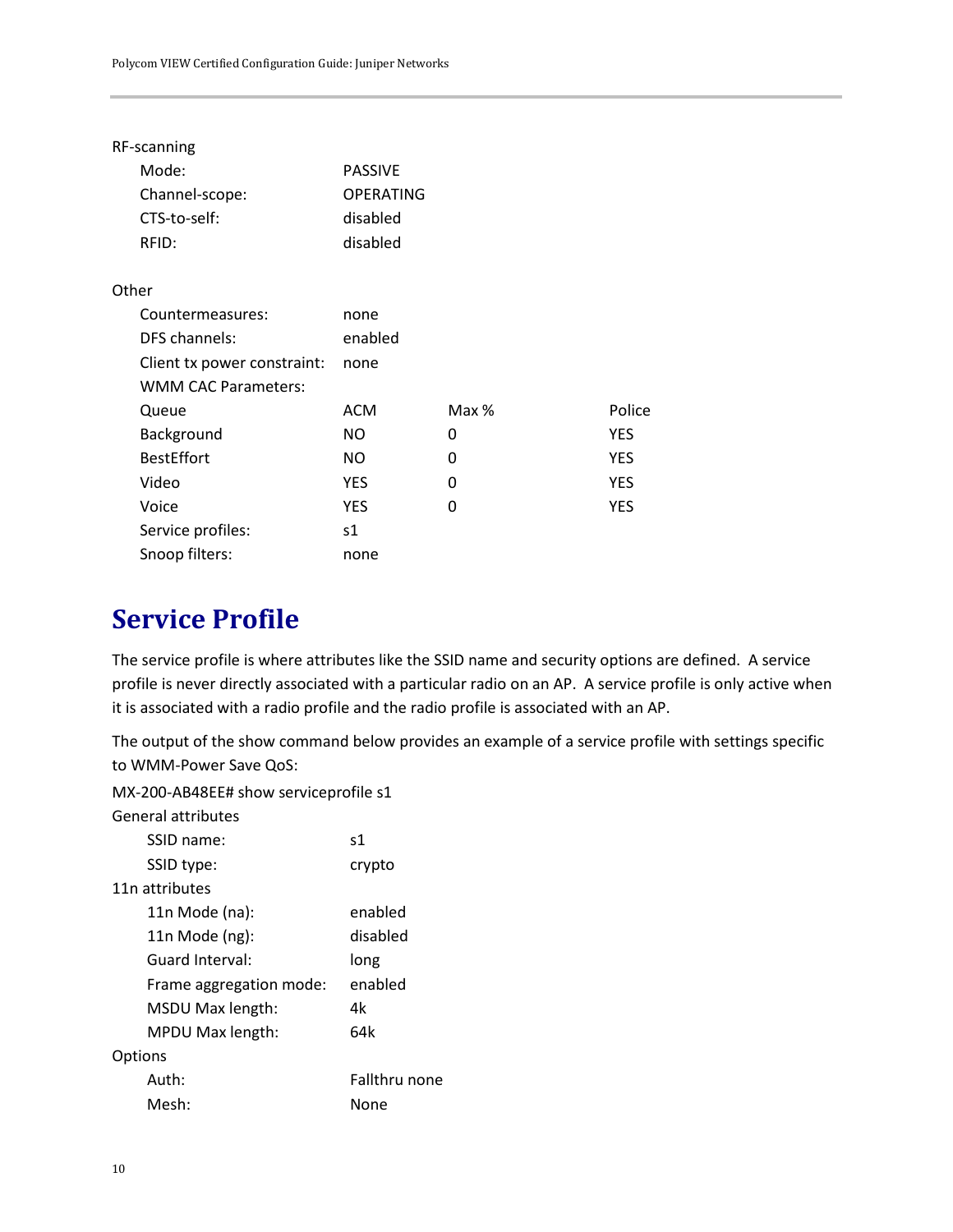| L2:                        | None                        |
|----------------------------|-----------------------------|
| 802.11:                    | Beacon, Idle-client-probing |
| Crypto                     |                             |
| <b>RSN-IE</b>              |                             |
| Authentication:            | 802.1X                      |
| Encryption:                | <b>RSN</b>                  |
| Cipher:                    | <b>CCMP</b>                 |
| <b>SSID attributes</b>     |                             |
| Vlan name:                 | default                     |
| Qos profile:               | sip                         |
| <b>WEP</b>                 |                             |
| Active-unicast-index:      | 1                           |
| Active-multicast-index:    | 1                           |
| Preset keys:               | None                        |
| Web Portal                 |                             |
| Logout mode:               | disabled                    |
| Session timeout:           | 5                           |
| SODA                       |                             |
| Enforce checks:            | enabled                     |
| Miscellaneous              |                             |
| CAC:                       | None                        |
| CAC max-sessions:          | 14                          |
| <b>CAC VoIP max-calls:</b> | 12                          |
| Short retry counter:       | 3                           |
| Long retry counter:        | 5                           |
| Max bandwidth:             | unlimited                   |
| User idle timeout:         | 180 s                       |
| Active call timeout:       | 120 <sub>s</sub>            |
| Handshake timeout:         | no timeout                  |
| 802.11 settings            |                             |
| 11a                        |                             |
| Beacon rate:               | 6                           |
| Multicast rate:            | 24                          |
| Mandatory rates:           | 6, 12, 24                   |
| Standard rates:            | 9, 18, 36, 48, 54           |
| Disabled rates:            | None                        |
| 11 <sub>b</sub>            |                             |
| Beacon rate:               | 5.5                         |
| Multicast rate:            | 11                          |
| Mandatory rates:           | 5.5, 11                     |
| Standard rates:            | None                        |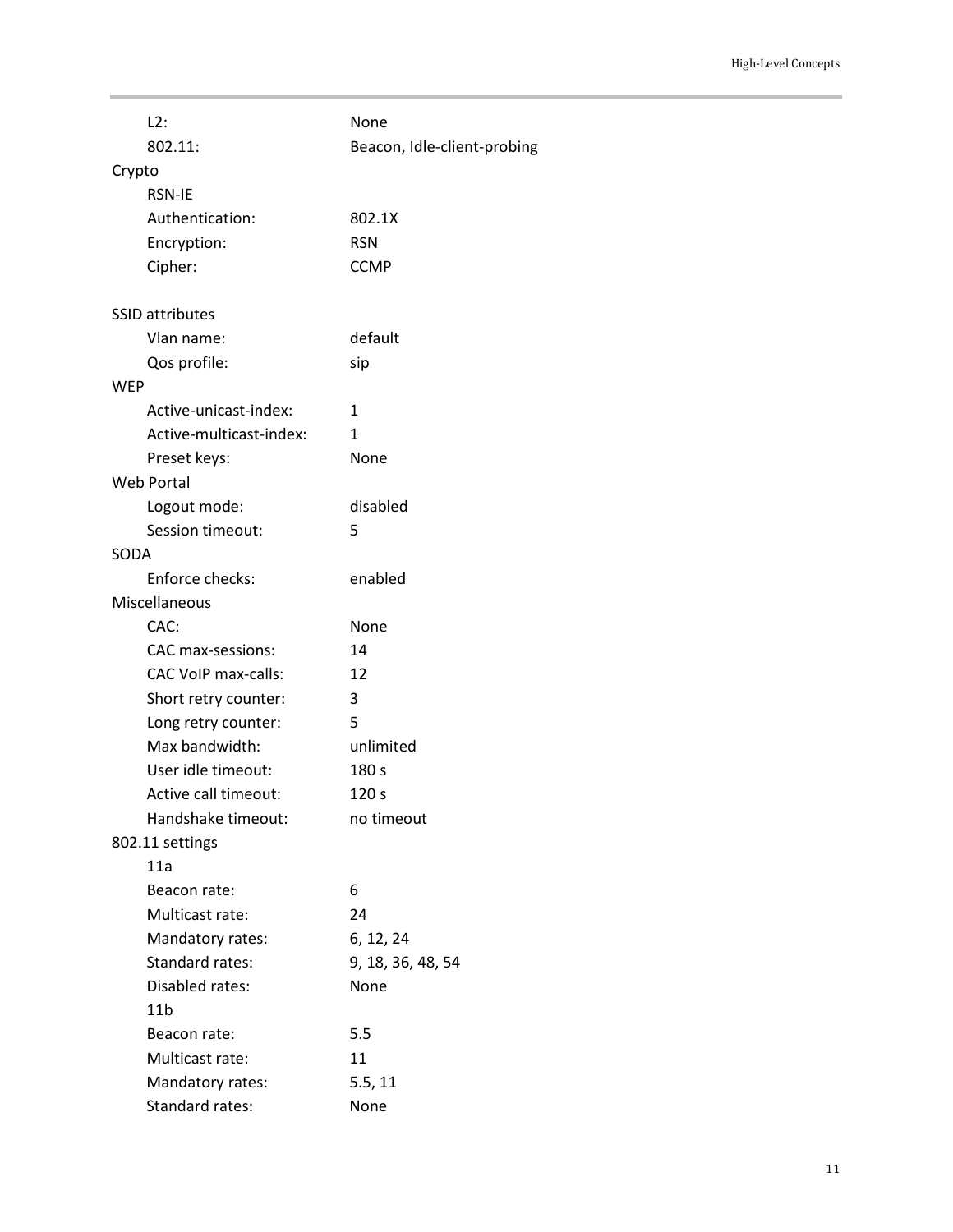Polycom VIEW Certified Configuration Guide: Juniper Networks

| Disabled rates:  | 1, 2                                                   |
|------------------|--------------------------------------------------------|
| 11g              |                                                        |
| Beacon rate:     | 5.5                                                    |
| Multicast rate:  | 11                                                     |
| Mandatory rates: | 5.5, 11                                                |
| Standard rates:  | 6, 9, 12, 18, 24, 36, 48, 54                           |
| Disabled rates:  | 1, 2                                                   |
| 11na             |                                                        |
| Beacon rate:     | 6                                                      |
| Multicast rate:  | 24                                                     |
| Mandatory rates: | 6, 12, 24                                              |
| Standard rates:  | 9, 18, 36, 48, 54, m0, m1, m2, m3, m4, m5, m6, m7, m8, |
|                  | m9, m10, m11, m12, m13, m14, m15, m16, m17, m18,       |
|                  | m19, m20, m21, m22, m23                                |
| Disabled rates:  | None                                                   |
| 11 <sub>ng</sub> |                                                        |
| Beacon rate:     | 1                                                      |
| Multicast rate:  | 11                                                     |
| Mandatory rates: | 5.5, 11                                                |
| Standard rates:  | 9, 18, 36, 48, 54, m0, m1, m2, m3, m4, m5, m6, m7, m8, |
|                  | m9, m10, m11, m12, m13, m14, m15, m16, m17, m18,       |
|                  | m19, m20, m21, m22, m23                                |
| Disabled rates:  | 1,2                                                    |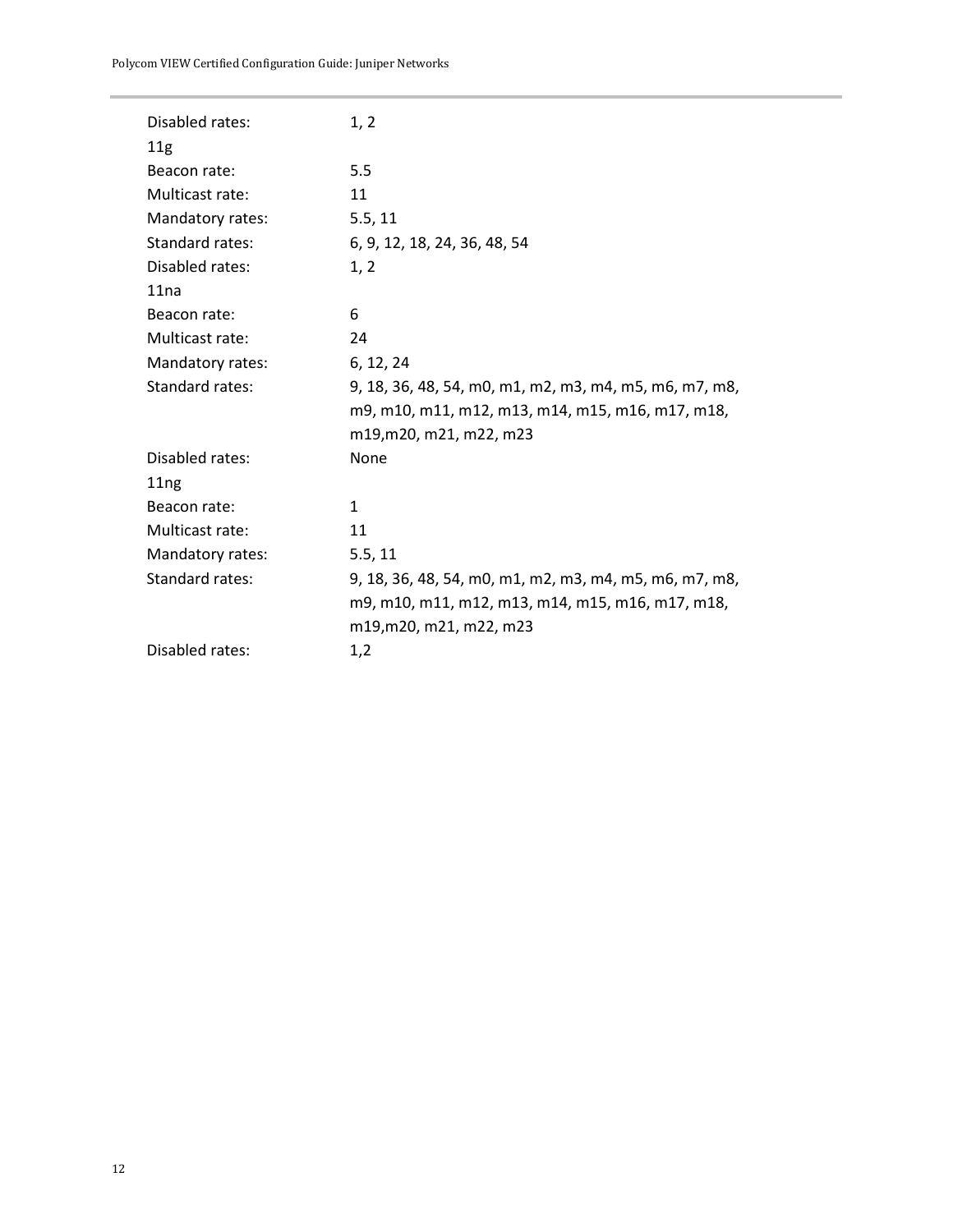# <span id="page-12-0"></span>**Radio Profiles on an AP**

This summary shows two APs and the radio profiles associated with the two radios. **Radio 1** is the 2.4GHz (802.11b/g/n) radio band and **Radio 2** is the 5GHz (802.11a/n) radio band. In the configuration below the **view** radio profile is associated with all of the A-Band and B/G-Band radios.

# **Purpose:**

To view which radio profiles are configured on the APs, use the following show command:

# **Command:**

show ap config

# **Result:**

| AP |        |        | AP Name    Model    Mode    Radio    1   profile    Radio    2   profile |      |
|----|--------|--------|--------------------------------------------------------------------------|------|
|    |        |        |                                                                          |      |
|    | 1 AP01 | MP-522 | view                                                                     | view |
|    | 2 AP02 | MP-522 | view                                                                     | view |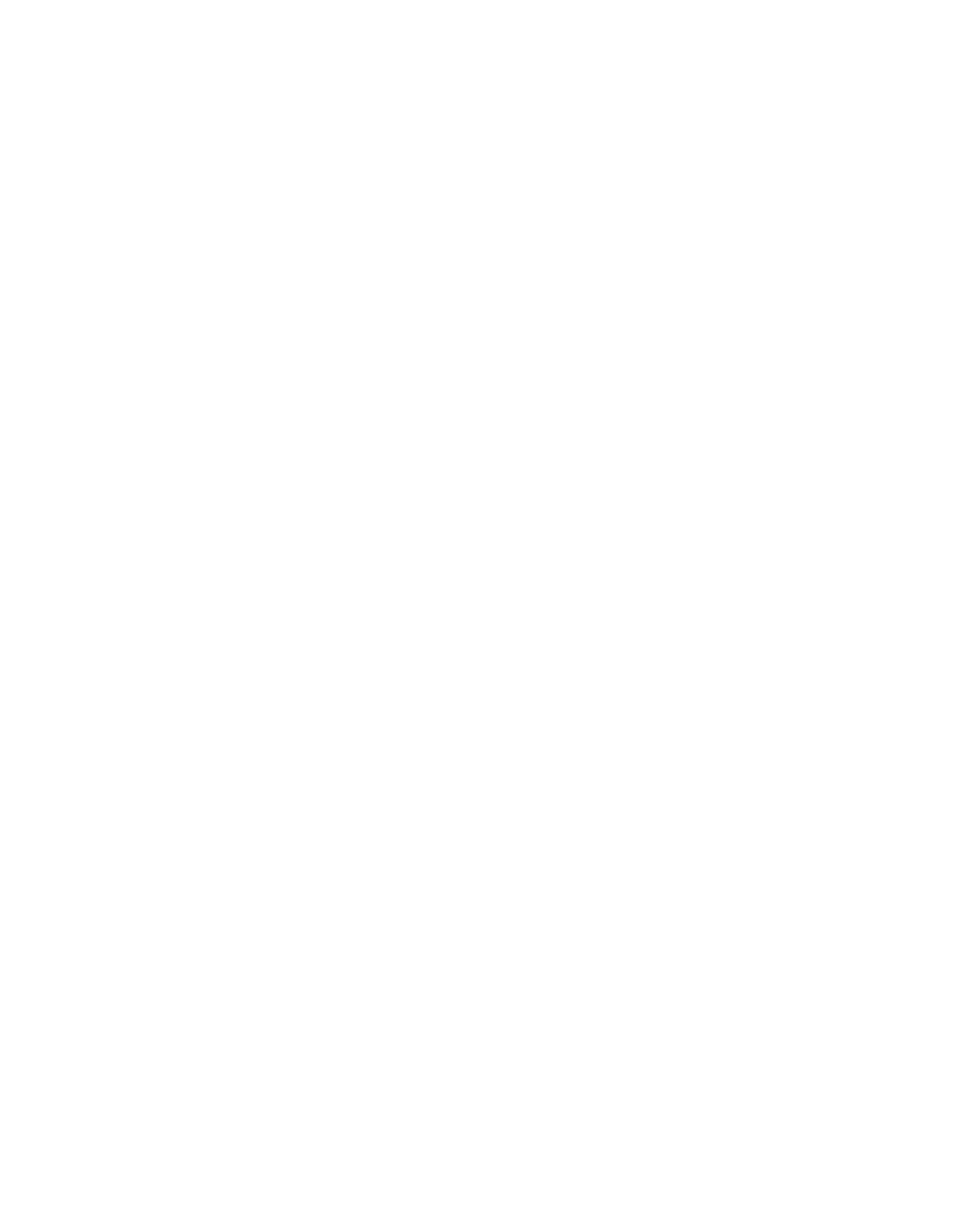# <span id="page-14-0"></span>**Chapter 3: Configure Controller from Factory Defaults**

# <span id="page-14-1"></span>**Configuring Communication through the Console Port**

- **1** Using a standard RS-232 cable, connect the **WLC** to the serial port of a terminal or PC.
- **2** Run a terminal emulation program (such as Putty or HyperTerminal) or use a VT-100 terminal with the following configuration:

| Bits per second: | 9600 |
|------------------|------|
| Data bits:       | 8    |
| Parity:          | None |
| Stop bits:       | 1    |
| Flow control:    | None |

- **3** Press Enter three times to display the **WLC** login screen, and to get past the **Username** prompt and the **Password** prompt. There are no default usernames or passwords.
- <span id="page-14-2"></span>**4** Type enable to enter privileged mode. The default password is blank.

# **Configuring Communication through the Web Server**

The Juniper Web interface is known as WebView. This interface provides rudimentary configuration and monitoring, but many of the advanced configuration options need to be set through the command line interface.

Below is the set of commands enabling WebView. Note that the embedded Web server uses HTTPS, so the configuration of the crypto functions is required.

# **Purpose:**

Enable Web server.

# **Command:**

set ip https server enable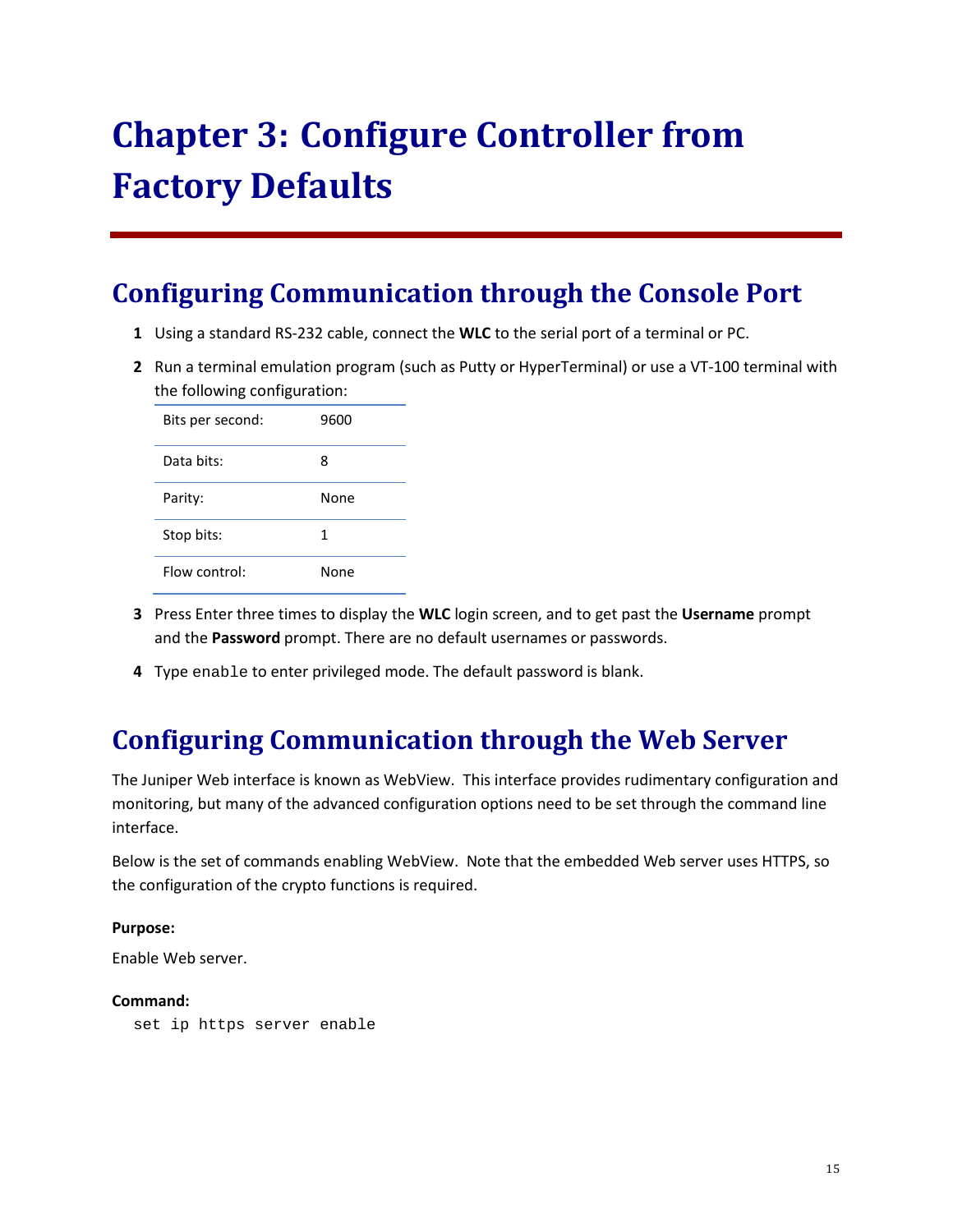#### **Purpose**

Generate keys for security. Assuming username of **admin**, which is the default. Answer prompts as needed. Answer to **Common Name** prompt must be **admin.cert**

#### **Command:**

```
crypto generate key admin 1024
```
### **Purpose:**

Generate self-signed certificate.

### **Command:**

crypto generate self-signed admin



Note: WebView username and password

The username for WebView is "admin" and the password the enable password. The password for the "admin" user will not work as the password for WebView.

# <span id="page-15-0"></span>**Upgrade Firmware using WebView**

Using WebView, click the **Maintain** tab and select **Update System Software** in the navigation pane on the left (see below). The wizard will guide you through the upgrade process.

| $\Longleftrightarrow$<br><b>TRAPEZE</b><br>smart mobile. |         |                                                               | System Name: Spectralink-MX-216 Model: MX-216 Version: 7.0.8.0.037 |
|----------------------------------------------------------|---------|---------------------------------------------------------------|--------------------------------------------------------------------|
| Configure                                                | Monitor | Maintain                                                      | <b>Save Config</b><br>Logout $\left  \cdot \right $                |
| <b>WIZARDS</b><br><b>Restart System</b>                  | Welcome |                                                               |                                                                    |
| Manage<br>Configurations                                 |         | This wizard allows you to replace the alternate system image. |                                                                    |
| <b>Update System</b><br>Software                         |         |                                                               |                                                                    |
| Update Certificates                                      |         |                                                               |                                                                    |
| Manage Web Portal<br>Access Page                         |         |                                                               |                                                                    |
| <b>SUPPORT</b>                                           |         |                                                               |                                                                    |
| Customer Support                                         |         |                                                               |                                                                    |
|                                                          | Start   |                                                               |                                                                    |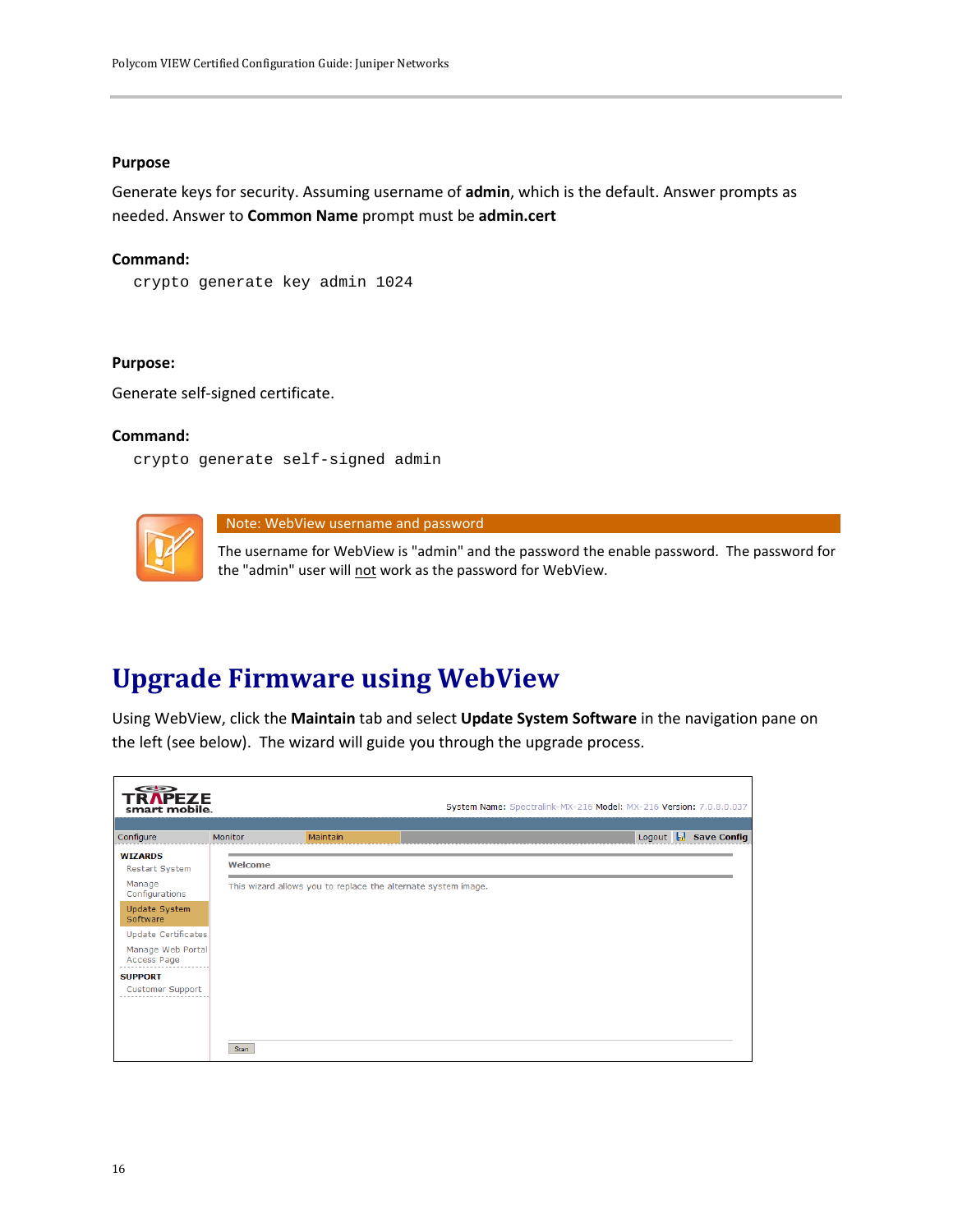# <span id="page-16-0"></span>**Reset to Factory Defaults using WebView**

Using WebView, click the **Configure** tab and select **Quick Start** in the navigation pane on the left (see below). The wizard will guide you to enter a minimal set of starting parameters. The other parameters will be set to their default values.

| <b>TRAPEZE</b><br>smart mobile.                                                                                                                                                 |         |                                                                           | System Name: MX-216-44BFBC Model: MX-216 Version: 7.3.4.4.0 |
|---------------------------------------------------------------------------------------------------------------------------------------------------------------------------------|---------|---------------------------------------------------------------------------|-------------------------------------------------------------|
| Configure                                                                                                                                                                       | Monitor | Maintain                                                                  | Logout & Save Config                                        |
| <b>WIZARDS</b><br>Quick Start                                                                                                                                                   | Welcome |                                                                           |                                                             |
| <b>SYSTEM</b><br>General<br>IP Services<br>Ports<br>VLANs<br>Security<br><b>WIRELESS</b><br>Services<br>Access Points<br>RF Detect<br><b>AUTHENTICATION</b><br>Users<br>Devices | Start   | Quick Start wizard will replace the current configuration with a new one. |                                                             |
| <b>RADIUS</b><br>© 2006-2010 Trapeze Networks, Inc.                                                                                                                             |         |                                                                           |                                                             |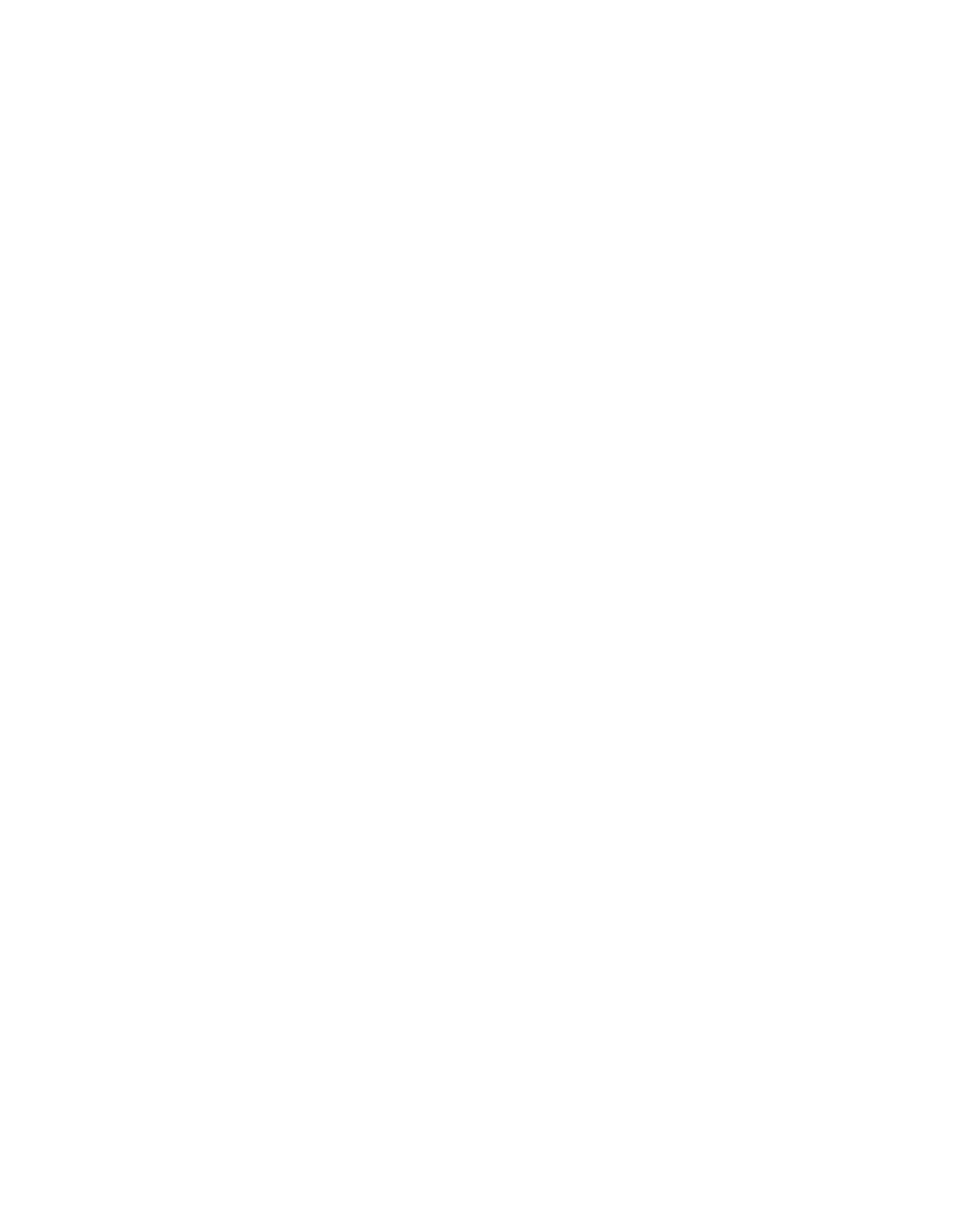# <span id="page-18-0"></span>**Chapter 4: Configure VLAN, Ports and Security**

# <span id="page-18-1"></span>**Common Parameters**

# **Purpose:**

Set controller name.

# **Command:**

set system name <Name>

# **Purpose:**

Set controller IP address.

# **Command:**

set system ip-address <IP Address>

# **Purpose:**

Set controller default gateway.

# **Command:**

set ip route default <Gateway IP Address> <VLAN Number>

# **Purpose:**

Configure VLAN IP address.

# **Command:**

set interface <VLAN Number> ip <IP Address> <IP Mask>

# **Purpose:**

Set vlan route.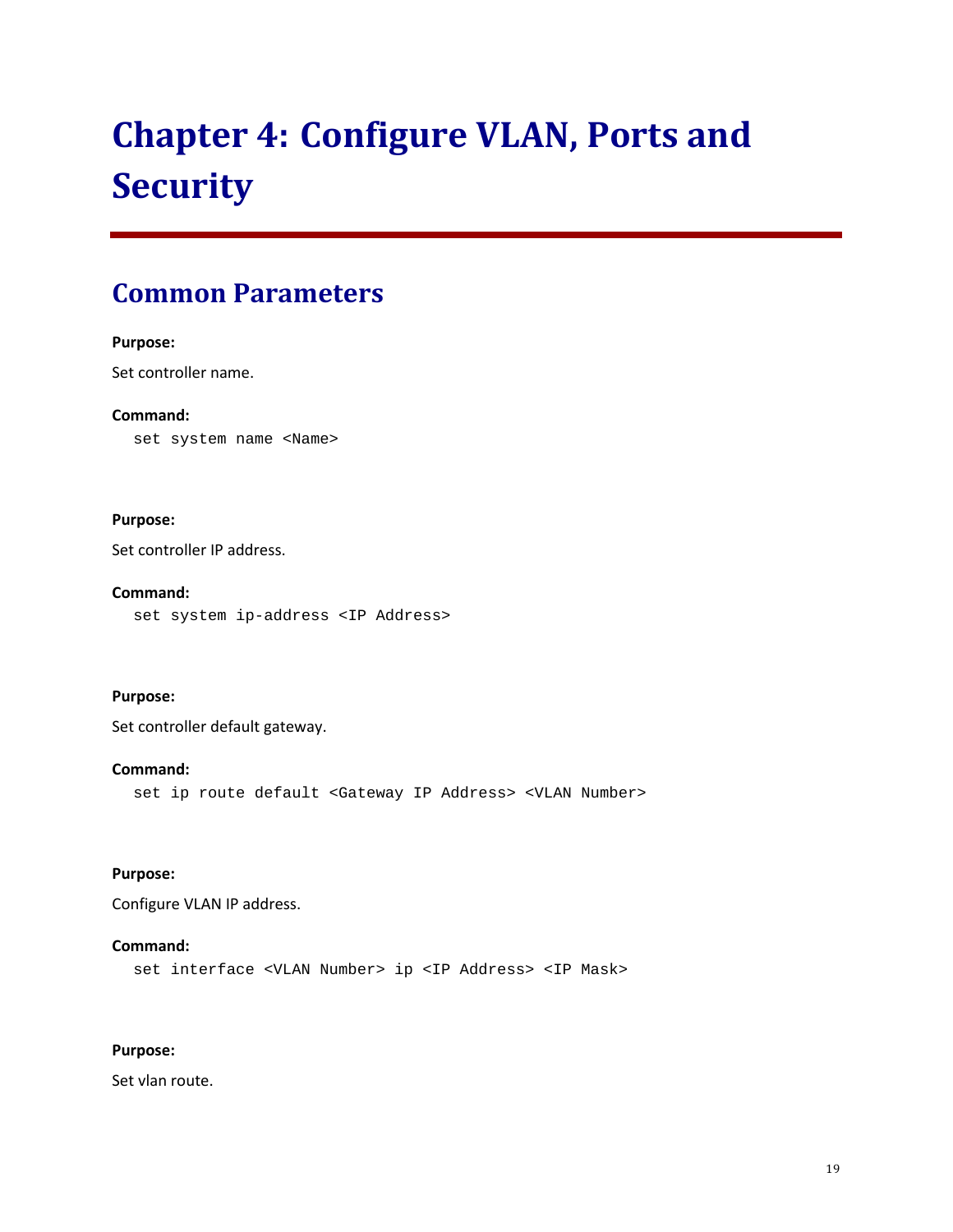#### **Command:**

set ip route <Subnet Start Address> <Subnet Mask> <Default Gateway> <VLAN Number>

### **Purpose:**

Configure VLAN on ports used for APs and connected to the LAN.

## **Command:**

set vlan 1 port <Port Number>

### **Purpose:**

Enable Power-Over-Ethernet on ports used for APs.

### **Command:**

set port poe <Port Number> enable

# **Purpose:**

Enable Telnet. This is optional, but allows configuration through the CLI without requiring a serial cable.

#### **Command:**

```
set ip telnet server enable
```
# **WMM Parameters**

No WMM specific VLAN or security settings required.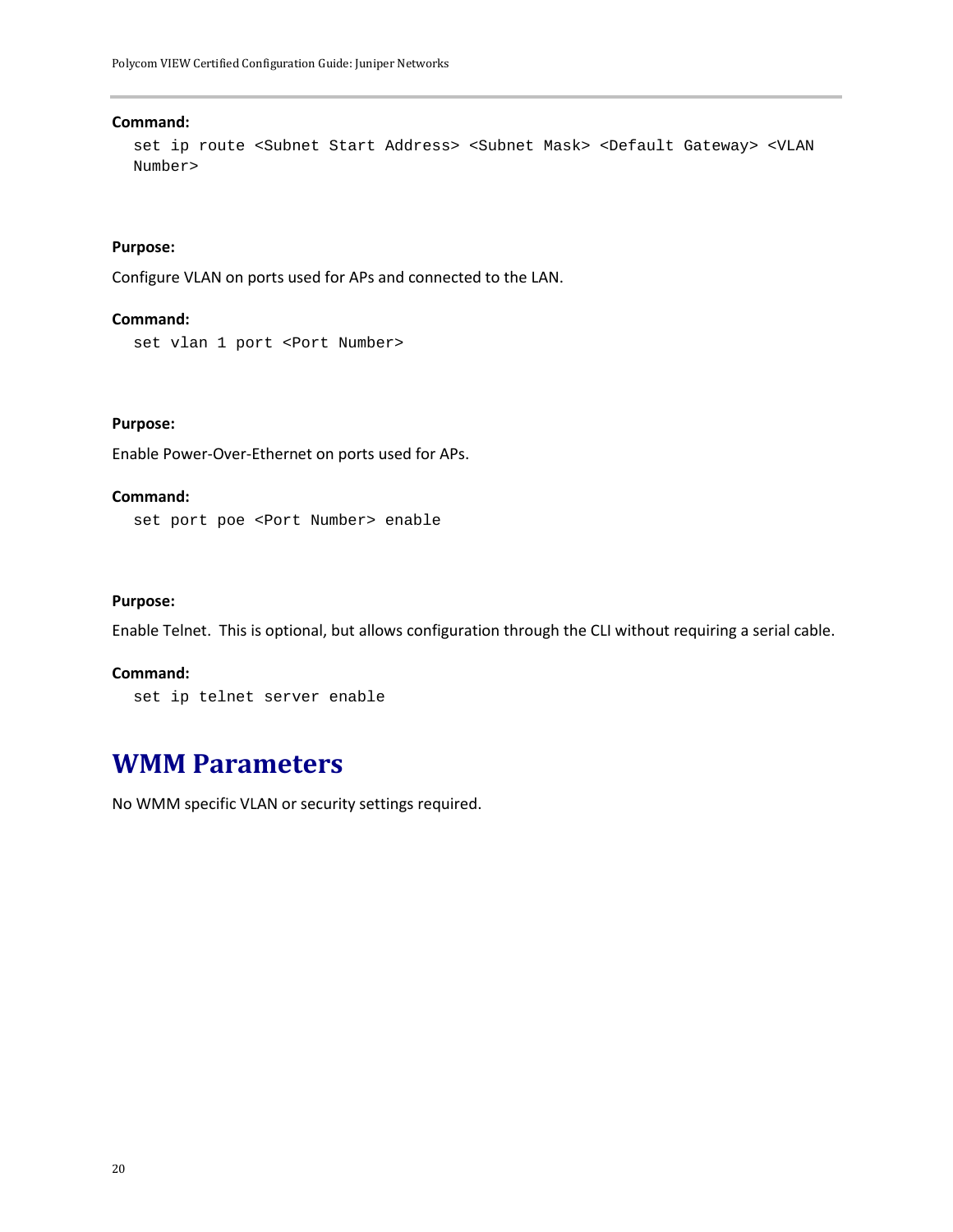# <span id="page-20-0"></span>**SVP Parameters (for use with SpectraLink 8020/8030 only)**

### **Purpose:**

Place all SVP traffic (protocol 119) traffic in the class-of-service (CoS) queue 6.

# **Command:**

set security acl ip svp permit cos 6 119 0.0.0.0 255.255.255.255 0.0.0.0 255.255.255.255

# **Purpose:**

(Optional) If data traffic is to be shared with voice traffic, it must be explicitly enabled.

### **Commands:**

```
set security acl name svp permit 0.0.0.0 255.255.255.255
commit security acl svp
set security acl map svp vlan 1 out
set security acl map svp vlan 1 in
```
# **Purpose:**

Disable Internet Group Management Protocol (IGMP) snooping on a designated VLAN. IGMP snooping must be disabled only when running SpectraLink Radio Protocol (SRP), which is used with the SpectraLink 8000 Telephony Gateway. SRP uses multicast packets to do an SRP Check-In. These packets are not forwarded through the Mobility Exchange Switch when IGMP snooping is enabled. NOTE: SRP does not support SpectraLink Wi-Fi Release 3.0 features, which means that neither Wi-Fi Standard QoS nor WPA2-Enterprise may be used in these deployments.



Note: IGMP snooping

When a tunneled virtual LAN (VLAN) is configured over a Layer-3 network, IGMP snooping is turned on by default. IGMP snooping must be disabled each time the tunnel is established.

### **Command:**

set igmp disable vlan <name of vlan>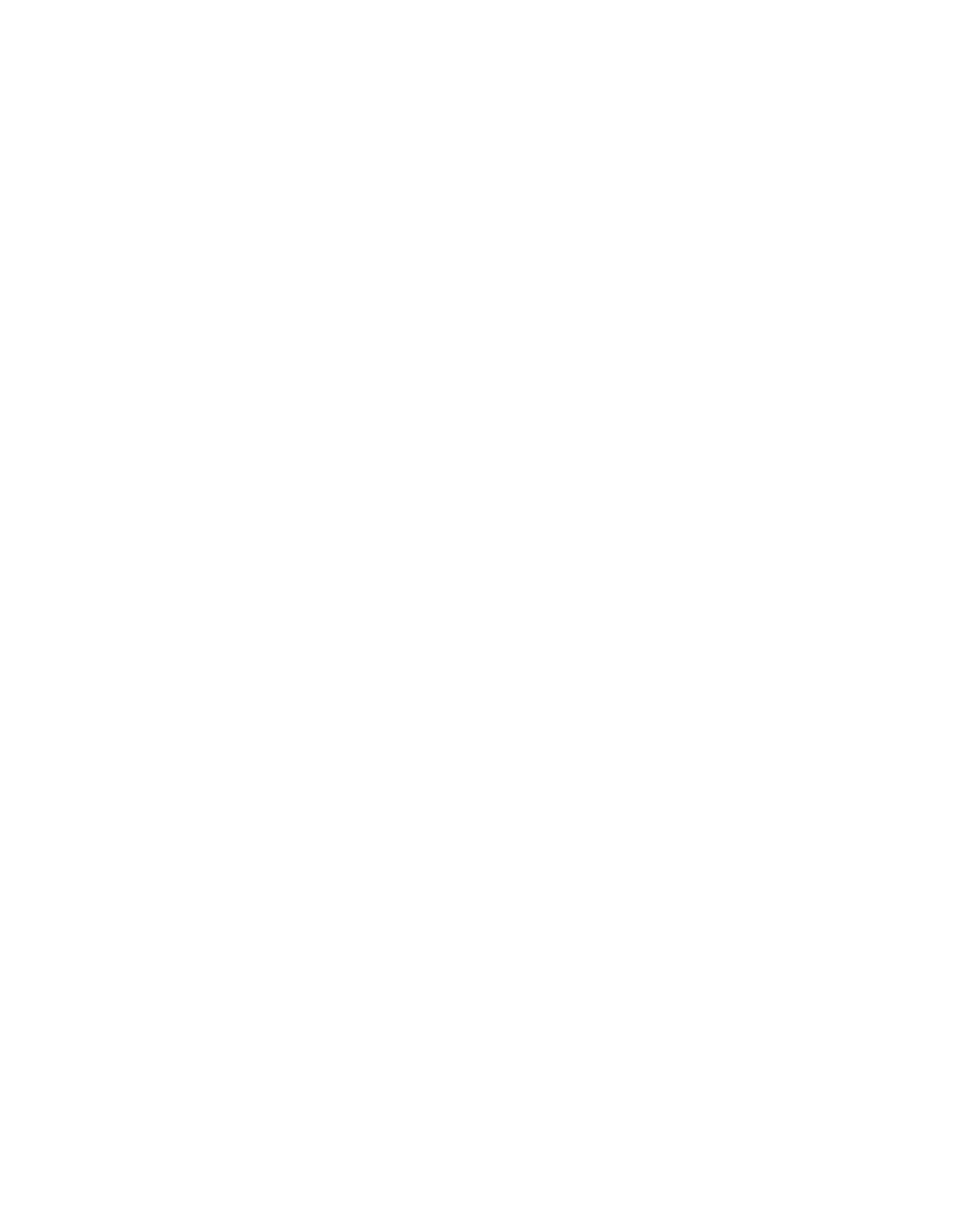# <span id="page-22-0"></span>**Chapter 5: Configure Radio Profile**

The radio profile configuration is described below and divided between the two types of QoS supported by the handsets. The handsets and an AP radio can only support one type of QoS mode (WMM-Power Save or SVP) at one time. There is a section for configuring the AP radios common radio-profile to both QoS modes and for each of the QoS modes.

The string  $\epsilon$  profile name> should be substituted with the radio profile name desired. The example configuration in the appendix uses view for the WMM-Power Save QoS mode radio profile and svp for the SVP QoS mode radio profile.

# <span id="page-22-1"></span>**Common Parameters**

# **Purpose:**

Setting the DTIM interval to 2.

### **Command:**

set radio-profile <profile name> dtim-interval 2

# **Purpose:**

Prevent the AP from going off-channel to scan.

#### **Commands:**

```
set radio-profile <profile name> rf-scanning channel-scope operating
set radio-profile <profile name> rf-scanning mode passive
```
# **Purpose:**

Disable auto tune power.

### **Command:**

set radio-profile <profile name> auto-tune power-config disable

# **Purpose:**

Enable DFS (radar avoidance) channels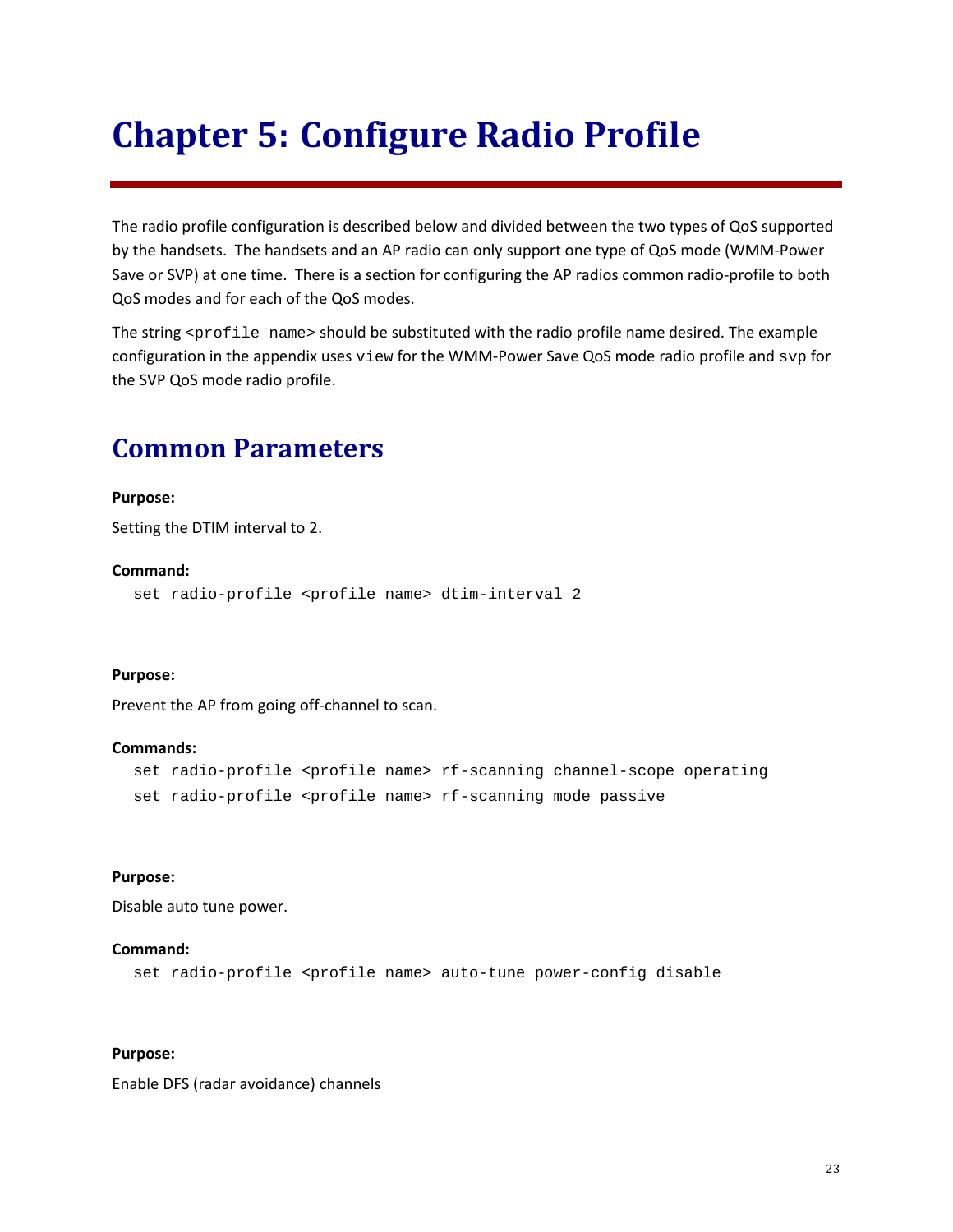#### **Command:**

set radio-profile <profile name> dfs-channels enable

### **Purpose:**

Enable service-profiles (SSID's) on a given radio. More than one service-profile may be assigned to a radio profile

### **Command:**

```
set radio-profile <profile name> service-profile <service-e-profile-name>
(to remove clear radio-profile <profile name> service-profile <service-
profile-name>)
```
### **Purpose:**

Set or clear paired channel width if desired for 5 GHz.

#### **Command:**

```
set radio-profile <profile name> channel-width-na <choice of 20MHz, 40
MHz>.
```


Note: 2.4 GHz and paired channels

Paired channels (40 Mhz) are not provided for 2.4 GHz radios.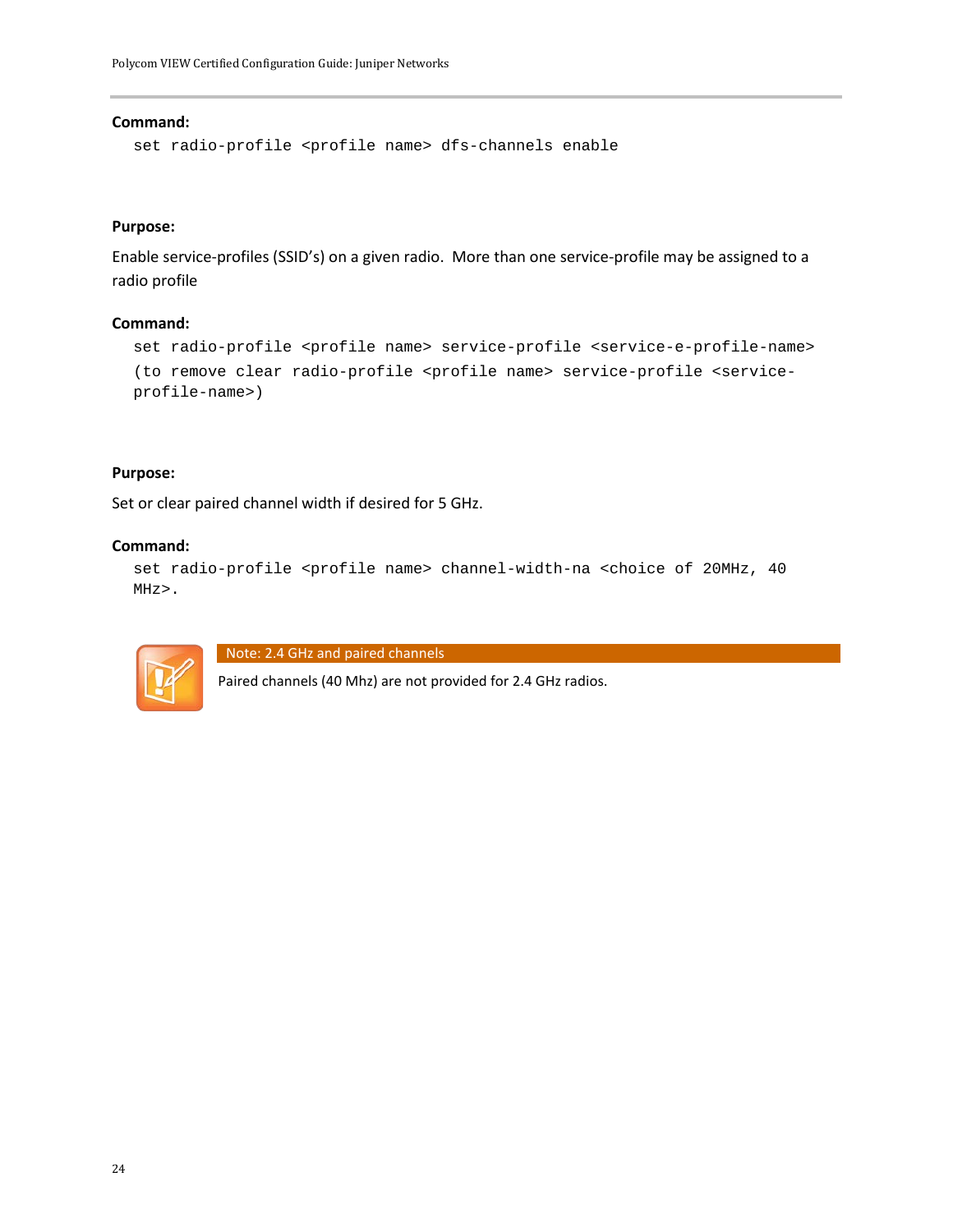# <span id="page-24-0"></span>**WMM Parameters**

# **Purpose:**

Enable WMM-Power Save (UAPSD).

#### **Command:**

set radio-profile <profile name> wmm-powersave enable

#### **Purpose:**

Enable WMM QoS.

#### **Command:**

set radio-profile <profile name> qos-mode wmm

#### **Purpose:**

Enable Voice/Video admission control, disable policing, and configure max-utilization for each of the WMM access category queues. This setting is required if the handset is configured for **Mandatory** admission control (recommended) and optional if the handset is configured for **Optional** admission control. Enabling admission control for Voice/Video provides enterprise grade quality of service. Admission control is disabled by default for all access categories.

### **Commands:**

set radio-profile <profile name> cac voice mode enable set radio-profile <profile name> cac video mode enable

### **Purpose:**

Disable policing for all access categories. The maximum utilization settings are set to recommended values for each access category. Policing is enabled by default on all access categories.

#### **Commands:**

```
set radio-profile <profile name> cac voice policing disable
set radio-profile <profile name> cac video policing disable
set radio-profile <profile name> cac best-effort policing disable
set radio-profile <profile name> cac background policing disable
```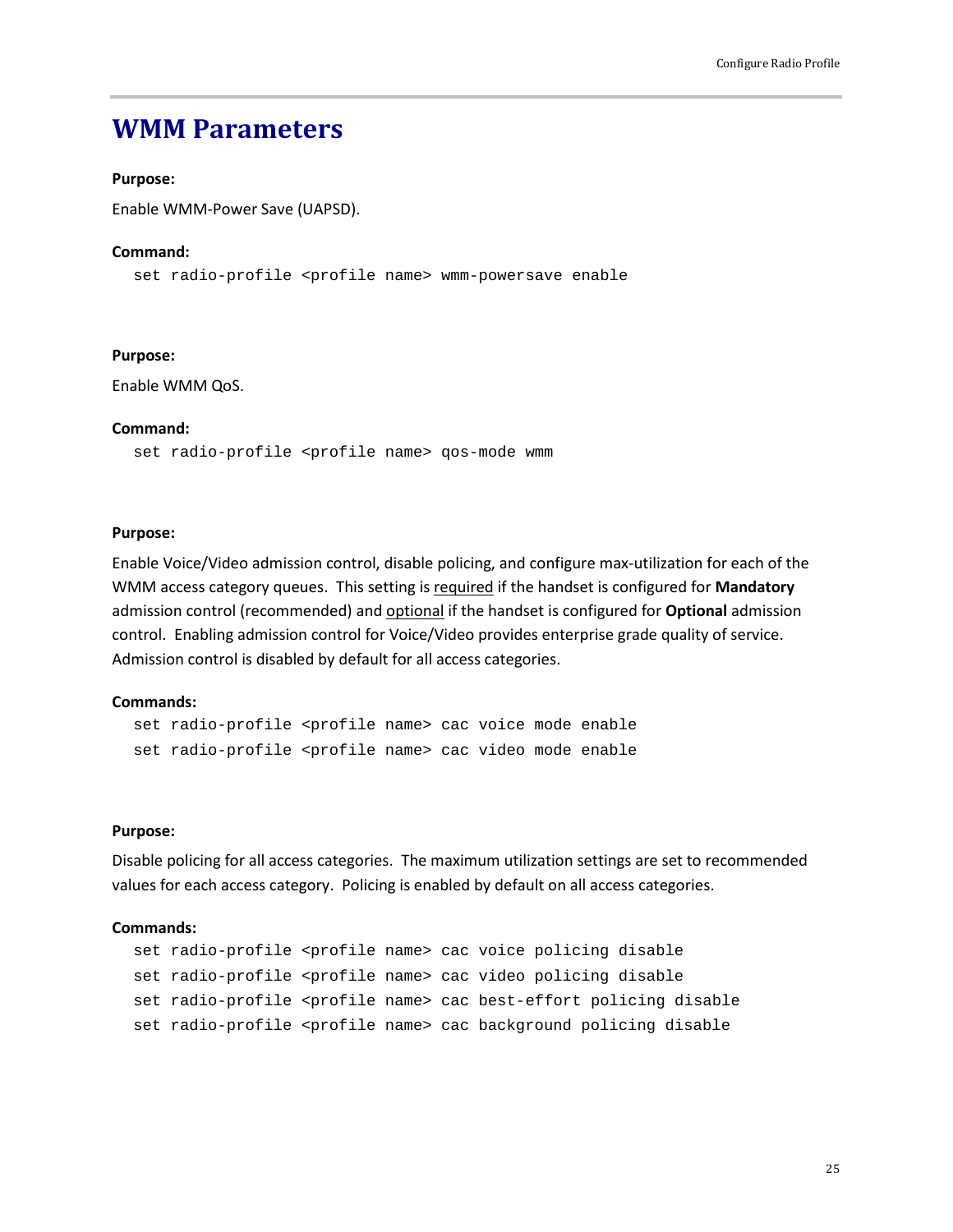#### **Purpose:**

Set the maximum utilization settings are set to recommended values for each access category. Maximum utilization is disabled (set to 0) by default.

### **Commands:**

For 2.4 GHz Radio:

```
8400 series with the codecs G722, G711M-law, or G711A-law codecs (not high definition audio):
```
set radio-profile <profile name> cac voice max-utilization 40

### 8020/8030:

set radio-profile <profile name> cac voice max-utilization 30 set radio-profile <profile name> cac video max-utilization 20

#### For 5 GHz Radio:

```
8400 series with the codecs G722, G711M-law, or G711A-law codecs (not high definition audio):
```
set radio-profile <profile name> cac voice max-utilization 45

#### 8020/8030:

set radio-profile <profile name> cac voice max-utilization 30

#### For Both Radios:

```
set radio-profile <profile name> cac best-effort max-utilization 0
set radio-profile <profile name> cac background max-utilization 0
```
# <span id="page-25-0"></span>**SVP Parameters (for use with SpectraLink 8020/8030 only)**

#### **Purpose:**

Enable SVP QoS.

### **Command:**

set radio-profile <profile name> qos-mode svp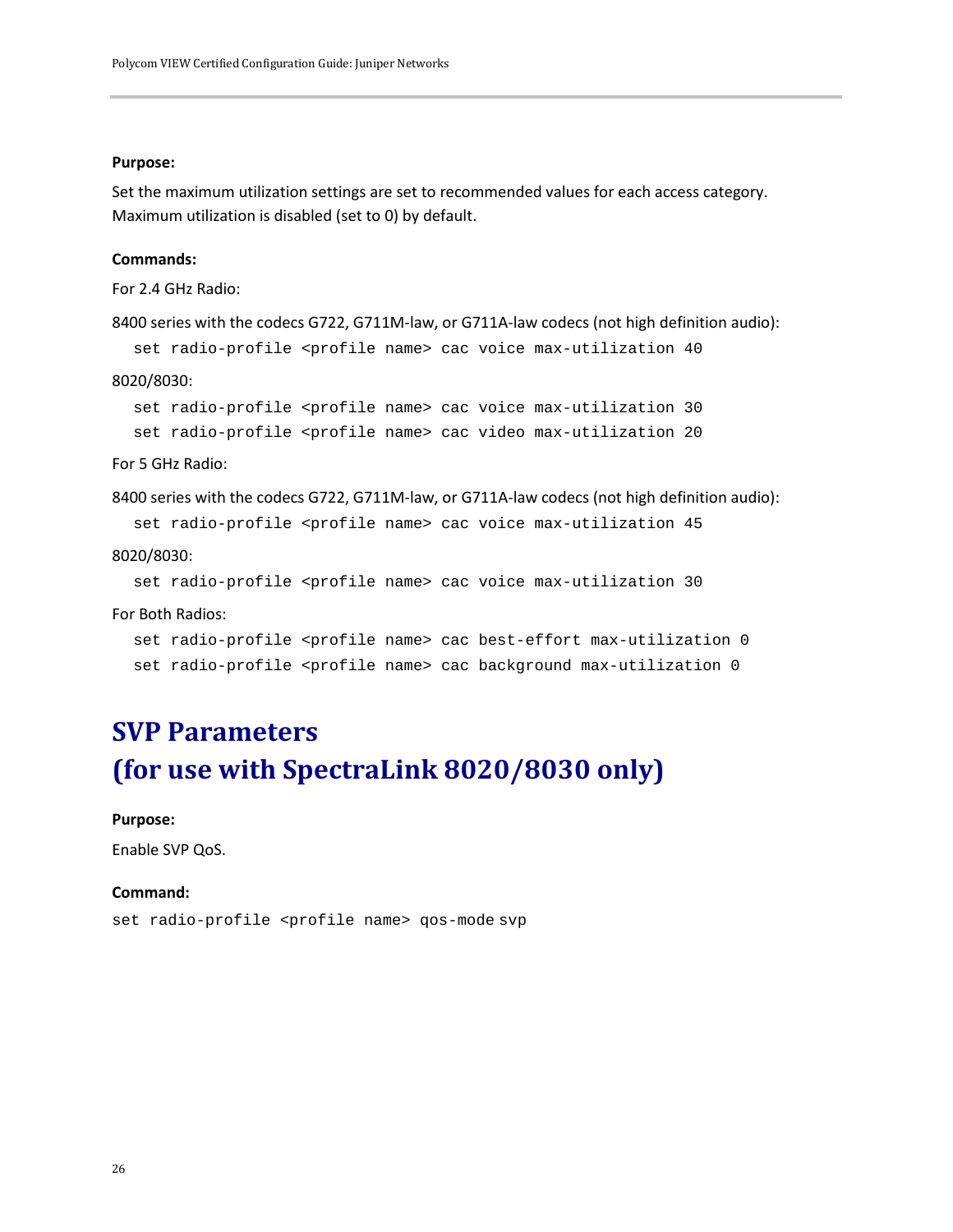# <span id="page-26-0"></span>**Review Settings**

# **Purpose:**

Review the radio profile settings. The results below are shown for a radio profile configured for WMM-Power Save.

# **Command:**

show radio-profile <profile name>

# **Result**

|         | MX-200-AB48EE# show radio-profile view                            |                |                      |           |  |
|---------|-------------------------------------------------------------------|----------------|----------------------|-----------|--|
| Options |                                                                   |                |                      |           |  |
|         | QoS mode:                                                         | wmm            |                      |           |  |
|         | WMM powersave:                                                    | enabled        |                      |           |  |
|         | Weighted-fair-queuing:                                            | disabled       |                      |           |  |
|         | Rate-enforcement:                                                 | disabled       |                      |           |  |
|         | Auto tune:                                                        | None           |                      |           |  |
| 802.11  |                                                                   |                |                      |           |  |
|         | Beacon interval:                                                  | 100            | Max Tx lifetime:     | 2000      |  |
|         | DTIM interval:                                                    | $\overline{2}$ | Max Rx lifetime:     | 2000      |  |
|         | RTS threshold:                                                    | 65535          | Frag threshold:      | 2346      |  |
|         | Long-preamble:                                                    | disabled       |                      |           |  |
| 11n     |                                                                   |                |                      |           |  |
|         | Channel width (11na):                                             | 40MHz          |                      |           |  |
|         | Auto tune                                                         |                |                      |           |  |
|         | Tune channel range (11a): lower-bands Tune power interval:<br>600 |                |                      |           |  |
|         | Tune channel interval:                                            | 3600           | Power ramp interval: | 60        |  |
|         | Channel holddown:                                                 | 900            |                      |           |  |
|         | RF-scanning                                                       |                |                      |           |  |
|         | Mode:                                                             | <b>PASSIVE</b> | Channel-scope:       | OPERATING |  |
|         | CTS-to-self:                                                      | disabled       | RFID:                | disabled  |  |
| Other   |                                                                   |                |                      |           |  |
|         | Countermeasures:                                                  | none           |                      |           |  |
|         | DFS channels:                                                     | enabled        |                      |           |  |

Client tx power constraint: none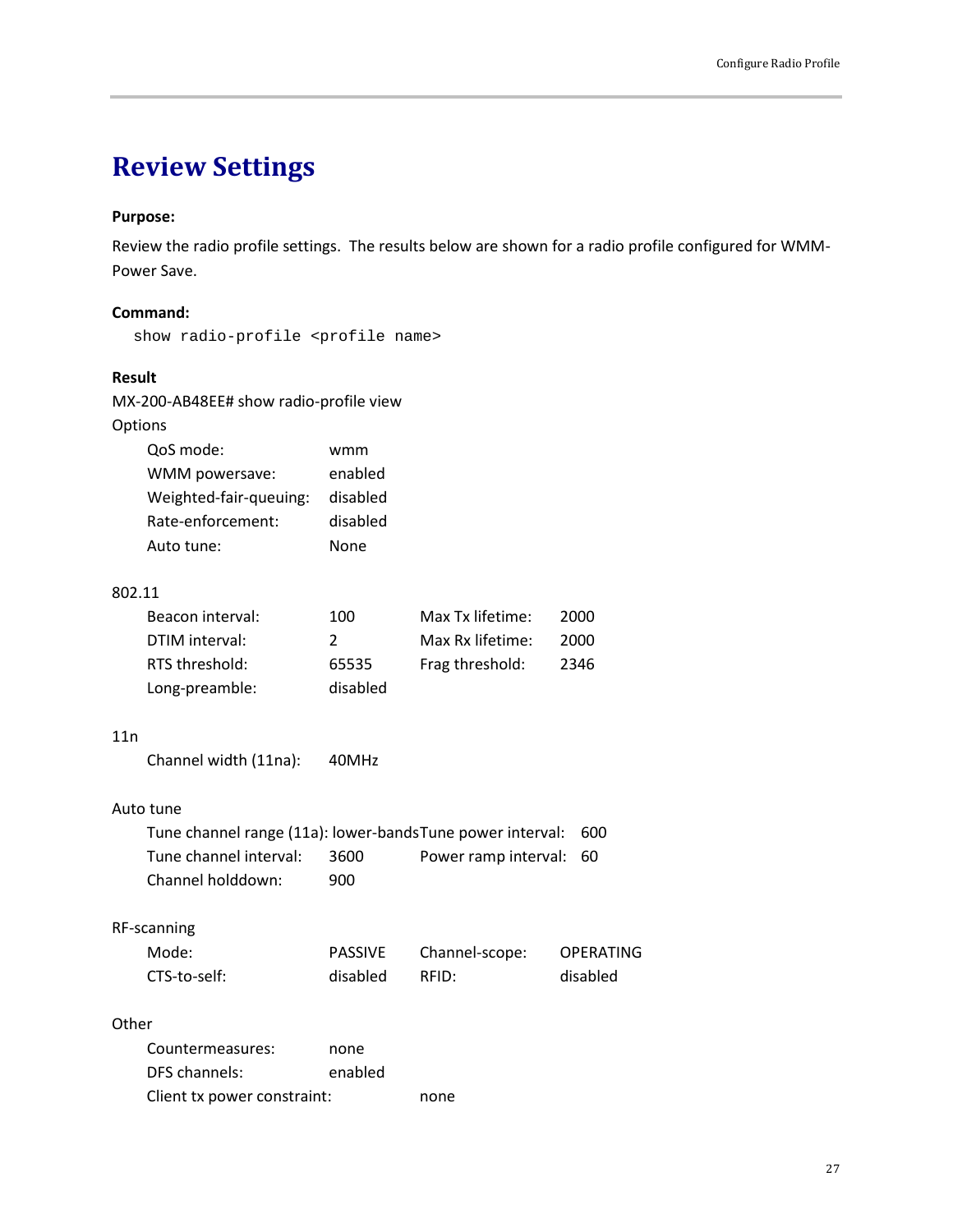| <b>WMM CAC Parameters:</b> |            |       |            |  |
|----------------------------|------------|-------|------------|--|
| Queue                      | <b>ACM</b> | Max % | Police     |  |
| Background                 | ΝO         | 0     | YES        |  |
| <b>BestEffort</b>          | NO.        | 0     | YES        |  |
| Video                      | YES        | Ω     | <b>YES</b> |  |
| Voice                      | YES        | O     | YES        |  |
| Service profiles: s1       |            |       |            |  |
| Snoop filters: none        |            |       |            |  |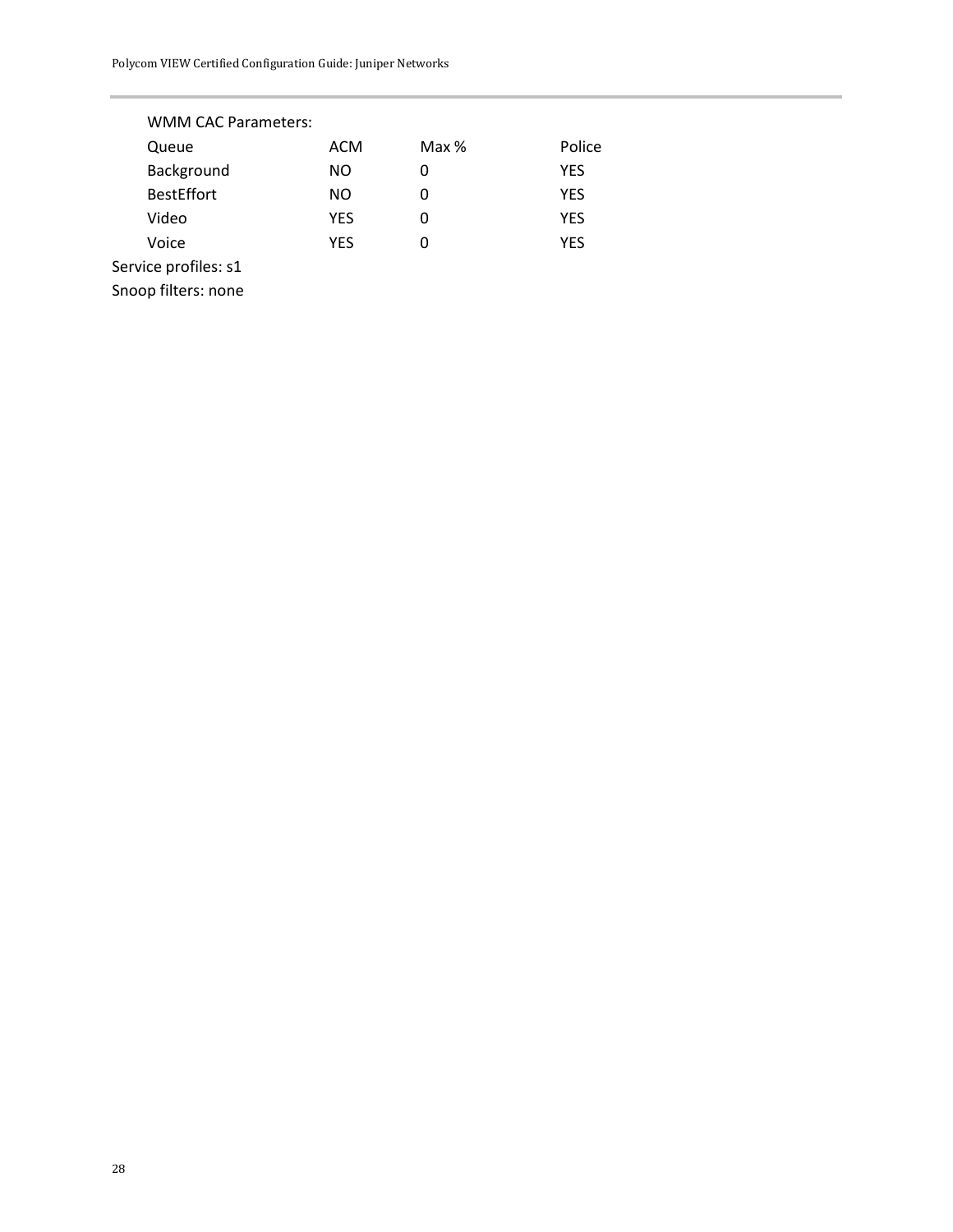# <span id="page-28-0"></span>**Chapter 6: Configure Service Profile**

# **Common Parameters**

# **Purpose:**

Set frame aggregation for 11n mode to allow both msdu and mpdu operation.

# **Command:**

```
set service-profile <profile name> 11n frame-aggregation all
```
# **Purpose:**

Allow short guard band interval.

# **Command:**

set service-profile <profile name> 11n short-guard-interval enable

# **Purpose:**

Set data rates.



### Note: Minimum dBm readings

1.0 and 2.0 Mbps rates are disabled on 2.4 GHz to increase throughput and improve network performance. This could lower the range of the AP's in the network. For setting up the **Data Rates,** please consult your facility's RF site survey, designed for voice traffic, to determine if you have sufficient coverage to support all data rates. SpectraLink Wireless Telephones require the following minimum dBm reading to support the corresponding **Mandatory** data rate setting in the access point.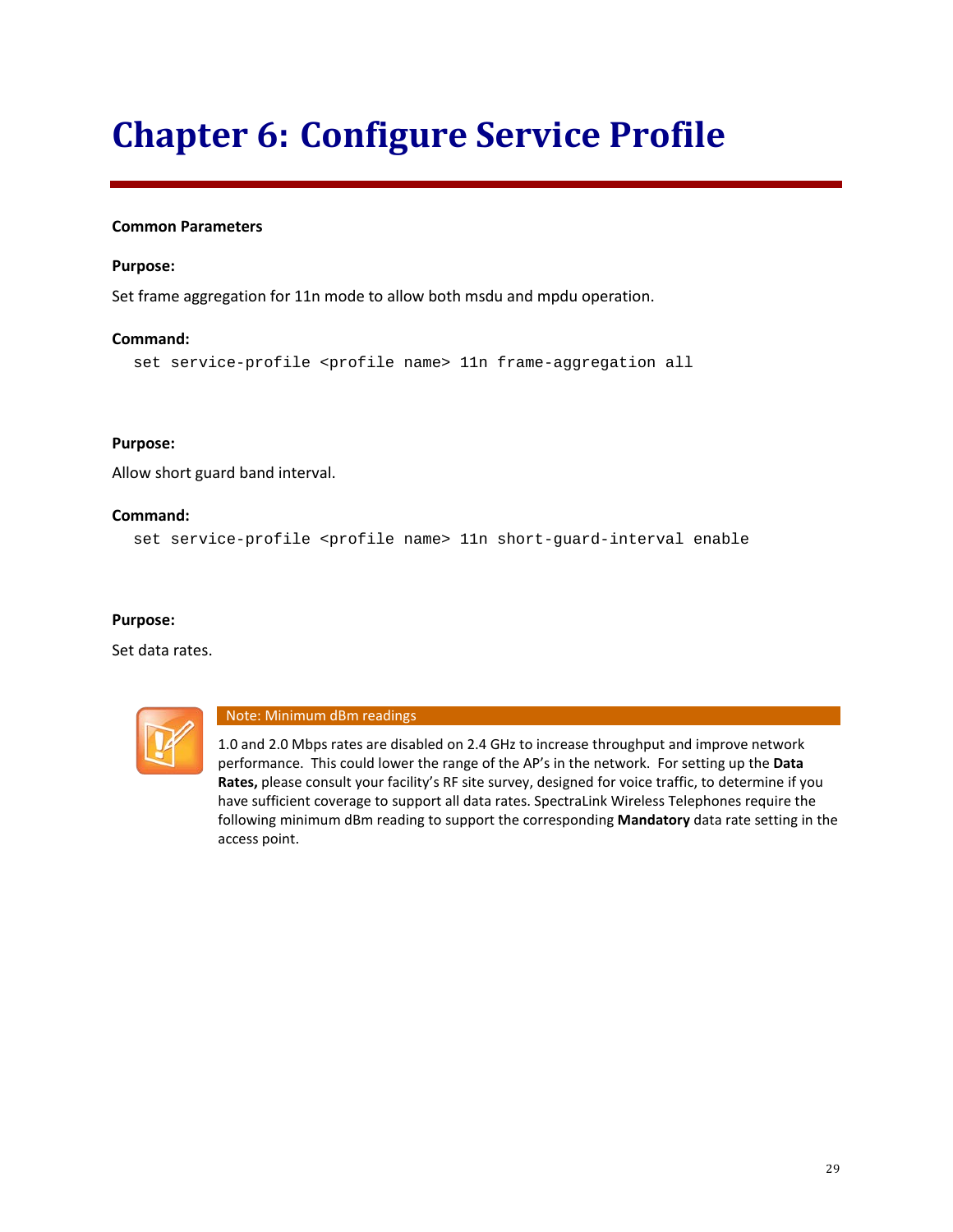Polycom VIEW Certified Configuration Guide: Juniper Networks

| 802.11<br>Radio Standard | Minimum Available<br>Signal Strength (RSSI) | Maximum<br>"Mandatory" Data Rate |
|--------------------------|---------------------------------------------|----------------------------------|
| 802.11b                  | $-63$ dBm                                   | 5.5 Mb/s                         |
|                          | $-60$ dBm                                   | $11$ Mb/s                        |
| 802.11g                  | $-63$ dBm                                   | $6$ Mb/s                         |
|                          | $-47$ dBm                                   | 54 Mb/s                          |
| 802.11a                  | $-60$ dBm                                   | $6$ Mb/s                         |
|                          | $-45$ dBm                                   | 54 Mb/s                          |

### **Commands:**

set service-profile <profile-name> transmit-rates 11b mandatory 5.5,11.0 disabled 1.0,2.0 5.5,11.0 beacon-rate 5.5 multicast-rate 11.0 set service-profile <profile-name> transmit-rates 11g mandatory 5.5,11.0 disabled 1.0,2.0 beacon-rate 5.5 multicast-rate 11.0 set service-profile <profile-name> transmit-rates 11a mandatory 6.0,12.0,24.0 beacon-rate 6.0 multicast-rate 24.0 set service-profile <profile-name> transmit-rates 11na mandatory 6.0,12.0,24.0 beacon-rate 6.0 multicast-rate 24.0 set service-profile <profile-name> transmit-rates 11nq mandatory 5.5,11.0 disabled 1.0,2.0 beacon-rate 1.0 multicast-rate 11.0

# **Purpose:**

Enable Proxy-ARP. This eliminates delays in audio at the start of a call and may be necessary for a phone in standby to ring when called.

### **Command:**

<span id="page-29-0"></span>set service-profile <profile name> proxy-arp enable

# **WMM Parameters**

No specific service profile parameter settings are necessary for the WMM QoS mode.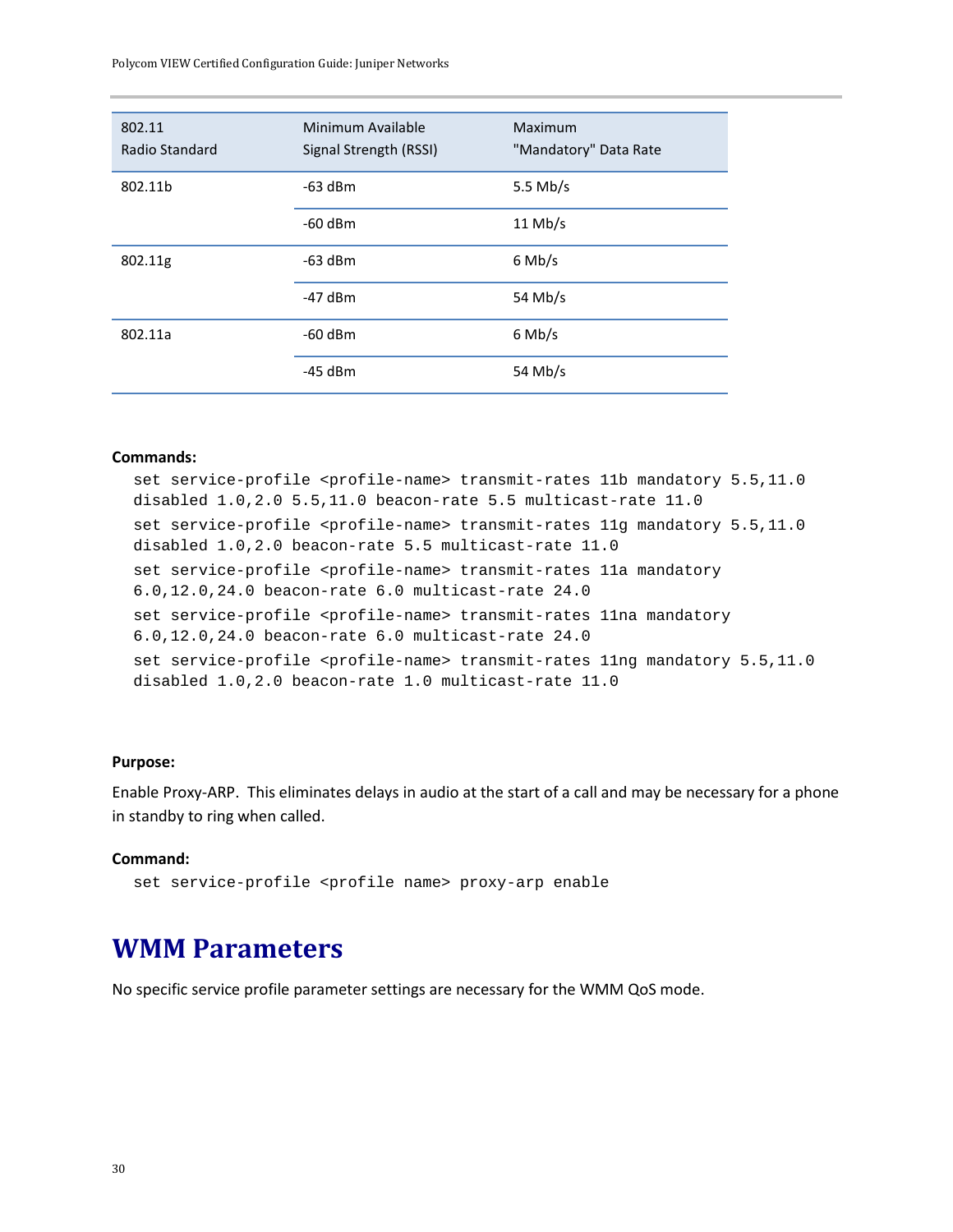# <span id="page-30-0"></span>**SVP Parameters (for use with SpectraLink 8020/8030 only)**

# **Purpose:**

Sets the number of short retires to 3

#### **Command:**

<span id="page-30-1"></span>set service-profile <profile name> short-retry-count 3

# **Open Parameters (No Security – Security is "None")**

### **Purpose:**

Configure SSID name.

### **Command:**

set service-profile <profile name> ssid-name <SSID Name>

#### **Purpose:**

Authentication set to open access.

#### **Command:**

```
set service-profile <profile name> auth-fallthru last-resort
set service-profile <profile name> ssid-type clear
```
#### **Purpose:**

Associate the service profile with a VLAN

#### **Command:**

```
set service-profile <profile name> attr vlan-name <VLAN Name>
```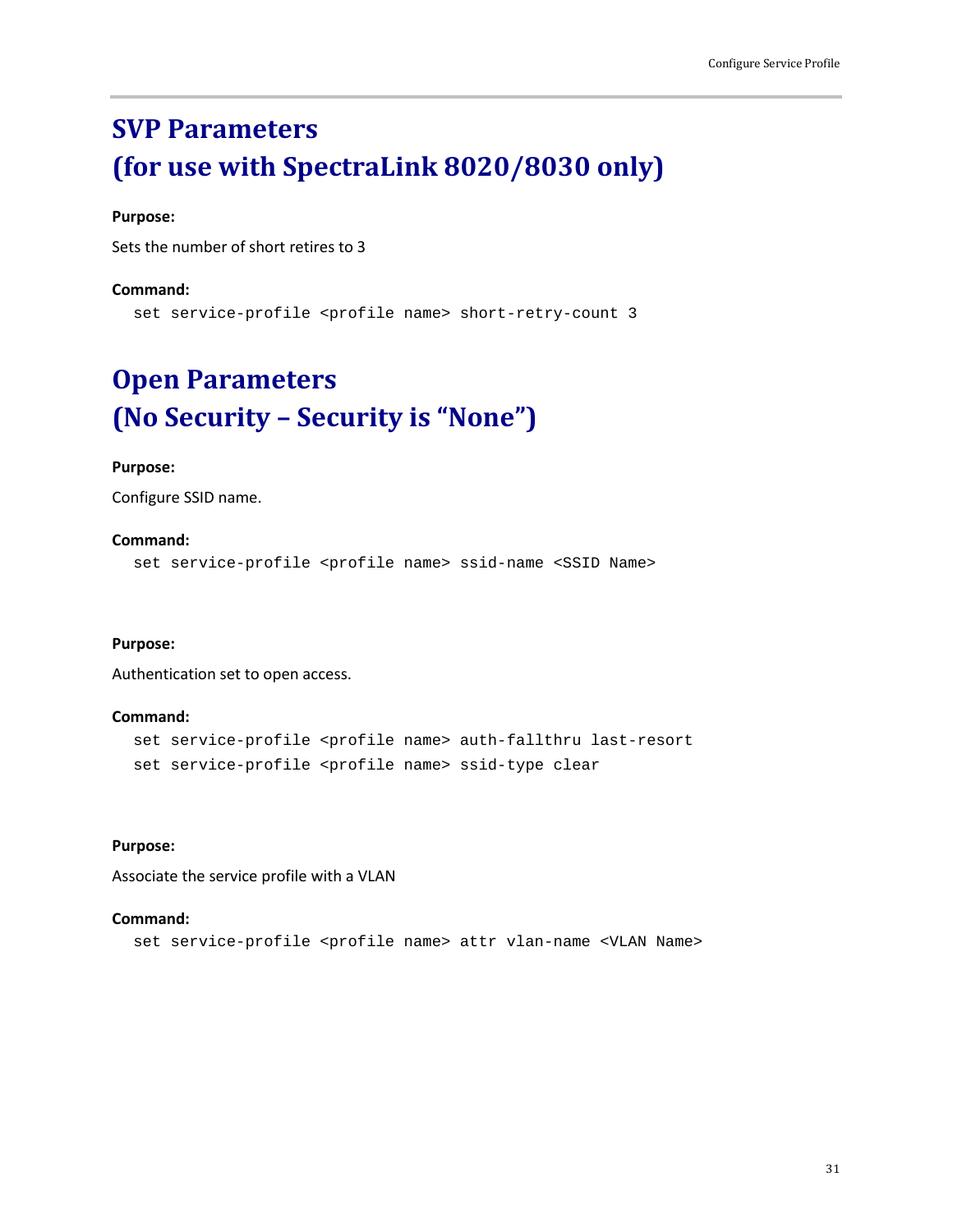# <span id="page-31-0"></span>**WEP Parameters**



# Note: WEP and WPA-PSK disable 11n

Setting an SSID in WEP or WPA-PSK security disables 11n packet elements and rates on the radio to which the service profile is assigned.

# **Purpose:**

Configure SSID name.

# **Command:**

```
set service-profile <profile name> ssid-name <SSID Name>
```
### **Purpose:**

Authentication set to open access.

### **Command:**

set service-profile <profile name> auth-fallthru last-resort

# **Purpose:**

Authentication set to shared access.

# **Command:**

set service-profile <profile name> shared-key-auth enable

# **Purpose:**

Set to 40-bit WEP security.

# **Command:**

set service-profile <profile name> cipher-wep40 enable

# **Purpose:**

Set to 104-bit WEP security (called 128-bit in the phone).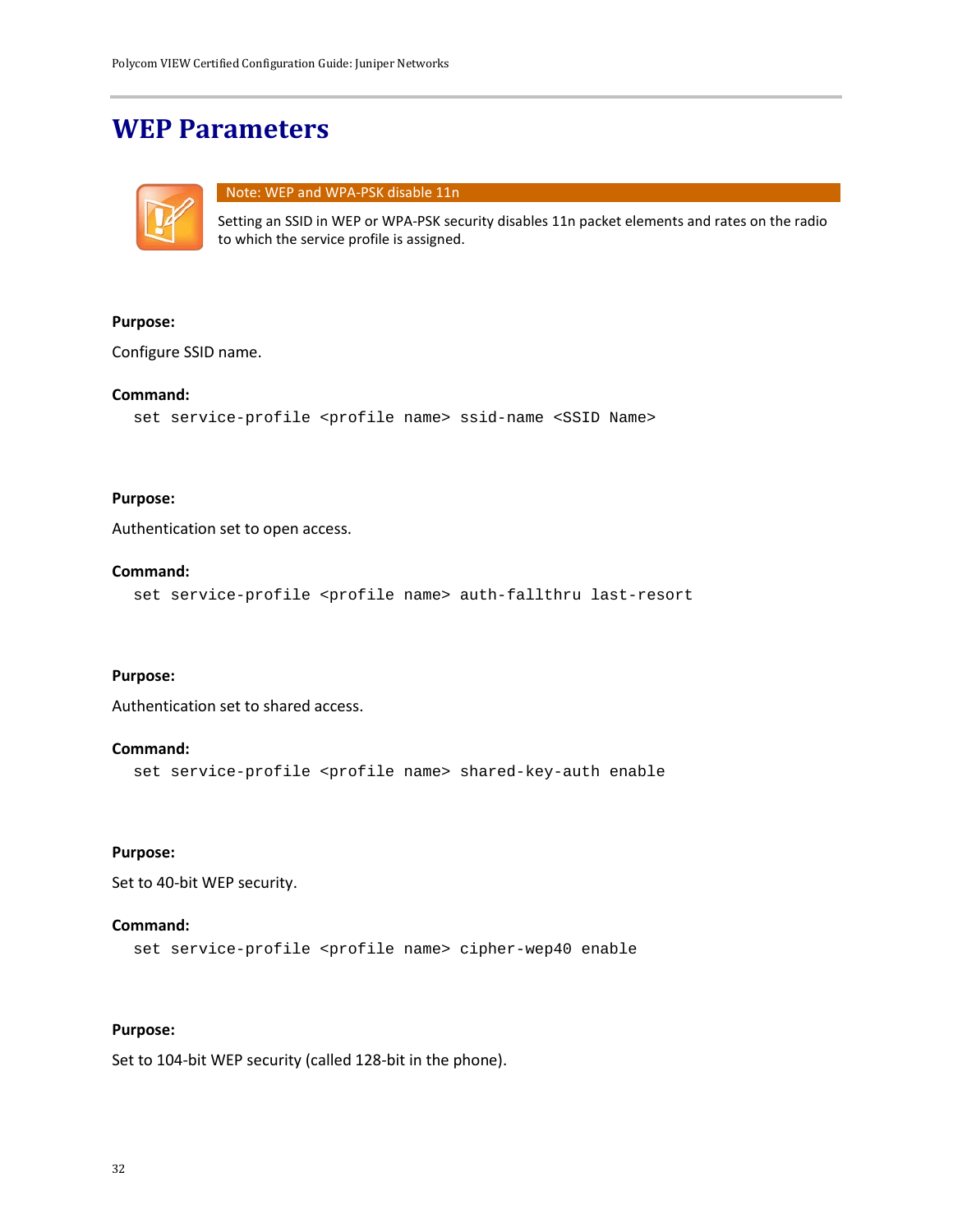**Command:** set service-profile <profile name> cipher-wep104 enable

#### **Purpose:**

Choose the key index and the key. Note: if a key index greater than 1 is used, the lower keys must be filled with a value of the correct number of digits.

#### **Command:**

```
set service-profile <profile name> wep key-index 1 key <either 10 or 26
ASCII characters representing hexadecimal digits>
```
#### **Purpose:**

Associate the service profile with a VLAN

#### **Command:**

<span id="page-32-0"></span>set service-profile <profile name> attr vlan-name <VLAN Name>

# **WPA-PSK Parameters**



Note: WEP and WPA-PSK disable 11n

Setting an SSID in WEP or WPA-PSK security disables 11n packet elements and rates on the radio to which the service profile is assigned.

#### **Purpose:**

Configure SSID name.

### **Command:**

```
set service-profile <profile name> ssid-name <SSID Name>
```
#### **Purpose:**

Authentication set to open access.

# **Command:**

set service-profile <profile name> auth-fallthru last-resort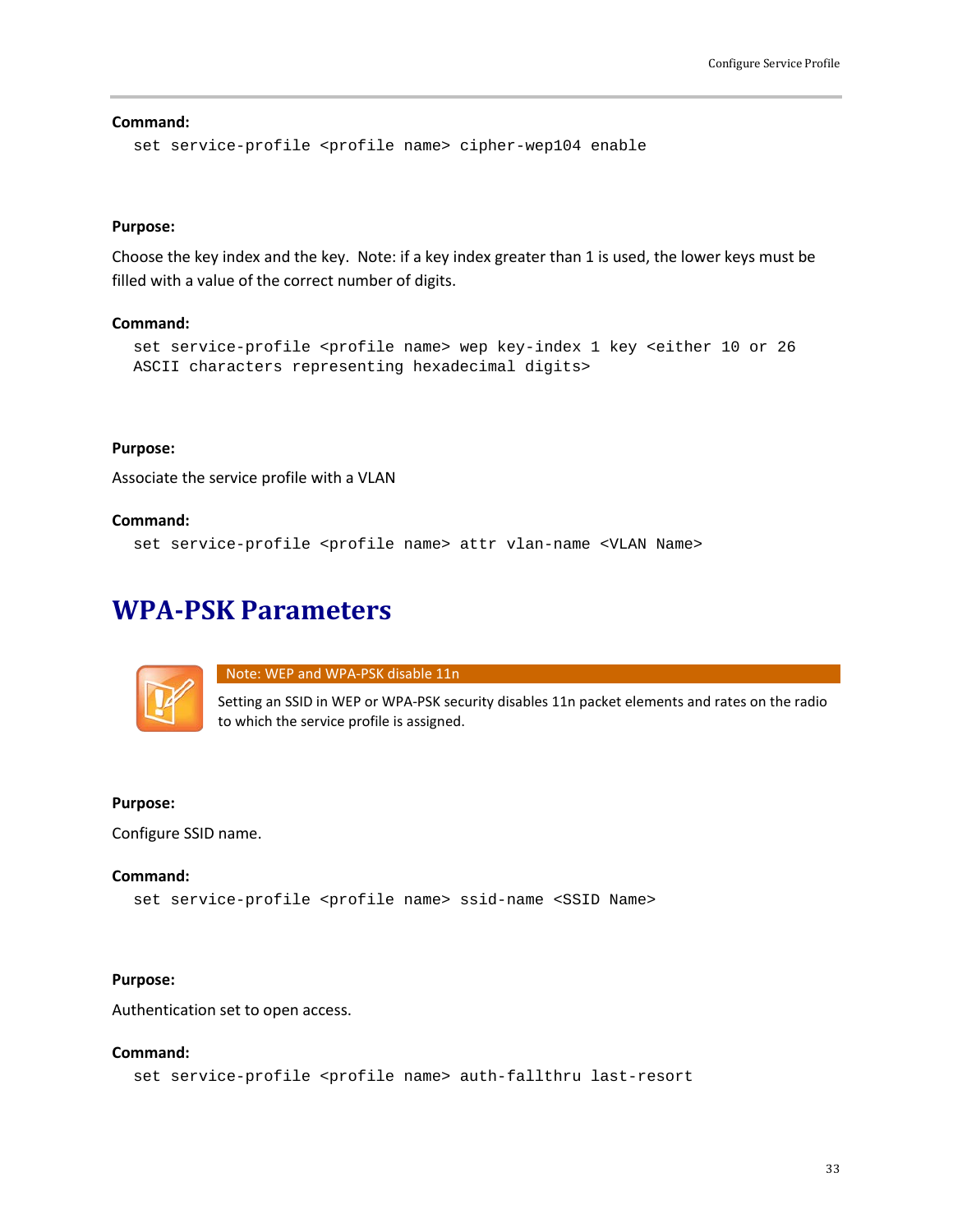# **Purpose:**

Disable RSN-IE security.

### **Command:**

set service-profile <profile name> rsn-ie disable

#### **Purpose:**

Set to WPA security.

# **Command:**

set service-profile <profile name> wpa cipher-tkip enable

### **Purpose:**

Enable WPA Security.

#### **Command:**

set service-profile <profile name> wpa-ie enable

# **Purpose:**

Configure Pre-Shared Key passphrase.

# **Command:**

set service-profile <profile name> psk-phrase <passphrase>

# **Purpose:**

Enable Pre-Shared Key Authentication.

#### **Command:**

set service-profile <profile name> wpa auth-psk enable

# **Purpose:**

Disable dot1x Authentication.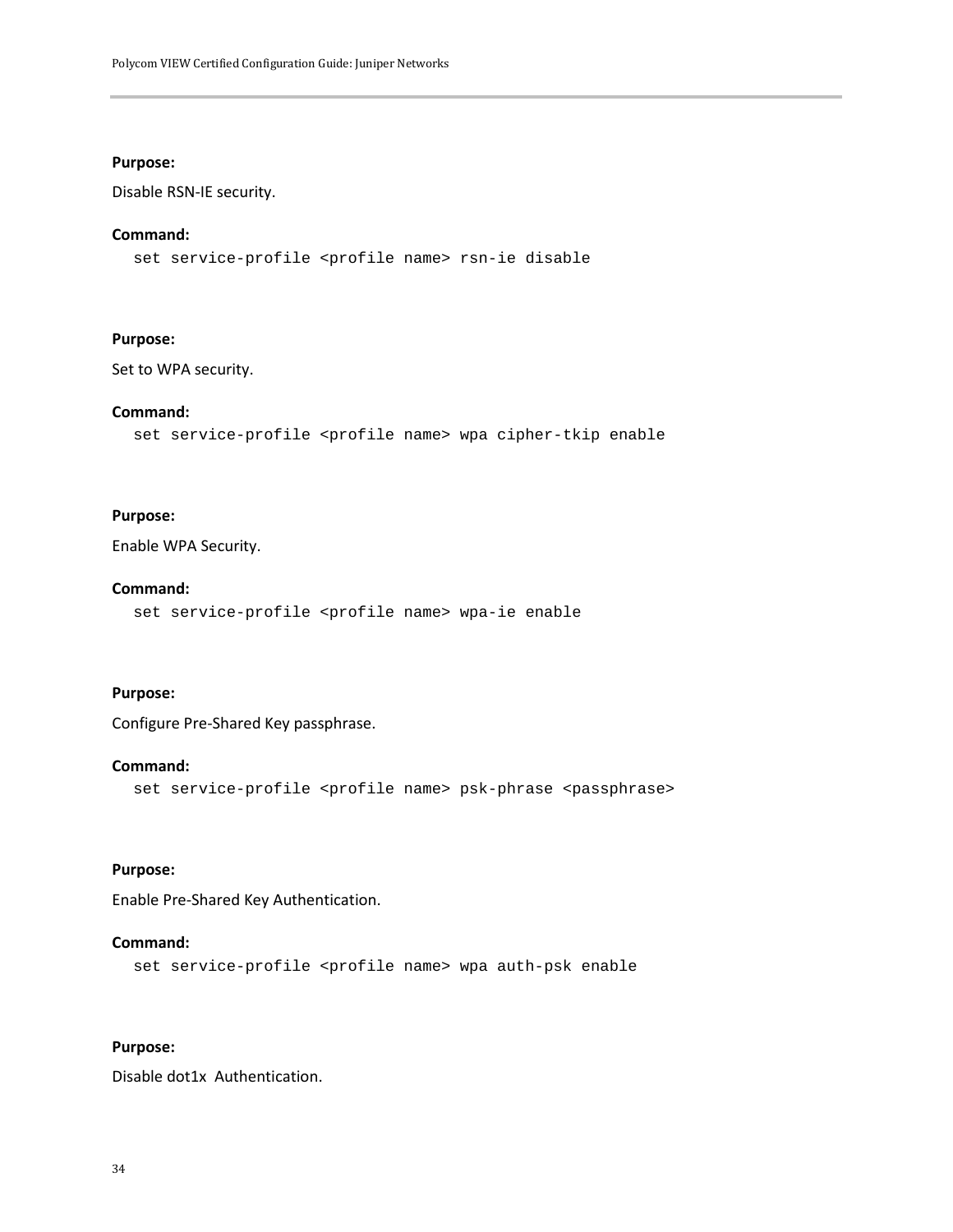#### **Command:**

set service-profile <profile name> wpa auth-dot1x disable

### **Purpose:**

Disable 802.1X Authentication.

### **Command:**

set service-profile <profile name> auth-dot1x disable

# **Purpose:**

Associate the service profile with a VLAN.

#### **Command:**

<span id="page-34-0"></span>set service-profile <profile name> attr vlan-name <VLAN Name>

# **WPA2-PSK Parameters**

#### **Purpose:**

Configure SSID name.

### **Command:**

set service-profile <profile name> ssid-name <SSID Name>

### **Purpose:**

Authentication set to open access.

#### **Command:**

set service-profile <profile name> auth-fallthru last-resort

### **Purpose:**

Enable WPA2-PSK Security cipher (AES-CCMP).

#### **Command:**

set service-profile <profile name> cipher-ccmp enable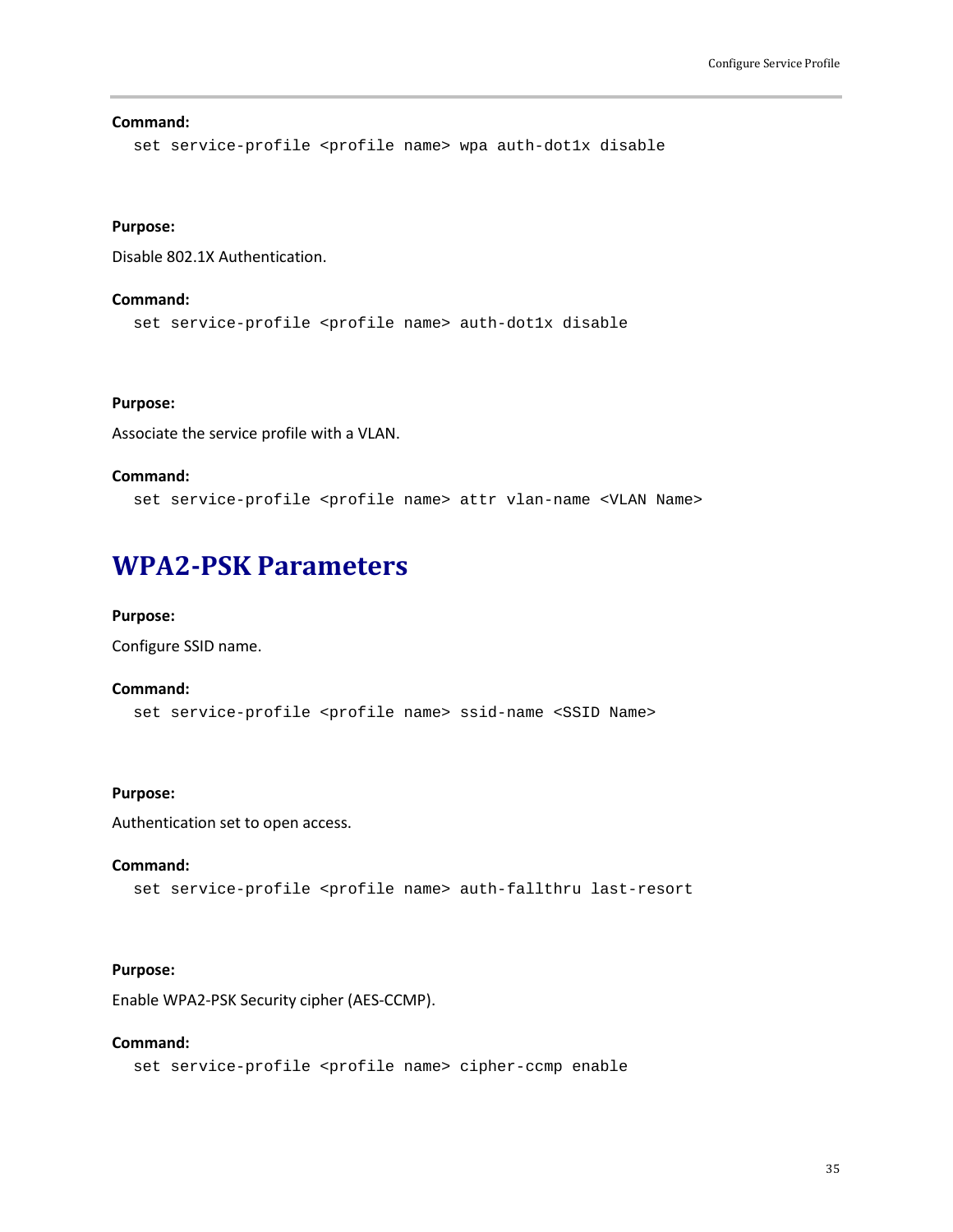### **Purpose:**

Enable WPA2 Security.

### **Command:**

set service-profile <profile name> rsn-ie enable

#### **Purpose:**

Configure PSK passphrase.

# **Command:**

```
set service-profile <profile name> psk-phrase <passphrase>
```
# **Purpose:**

Enable Pre-Shared Key Authentication.

#### **Command:**

set service-profile <profile name> auth-psk enable

# **Purpose:**

Disable 802.1X Authentication.

### **Command:**

set service-profile <profile name> auth-dot1x disable

### **Purpose:**

Associate the service profile with a VLAN.

#### **Command:**

set service-profile <profile name> attr vlan-name default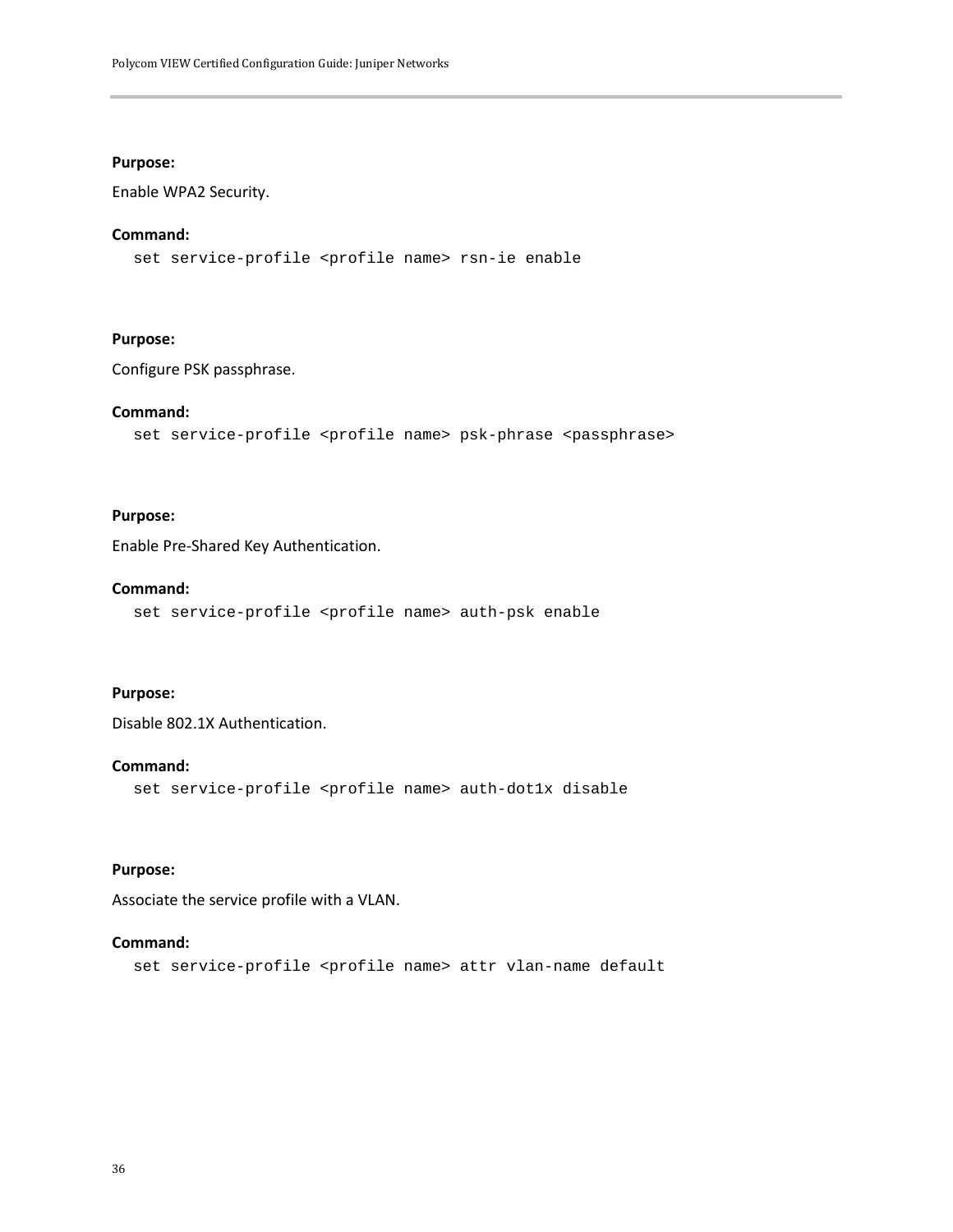### **WPA2-Enterprise Parameters**

#### **Purpose:**

Set a timeout to use if something goes wrong during an enterprise authentication (recommended value is 60 ms).

#### **Command:**

set dot1x timeout handshake 60

#### **Purpose:**

Configure the SSID name.

#### **Command:**

set service-profile <profile name> ssid-name <SSID Name>

#### **Purpose:**

Enable WPA2-Enterprise (802.1X) Security.

#### **Commands:**

set service-profile <profile name> cipher-ccmp enable set service-profile <profile name> rsn-ie enable set service-profile <profile name> attr vlan-name default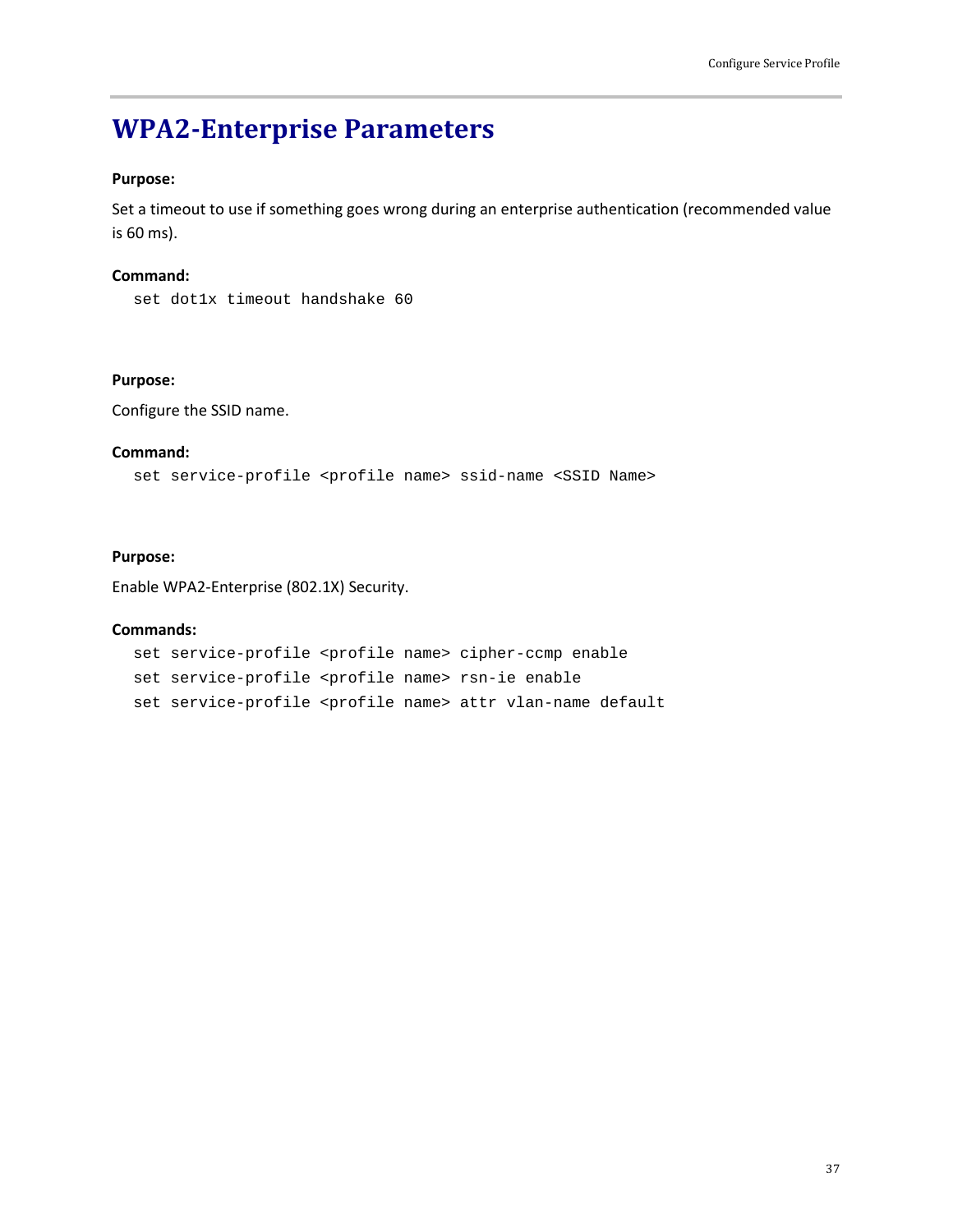### **Review Settings**

#### **Purpose:**

Review the service profile settings. The results below are shown for a radio profile configured for WMM-Power Save and WPA2-Enterprise security.

#### **Command:**

show service-profile <profile name>

#### **Result:**

| MX-200-AB48EE# show service-profile s1 |                             |
|----------------------------------------|-----------------------------|
| <b>General attributes</b>              |                             |
| SSID name:                             | s1                          |
| SSID type:                             | crypto                      |
| 11n attributes                         |                             |
| 11n Mode (na):                         | enabled                     |
| 11n Mode (ng):                         | disabled                    |
| Guard Interval:                        | short                       |
| Frame aggregation mode:                | all                         |
| MSDU Max length:                       | 4k                          |
| MPDU Max length:                       | 64k                         |
| Options                                |                             |
| Auth:                                  | Fallthru none               |
| Mesh:                                  | None                        |
| L2:                                    | Proxy-ARP                   |
| 802.11:                                | Beacon, Idle-client-probing |
| Crypto                                 |                             |
| <b>RSN-IE</b>                          |                             |
|                                        |                             |
| Authentication:                        | 802.1X                      |
| Encryption:                            | <b>RSN</b>                  |
| Cipher:                                | <b>CCMP</b>                 |
|                                        |                             |
| <b>SSID attributes</b>                 |                             |
| Vlan name:                             | default                     |
| Qos profile:                           | sip                         |
| WEP                                    |                             |
| Active-unicast-index:                  | 1                           |
| Active-multicast-index:                | 1                           |
| Preset keys:                           | None                        |
| Web Portal                             |                             |
| Logout mode:<br>Session timeout:       | disabled<br>5               |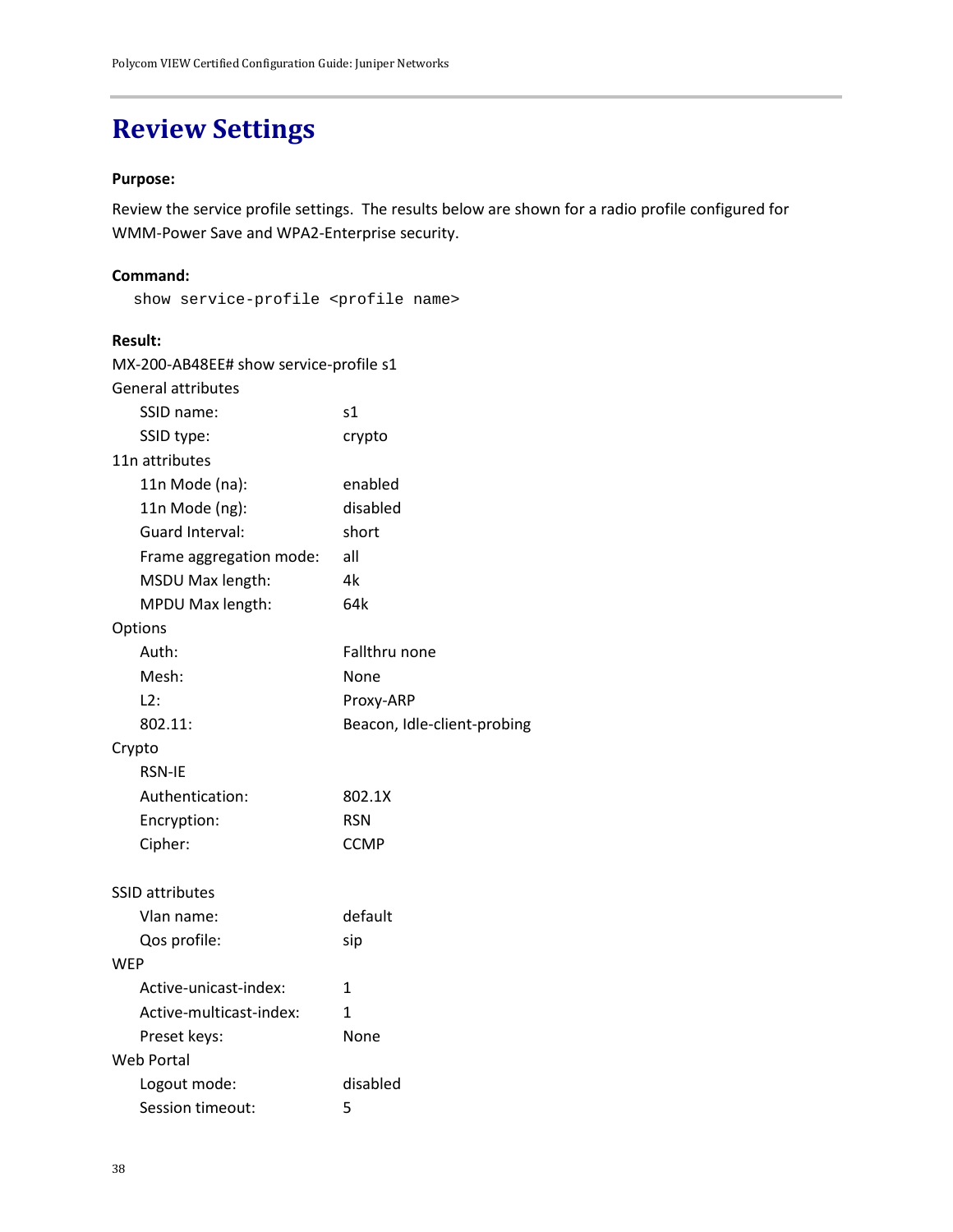| SODA                       |                                                                 |
|----------------------------|-----------------------------------------------------------------|
| Enforce checks:            | enabled                                                         |
| Miscellaneous              |                                                                 |
| CAC:                       | None                                                            |
| CAC max-sessions:          | 14                                                              |
| <b>CAC VoIP max-calls:</b> | 12                                                              |
| Short retry counter:       | 3                                                               |
| Long retry counter:        | 5                                                               |
| Max bandwidth:             | unlimited                                                       |
| User idle timeout:         | 180 s                                                           |
| Active call timeout:       | 120 s                                                           |
| Handshake timeout:         | no timeout                                                      |
| 802.11 settings            |                                                                 |
| 11a                        |                                                                 |
| Beacon                     | rate: 6                                                         |
| Multicast                  | rate: 24                                                        |
| Mandatory rates:           | 6, 12, 24                                                       |
| Standard rates:            | 9, 18, 36, 48, 54                                               |
| Disabled rates:            | None                                                            |
| 11 <sub>b</sub>            |                                                                 |
| Beacon rate:               | 5.5                                                             |
| Multicast rate:            | 11.0                                                            |
| Mandatory rates:           | 5.5, 11                                                         |
| Standard rates:            | None                                                            |
| Disabled rates:            | 1, 2                                                            |
| 11g                        |                                                                 |
| Beacon rate:               | 5.5                                                             |
| Multicast rate:            | 11                                                              |
| Mandatory rates:           | 5.5, 11                                                         |
| Standard rates:            | 6, 9, 12, 18, 24, 36, 48, 54                                    |
| Disabled rates:            | 1, 2                                                            |
| 11na                       |                                                                 |
| Beacon rate:               | 6                                                               |
| Multicast rate:            | 24                                                              |
| Mandatory rates:           | 6, 12, 24                                                       |
| Standard rates:            | 9, 18, 36, 48, 54, m0, m1, m2, m3, m4, m5, m6, m7, m8, m9, m10, |
|                            | m11, m12, m13, m14, m15, m16, m17, m18, m19, m20, m21, m22,     |
|                            | m23                                                             |
| Disabled rates:            | None                                                            |
| 11ng                       |                                                                 |
| Beacon rate:               | 1                                                               |
| Multicast rate:            | 11                                                              |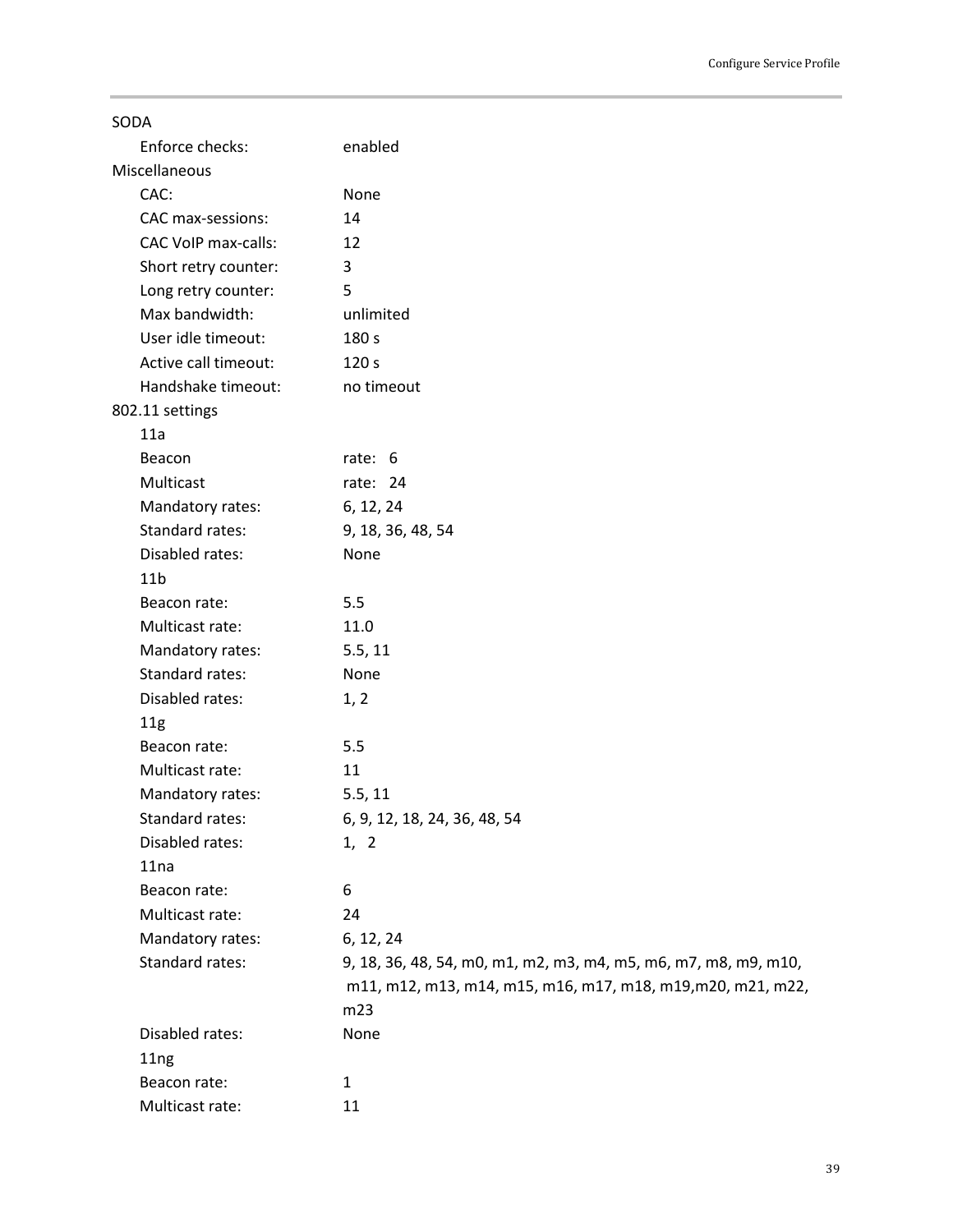| Mandatory rates: | 1, 2, 5.5, 11                                                         |
|------------------|-----------------------------------------------------------------------|
| Standard rates:  | 6, 9, 12, 18, 24, 36, 48, 54, m0, m1, m2, m3, m4, m5, m6, m7, m8, m9, |
|                  | m10, m11, m12, m13, m14, m15, m16, m17, m18, m19, m20, m21,           |
|                  | m22, m23                                                              |
| Disabled rates:  | 1.2                                                                   |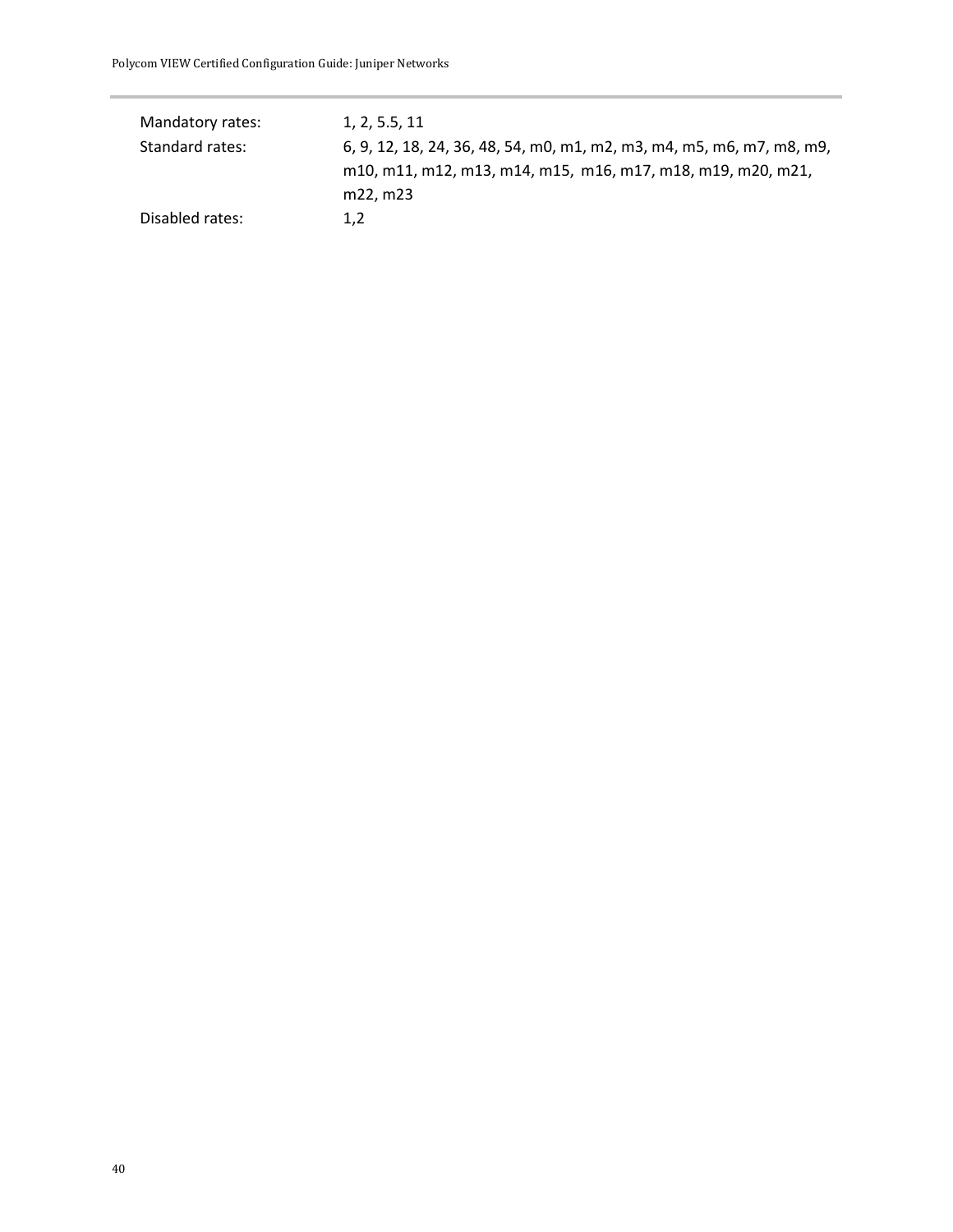## **Chapter 7: Configure APs**

#### **Purpose:**

Set AP model and port.

#### **Command:**

set ap <ap #> port <port #> model <AP model>

#### **Purpose:**

Configure B-Band Radio (known as radio 1). In this example, the B-Radio is disabled.. The A-Band radio is known as radio 2.

#### **Command:**

set ap <ap #> radio 1 mode disable

#### **Purpose:**

Disable load balancing between APs. Repeat for all APs and radios.

#### **Command:**

set ap <ap #> radio <radio #> load-balancing disable

#### **Purpose:**

Configure A-Band Radio (known as radio 2). In this example, the A-Band radio is enabled, set to Channel 161 at 15dBm. The radio profile associated with the radio will be one that was configured for SVP or WMM-Power Save QoS.

#### **Command:**

```
set ap <ap #> radio 2 channel 161 radio-profile <radio profile> mode enable
tx-power 15
```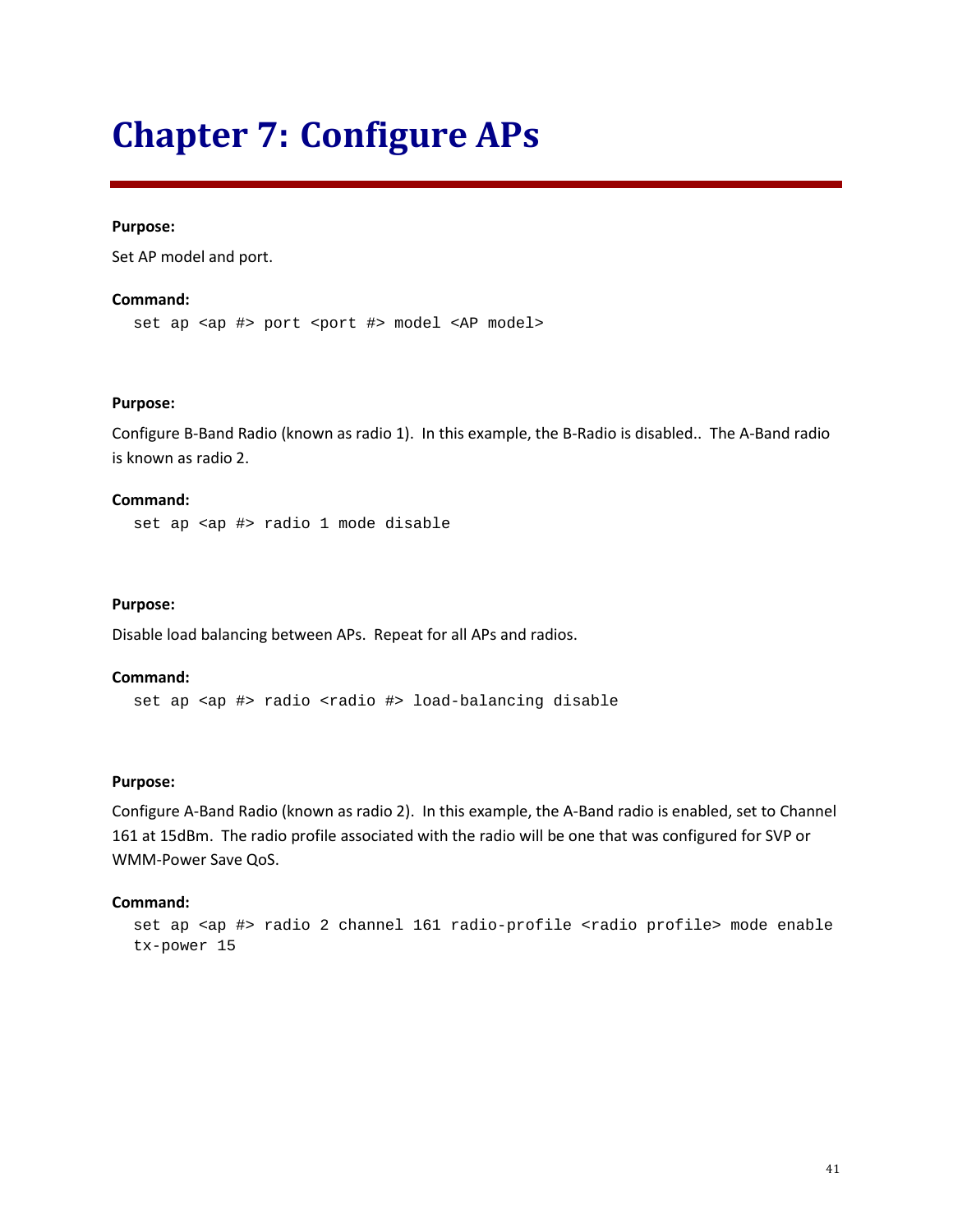## **Review Settings**

#### **Purpose:**

Review AP configuration settings.

#### **Command:**

show ap config <ap #>

#### **Result:**

| MX-200-AB48EE# show ap config 12     |              |                            |                 |
|--------------------------------------|--------------|----------------------------|-----------------|
| AP 12 (AP12)                         |              |                            |                 |
| Model:                               | MP-522       |                            |                 |
| Mode:                                |              |                            |                 |
| Bias:                                | high         |                            |                 |
| Options:                             |              | upgrade-firmware, led-auto |                 |
| Connection:                          | network      |                            |                 |
| Serial number:                       | a28102000040 |                            |                 |
| Fingerprint:                         |              |                            |                 |
| Communication timeout: 25            |              |                            |                 |
| Location:                            |              |                            |                 |
| Contact:                             |              |                            |                 |
| Description:                         |              |                            |                 |
| Vlan-profile:                        |              |                            |                 |
| Tunnel affinity:                     | 4            |                            |                 |
| Radio 1 (802.11ng)                   |              |                            |                 |
| Mode:                                | enabled      | Radio profile:             | view            |
| Channel:                             | 8            | Load balancing:            | N <sub>O</sub>  |
| Tx power:                            | 5            | Load balancing group:      |                 |
| Auto tune max power:                 | default      | Force rebalance:           | ΝO              |
| Antenna location:                    | indoors      | Antenna type:              | <b>INTERNAL</b> |
| Service profiles:                    |              |                            |                 |
| s1                                   |              |                            |                 |
| Snoop filters on radio: none         |              |                            |                 |
| Snoop filters on radio profile: none |              |                            |                 |
| Radio 2 (802.11na)                   |              |                            |                 |
| Mode:                                | disabled     | Radio profile:             | view            |
| Channel:                             | 44           | Load balancing:            | <b>NO</b>       |
| Tx power:                            | 5            | Load balancing group:      |                 |
| Auto tune max power:                 | default      | Force rebalance:           | <b>NO</b>       |
| Antenna location:                    | indoors      | Antenna type:              | <b>INTERNAL</b> |
| Service profiles:                    |              |                            |                 |
| s1                                   |              |                            |                 |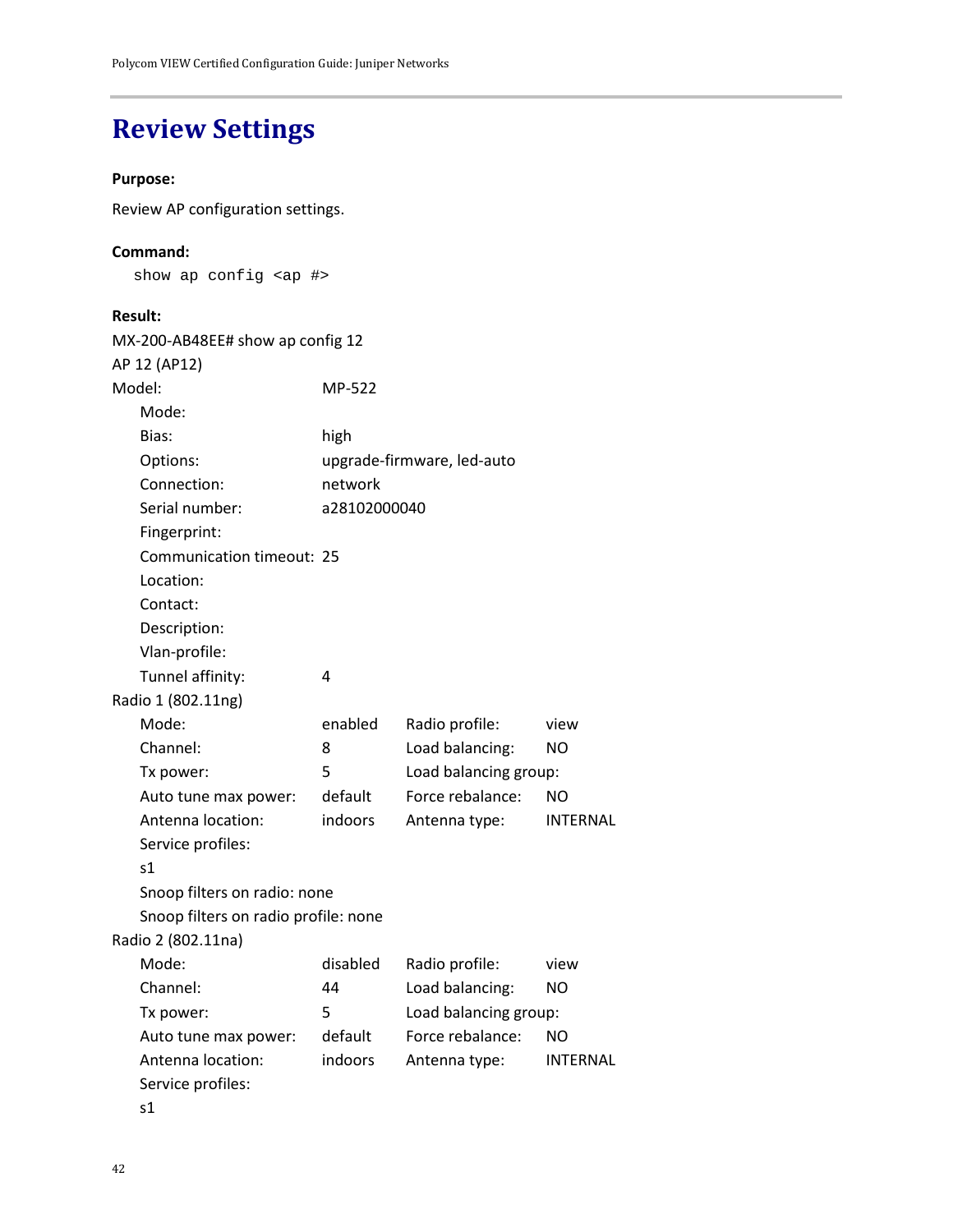Snoop filters on radio: none Snoop filters on radio profile: none

#### **Purpose:**

Summary of all APs' configuration settings. When the AP number is left out of the command a brief summary is displayed, as shown below.

#### **Command:**

show ap config

#### **Result:**

| AP             | AP Name | Model  | Mode Radio 1 profile Radio 2 profile |      |
|----------------|---------|--------|--------------------------------------|------|
|                |         |        |                                      |      |
| $\mathbf{1}$   | AP01    | MP-522 | view                                 | view |
| $\overline{2}$ | AP02    | MP-522 | view                                 | view |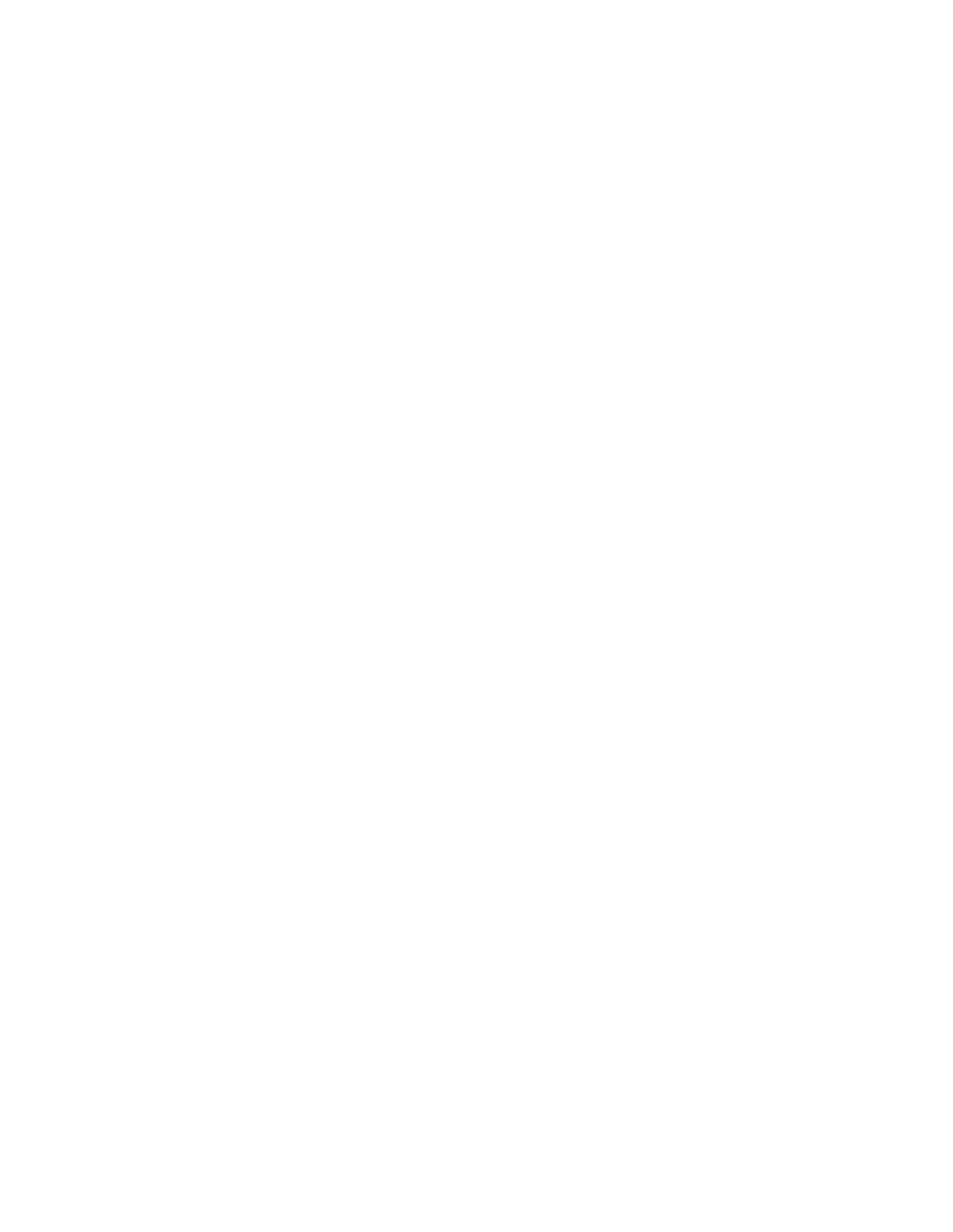# **Chapter 8: Configure RADIUS Server Example (WPA2-Enterprise Only)**

#### **Purpose:**

Configure a RADIUS server to be used by the WLAN controller. Timeout, retransmit, and deadtime parameters may be customized as desired. The values in the command example are valid, but other values may also be used.

#### **Command:**

set radius server <Name of RADIUS Server> address <IP Address of RADIUS Server> timeout 5 retransmit 3 deadtime 0 key <shared secret key>

#### **Purpose:**

Create a server group.

#### **Command:**

set server group <Group Name> members <Name of RADIUS Server>

#### **Purpose:**

Associate server group with an SSID configured for WPA2-Enterprise security using a server group as an external RADIUS server.

#### **Command:**

set authentication dot1x ssid <SSID Name> \*\* pass-through <Group Name>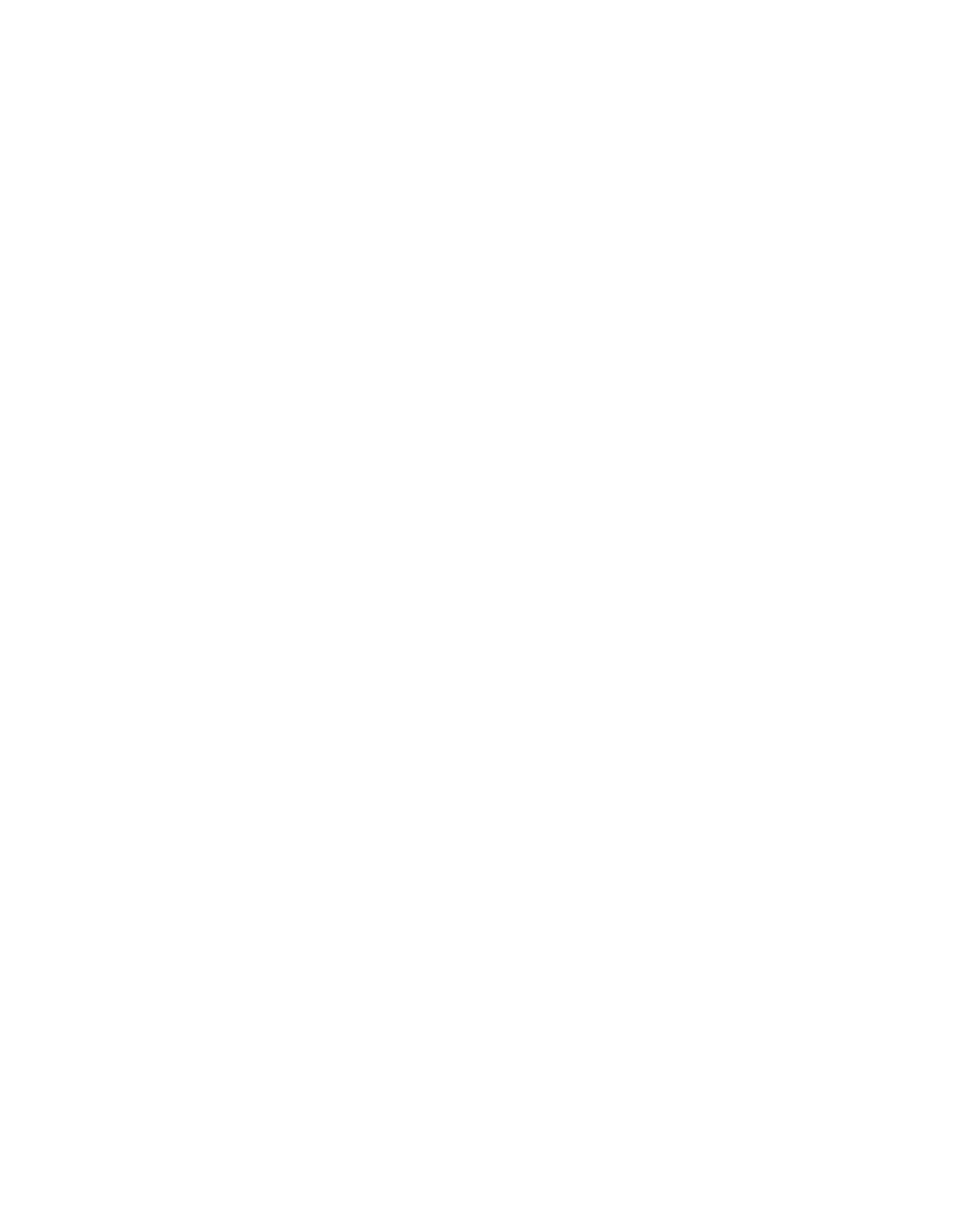## **Chapter 9: Configure QoS**

In addition to QoS parameters present in the radio and service profiles, there are system-wide settings. Only ingress (packets from the wire side of the switch) needs to be configured.

#### **Purpose:**

Set COS/DSCP Mappings for **Voice** packets. The specific values depend on how the call server is configured. Common values for DSCP values are 46 and 48.

#### **Command:**

```
set qos dscp-to-cos-map <DSCP Value> cos 6
```
#### **Purpose:**

Set COS/DSCP Mappings for **Control** packets. The specific values depend on how the call server is configured. Common values for DSCP values are 26 and 40.

#### **Command:**

set qos dscp-to-cos-map <DSCP Value> cos 4

#### **Purpose:**

Set DSCP/DSCP Mappings for **Voice** packets. The specific values depend on how the call server is configured. Common values for DSCP values are 46 and 48.

#### **Command:**

set qos cos-to-dscp-map 6 dscp <DSCP Value>

#### **Purpose:**

Set DSCP/COS Mappings for **Control** packets. The specific values depend on how the call server is configured. Common values for DSCP values are 26 and 40.

#### **Command:**

set qos cos-to-dscp-map 4 dscp <DSCP Value>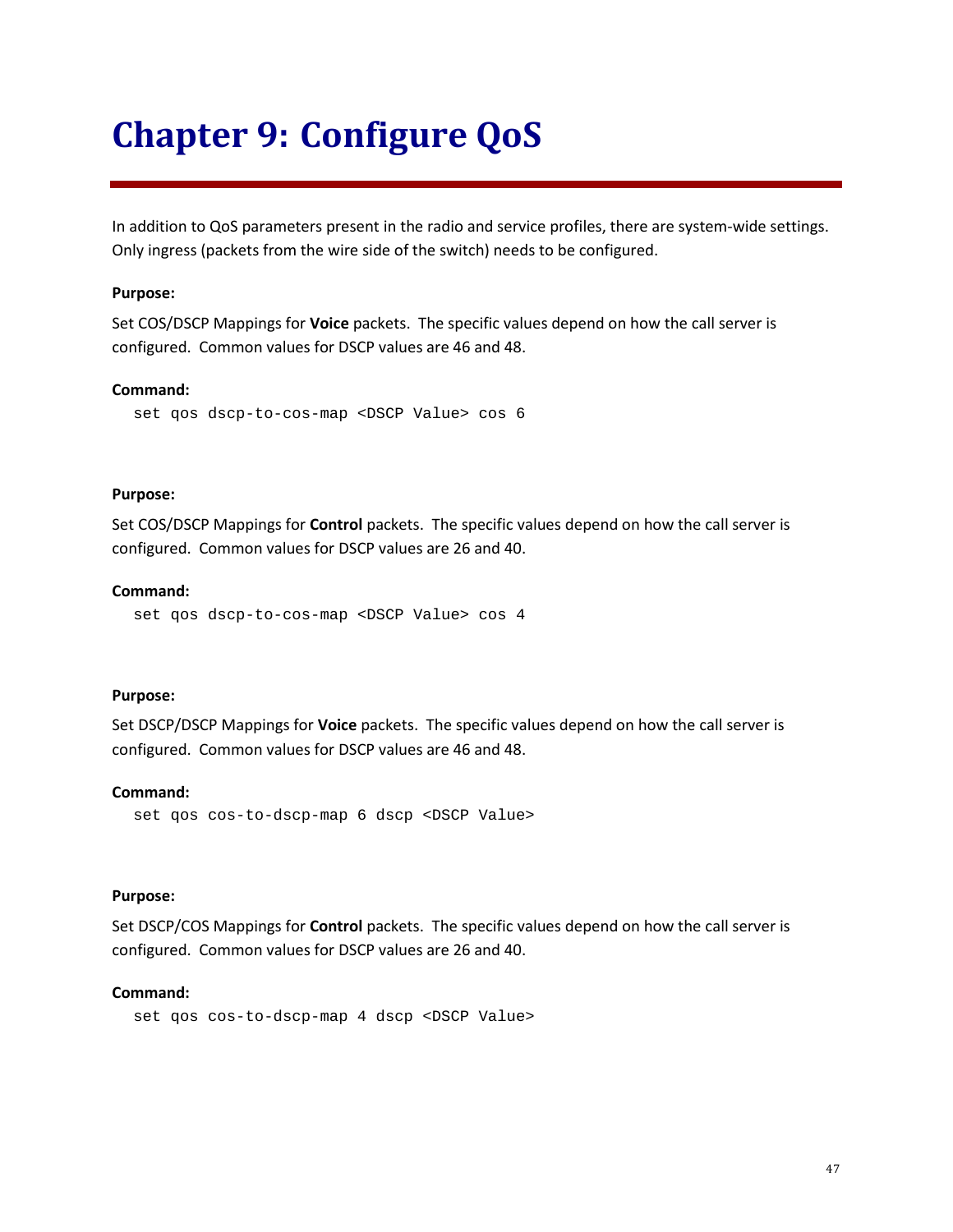#### **Purpose:**

Enable SIP Aware so that all SIP traffic will be prioritized

#### **Commands:**

set qos-profile <sip profile name> cos 0

set qos-profile <sip profile name> traffic-class voip-data cos 6

#### Command to map to service profile:

set service-profile <sp-name> attr qos-profile <sip profile name>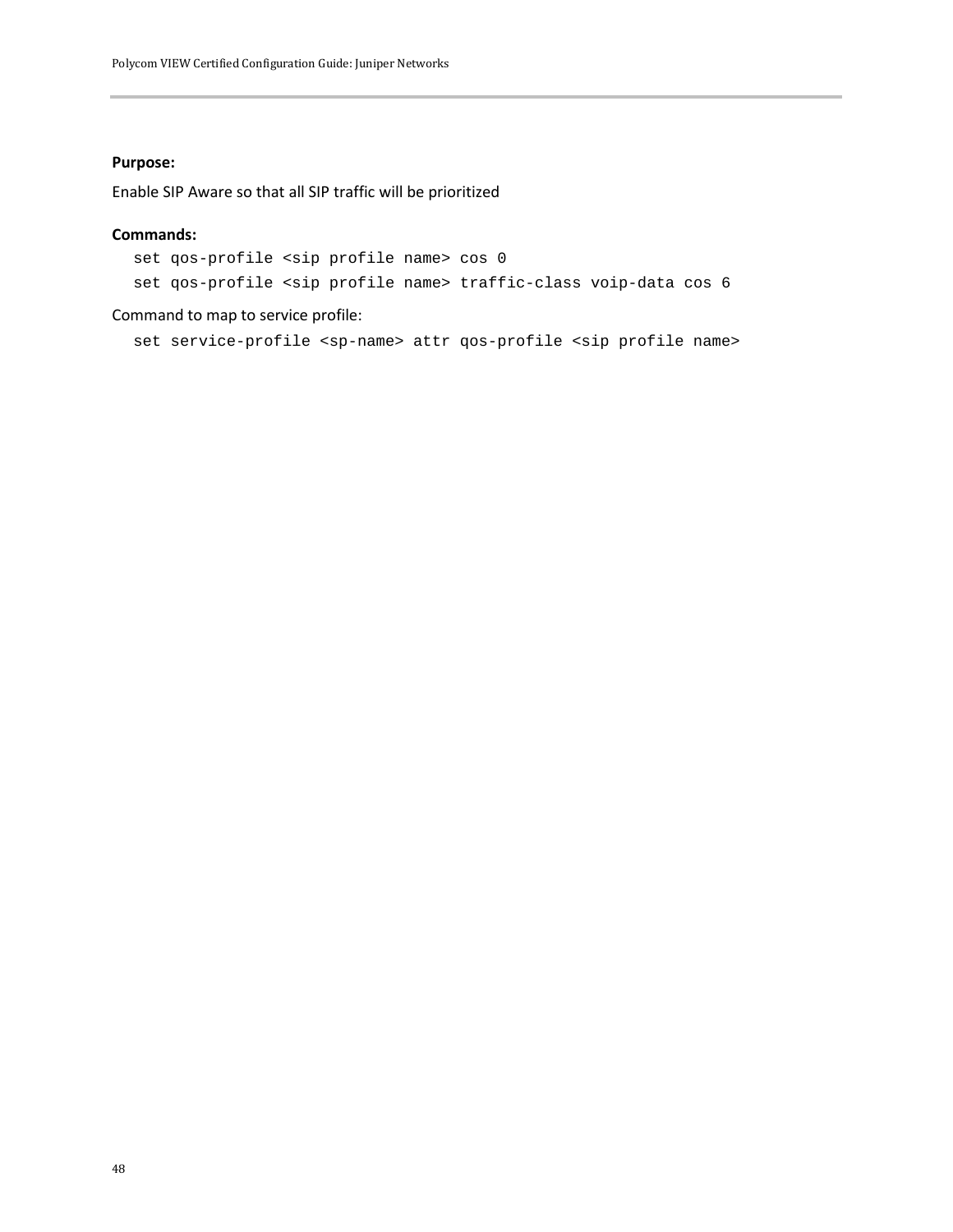# **Chapter 10: Configure Subnet Roaming**

If more than one MX switch is used, then subnet roaming needs to be configured.

To set up subnet roaming between two switches, a mobility domain must be configured on both switches. Choose one of the switches to be the "seed MX switch."



Note: IP addressing for mobility domain configuration

The IP addresses used in mobility domain configuration must use the system IP address of each switch.

The following commands are performed on the "seed MX switch"

#### **Purpose:**

Configure the "seed MX switch" for a domain member.

#### **Commands:**

set system ip-address <system ip address> set mobility-domain mode seed domain-name <domain name> set mobility-domain member <member ip address>

The following commands are performed on the other (member) MX switch:

#### **Purpose:**

Configure the "member MX switch" for a seed MX switch.

#### **Commands:**

```
set system ip-address <system ip address>
set mobility-domain mode member seed-ip <member ip address>
```
#### **Purpose:**

Disable IGMP snooping temporarily on the MX that does NOT have the VLAN statically configured.

#### **Command:**

```
set igmp disable vlan <vlan name>
```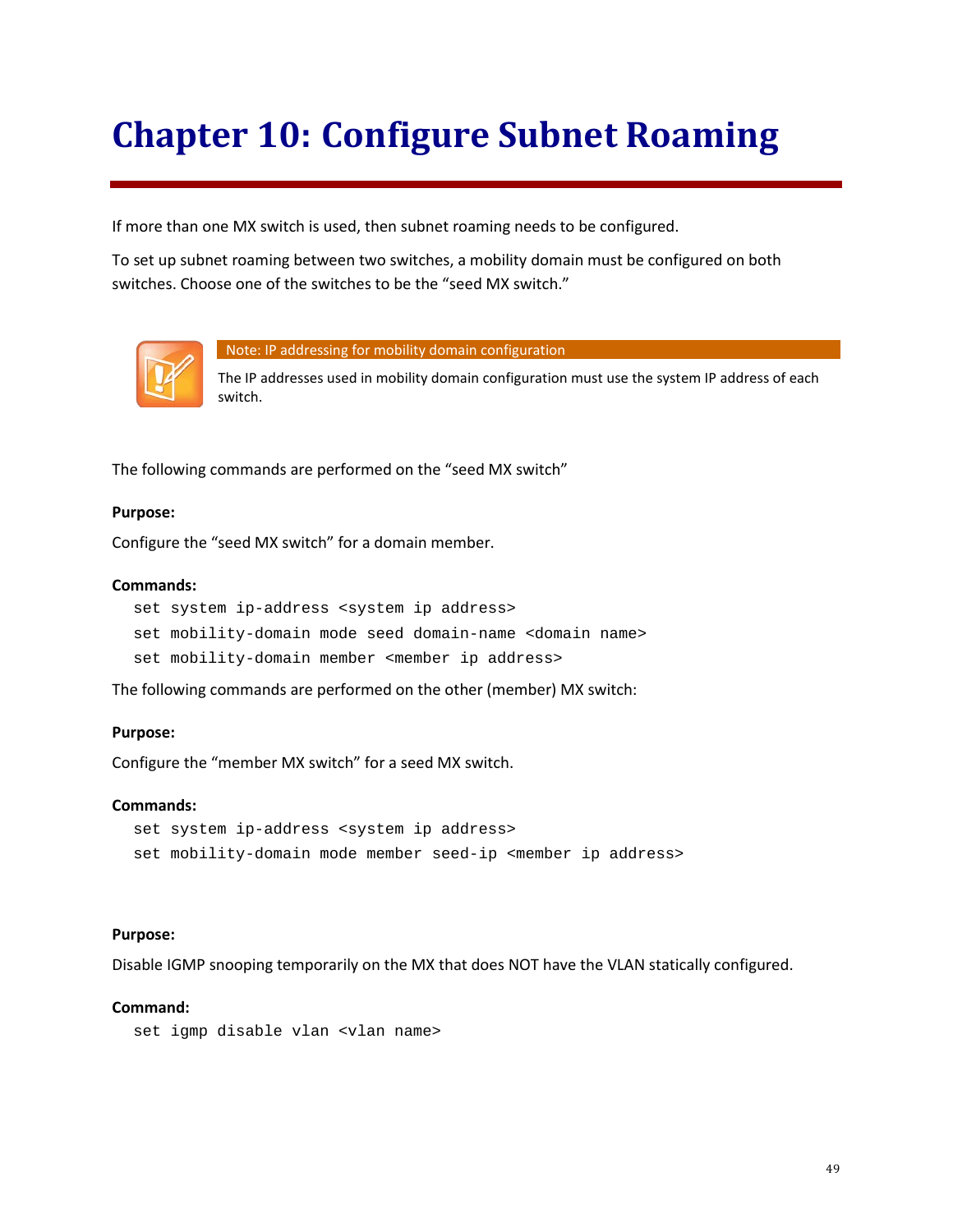#### **Purpose:**

#### **Clear an existing mobility domain before defining a new one.**

#### **Command:**

clear mobility-domain

#### **Purpose:**

Check the mobility domain.

#### **Command:**

show mobility-domain

#### **Response**

| Mobility Domain name: |          | default       |
|-----------------------|----------|---------------|
| Member                | State    |               |
| 1.1.1.1               | STATE UP | SEED          |
| 1.1.3.1               | STATE UP | <b>MEMBER</b> |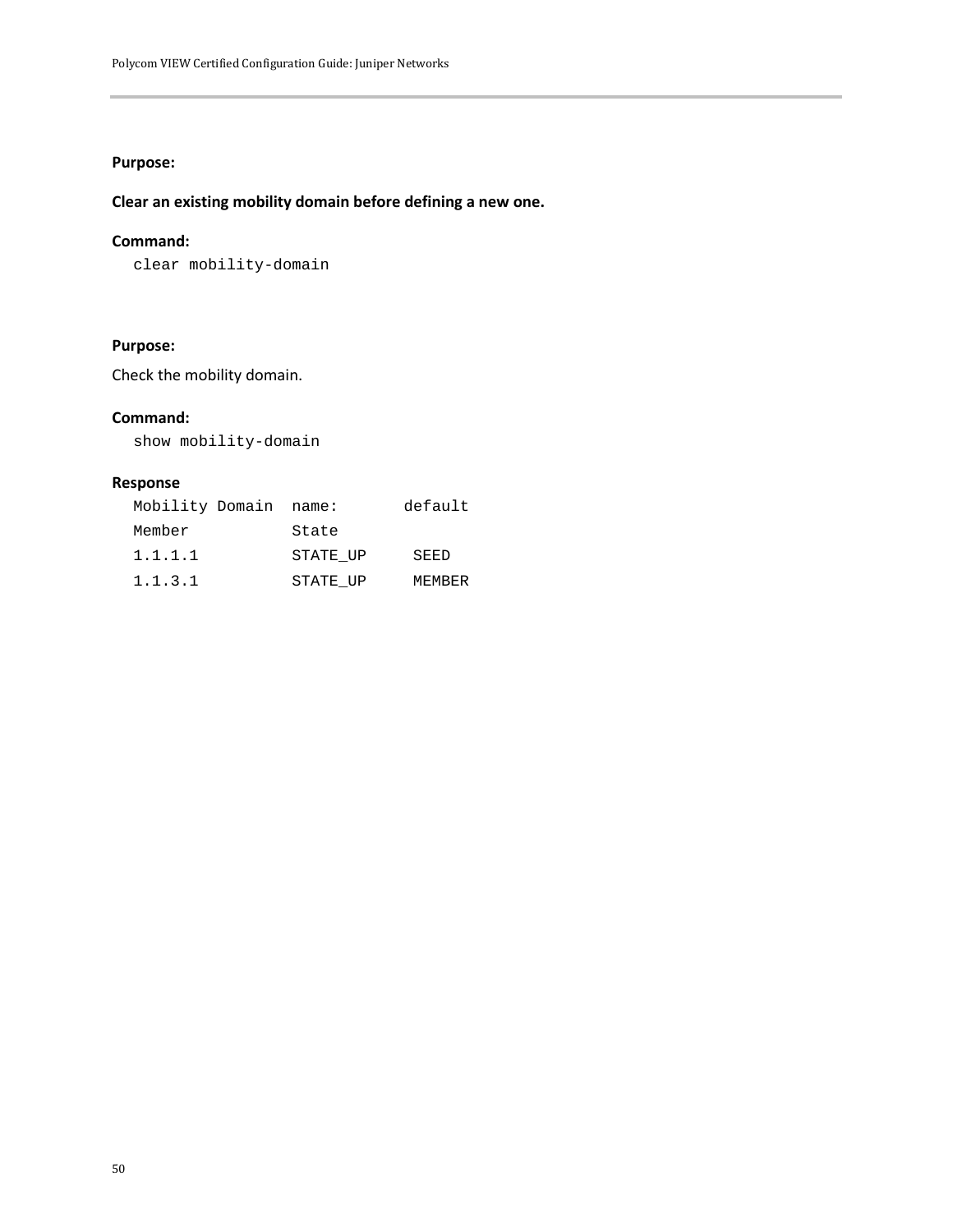# **Chapter 11: Monitoring**

### **QoS**

#### **Purpose:**

Monitor which CoS queue traffic is being sent. Most of the traffic should be in the voice queue. If there is no traffic in the voice queue when voice traffic is present, then the DSCP mapping isn't working properly. This could be a result of missing DSCP values in the packets or a misconfigured WLAN controller.

#### **Command:**

show ap qos-stats

#### **Response**

| CoS         | Queue      | Rx    | Rx           | Тx             | Tx           | Тx          | Tx           | Тx           | Tх           |
|-------------|------------|-------|--------------|----------------|--------------|-------------|--------------|--------------|--------------|
|             |            | kb/s  | ⊱            | kb/s           | နွ           | %Req        | %Max         | Packets      | Dropped      |
|             |            |       |              |                |              |             |              |              |              |
| 1, 2        | Background | <1    | $\Omega$     | <1             | $\Omega$     | $\mathbf 0$ | $\mathbf 0$  | $\mathbf 0$  | $\mathbf 0$  |
| 0, 3        | BestEffort | <1    | $\Omega$     | <1             | $\Omega$     | $\Omega$    | $\Omega$     | $\Omega$     | $\Omega$     |
| 4,5         | Video      | <1    | $\Omega$     | <1             | $\Omega$     | 0           | $\Omega$     | $\mathbf{0}$ | $\mathbf 0$  |
| $6,7$       | Voice      | <1    | $\mathbf 0$  | <1             | $\mathbf 0$  | $\mathbf 0$ | $\mathbf 0$  | $\mathbf 0$  | $\mathbf 0$  |
| $=$ = $=$ > | AP:0001    | R:1   | <1           | $\Omega$       | <1           | 0           |              |              |              |
| 1, 2        | Background | <1    | $\Omega$     | <1             | $\Omega$     | $\mathbf 0$ | $\mathbf 0$  | 13           | 2            |
| 0, 3        | BestEffort | <1    | $\Omega$     | <1             | $\Omega$     | $\mathbf 0$ | $\Omega$     | 211093       | 103          |
| 4, 5        | Video      | 98    | 3            | <1             | $\Omega$     | $\Omega$    | $\Omega$     | $\Omega$     | $\mathbf 0$  |
| 6,7         | Voice      | 224   | $\mathbf{1}$ | 254            | $\mathbf{1}$ | $\mathbf 0$ | $\mathbf 0$  | 81192        | 42           |
| $=$ = $=$ > | AP:0001    | R:2   | 322          | 4              | 254          | $\mathbf 1$ |              |              |              |
| 1, 2        | Background | <1    | $\mathbf 0$  | <1             | $\mathbf 0$  | $\mathbf 0$ | $\mathbf 0$  | $\mathbf 0$  | $\Omega$     |
| 0, 3        | BestEffort | <1    | $\Omega$     | <1             | $\Omega$     | $\mathbf 0$ | $\Omega$     | $\Omega$     | $\Omega$     |
| 4, 5        | Video      | $<$ 1 | $\Omega$     | <1             | $\mathbf 0$  | 0           | $\Omega$     | $\Omega$     | $\Omega$     |
| 6,7         | Voice      | <1    | $\Omega$     | <1             | $\mathbf 0$  | $\mathbf 0$ | $\mathbf 0$  | 0            | $\mathbf 0$  |
| $=$ = $=$ > | AP:0016    | R:1   | <1           | $\overline{0}$ | <1           | $\mathsf 0$ |              |              |              |
| 1, 2        | Background | <1    | $\mathbf 0$  | <1             | $\mathbf 0$  | $\mathbf 0$ | $\mathbf 0$  | 15           | 4            |
| 0, 3        | BestEffort | <1    | $\Omega$     | <1             | $\Omega$     | $\mathbf 0$ | $\Omega$     | 34159        | $\mathbf{1}$ |
| 4,5         | Video      | <1    | $\Omega$     | <1             | $\Omega$     | $\mathbf 0$ | $\mathbf{0}$ | $\mathbf 0$  | $\mathbf 0$  |
| 6,7         | Voice      | 80    | $\mathbf 0$  | 95             | $\mathbf 0$  | $\mathbf 0$ | $\mathbf 0$  | 8488         | 4            |
| $=$ = $=$ > | AP:0016    | R:2   | 80           | $\Omega$       | 95           | 0           |              |              |              |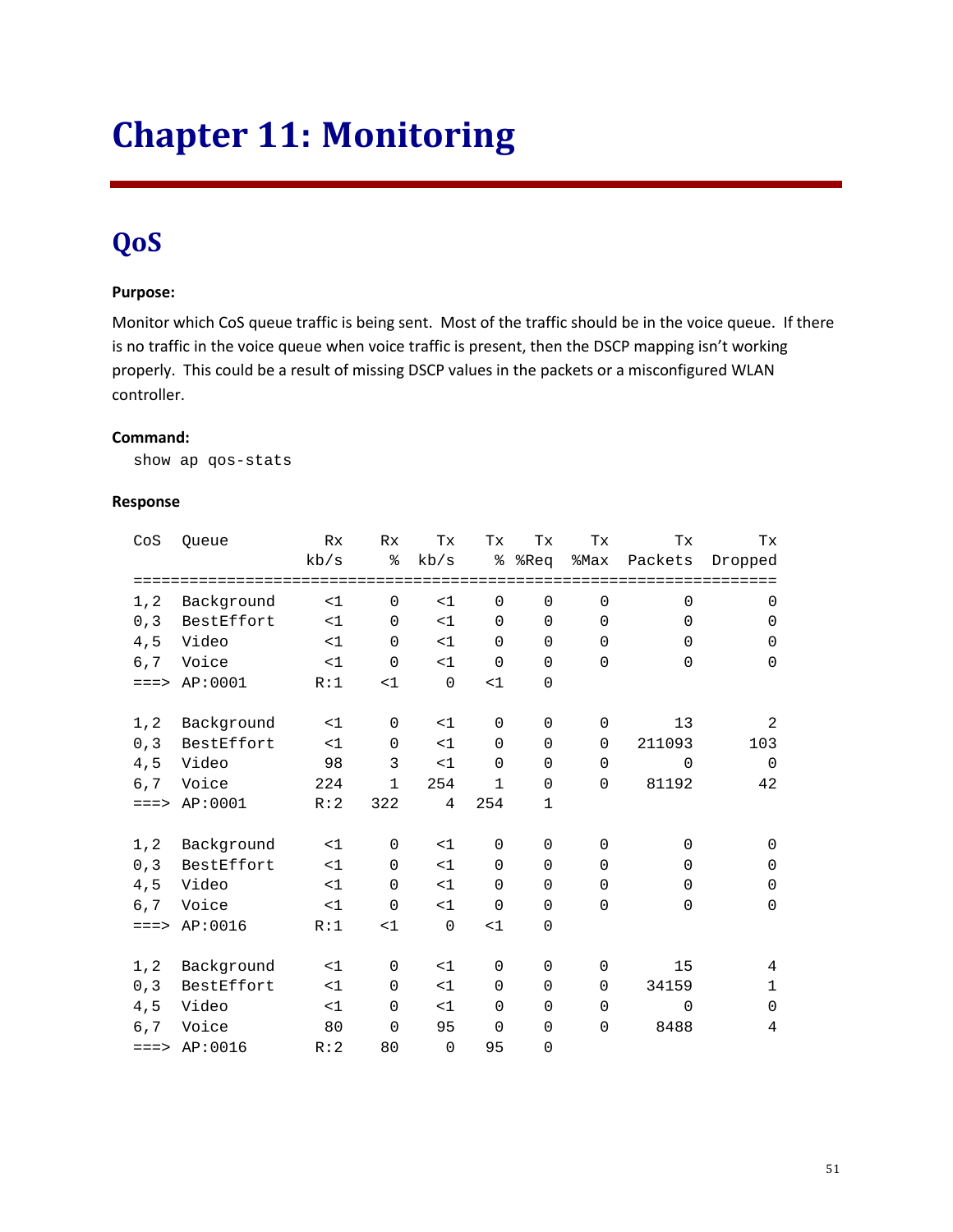### **WPA2-Enterprise**

#### **Purpose:**

View clients authenticated with the WLAN controller APs. The response below shows two clients authenticated with WPA2-Enterprise and four with no WPA2-Enterprise-based authentication and no cipher for encrypting data.

#### **Command:**

show dot1x clients

#### **Response**

| MAC Address       | State                             | Vlan | Identity | cipher        |
|-------------------|-----------------------------------|------|----------|---------------|
|                   |                                   |      |          |               |
| 00:90:7a:06:e8:9c | Authenticated default eapuser     |      |          | (RSN)<br>CCMP |
| 00:90:7a:06:e7:ad | Authenticated default eapuser     |      |          | (RSN)<br>CCMP |
| 00:90:7a:07:95:8a | Authenticated default last-resort |      |          | NO-CIPHER     |
| 00:90:7a:05:42:fb | Authenticated default last-resort |      |          | NO-CIPHER     |
| 00:90:7a:05:42:eb | Authenticated default last-resort |      |          | NO-CIPHER     |
| 00:90:7a:07:11:c1 | Authenticated default last-resort |      |          | NO-CIPHER     |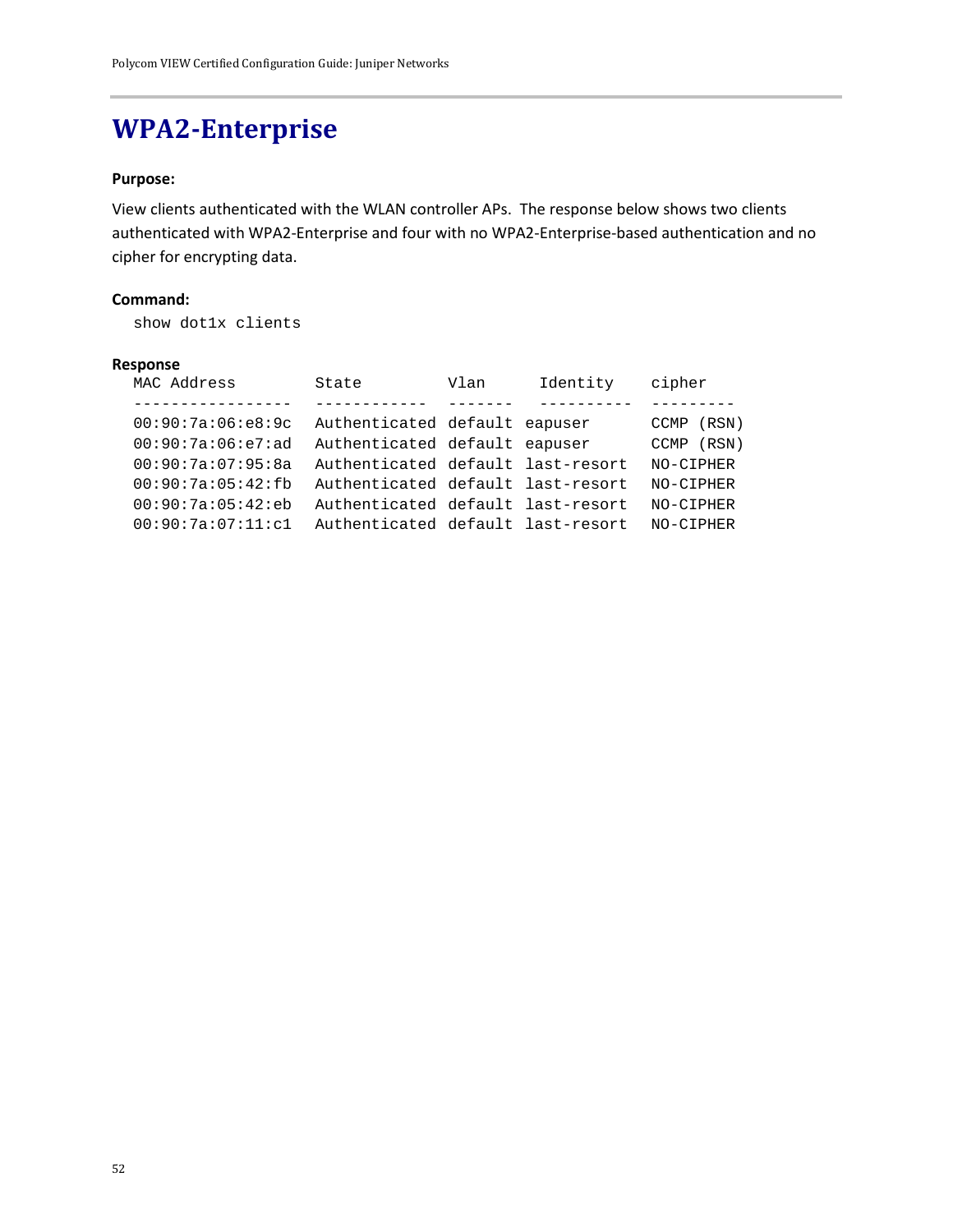## **Radio Performance**

#### **Purpose:**

View counters on an AP and radio basis to inspect radio and other 802.11-related performance counters.

#### **Command:**

show ap counters 16

#### **Response**

show ap counters 16

| AP: 16                          | radio: 1 |                     |                                       |          |
|---------------------------------|----------|---------------------|---------------------------------------|----------|
|                                 |          |                     |                                       |          |
| Last packet transfer rate:      |          | <unknown></unknown> |                                       |          |
| Tx packets count:               |          | $\Omega$            | Rx packets count:                     |          |
| Clients in power save mode:     |          | $\Omega$            | Multi packets drop:                   |          |
| Last packet Rx signal strength: |          |                     | <unknown> Multi bytes drop:</unknown> |          |
| Last packet signal noise ratio: |          | $\Omega$            | User sessions:                        | 0        |
| TKIP packets transfer count:    |          | $\Omega$            | MIC error count:                      |          |
| TKIP packets replays:           |          | 0                   | TKIP decrypt errors:                  | $\Omega$ |
| CCMP packets decrypt errors:    |          | $\Omega$            | CCMP packets replays:                 |          |
| CCMP packets transfer count:    |          | O                   | Radio resets:                         | U        |
| Radio receive physical errors:  |          | $\Omega$            | Transmit retries:                     |          |
| Radio adjusted Tx power:        |          | O                   | Noise floor:                          | U        |
| 802.3 Tx packets count:         |          | $\Omega$            | 802.3 Rx packets count:               | $\Omega$ |
| No receive descriptor:          |          |                     | Invalid Rates                         |          |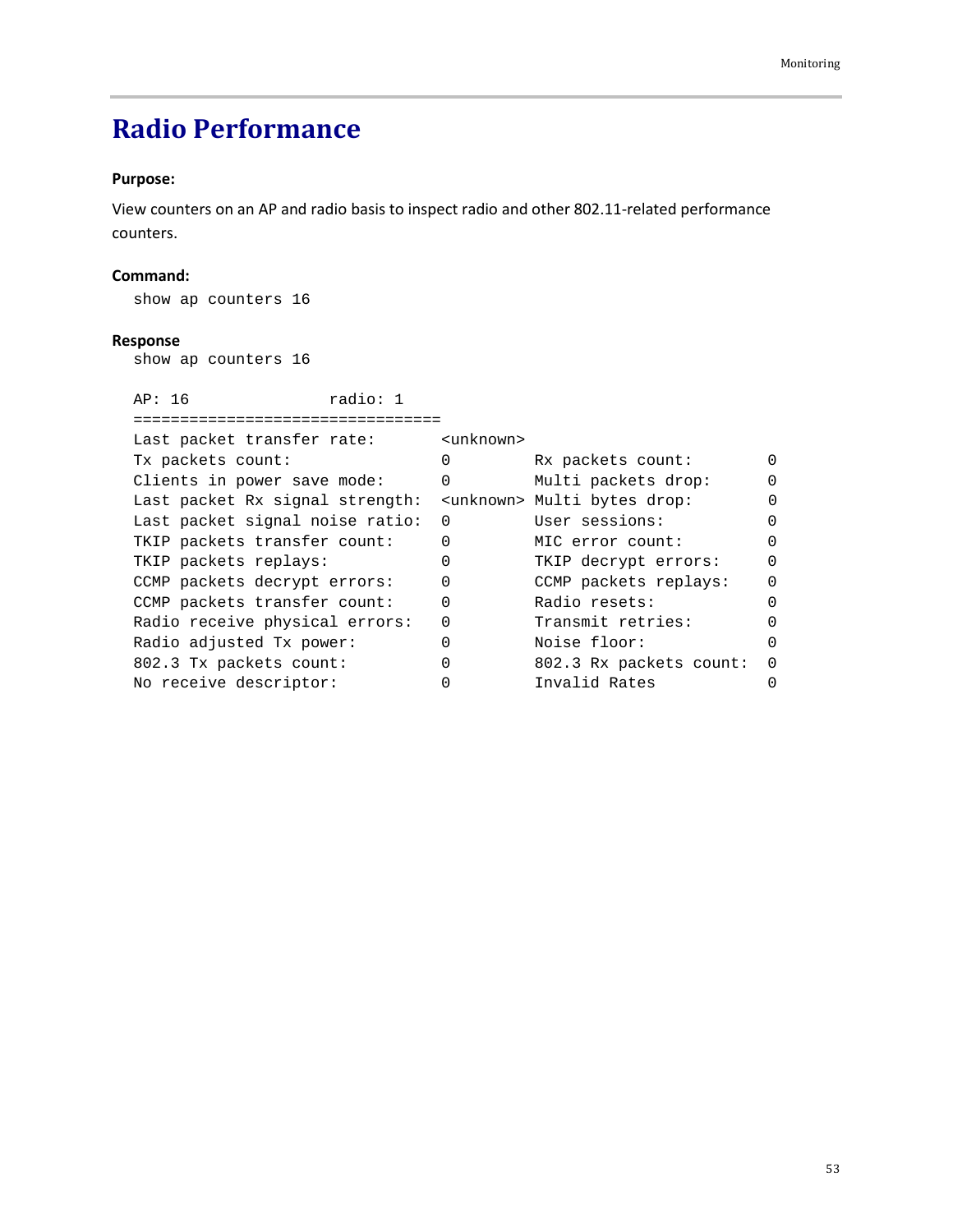|         |                     |                     |                     | TxUnicast TxMulticast |                     |                                                        |                     | Undcrypt            |                     |
|---------|---------------------|---------------------|---------------------|-----------------------|---------------------|--------------------------------------------------------|---------------------|---------------------|---------------------|
|         |                     |                     |                     |                       |                     | Pkts Bytes Pkts Bytes RxPkts RxBytes Pkts Bytes PhyErr |                     |                     |                     |
| 1.0:    | $\mathsf{O}\xspace$ | $\overline{0}$      | $\overline{0}$      | $\mathbf 0$           | $\mathbf 0$         | $\mathbf 0$                                            | $\mathbf 0$         | $\mathbf 0$         | $\mathbf 0$         |
| 2.0:    | $\overline{0}$      | $\overline{0}$      | $\overline{0}$      | $\overline{0}$        | $\overline{0}$      | $\overline{0}$                                         | 0                   | $\mathbf 0$         | $\mathbf 0$         |
| 5.5:    | $\mathbf 0$         | 0                   | 0                   | 0                     | 0                   | 0                                                      | 0                   | $\mathbf 0$         | $\mathbf 0$         |
| 6.0:    | 0                   | 0                   | $\overline{0}$      | 0                     | 0                   | 0                                                      | 0                   | 0                   | $\mathbf 0$         |
| 9.0:    | 0                   | $\Omega$            | 0                   | 0                     | 0                   | $\Omega$                                               | 0                   | 0                   | $\mathbf 0$         |
| 11.0:   | 0                   | 0                   | 0                   | $\mathbf 0$           | $\mathbf 0$         | $\mathbf 0$                                            | 0                   | $\mathbf 0$         | $\mathbf 0$         |
| 12.0:   | 0                   | 0                   | 0                   | 0                     | 0                   | 0                                                      | 0                   | $\mathbf 0$         | $\mathbf 0$         |
| 18.0:   | 0                   | 0                   | $\mathsf 0$         | 0                     | 0                   | 0                                                      | 0                   | 0                   | $\mathbf 0$         |
| 24.0:   | $\overline{0}$      | 0                   | $\overline{0}$      | 0                     | 0                   | 0                                                      | 0                   | $\mathbf 0$         | $\mathbf 0$         |
| 36.0:   | $\overline{0}$      | $\overline{0}$      | $\mathsf 0$         | $\mathbf 0$           | 0                   | $\overline{0}$                                         | $\mathbf 0$         | $\mathbf 0$         | $\mathbf 0$         |
| 48.0:   | 0                   | $\mathsf 0$         | $\mathsf 0$         | $\overline{0}$        | $\mathsf 0$         | $\mathsf 0$                                            | 0                   | $\mathbf 0$         | $\mathbf 0$         |
| 54.0:   | 0                   | 0                   | $\mathsf 0$         | 0                     | 0                   | 0                                                      | 0                   | 0                   | $\mathbf 0$         |
| $m0$ :  | $\mathbf 0$         | 0                   | 0                   | 0                     | 0                   | 0                                                      | 0                   | 0                   | $\mathbf 0$         |
| $m1$ :  | $\mathbf 0$         | 0                   | 0                   | $\mathbf 0$           | 0                   | $\mathbf 0$                                            | $\mathbf 0$         | $\mathbf 0$         | $\mathbf 0$         |
| $m2$ :  | $\mathsf{O}\xspace$ | $\mathsf 0$         | $\mathsf{O}\xspace$ | $\mathsf{O}\xspace$   | 0                   | $\mathsf{O}\xspace$                                    | 0                   | $\mathbf 0$         | $\mathbf 0$         |
| m3:     | $\mathbf 0$         | 0                   | $\overline{0}$      | $\mathbf 0$           | $\mathbf 0$         | $\mathbf 0$                                            | 0                   | $\mathbf 0$         | $\mathbf 0$         |
| $m4$ :  | $\mathbf 0$         | 0                   | 0                   | 0                     | 0                   | 0                                                      | 0                   | $\mathbf 0$         | $\mathbf 0$         |
| m5:     | $\mathbf 0$         | 0                   | $\overline{0}$      | $\mathbf 0$           | 0                   | 0                                                      | $\mathbf 0$         | $\mathbf 0$         | $\mathbf 0$         |
| m6:     | $\overline{0}$      | $\mathsf{O}\xspace$ | $\mathsf{O}\xspace$ | $\overline{0}$        | $\mathsf{O}\xspace$ | $\mathsf{O}\xspace$                                    | 0                   | $\mathbf 0$         | $\mathbf 0$         |
| m7:     | 0                   | $\Omega$            | 0                   | 0                     | 0                   | 0                                                      | 0                   | 0                   | $\mathbf 0$         |
| m8:     | $\mathbf 0$         | 0                   | 0                   | 0                     | 0                   | 0                                                      | 0                   | 0                   | $\mathbf 0$         |
| m9:     | $\mathbf 0$         | 0                   | 0                   | $\mathbf 0$           | 0                   | $\mathbf 0$                                            | $\mathbf 0$         | $\mathbf 0$         | $\mathbf 0$         |
| m10:    | $\mathsf{O}\xspace$ | $\mathsf 0$         | $\mathsf 0$         | $\mathsf 0$           | 0                   | $\mathsf 0$                                            | 0                   | $\mathbf 0$         | $\mathbf 0$         |
| $m11$ : | 0                   | $\mathbf 0$         | $\overline{0}$      | $\mathbf 0$           | $\mathbf 0$         | $\mathbf 0$                                            | 0                   | $\mathbf 0$         | $\mathbf 0$         |
| m12:    | 0                   | $\mathbf 0$         | $\mathbf 0$         | 0                     | $\mathbf 0$         | 0                                                      | 0                   | $\mathbf 0$         | $\mathbf 0$         |
| m13:    | $\mathbf 0$         | 0                   | $\overline{0}$      | 0                     | 0                   | $\mathbf 0$                                            | $\mathbf 0$         | $\mathbf 0$         | $\mathbf 0$         |
| $m14$ : | $\mathsf{O}\xspace$ | $\mathsf 0$         | $\mathsf 0$         | $\overline{0}$        | 0                   | $\mathsf 0$                                            | $\mathsf{O}\xspace$ | 0                   | $\mathbf 0$         |
| m15:    | $\mathsf{O}\xspace$ | 0                   | $\overline{0}$      | $\mathbf 0$           | 0                   | 0                                                      | 0                   | $\mathbf 0$         | $\mathbf 0$         |
| TOTL:   | $\mathbf 0$         | 0                   | $\mathsf 0$         | $\mathbf 0$           | $\mathsf 0$         | $\mathsf 0$                                            | $\mathbf 0$         | $\mathsf{O}\xspace$ | $\mathsf{O}\xspace$ |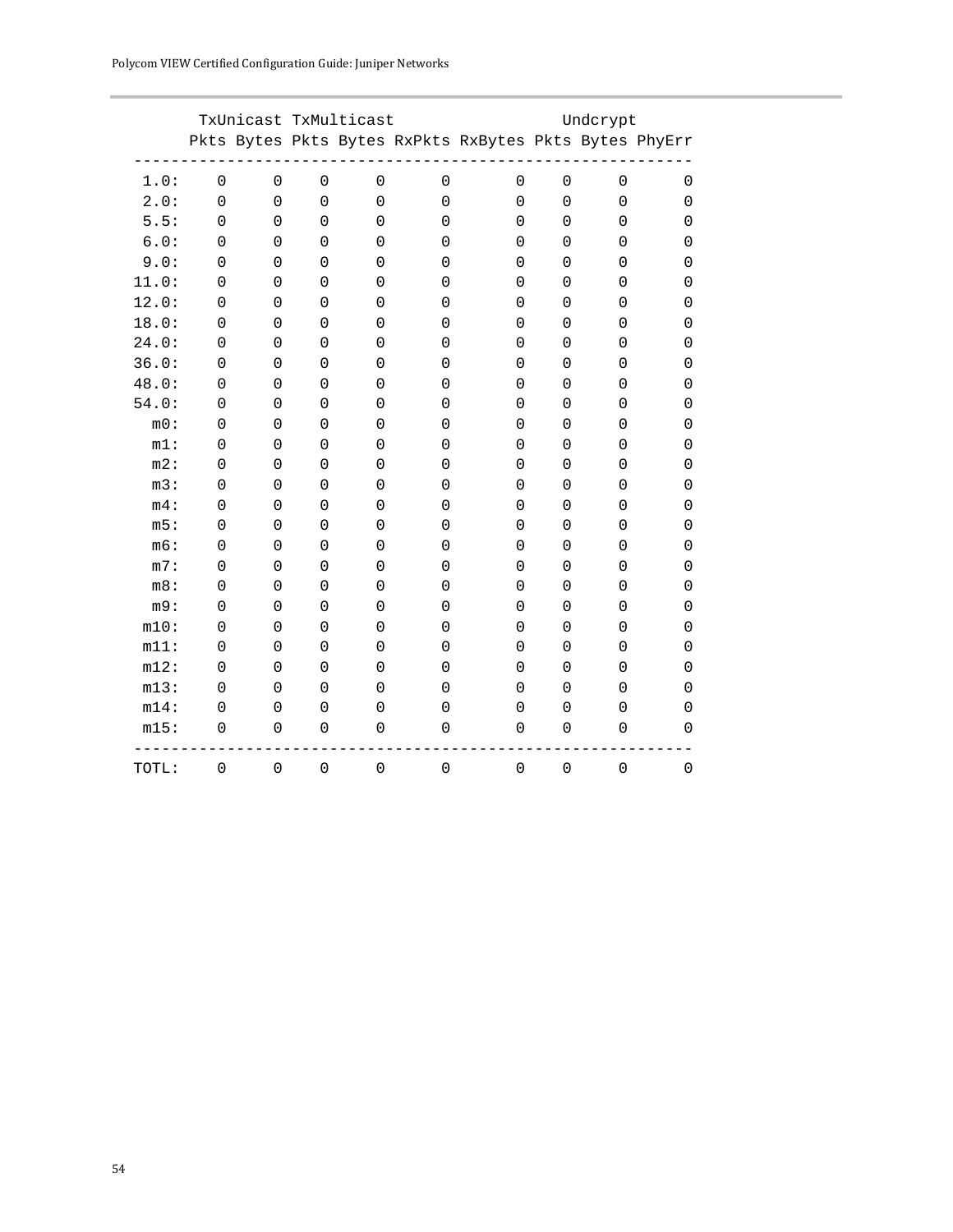| AP: 16                          | radio: 2 |          |                         |                |
|---------------------------------|----------|----------|-------------------------|----------------|
|                                 |          |          |                         |                |
| Last packet transfer rate:      |          | 54       |                         |                |
| Tx packets count:               |          | 429034   | Rx packets count:       | 70280          |
| Clients in power save mode:     |          | 2        | Multi packets drop:     | $\Omega$       |
| Last packet Rx signal strength: |          | $-27$    | Multi bytes drop:       | $\Omega$       |
| Last packet signal noise ratio: |          | 68       | User sessions:          | $\mathfrak{D}$ |
| TKIP packets transfer count:    |          | $\Omega$ | MIC error count:        | $\Omega$       |
| TKIP packets replays:           |          | 0        | TKIP decrypt errors:    | $\Omega$       |
| CCMP packets decrypt errors:    |          | $\Omega$ | CCMP packets replays:   | $\Omega$       |
| CCMP packets transfer count:    |          | 76       | Radio resets:           | $\Omega$       |
| Radio receive physical errors:  |          | $\Omega$ | Transmit retries:       | 3328           |
| Radio adjusted Tx power:        |          | 11       | Noise floor:            | $-96$          |
| 802.3 Tx packets count:         |          | 0        | 802.3 Rx packets count: | $\Omega$       |
| No receive descriptor:          |          | O        | Invalid Rates           | 0              |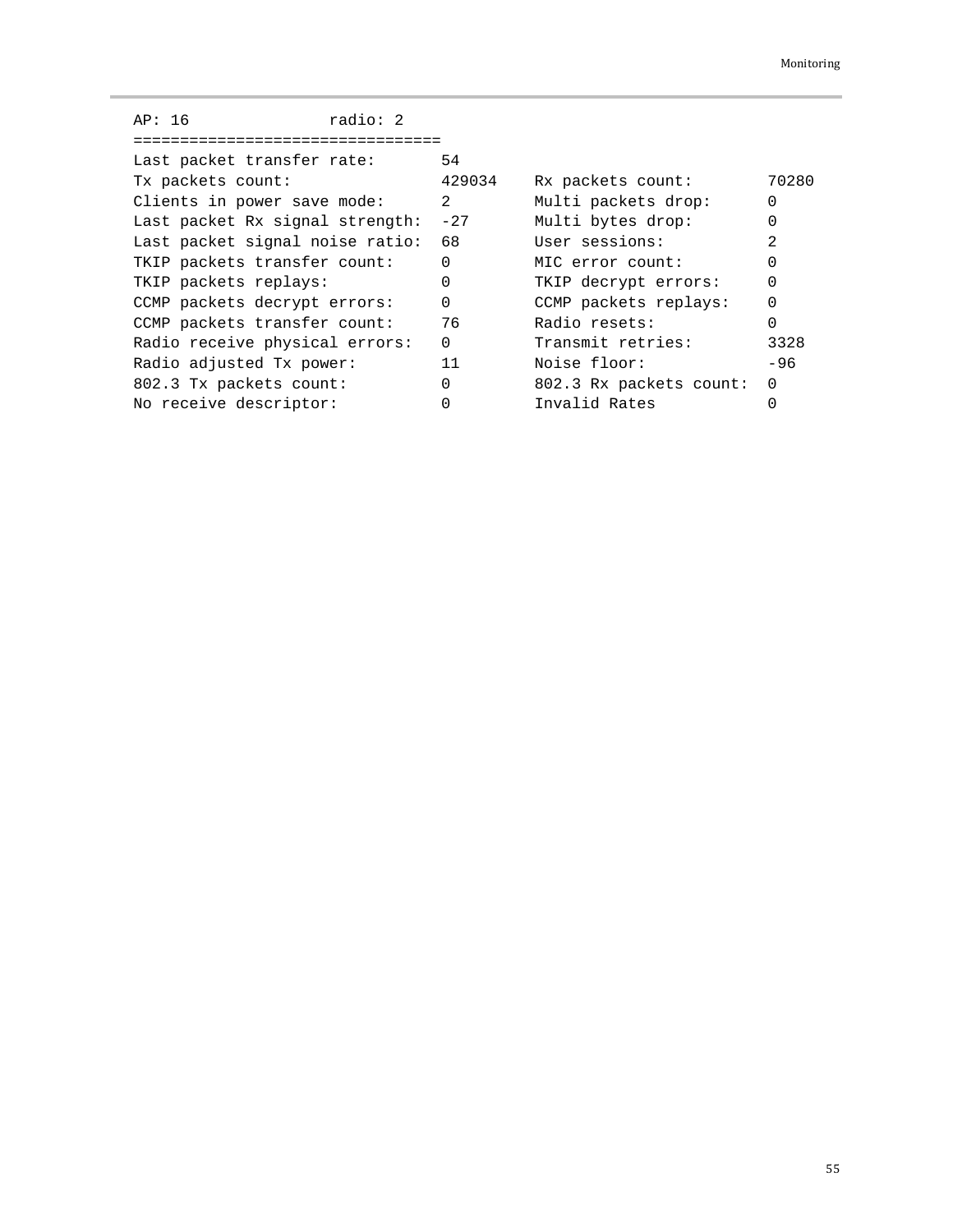| Polycom VIEW Certified Configuration Guide: Juniper Networks |  |
|--------------------------------------------------------------|--|
|--------------------------------------------------------------|--|

|         | TxUnicast   |                                       | TxMulticast |                         | Undcrypt    |                                             |             |          |          |
|---------|-------------|---------------------------------------|-------------|-------------------------|-------------|---------------------------------------------|-------------|----------|----------|
|         | Pkts        | Bytes                                 |             |                         |             | Pkts Bytes RxPkts RxBytes Pkts Bytes PhyErr |             |          |          |
| 6.0:    | 11314       |                                       |             | 2660308 288678 77221365 | $\mathbf 0$ | 0                                           | 0           | 0        | 17982    |
| 9.0:    | $\mathbf 1$ | 236                                   | $\mathbf 0$ | $\mathbf 0$             | $\Omega$    | $\Omega$                                    | $\Omega$    | 0        | $\Omega$ |
| 12.0:   | 173         | 42410                                 | 2787        | 360393                  | $\Omega$    | 0                                           | $\mathbf 0$ | 0        | 4        |
| 18.0:   | 186         | 42606                                 | 2315        | 296529                  | $\Omega$    | <sup>n</sup>                                | $\Omega$    | 0        | 8        |
| 24.0:   | 170         | 33708                                 | 1435        | 189818                  | 1289        | 134889                                      | 0           | 0        | 122      |
| 36.0:   | 170         | 27604                                 | 2687        | 344545                  | 377         | 66766                                       | 0           | 0        | 17       |
| 48.0:   | 1476        | 294852                                | 3058        | 389195                  | 389         | 67417                                       | 0           | 0        | 5        |
| 54.0:   | 89123       | 16205320                              | 24641       | 3207296                 |             | 68225 14064722                              | 0           | 0        | 161      |
| m0:     | $\mathbf 0$ | $\Omega$                              | $\Omega$    | $\Omega$                | $\Omega$    | $\Omega$                                    | 0           | 0        | 8        |
| $m1$ :  | $\Omega$    | $\Omega$                              | 0           | $\Omega$                | 0           | 0                                           | $\Omega$    | $\Omega$ | 0        |
| m2:     | 0           | $\Omega$                              | 0           | 0                       | 0           | 0                                           | 0           | 0        | 0        |
| m3:     | 0           | $\Omega$                              | 0           | 0                       | 0           | 0                                           | 0           | 0        | 0        |
| m4:     | 0           | $\Omega$                              | 0           | 0                       | 0           | O                                           | $\Omega$    | 0        | 0        |
| m5:     | 0           | 0                                     | 0           | 0                       | 0           | 0                                           | $\mathbf 0$ | 0        | 0        |
| m6:     | 0           | O                                     | 0           | $\Omega$                | 0           | 0                                           | $\Omega$    | 0        | 0        |
| m7:     | 0           | 0                                     | 0           | $\Omega$                | 0           | 0                                           | $\Omega$    | 0        | 0        |
| m8:     | 0           | $\Omega$                              | 0           | 0                       | 0           | 0                                           | 0           | 0        | 0        |
| m9:     | 0           | 0                                     | 0           | 0                       | 0           | 0                                           | 0           | 0        | 0        |
| m10:    | 0           | $\Omega$                              | 0           | 0                       | 0           | <sup>0</sup>                                | 0           | 0        | 1        |
| m11:    | 0           | $\Omega$                              | 0           | 0                       | 0           | O                                           | 0           | 0        | 0        |
| m12:    | 0           | $\Omega$                              | 0           | 0                       | 0           | O                                           | $\Omega$    | 0        | 0        |
| m13:    | 0           | O                                     | 0           | 0                       | 0           | 0                                           | $\Omega$    | 0        | 0        |
| $m14$ : | 0           | 0                                     | 0           | 0                       | 0           | 0                                           | $\Omega$    | $\Omega$ | 0        |
| m15:    | 0           | $\Omega$                              | 0           | 0                       | $\Omega$    | 0                                           | 0           | 0        | $\Omega$ |
|         |             | TOTL: 102613 19307044 325601 82009141 |             |                         |             | 70280 14333794                              | 0           | $\Omega$ | 18308    |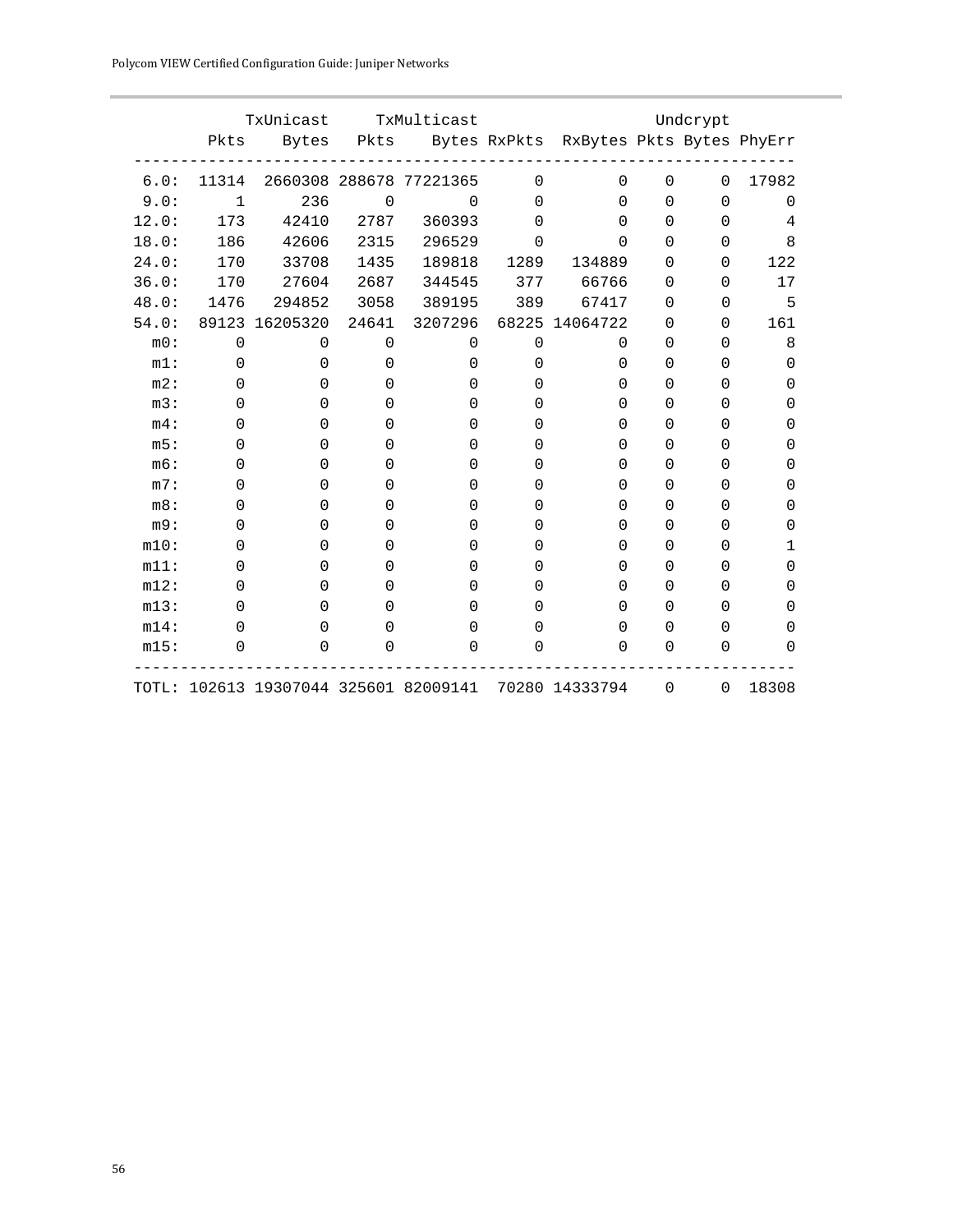## **Appendix**

## **Configuration Example #1: Minimal Configuration on a Single MX with WMM and SVP**

Use the command **show configuration** to display all non-default configuration parameters, as shown below. To include the default parameters in this output, use the command **show configuration all**.

This configuration contains radio profiles for both QoS methods supported (WMM and SVP); *however, recall that only one method can be used on any one radio at a time*. This configuration shows only WMM QoS being used on APs "4" and "5" on the 2.4GHz radio (radio "1") and the 5GHz radio (radio "2").

```
# Configuration nvgen'd at 2011-2-25 14:09:26
# Image 7.3.4.4.0
# Model MX-216
# Last change occurred at 2011-2-25 13:43:25
set ip route default 172.29.104.1 1
set ip route 172.29.104.0 255.255.255.0 172.29.104.1 1
set dot1x timeout handshake 60
set system name SystemTestTrapeze
set system ip-address 172.29.104.150
set system location Battery
set system countrycode US
set timezone mountain -8 0
set qos-profile sip cos 0
set qos-profile sip traffic-class voip-data cos 6 
set service-profile 1X ssid-name 1X
set service-profile 1X short-retry-count 3
set service-profile 1X proxy-arp enable
set service-profile 1X cipher-ccmp enable
set service-profile 1X rsn-ie enable
set service-profile 1X transmit-rates 11g mandatory 5.5,11.0 disabled 
1.0,2.0 beacon-rate 5.5 multicast-rate 11.0
set service-profile 1X transmit-rates 11na mandatory 6.0,12.0,24.0 beacon-
rate 6.0 multicast-rate 24.0
```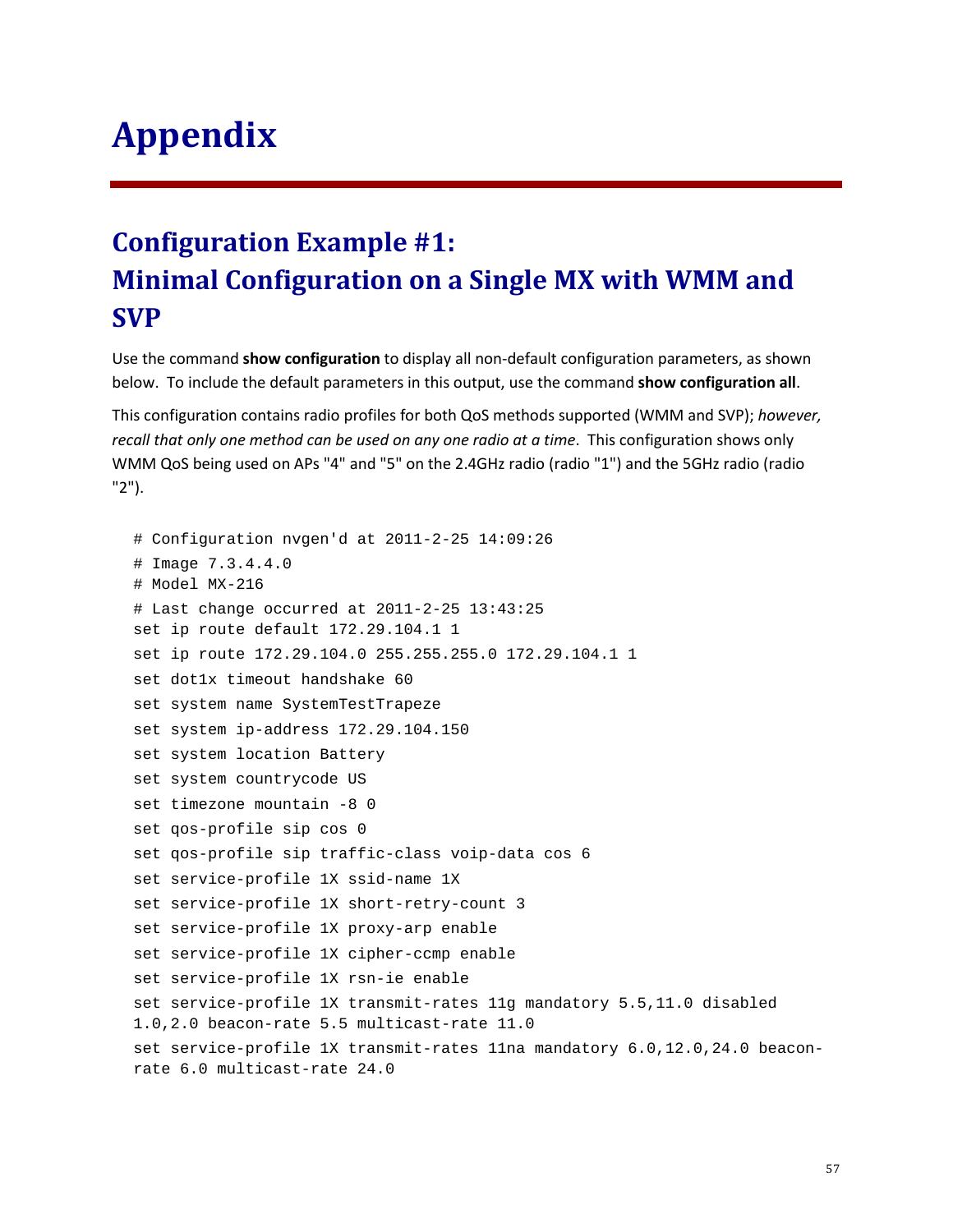```
set service-profile 1X transmit-rates 11ng mandatory 5.5,11.0 disabled 
1.0,2.0 beacon-rate 5.5 multicast-rate 11.0
set service-profile 1X attr vlan-name default
set service-profile OPEN ssid-name OPEN
set service-profile OPEN short-retry-count 3
set service-profile OPEN ssid-type clear
set service-profile OPEN proxy-arp enable
set service-profile OPEN auth-fallthru last-resort
set service-profile OPEN auth-dot1x disable
set service-profile OPEN transmit-rates 11g mandatory 5.5,11.0 disabled 
1.0,2.0 beacon-rate 5.5 multicast-rate 11.0
set service-profile OPEN transmit-rates 11na mandatory 6.0,12.0,24.0 
beacon-rate 6.0 multicast-rate 24.0
set service-profile OPEN transmit-rates 11ng mandatory 5.5,11.0 disabled 
1.0,2.0 beacon-rate 5.5 multicast-rate 11.0
set service-profile OPEN attr vlan-name default
set service-profile WEPO128 ssid-name WEPO128
set service-profile WEP0128 short-retry-count 3
set service-profile WEPO128 proxy-arp enable
set service-profile WEPO128 auth-fallthru last-resort
set service-profile WEPO128 wep key-index 1 key encrypted 
12485744465a5e577e7a767b676470405347515202080a00005b55
set service-profile WEPO128 wep key-index 2 key encrypted 
12485744465a5e577e7a767b676470405347515202080a00005b55
set service-profile WEPO128 wep key-index 3 key encrypted 
1446405858517c7c7c7163647040534355560e000802065d574d40
set service-profile WEPO128 wep active-unicast-index 3
set service-profile WEPO128 wep active-multicast-index 3
set service-profile WEPO128 cipher-wep104 enable
set service-profile WEPO128 auth-dot1x disable
set service-profile WEP0128 transmit-rates 11g mandatory 5.5,11.0 disabled 
1.0,2.0 beacon-rate 5.5 multicast-rate 11.0
set service-profile WEP0128 transmit-rates 11na mandatory 6.0,12.0,24.0 
beacon-rate 6.0 multicast-rate 24.0
set service-profile WEP0128 transmit-rates 11ng mandatory 5.5,11.0 disabled 
1.0,2.0 beacon-rate 5.5 multicast-rate 11.0
set service-profile WEPO128 attr vlan-name default
set service-profile WEPO40 ssid-name WEPO40
set service-profile WEPO40 short-retry-count 3
set service-profile WEPO40 proxy-arp enable
set service-profile WEPO40 auth-fallthru last-resort
```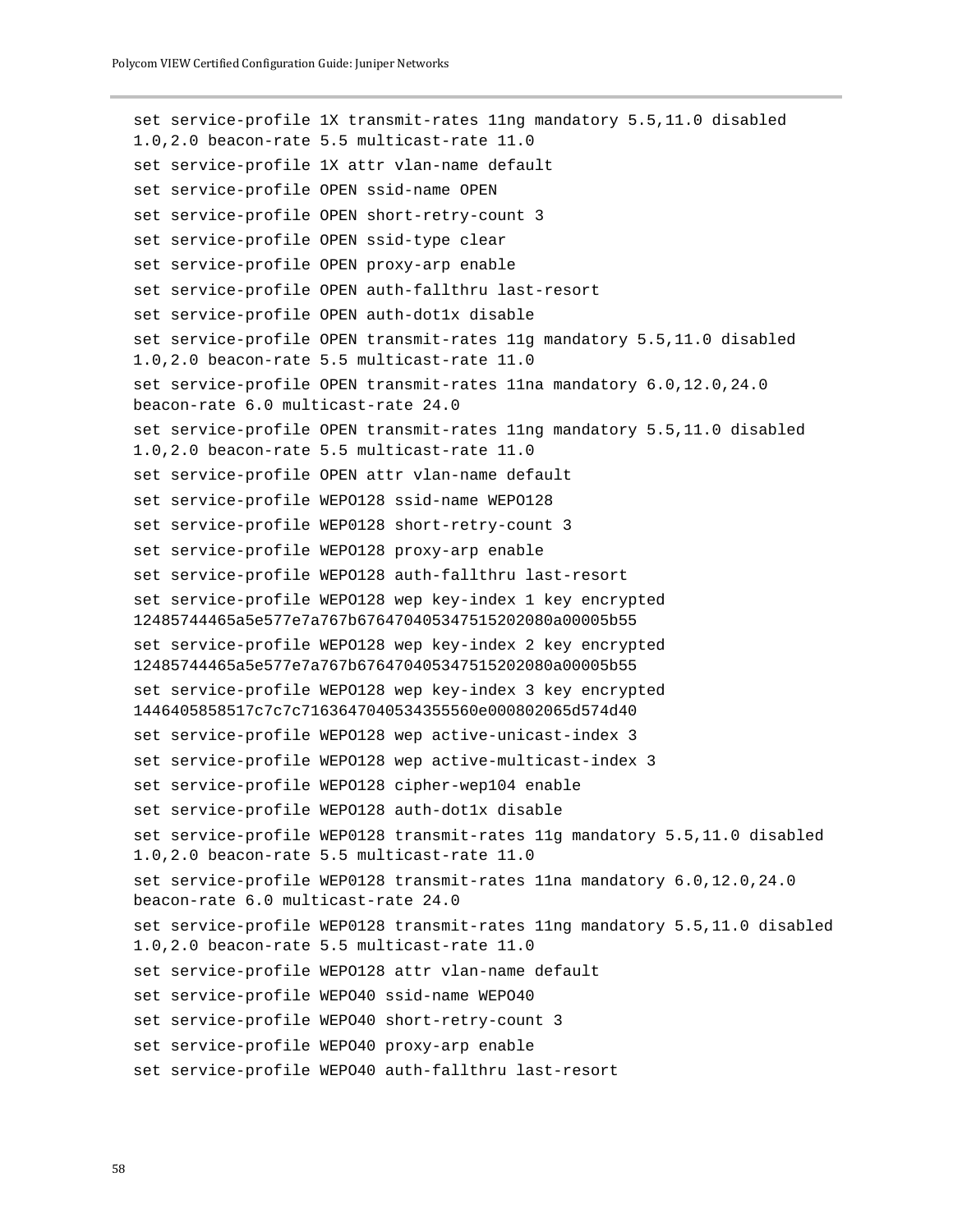```
set service-profile WEPO40 wep key-index 1 key encrypted 
014254570f5e505879151e
set service-profile WEPO40 cipher-wep40 enable
set service-profile WEPO40 auth-dot1x disable
set service-profile WEP040 transmit-rates 11g mandatory 5.5,11.0 disabled 
1.0,2.0 beacon-rate 5.5 multicast-rate 11.0
set service-profile WEP040 transmit-rates 11na mandatory 6.0,12.0,24.0 
beacon-rate 6.0 multicast-rate 24.0
set service-profile WEP040 transmit-rates 11ng mandatory 5.5,11.0 disabled 
1.0,2.0 beacon-rate 5.5 multicast-rate 11.0
set service-profile WEPO40 attr vlan-name default
set service-profile WEPS128 ssid-name WEPS128
set service-profile WEPS128 short-retry-count 3
set service-profile WEPS128 auth-fallthru last-resort
set service-profile WEPS128 wep key-index 1 key encrypted 
091d1c5a4d5041455355547b79777c6663754b5e465253050d0d05
set service-profile WEPS128 wep key-index 2 key encrypted 
075e731f1a5c4f524f4b5b5d56797f717e646d7b4356445055030f
set service-profile WEPS128 wep key-index 3 key encrypted 
1446405858517c7c7c7163647040534355560e000802065d574d40
set service-profile WEPS128 wep key-index 4 key encrypted 
014254570f5e505879151e584b5643475d5b5c737b757a60617745
set service-profile WEPS128 wep active-unicast-index 4
set service-profile WEPS128 wep active-multicast-index 4
set service-profile WEPS128 cipher-wep104 enable
set service-profile WEPS128 shared-key-auth enable
set service-profile WEPS128 auth-dot1x disable
set service-profile WEPS128 transmit-rates 11g mandatory 5.5,11.0 disabled 
1.0,2.0 beacon-rate 5.5 multicast-rate 11.0
set service-profile WEPS128 transmit-rates 11na mandatory 6.0,12.0,24.0 
beacon-rate 6.0 multicast-rate 24.0
set service-profile WEPS128 transmit-rates 11ng mandatory 5.5,11.0 disabled 
1.0,2.0 beacon-rate 5.5 multicast-rate 11.0
set service-profile WEPS128 attr vlan-name default
set service-profile WEPS40 ssid-name WEPS40
set service-profile WEPS40 short-retry-count 3
set service-profile WEPS40 proxy-arp enable
set service-profile WEPS40 auth-fallthru last-resort
set service-profile WEPS40 wep key-index 1 key encrypted 
06575d72181b5f4e5d4e42
set service-profile WEPS40 wep key-index 2 key encrypted 
101f5b4a5142445c545d7a
set service-profile WEPS40 wep active-unicast-index 2
```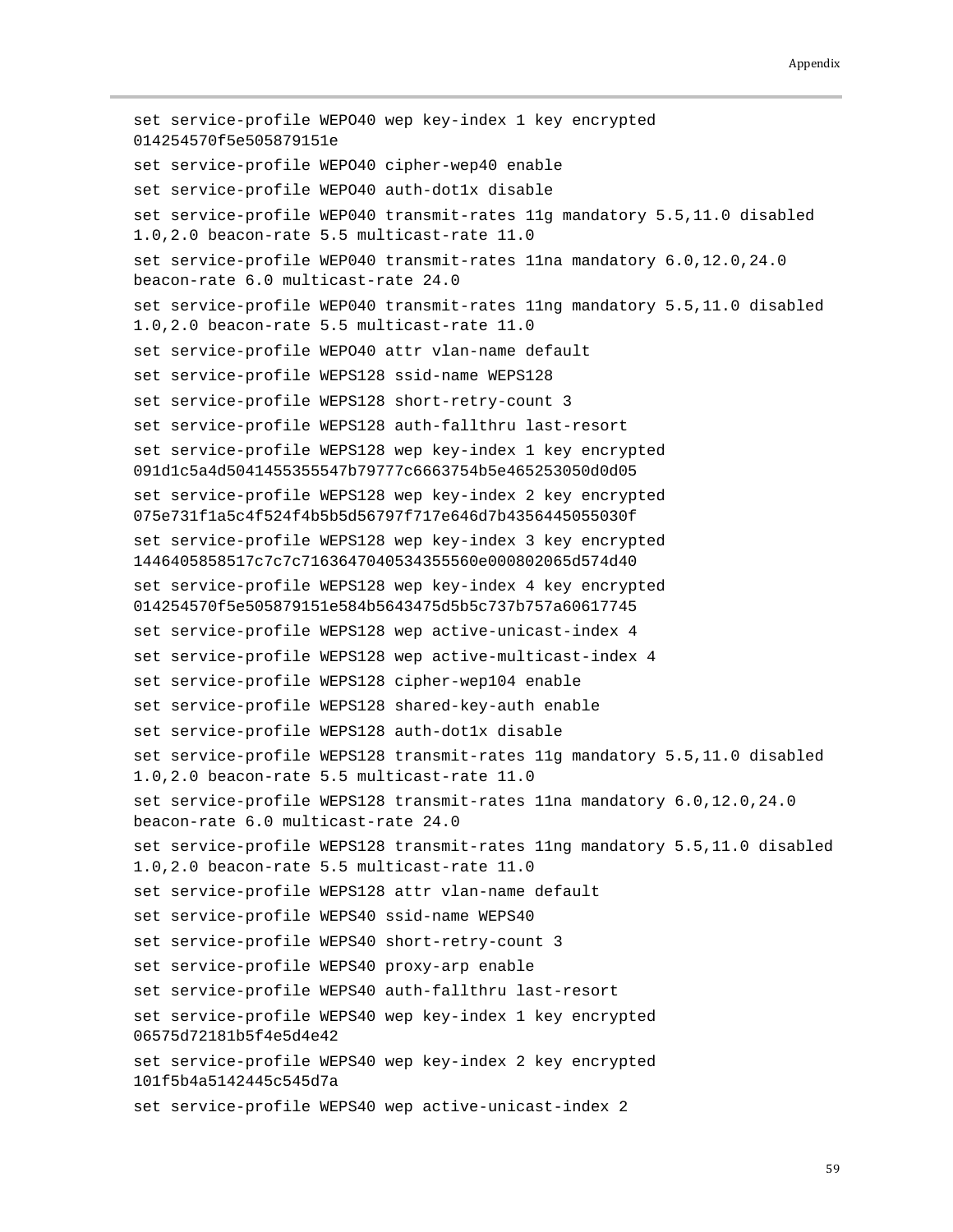```
set service-profile WEPS40 wep active-multicast-index 2
set service-profile WEPS40 cipher-wep40 enable
set service-profile WEPS40 shared-key-auth enable
set service-profile WEPS40 auth-dot1x disable
set service-profile WEPS40 transmit-rates 11g mandatory 5.5,11.0 disabled 
1.0,2.0 beacon-rate 5.5 multicast-rate 11.0
set service-profile WEPS40 transmit-rates 11na mandatory 6.0,12.0,24.0 
beacon-rate 6.0 multicast-rate 24.0
set service-profile WEPS40 transmit-rates 11ng mandatory 5.5,11.0 disabled 
1.0,2.0 beacon-rate 5.5 multicast-rate 11.0
set service-profile WEPS40 11n frame-aggregation disable
set service-profile WEPS40 attr vlan-name default
set service-profile WMM ssid-name WMM
set service-profile WEPS40 short-retry-count 3
set service-profile WMM proxy-arp enable
set service-profile WMM cipher-ccmp enable
set service-profile WMM wpa-ie enable
set service-profile WMM rsn-ie enable
set service-profile WMM transmit-rates 11g mandatory 5.5,11.0 disabled 
1.0,2.0 beacon-rate 5.5 multicast-rate 11.0
set service-profile WMM transmit-rates 11na mandatory 6.0,12.0,24.0 beacon-
rate 6.0 multicast-rate 24.0
set service-profile WMM transmit-rates 11ng mandatory 5.5,11.0 disabled 
1.0,2.0 beacon-rate 5.5 multicast-rate 11.0
set service-profile WMM attr vlan-name default
set service-profile WPA ssid-name WPA
set service-profile WPA short-retry-count 3
set service-profile WPA proxy-arp enable
set service-profile WPA auth-fallthru last-resort
set service-profile WPA cipher-tkip enable
set service-profile WPA wpa-ie enable
set service-profile WPA transmit-rates 11g mandatory 5.5,11.0 disabled 
1.0,2.0 beacon-rate 5.5 multicast-rate 11.0
set service-profile WPA transmit-rates 11na mandatory 6.0,12.0,24.0 beacon-
rate 6.0 multicast-rate 24.0
set service-profile WPA transmit-rates 11ng mandatory 5.5,11.0 disabled 
1.0,2.0 beacon-rate 5.5 multicast-rate 11.0
set service-profile WPA psk-encrypted 
091c4f5d4a5c1644085a557a737d2c3165744a544e005803010e060256014e130d0e5100535
7025f5d07535a525315
5f000209055d78141c5c41064247520a507d
set service-profile WPA auth-psk enable
```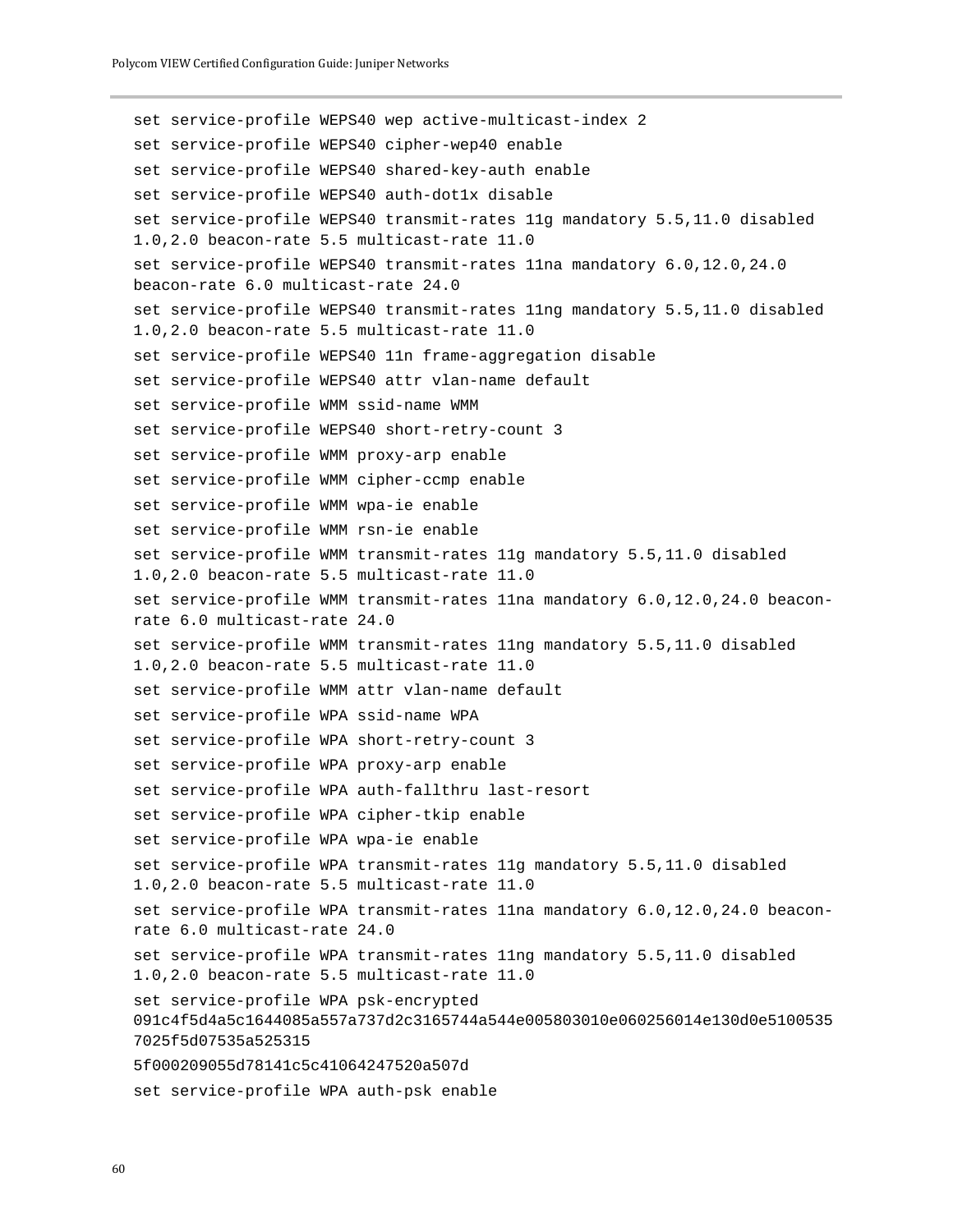```
set service-profile WPA auth-dot1x disable
set service-profile WPA attr vlan-name default
set service-profile WPA2 ssid-name WPA2
set service-profile WPA2 short-retry-count 3
set service-profile WPA2 proxy-arp enable
set service-profile WPA2 auth-fallthru last-resort
set service-profile WPA2 cipher-ccmp enable
set service-profile WPA2 rsn-ie enable
set service-profile WPA2 transmit-rates 11g mandatory 5.5,11.0 disabled 
1.0,2.0 beacon-rate 5.5 multicast-rate 11.0
set service-profile WPA2 transmit-rates 11na mandatory 6.0,12.0,24.0 
beacon-rate 6.0 multicast-rate 24.0
set service-profile WPA2 transmit-rates 11ng mandatory 5.5,11.0 disabled 
1.0,2.0 beacon-rate 5.5 multicast-rate 11.0
set service-profile WPA2 psk-encrypted 
045f5a575b7319165f4c004e135c0d017f28212a67367a4253415154520b0f0a0508521e460
80155040a57055e5a0
2515d0000425254085250597815485c1f0041
set radius server ciscoacs address 172.29.65.9 encrypted-key 
121d001b04021e05
set server group ciscoacsgrp members ciscoacs
set enablepass password b6b706525e1814394621eeb2a1c4d5803fcf
set authentication mac ssid any * local
set authentication dot1x ssid WMM ** pass-through ciscoacsgrp
set authentication dot1x ssid 1X ** pass-through ciscoacsgrp
set user admin password encrypted 11081d081e1c
set user eapuser password encrypted 011607144b1c
set radio-profile SVP
set radio-profile SVP dtim-interval 2
set radio-profile SVP rts-threshold 2347
set radio-profile SVP auto-tune channel-config disable
set radio-profile SVP rf-scanning mode passive
set radio-profile SVP rf-scanning channel-scope operating
set radio-profile SVP qos-mode svp
set radio-profile SVP service-profile OPEN
set radio-profile SVP service-profile WPA2
set radio-profile SVP service-profile WEPO40
set radio-profile SVP service-profile 1X
set radio-profile SVP service-profile WEPO128
set radio-profile SVP service-profile WEPS40
set radio-profile SVP service-profile WEPS128
```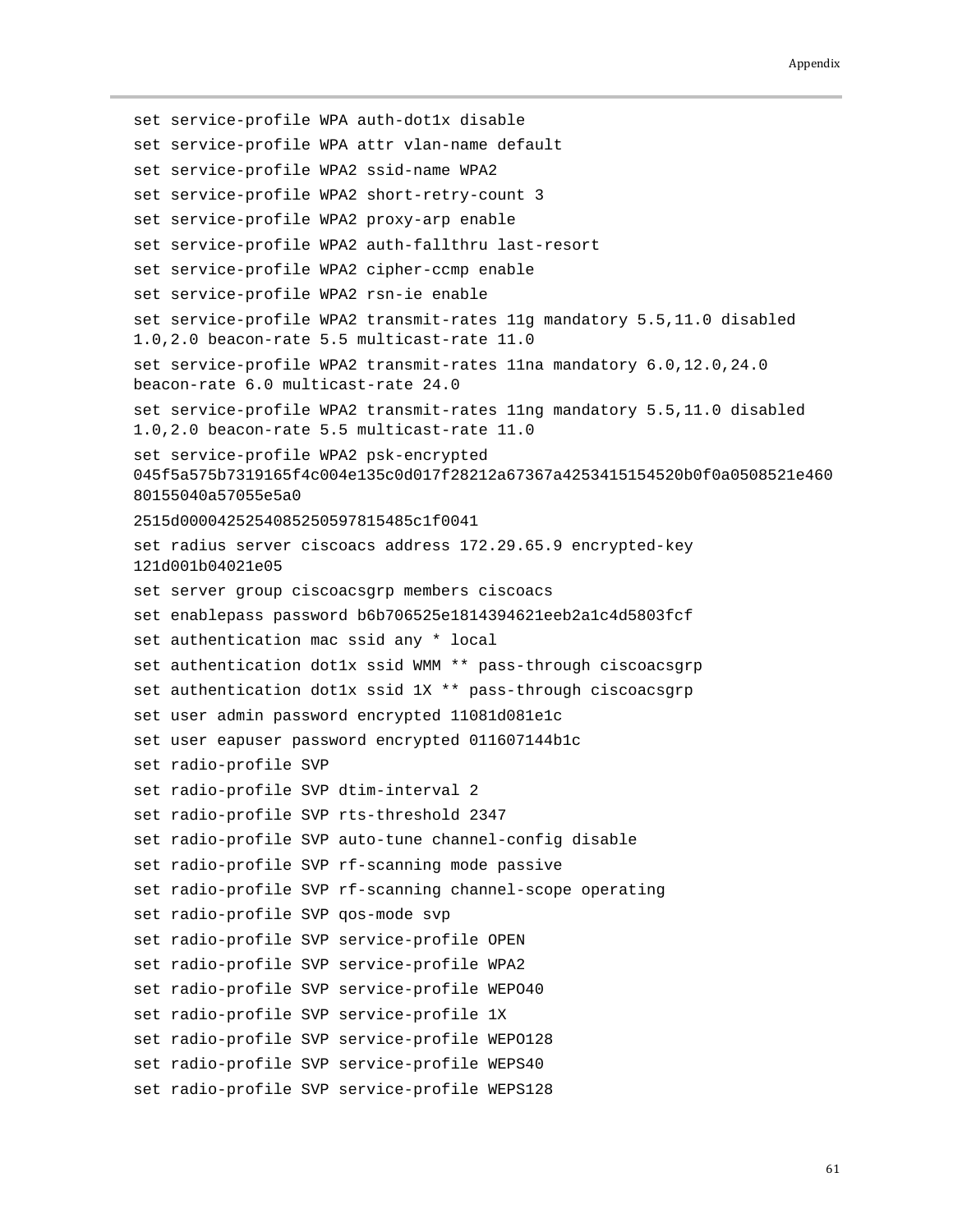set radio-profile SVP service-profile WPA set radio-profile WMMa8400 set radio-profile WMMa8400 dtim-interval 2 set radio-profile WMMa8400 rf-scanning mode passive set radio-profile WMMa8400 rf-scanning channel-scope operating set radio-profile WMMa8400 wmm-powersave enable set radio-profile WMMa8400 cac video mode enable set radio-profile WMMa8400 cac voice mode enable set radio-profile WMMa8400 cac video max-utilization 20 set radio-profile WMMa8400 cac voice max-utilization 50 set radio-profile WMMa8400 cac background policing disable set radio-profile WMMa8400 cac best-effort policing disable set radio-profile WMMa8400 cac video policing disable set radio-profile WMMa8400 cac voice policing disable set radio-profile WMMa8400 service-profile OPEN set radio-profile WMMa8400 service-profile WEPO40 set radio-profile WMMa8400 service-profile 1X set radio-profile WMMa8400 service-profile WEPS40 set radio-profile WMMa8400 service-profile WEPO128 set radio-profile WMMa8400 service-profile WEPS128 set radio-profile WMMa8400 service-profile WPA set radio-profile WMMa8400 service-profile WPA2 set radio-profile WMMb8400 set radio-profile WMMb8400 dtim-interval 2 set radio-profile WMMb8400 rf-scanning mode passive set radio-profile WMMb8400 rf-scanning channel-scope operating set radio-profile WMMb8400 wmm-powersave enable set radio-profile WMMb8400 cac video mode enable set radio-profile WMMb8400 cac voice mode enable set radio-profile WMMb8400 cac video max-utilization 20 set radio-profile WMMb8400 cac voice max-utilization 40 set radio-profile WMMb8400 cac background policing disable set radio-profile WMMb8400 cac best-effort policing disable set radio-profile WMMb8400 cac video policing disable set radio-profile WMMb8400 cac voice policing disable set radio-profile WMMb8400 service-profile OPEN set radio-profile WMMb8400 service-profile WEPO40 set radio-profile WMMb8400 service-profile 1X set radio-profile WMMb8400 service-profile WEPS40 set radio-profile WMMb8400 service-profile WEPO128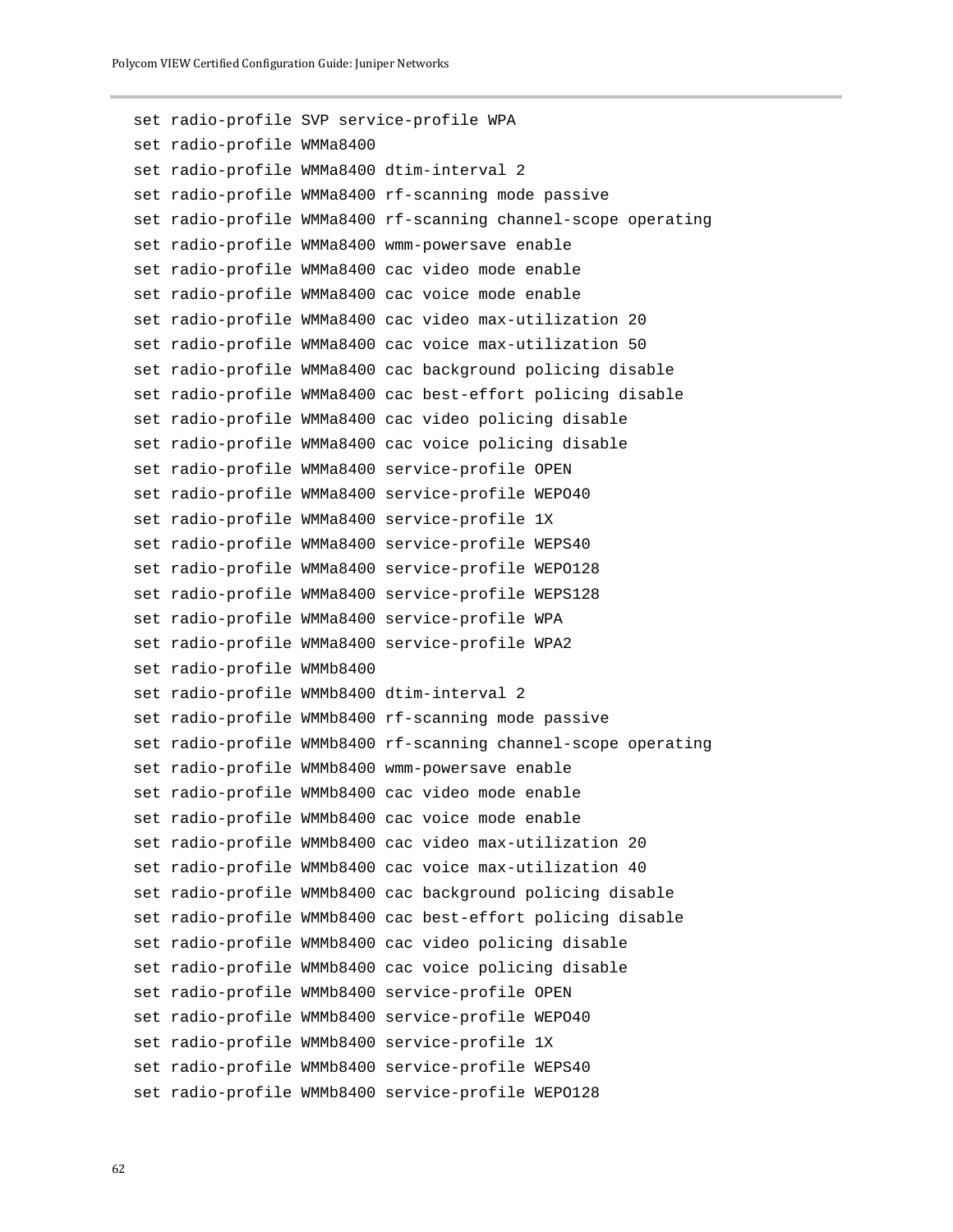set radio-profile WMMb8400 service-profile WEPS128 set radio-profile WMMb8400 service-profile WPA set radio-profile WMMb8400 service-profile WPA2 set ap 4 port 4 model MP-372 set ap 4 radio 1 radio-profile WMM mode disable set ap 4 radio 2 radio-profile WMM mode disable set ap 5 port 5 model MP-372 set ap 5 radio 1 radio-profile WMM mode disable set ap 5 radio 1 load-balancing disable set ap 5 radio 2 channel 60 radio-profile WMM mode disable tx-power 5 set ip telnet server enable set port poe 1 enable set port poe 2 enable set port poe 3 enable set port poe 4 enable set port poe 5 enable set port poe 6 enable set vlan 1 port 3 set vlan 1 port 6 set vlan 1 port 7 set vlan 1 port 8 set interface 1 ip 172.29.104.150 255.255.255.0 set security acl name svp permit cos 6 119 0.0.0.0 255.255.255.255 0.0.0.0 255.255.255.255 set security acl name svp permit 0.0.0.0 255.255.255.255 commit security acl svp set security acl map svp vlan 1 out set security acl map svp vlan 1 in set qos dscp-to-cos-map 26 cos 4 set qos dscp-to-cos-map 46 cos 6 set ntp enable set ntp server 172.29.65.2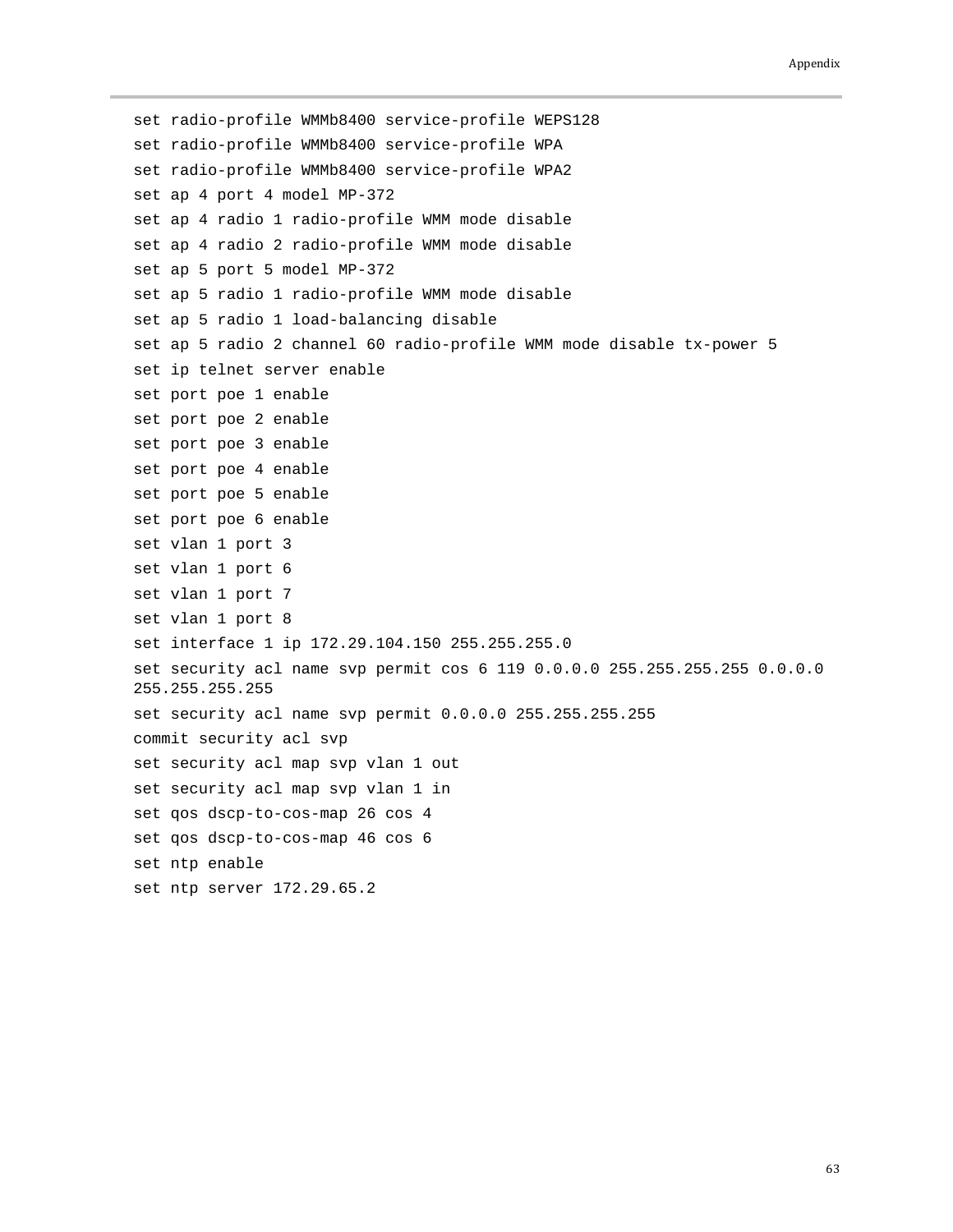### **Configuration Example #2: SVP Configuration for Single MX**

#### *(for use with SpectraLink 8020/8030 only)*

#### For Reference Only

# General Configuration set ip dns domain trpz.com set ip dns enable set ip route default 172.16.1.1 1 set log console enable severity error set log session disable severity info set log buffer enable severity error set log trace enable severity debug set log mark disable severity notice interval 300 set web-portal enable set dot1x timeout handshake 60 set dot1x timeout supplicant 30 set dot1x timeout auth-server 30 set dot1x quiet-period 0 set dot1x reauth-max 2 set dot1x tx-period 5 set dot1x reauth-period 3600 set dot1x max-req 2 set dot1x key-tx enable set dot1x reauth enable set dot1x authcontrol enable set dot1x wep-rekey-period 1800 set dot1x wep-rekey enable set dot1x bonded-period 0 set system name VIEW set prompt "" set system ip-address 172.16.1.22 set system idle-timeout 0 set domain security none set auto-config disable set system countrycode US

# Security Profile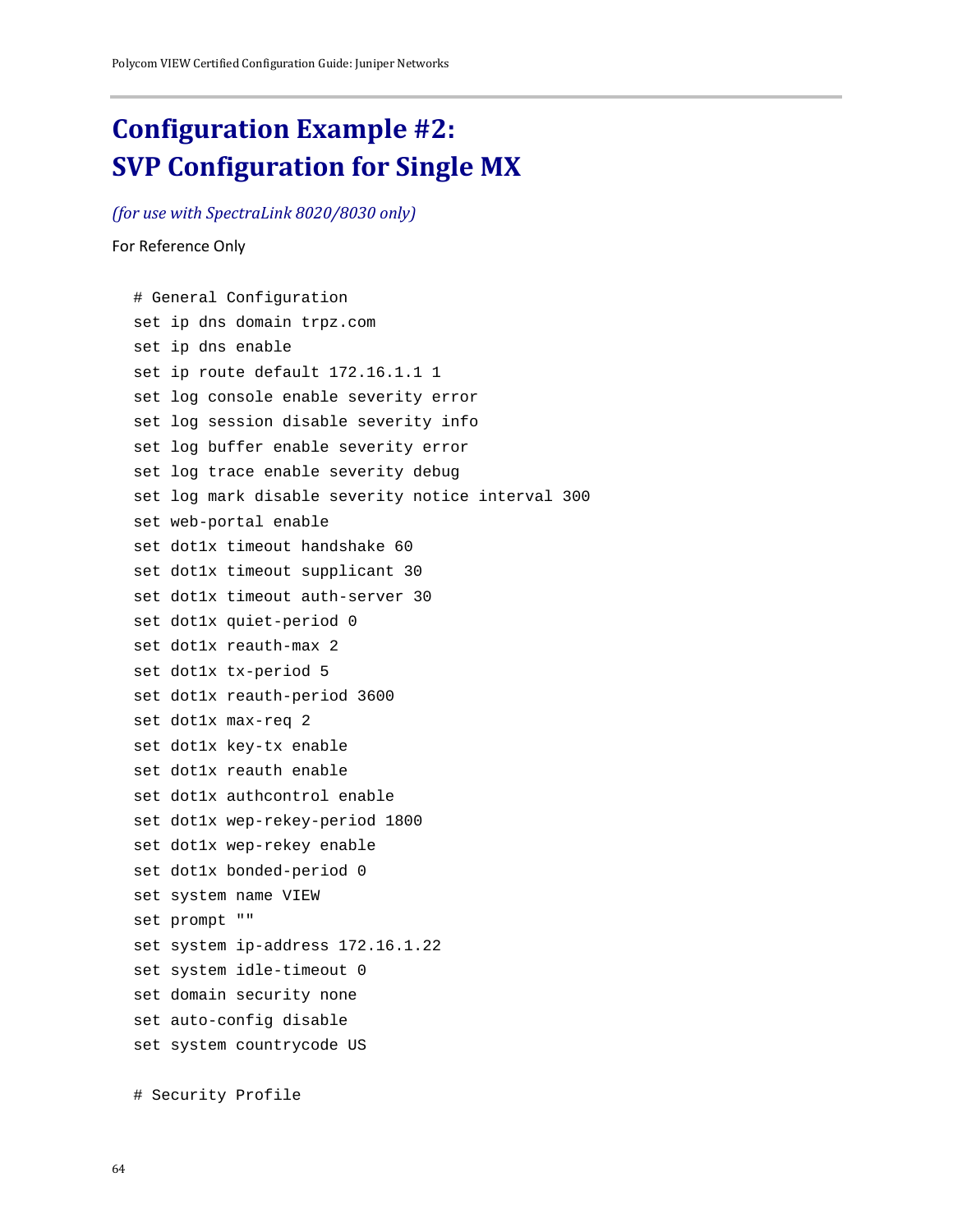set service-profile SvpVoip ssid-name voip set service-profile SvpVoip ssid-type clear set service-profile SvpVoip beacon enable set service-profile SvpVoip proxy-arp disable set service-profile SvpVoip dhcp-restrict disable set service-profile SvpVoip no-broadcast disable set service-profile SvpVoip short-retry-count 3 set service-profile SvpVoip long-retry-count 5 set service-profile SvpVoip auth-fallthru last-resort set service-profile SvpVoip soda mode disable set service-profile SvpVoip soda enforce-checks enable set service-profile SvpVoip max-bw 0 set service-profile SvpVoip cac-mode none set service-profile SvpVoip cac-session 14 set service-profile SvpVoip user-idle-timeout 180 set service-profile SvpVoip idle-client-probing enable set service-profile SvpVoip keep-initial-vlan enable set service-profile SvpVoip web-portal-session-timeout 5 set service-profile SvpVoip wep active-unicast-index 1 set service-profile SvpVoip wep active-multicast-index 1 set service-profile SvpVoip cipher-tkip disable set service-profile SvpVoip cipher-ccmp enable set service-profile SvpVoip cipher-wep104 disable set service-profile SvpVoip cipher-wep40 disable set service-profile SvpVoip wpa-ie disable set service-profile SvpVoip rsn-ie enable set service-profile SvpVoip psk-encrypted <password> set service-profile SvpVoip auth-psk enable set service-profile SvpVoip shared-key-auth disable set service-profile SvpVoip tkip-mc-time 60000 set service-profile SvpVoip auth-dot1x disable set service-profile SvpVoip mesh mode disable set service-profile SvpVoip bridging disable set service-profile SvpVoip load-balancing-exempt disable set service-profile SvpVoip web-portal-logout mode disable set service-profile SvpVoip 11n mode-na enable set service-profile SvpVoip 11n mode-ng enable set service-profile SvpVoip 11n short-guard-interval enable set service-profile SvpVoip 11n frame-aggregation all set service-profile SvpVoip 11n a-msdu-max-length 4k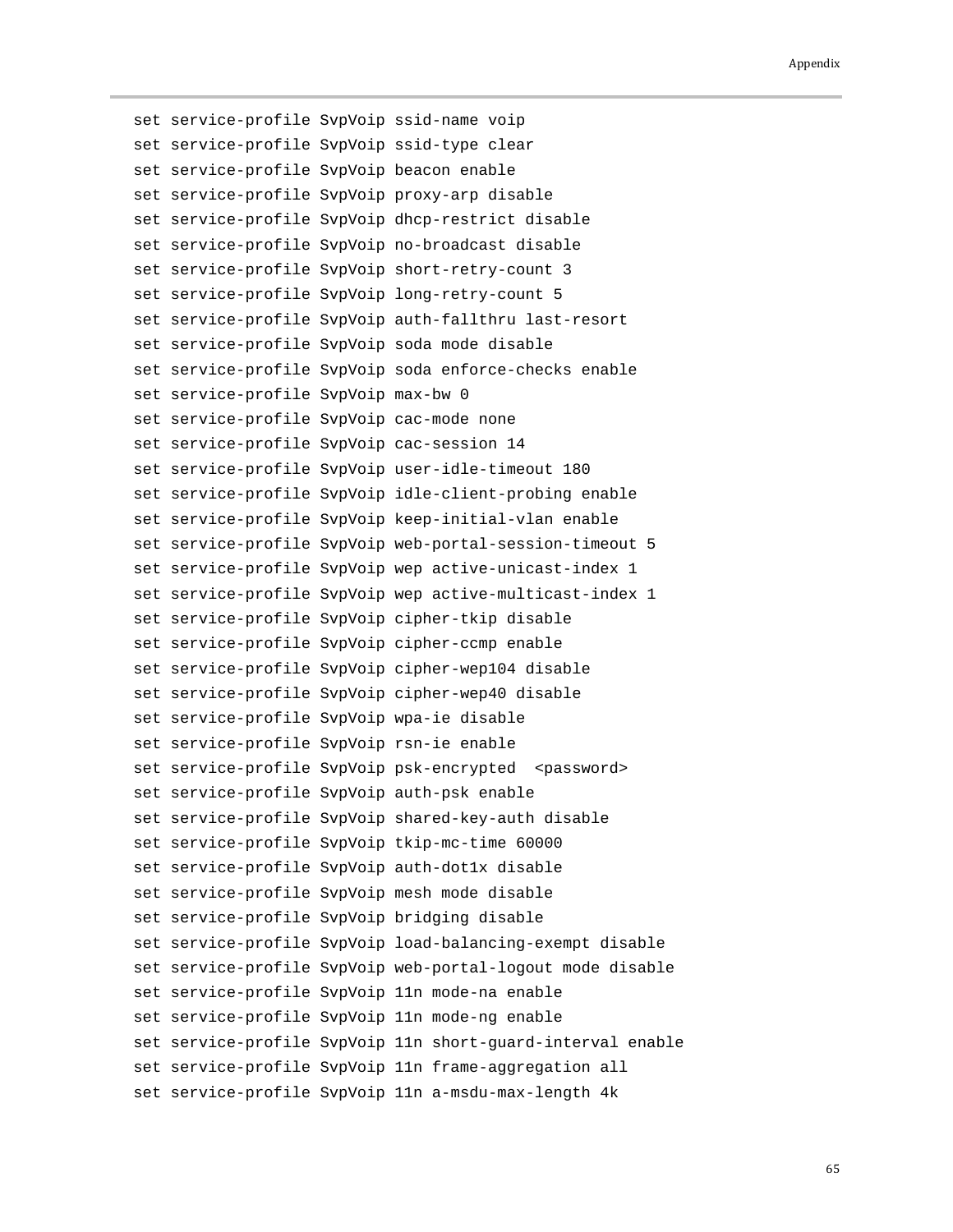Polycom VIEW Certified Configuration Guide: Juniper Networks

```
set service-profile SvpVoip 11n a-mpdu-max-length 64k
set service-profile SvpVoip active-call-idle-timeout 120
set service-profile SvpVoip transmit-rate 11a mandatory 6.0,12.0,24.0 
beacon-rate 6.0 multicast-rate AUTO
set service-profile SvpVoip transmit-rate 11b mandatory 5.5,11.0 disabled 
1.0,2.0 beacon-rate 5.5 multicast-rate 11.0
set service-profile SvpVoip transmit-rate 11g mandatory 5.5,11.0 disabled 
1.0,2.0 beacon-rate 5.5 multicast-rate 11.0
set service-profile SvpVoip transmit-rate 11na mandatory 6.0,12.0,24.0 
beacon-rate 6.0 multicast-rate AUTO
set service-profile SvpVoip transmit-rate 11ng mandatory 5.5,11.0 disabled 
1.0,2.0 beacon-rate 5.5 multicast-rate 11.0
set service-profile SvpVoip attr vlan-name Vln
set radius deadtime 0
set radius timeout 5
set radius retransmit 3
set radius das-port 3799
set enablepass password <password>
set authentication mac ssid any * local
set user admin password encrypted <password>
# AP Radio Profile
set radio-profile default beacon-interval 100
set radio-profile default dtim-interval 2
set radio-profile default max-tx-lifetime 2000
set radio-profile default max-rx-lifetime 2000
set radio-profile default rts-threshold 65535
set radio-profile default frag-threshold 2346
set radio-profile default preamble-length short
set radio-profile default auto-tune channel-config disable
set radio-profile default auto-tune 11a-channel-range lower-bands
set radio-profile default auto-tune ignore-clients disable
set radio-profile default auto-tune power-config disable
set radio-profile default auto-tune channel-interval 3600
set radio-profile default auto-tune power-interval 600
set radio-profile default auto-tune power-ramp-interval 60
set radio-profile default auto-tune channel-holddown 900
set radio-profile default countermeasures none
set radio-profile default rf-scanning mode active
set radio-profile default rf-scanning channel-scope operating
```

```
set radio-profile default rf-scanning cts-to-self disable
```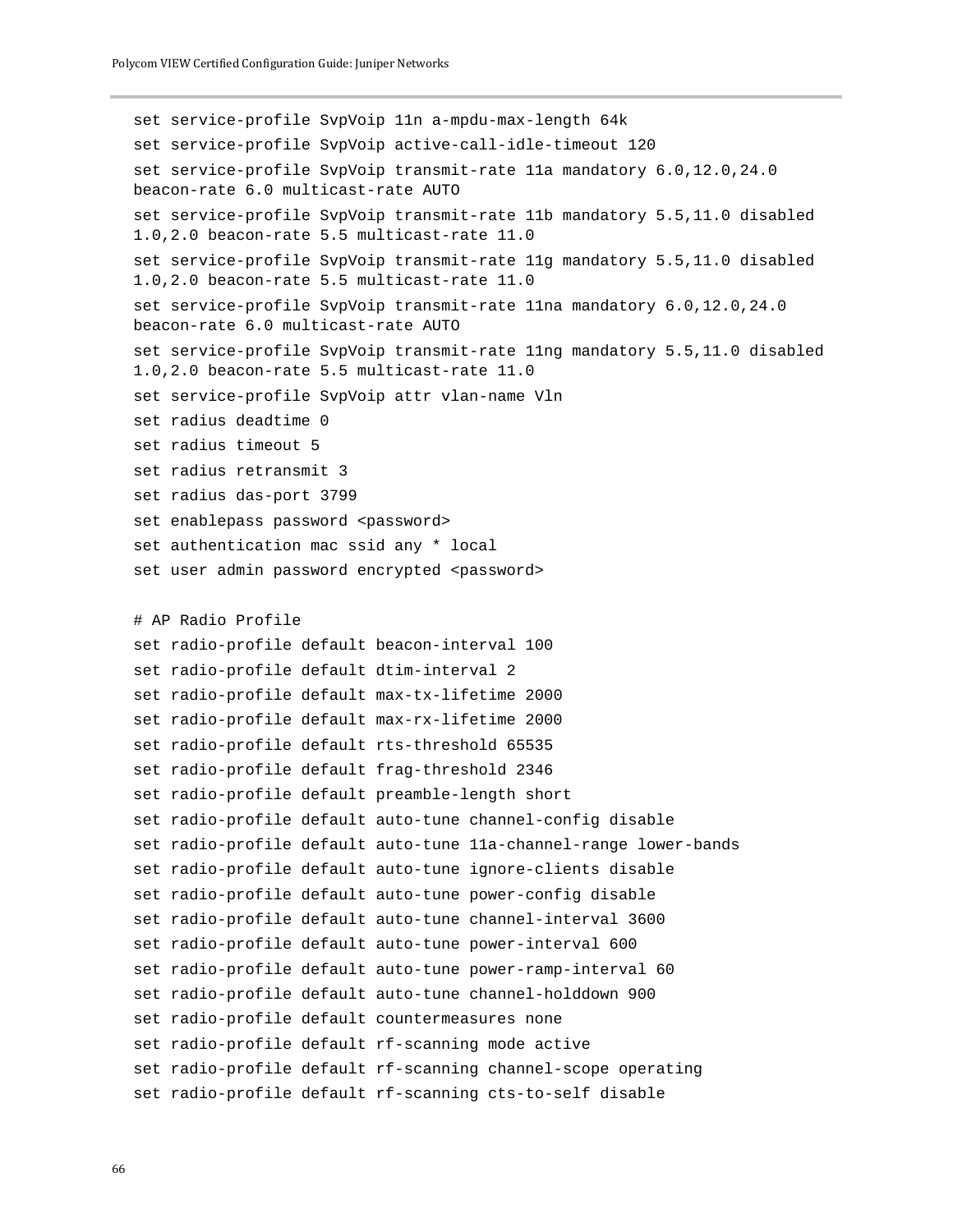```
set radio-profile default rfid-mode disable
set radio-profile default wmm-powersave disable
set radio-profile default qos-mode svp
set radio-profile default weighted-fair-queuing disable
set radio-profile default rate-enforcement disable
set radio-profile default dfs-channels enable
set radio-profile default 11n channel-width-na 40MHz
set radio-profile default cac background mode disable
set radio-profile default cac best-effort mode disable
set radio-profile default cac video mode disable
set radio-profile default cac voice mode disable
set radio-profile default cac background max-utilization 0
set radio-profile default cac best-effort max-utilization 0
set radio-profile default cac video max-utilization 0
set radio-profile default cac voice max-utilization 0
set radio-profile default cac background policing disable
set radio-profile default cac best-effort policing disable
set radio-profile default cac video policing disable
set radio-profile default cac voice policing disable
set radio-profile default service-profile SvpVoip
# AP Basic Configuration
set ap 1 port 4 model MP-422 radiotype 11g
set ap 1 name AP04
set ap 1 bias high
set ap 1 blink disable
set ap 1 upgrade-firmware enable
set ap 1 force-image-download disable
set ap 1 time-out 25
set ap 1 power-mode auto
set ap 1 radio 1 channel 6 radio-profile default mode enable antenna-
location indoors antennatype INTERNAL tx-power 9
set ap 1 radio 1 auto-tune max-power default
set ap 1 radio 1 load-balancing enable
set ap 1 radio 2 channel 36 radio-profile default mode disable antenna-
location indoors antennatype INTERNAL tx-power 18
set ap 1 radio 2 auto-tune max-power default
set ap 1 radio 2 load-balancing enable
set ap 1 local-switching mode disable vlan-profile default
```
# IP services and port configuration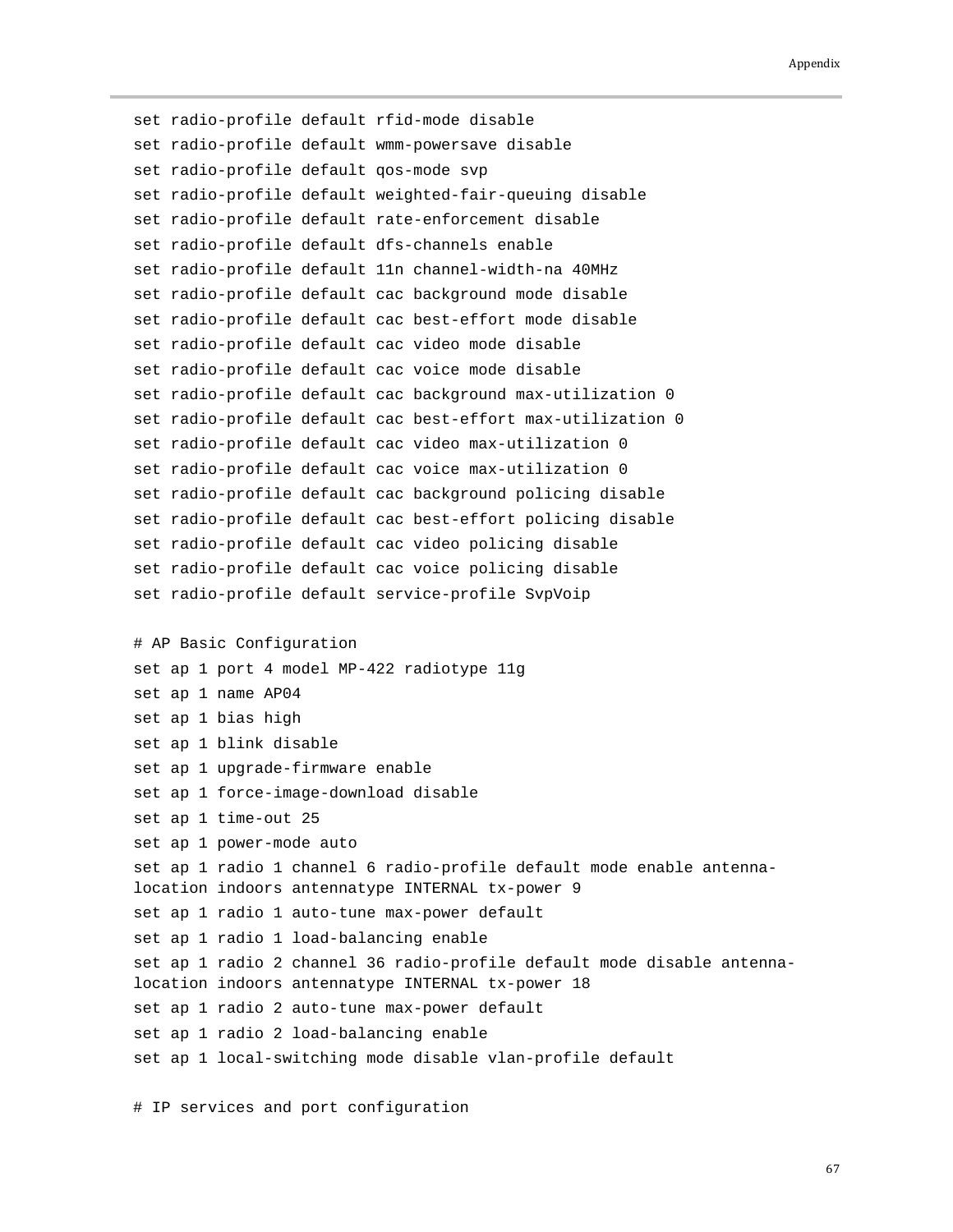```
set arp agingtime 1200
set ip https server enable
set ip telnet server enable
set ip telnet 23
set ip snmp server disable
set ip ssh server enable
set ip ssh 22
set load-balancing mode disable
set load-balancing strictness low
set band-preference none
set port enable 1
set port speed 1 AUTO
set port duplex 1 full
set port trap 1 disableset port trap 1 NO 
# Set additional ports as appropriate.
# SNMP Configuration 
set snmp protocol v1 enable
set snmp protocol v2c disable
set snmp protocol usm disable
# VLAN Configuration
set vlan tagtype dot1q
set vlan 1 name Vln tunnel-affinity 5
set vlan 1 port 1
set vlan 1 port 2
# add ports to vlan as appropriate
set spantree backbonefast disable
set spantree uplinkfast disable
set spantree fwddelay 15 vlan 1
set spantree hello 2 vlan 1
set spantree maxage 20 vlan 1
set spantree priority 32768 vlan 1
set spantree disable vlan 1
set spantree enable port 1 1
set spantree portpri 1 priority 128
set spantree portfast 1 disable
set igmp disable vlan 1
set igmp proxy-report enable vlan 1
```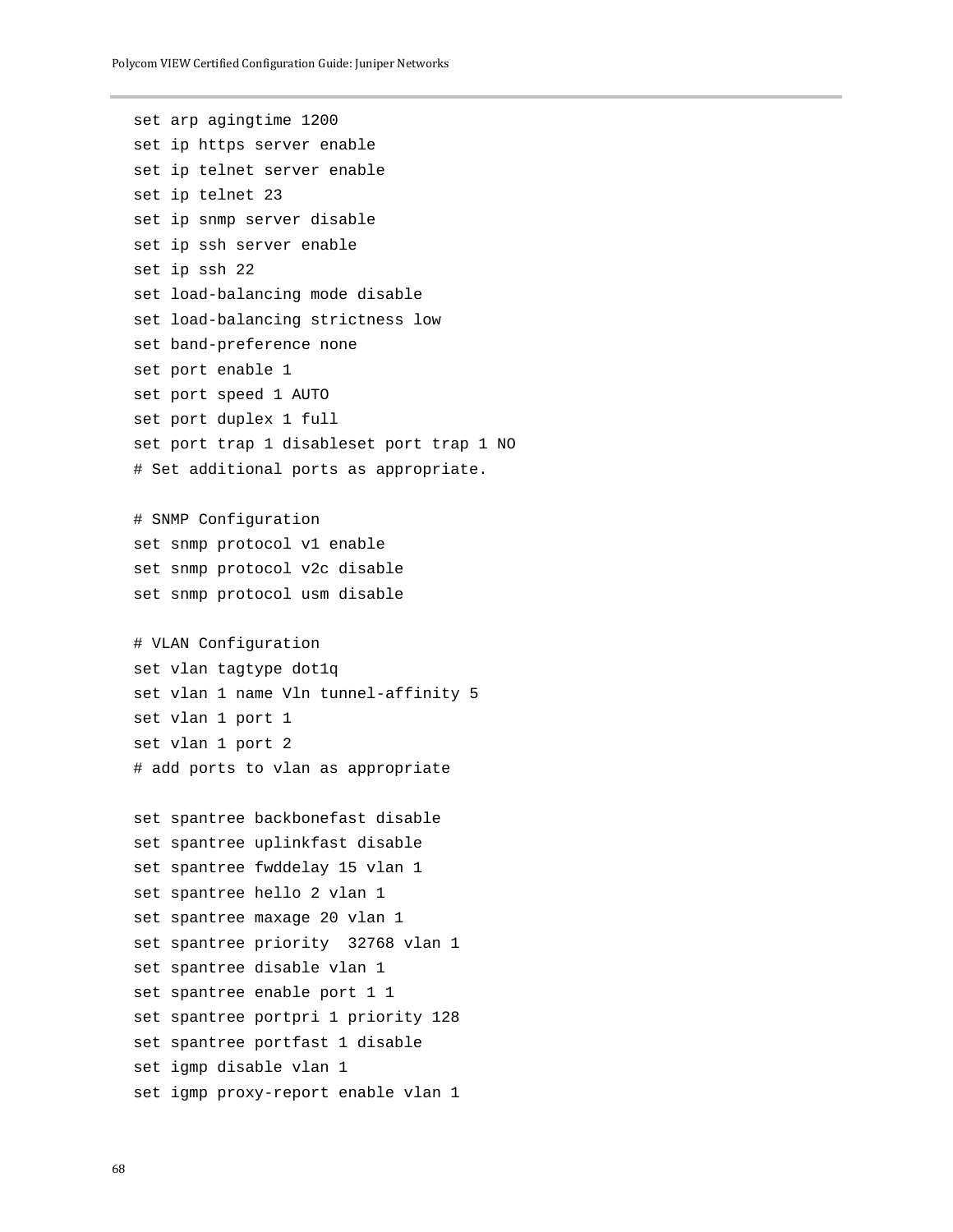#### Appendix

set igmp querier disable vlan 1 set igmp mrsol disable vlan 1 set igmp version 2 vlan 1 set igmp mrsol mrsi 30 vlan 1 set igmp qi 125 vlan 1 set igmp oqi 255 vlan 1 set igmp qri 100 vlan 1 set igmp lmqi 10 vlan 1 set igmp rv 2 vlan 1 set igmp mrouter port 1 disable set igmp receiver port 1 disable # disable router and receivers on other ports as appropriate set fdb agingtime 1 age 300 set interface 1 ip 172.16.1.22 255.255.255.0 set interface 1 ip dhcp-server disable start 192.168.100.2 stop 192.168.100.254 set snmp notify profile default drop all set mobility-domain mode seed domain-name mobdom set mobility-domain member 172.16.2.20 set rfdetect classification ssid-masquerade rogue set rfdetect classification seen-in-network rogue set rfdetect classification ad-hoc skip-test set rfdetect classification default-classification suspect set rfdetect log enable set rfdetect countermeasures mode normal set rfdetect signature enable set rfdetect voice-ext snr-threshold 12 set security acl hit-sample-rate 0 set security acl name svp permit cos 6 119 0.0.0.0 255.255.255.255 0.0.0.0 255.255.255.255 set security acl name svp permit 0.0.0.0 255.255.255.255 commit security acl svp set security acl map svp vlan 1 in set security acl map svp vlan 1 out set qos dscp-to-cos-map 1 cos 0 set qos dscp-to-cos-map 2 cos 0 set qos dscp-to-cos-map 3 cos 0 set qos dscp-to-cos-map 4 cos 0 set qos dscp-to-cos-map 5 cos 0 set qos dscp-to-cos-map 6 cos 0 set qos dscp-to-cos-map 7 cos 0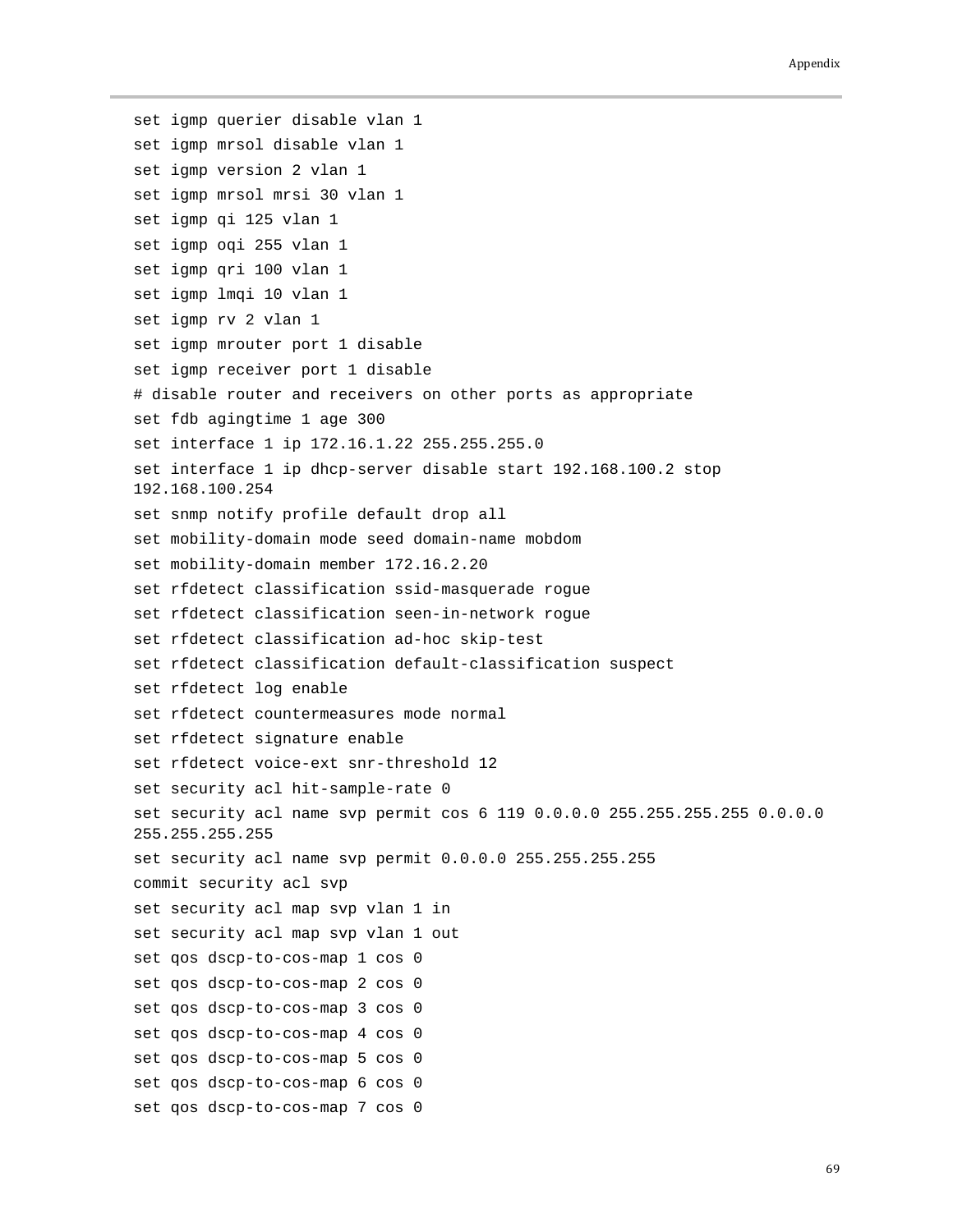set qos dscp-to-cos-map 8 cos 1 set qos dscp-to-cos-map 9 cos 1 set qos dscp-to-cos-map 10 cos 1 set qos dscp-to-cos-map 11 cos 1 set qos dscp-to-cos-map 12 cos 1 set qos dscp-to-cos-map 13 cos 1 set qos dscp-to-cos-map 14 cos 1 set qos dscp-to-cos-map 15 cos 1 set qos dscp-to-cos-map 16 cos 2 set qos dscp-to-cos-map 17 cos 2 set qos dscp-to-cos-map 18 cos 2 set qos dscp-to-cos-map 19 cos 2 set qos dscp-to-cos-map 20 cos 2 set qos dscp-to-cos-map 21 cos 2 set qos dscp-to-cos-map 22 cos 2 set qos dscp-to-cos-map 23 cos 2 set qos dscp-to-cos-map 24 cos 3 set qos dscp-to-cos-map 25 cos 3 set qos dscp-to-cos-map 26 cos 3 set qos dscp-to-cos-map 27 cos 3 set qos dscp-to-cos-map 28 cos 3 set qos dscp-to-cos-map 29 cos 3 set qos dscp-to-cos-map 30 cos 3 set qos dscp-to-cos-map 31 cos 3 set qos dscp-to-cos-map 32 cos 4 set qos dscp-to-cos-map 33 cos 4 set qos dscp-to-cos-map 34 cos 4 set qos dscp-to-cos-map 35 cos 4 set qos dscp-to-cos-map 36 cos 4 set qos dscp-to-cos-map 37 cos 4 set qos dscp-to-cos-map 38 cos 4 set qos dscp-to-cos-map 39 cos 4 set qos dscp-to-cos-map 40 cos 5 set qos dscp-to-cos-map 41 cos 5 set qos dscp-to-cos-map 42 cos 5 set qos dscp-to-cos-map 43 cos 5 set qos dscp-to-cos-map 44 cos 5 set qos dscp-to-cos-map 45 cos 5 set qos dscp-to-cos-map 46 cos 5 set qos dscp-to-cos-map 47 cos 5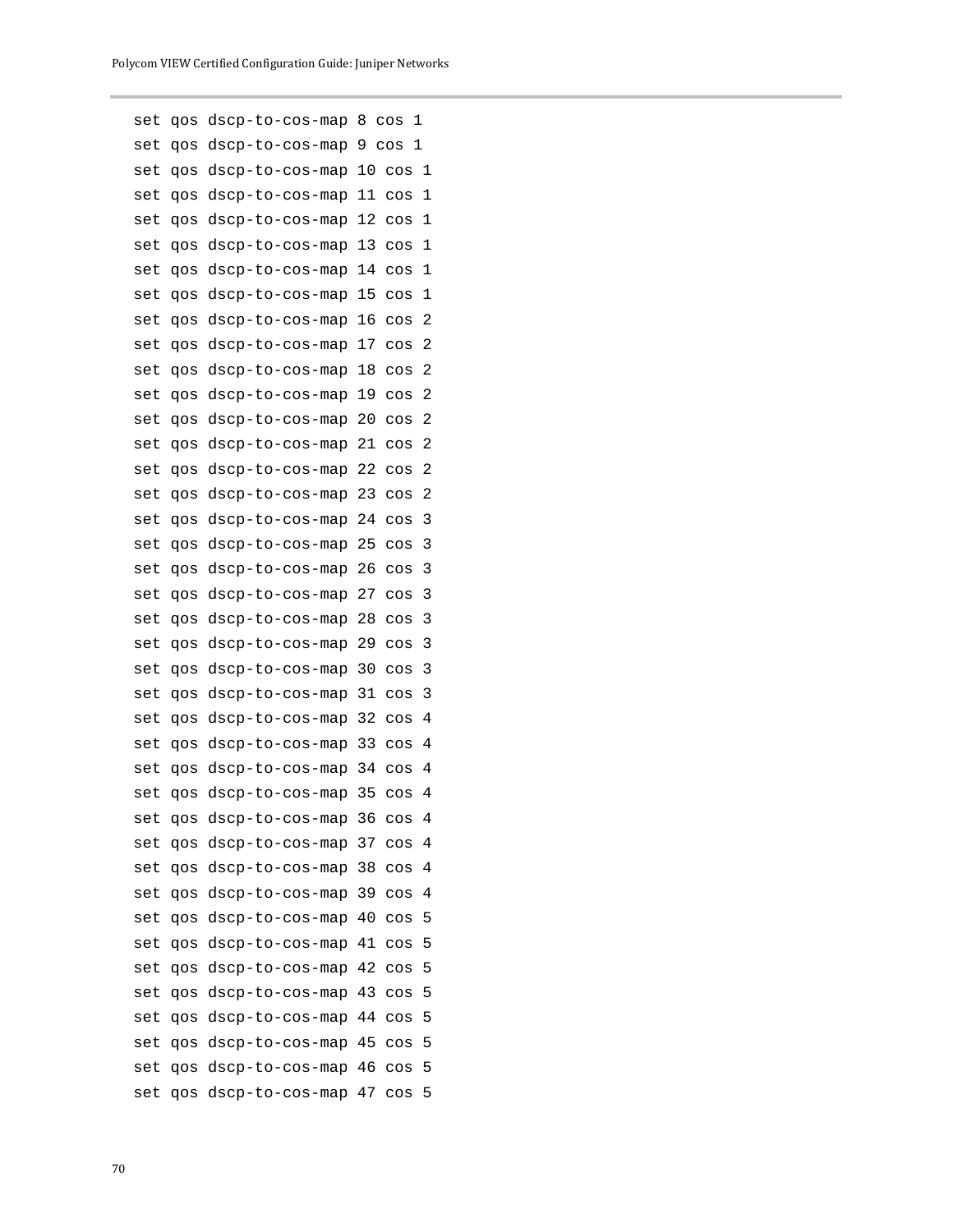```
set qos dscp-to-cos-map 48 cos 6
set qos dscp-to-cos-map 49 cos 6
set qos dscp-to-cos-map 50 cos 6
set qos dscp-to-cos-map 51 cos 6
set qos dscp-to-cos-map 52 cos 6
set qos dscp-to-cos-map 53 cos 6
set qos dscp-to-cos-map 54 cos 6
set qos dscp-to-cos-map 55 cos 6
set qos dscp-to-cos-map 56 cos 7
set qos dscp-to-cos-map 57 cos 7
set qos dscp-to-cos-map 58 cos 7
set qos dscp-to-cos-map 59 cos 7
set qos dscp-to-cos-map 60 cos 7
set qos dscp-to-cos-map 61 cos 7
set qos dscp-to-cos-map 62 cos 7
set qos dscp-to-cos-map 63 cos 7
set qos cos-to-dscp-map 1 dscp 8
set qos cos-to-dscp-map 2 dscp 16
set qos cos-to-dscp-map 3 dscp 24
set qos cos-to-dscp-map 4 dscp 32
set qos cos-to-dscp-map 5 dscp 40
set qos cos-to-dscp-map 6 dscp 48
set qos cos-to-dscp-map 7 dscp 56
set ntp disable
set ntp update-interval 64
```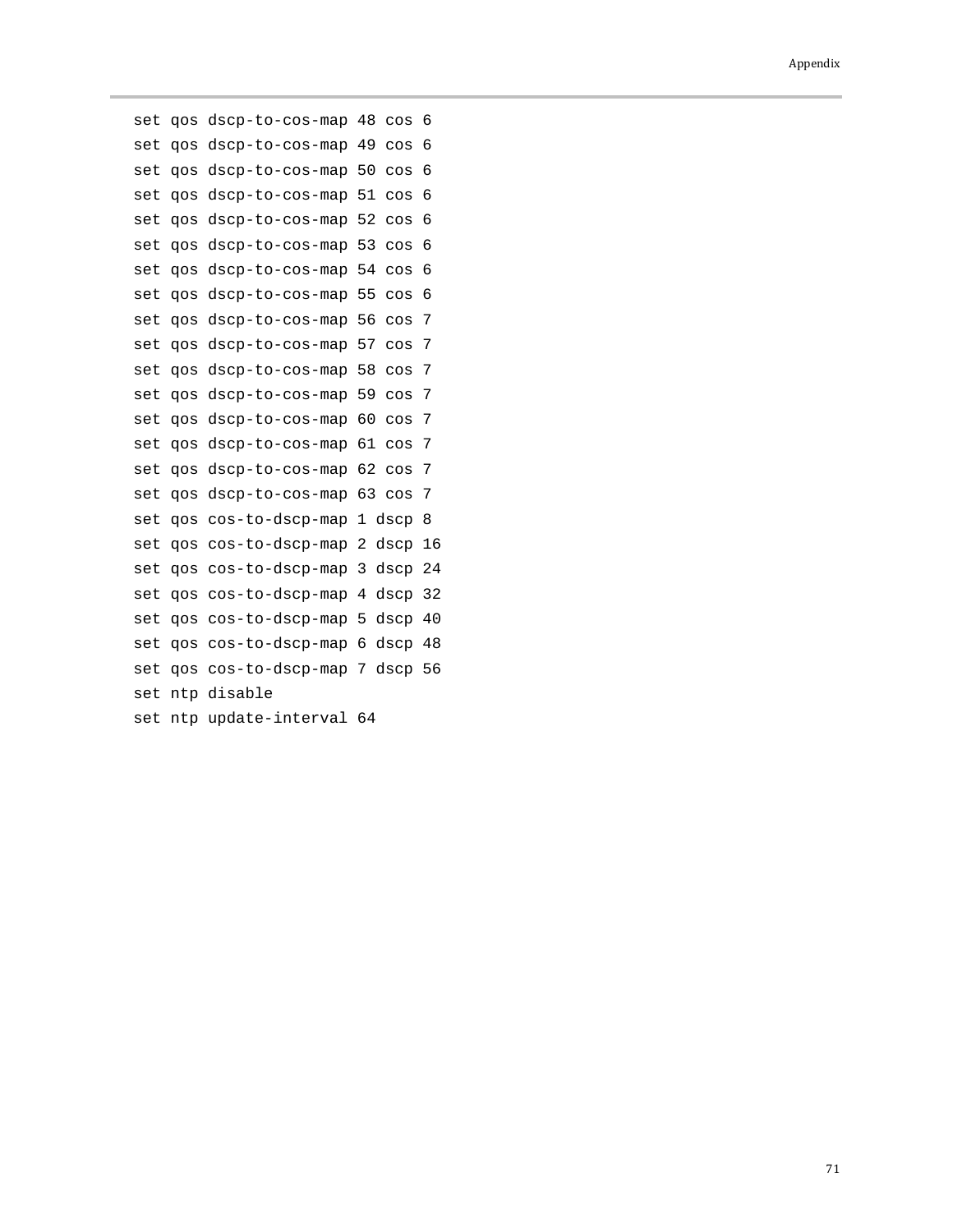### **Configuration Example #3: WMM Configuration for Multiple MXs**

```
MX1 Seed
set ip route default 172.16.233.252 1
set ip route 10.2.106.0 255.255.255.0 10.2.28.1 1
set ip route 10.9.0.0 255.255.255.0 10.2.28.1 1
set ip route 10.2.30.0 255.255.255.0 10.2.28.1 1
set ip route 10.64.84.0 255.255.255.0 10.2.28.1 1
set log console enable severity debug
set dot1x quiet-period 0
set dot1x timeout handshake 60
set system name MX1
set prompt view_cert
set system ip-address 172.16.233.253
set system idle-timeout 0
set system countrycode US
set qos-profile sip cos 0
set qos-profile sip traffic-class voip-data cos 6
set service-profile open ssid-name open
set service-profile open ssid-type clear
set service-profile open auth-fallthru last-resort
set service-profile open attr vlan-name default
set service-profile s1 ssid-name s1
set service-profile s1 short-retry-count 3
set service-profile s1 long-retry-count 3
set service-profile s1 psk-encrypted 
0948180c4a074043525e567e2d7470676720415f145352060a005557570641140d0005570a5
6005e5a50025e03531053060d0d555d271c4b50495645410958567f
set service-profile s1 11n mode-ng disable
set service-profile s1 11n frame-aggregation disable
set service-profile s1 wpa-ie auth-dot1x disable
set service-profile s1 rsn-ie cipher-ccmp enable
set service-profile s1 rsn-ie enable
set service-profile s1 attr vlan-name default
set service-profile s1 attr qos-profile sip
set radius deadtime 1
set radius server rs1 address 10.2.28.5 encrypted-key 
025756085f535976141759
set radius server rs2 address 10.9.0.11 encrypted-key 
1446405858517c7c7c7163
```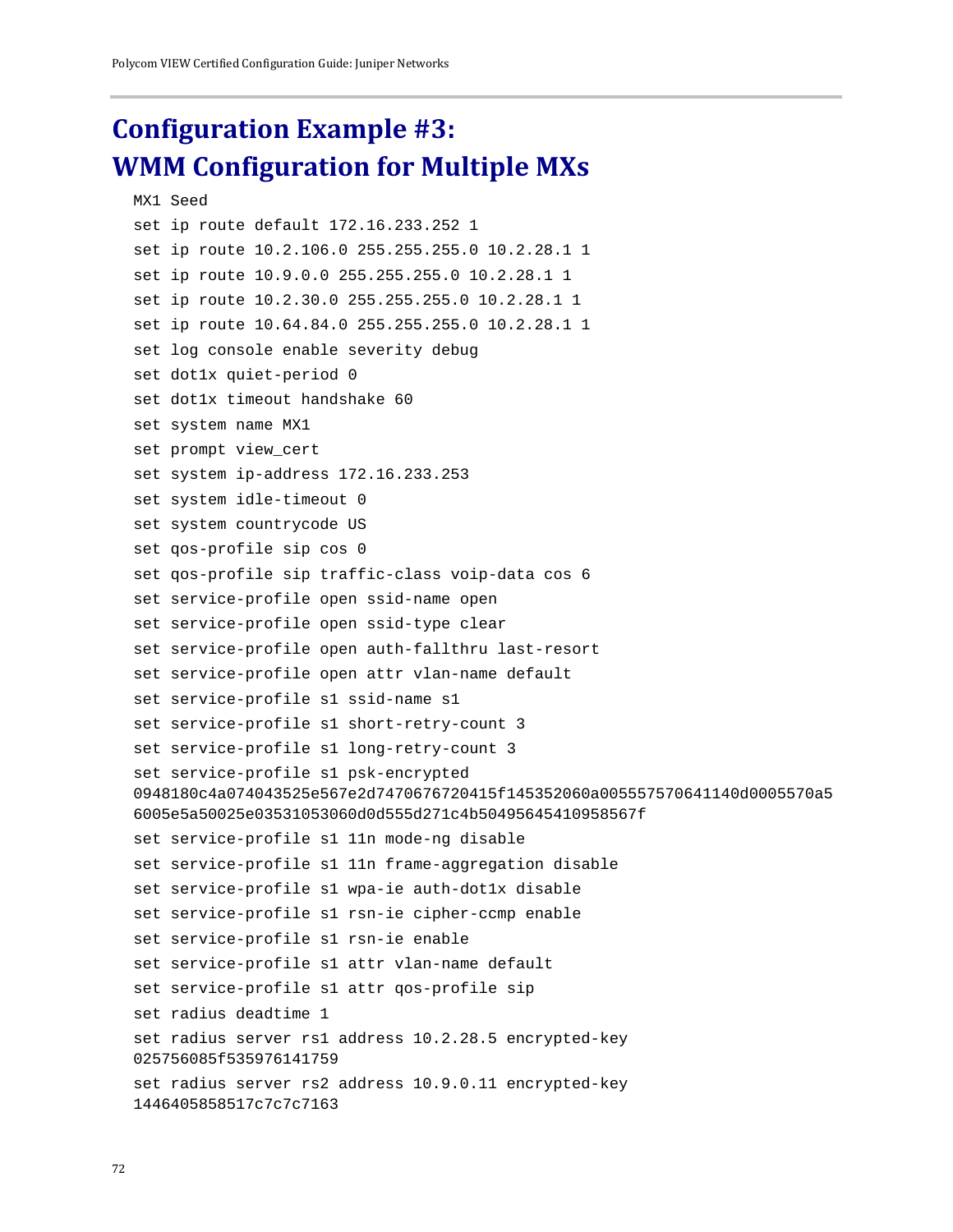set radius server rs3 address 10.2.30.61 encrypted-key 075e731f1a5c4f524f4b5b set radius server rs4 address 10.2.28.240 encrypted-key 014254570f5e505879151e set server group sg1 members rs1 set server group sg2 members rs2 set server group sg3 members rs3 set server group sg4 members rs4 set enablepass password b6b706525e1814394621eeb2a1c4d5803fcf set authentication dot1x ssid s1 \*\* pass-through sg4 set user wifi-user password encrypted 0835495d1d5c5446 set user wifi password encrypted 08345f4b1b set user wifi attr idle-timeout 0 set user wifi attr session-timeout 0 set radio-profile bar set radio-profile default auto-tune channel-config disable set radio-profile default wmm-powersave enable set radio-profile default service-profile s1 set radio-profile open set radio-profile open auto-tune channel-config disable set radio-profile open rf-scanning mode passive set radio-profile open rf-scanning channel-scope operating set radio-profile open service-profile open set radio-profile view set radio-profile view dtim-interval 2 set radio-profile view auto-tune channel-config disable set radio-profile view rf-scanning mode passive set radio-profile view rf-scanning channel-scope operating set radio-profile view wmm-powersave enable set radio-profile view cac video mode enable set radio-profile view cac voice mode enable set radio-profile view service-profile s1 set ap security none set ap 11 serial-id a28102000066 model MP-522 set ap 11 radio 1 channel 8 radio-profile view mode enable tx-power 5 set ap 11 radio 2 channel 44 radio-profile view mode disable tx-power 5 set ap 12 serial-id a28102000040 model MP-522 set ap 12 radio 1 channel 8 radio-profile view mode enable tx-power 5 set ap 12 radio 2 radio-profile view mode disable set port poe 1 enable set port poe 2 enable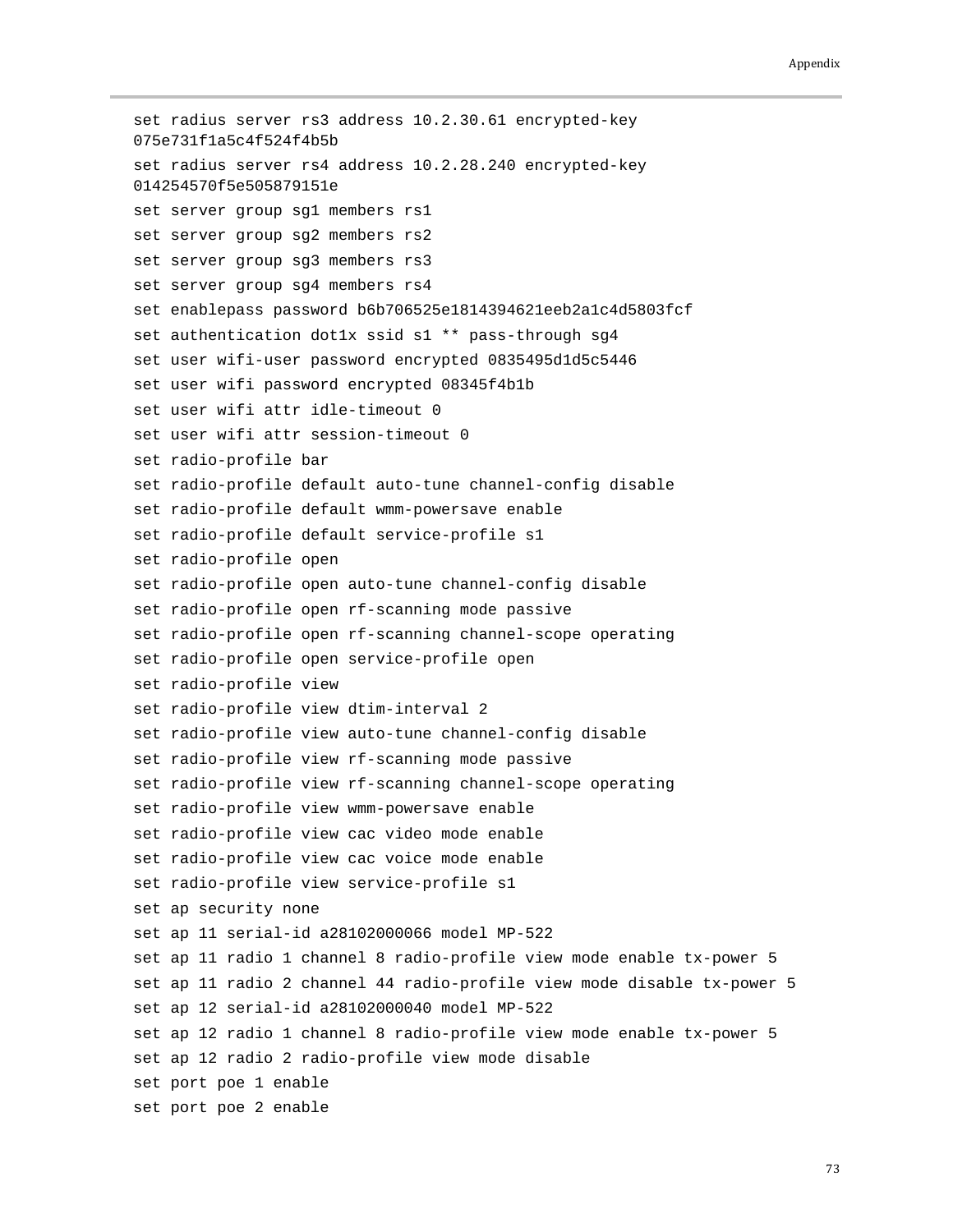set port poe 3 enable set vlan 1 port 5 set vlan 1 port 8 set vlan 1 port 7 set vlan 1 port 3 set vlan 1 port 2 set vlan 1 port 9 set vlan 1 port 10 set vlan 1 port 11 set vlan 1 port 12 set vlan 1 port 13 set vlan 1 port 14 set vlan 1 port 15 set vlan 1 port 16 set vlan 1 port 17 set vlan 1 port 1 set vlan 1 port 4 set vlan 1 port 6 set vlan 1 port 18 set vlan 2 name sqa set vlan 2 port 19 set igmp disable vlan 1 set interface 1 ip 172.16.233.253 255.255.255.0 set interface 1 ip dhcp-server disable start 172.16.233.10 stop 172.16.233.20 set interface 2 ip 10.2.28.47 255.255.255.0 set mobility-domain mode seed domain-name md1 set mobility-domain member 172.16.233.48 MX2 Member:

MX-200-AB48EE# show config set ip route 10.2.30.0 255.255.255.0 10.2.28.1 1 set log console enable severity debug set system name MX-200-AB48EE set system ip-address 172.16.233.48 set system countrycode US set qos-profile sip cos 0 set qos-profile sip traffic-class voip-data cos 6 set service-profile s1 ssid-name s1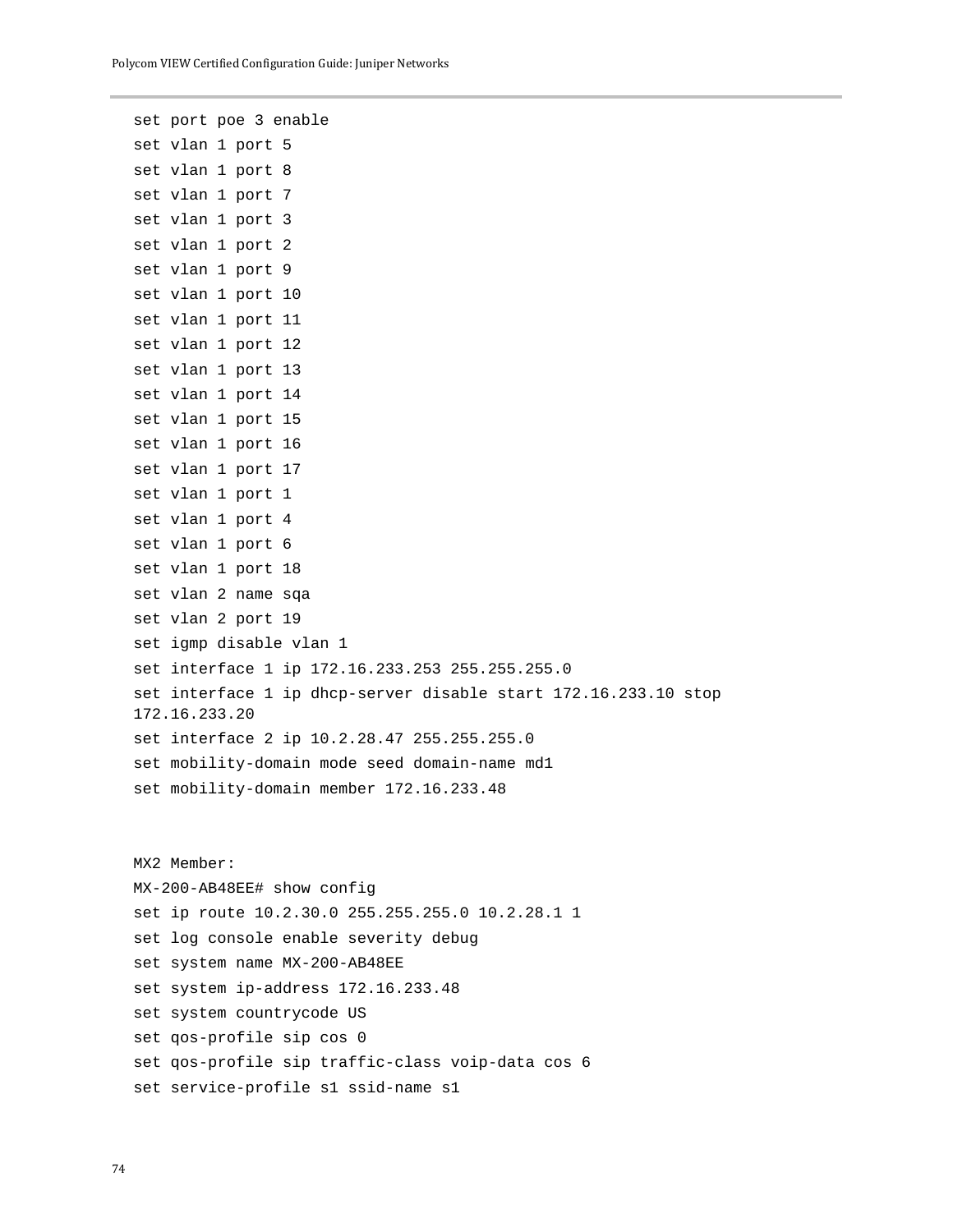```
set service-profile s1 short-retry-count 3
set service-profile s1 long-retry-count 3
set service-profile s1 psk-encrypted 
0948180c4a074043525e567e2d7470676720415f145352060a005557570641140d0005570a5
6005e5a50025e03531053060d0d555d271c4b50495645410958567f
set service-profile s1 11n mode-ng disable
set service-profile s1 11n short-guard-interval disable
set service-profile s1 11n frame-aggregation disable
set service-profile s1 wpa-ie auth-dot1x disable
set service-profile s1 rsn-ie cipher-ccmp enable
set service-profile s1 rsn-ie enable
set service-profile s1 attr vlan-name default
set service-profile s1 attr qos-profile sip
set radius deadtime 1
set radius server rs1 address 10.2.28.5 encrypted-key 
025756085f535976141759
set radius server rs2 address 10.9.0.11 encrypted-key 
1446405858517c7c7c7163
set radius server rs3 address 10.2.30.61 encrypted-key 
075e731f1a5c4f524f4b5b
set radius server rs4 address 10.2.28.240 encrypted-key 
014254570f5e505879151e
set server group sg1 members rs1
set server group sg2 members rs2
set server group sg3 members rs3
set server group sg4 members rs4
set enablepass password b6b706525e1814394621eeb2a1c4d5803fcf
set authentication dot1x ssid s1 ** pass-through sg4
set user wifi-user password encrypted 0835495d1d5c5446
set user wifi password encrypted 08345f4b1b
set radio-profile view
set radio-profile view dtim-interval 2
set radio-profile view auto-tune channel-config disable
set radio-profile view rf-scanning mode passive
set radio-profile view rf-scanning channel-scope operating
set radio-profile view wmm-powersave enable
set radio-profile view cac video mode enable
set radio-profile view cac voice mode enable
set radio-profile view service-profile s1
set ap security none
set ap 12 serial-id a28102000040 model MP-522
```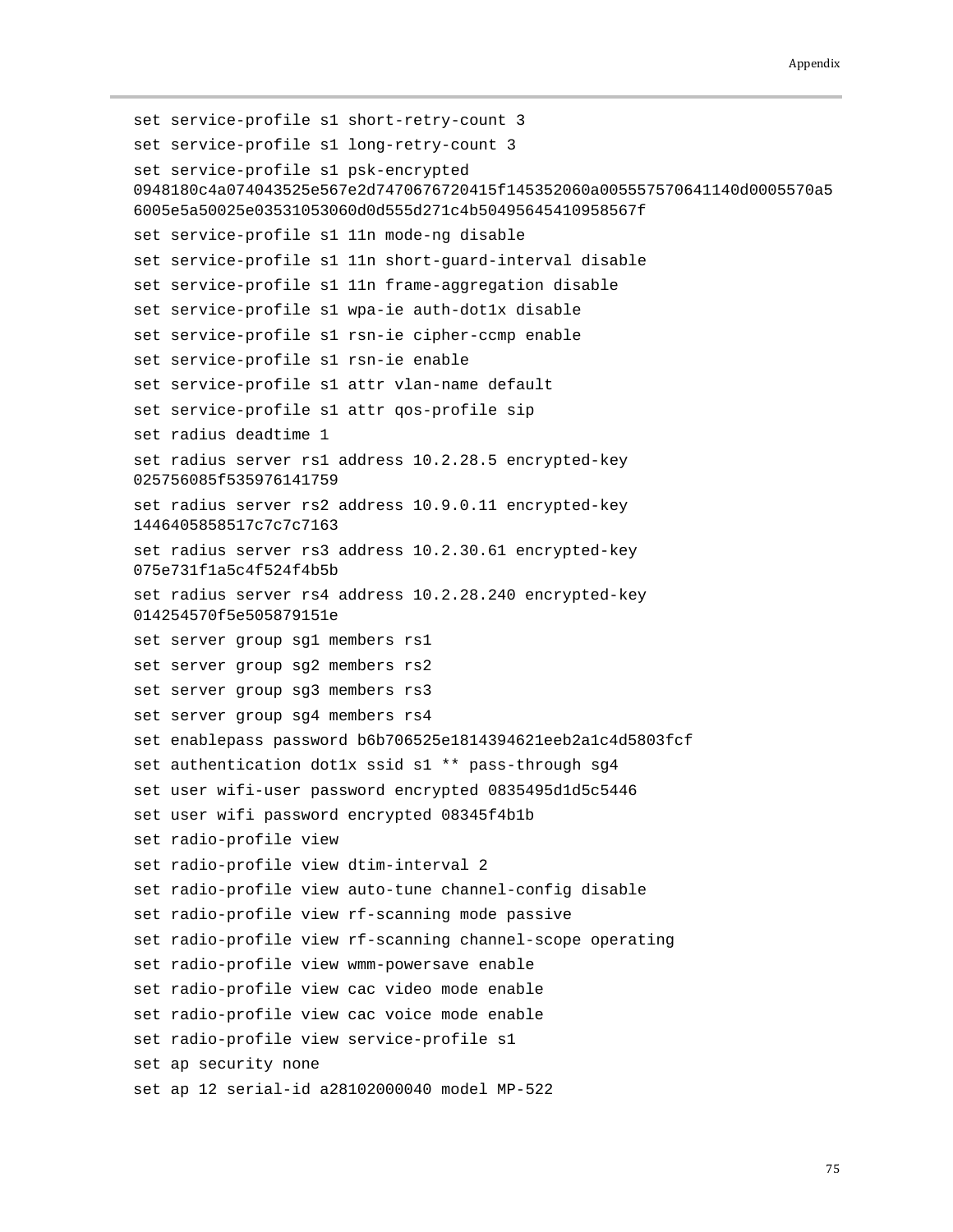set ap 12 radio 1 channel 8 radio-profile view mode enable tx-power 5 set ap 12 radio 2 channel 44 radio-profile view mode disable tx-power 5 set vlan 1 name sqa set vlan 1 port 3 set vlan 2 name view set vlan 2 port 1 set interface 1 ip 10.2.28.48 255.255.255.0 set interface 2 ip 172.16.233.48 255.255.255.0 set mobility-domain mode secondary-seed domain-name md1 seed-ip 172.16.233.253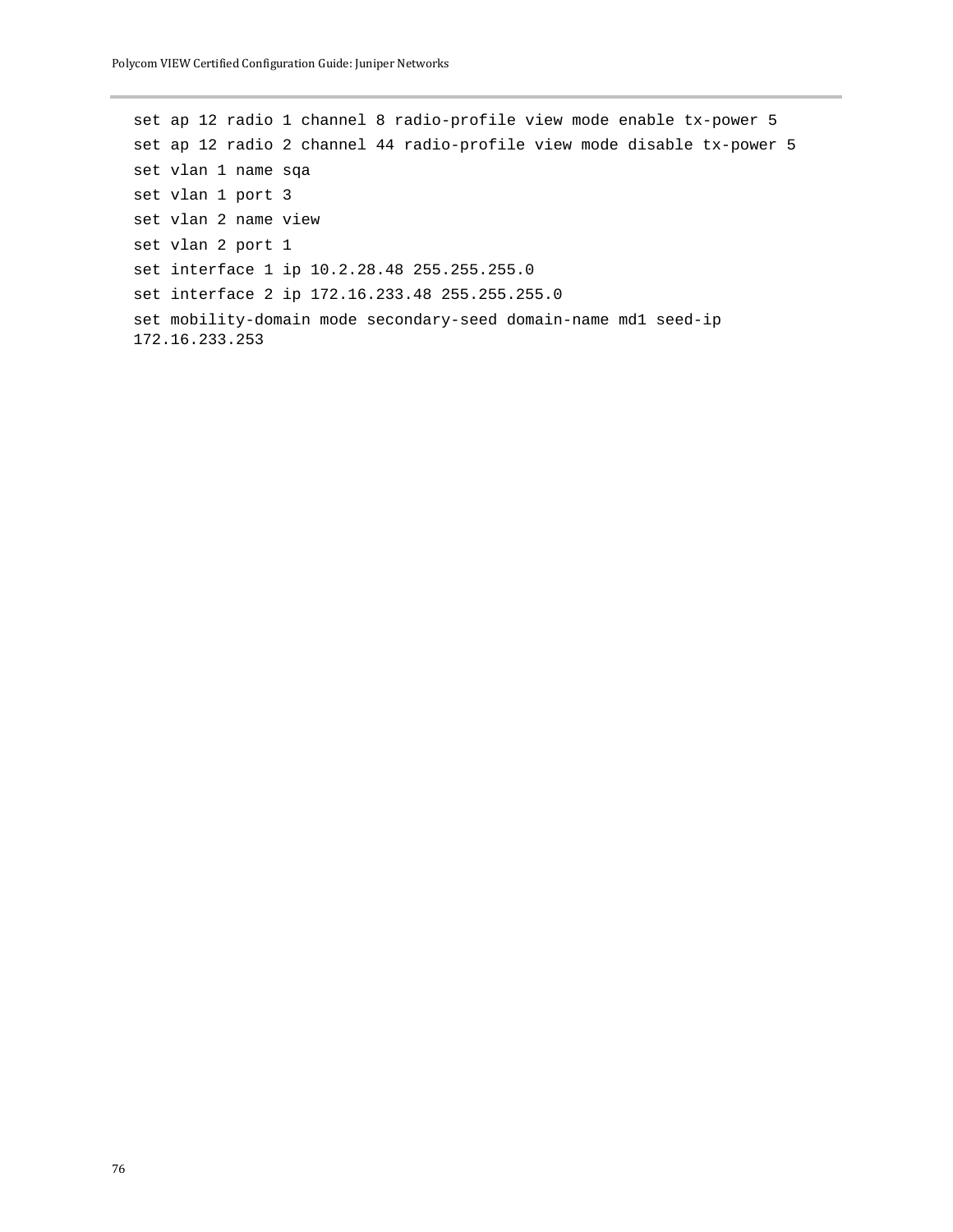## **Configuration Example #4: SVP Configuration For Multiple MXs (Subnet Roaming)**

*(for use with SpectraLink 8020/8030 only)*

For Reference Only

## SEED MX

# General Configuration set ip dns domain trpz.com set ip dns disable set ip route default 172.16.1.1 1 set log console enable severity error set log session disable severity info set log buffer enable severity error set log trace enable severity debug set log mark disable severity notice interval 300 set web-portal enable set dot1x timeout handshake 60 set dot1x timeout supplicant 30 set dot1x timeout auth-server 30 set dot1x quiet-period 0 set dot1x reauth-max 2 set dot1x tx-period 5 set dot1x reauth-period 3600 set dot1x max-req 2 set dot1x key-tx enable set dot1x reauth enable set dot1x authcontrol enable set dot1x wep-rekey-period 1800 set dot1x wep-rekey enable set dot1x bonded-period 0 set system name VIEW\_Seed set prompt "" set system ip-address 172.16.1.22 set system idle-timeout 0 set domain security none set auto-config disable set system countrycode US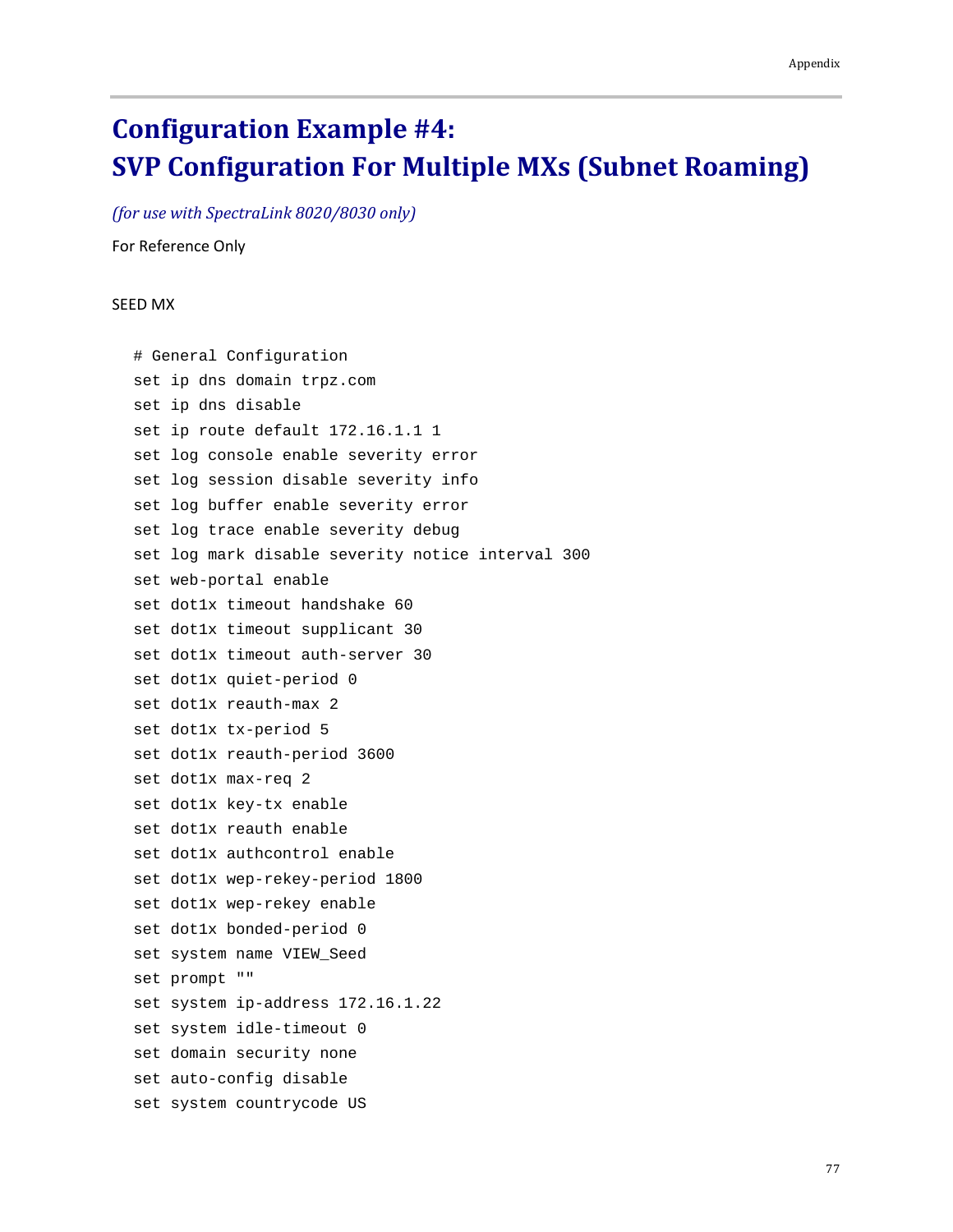```
# Security Profile
set service-profile SvpVoip ssid-name voip
set service-profile SvpVoip ssid-type clear
set service-profile SvpVoip beacon enable
set service-profile SvpVoip proxy-arp disable
set service-profile SvpVoip dhcp-restrict disable
set service-profile SvpVoip no-broadcast disable
set service-profile SvpVoip short-retry-count 3
set service-profile SvpVoip long-retry-count 5
set service-profile SvpVoip auth-fallthru last-resort
set service-profile SvpVoip soda mode disable
set service-profile SvpVoip soda enforce-checks enable
set service-profile SvpVoip max-bw 0
set service-profile SvpVoip cac-mode none
set service-profile SvpVoip cac-session 14
set service-profile SvpVoip user-idle-timeout 180
set service-profile SvpVoip idle-client-probing enable
set service-profile SvpVoip keep-initial-vlan enable
set service-profile SvpVoip web-portal-session-timeout 5
set service-profile SvpVoip wep active-unicast-index 1
set service-profile SvpVoip wep active-multicast-index 1
set service-profile SvpVoip cipher-tkip disable
set service-profile SvpVoip cipher-ccmp enable
set service-profile SvpVoip cipher-wep104 disable
set service-profile SvpVoip cipher-wep40 disable
set service-profile SvpVoip wpa-ie disable
set service-profile SvpVoip rsn-ie enable
set service-profile SvpVoip psk-encrypted <password>
set service-profile SvpVoip auth-psk enable
set service-profile SvpVoip shared-key-auth disable
set service-profile SvpVoip tkip-mc-time 60000
set service-profile SvpVoip auth-dot1x disable
set service-profile SvpVoip mesh mode disable
set service-profile SvpVoip bridging disable
set service-profile SvpVoip load-balancing-exempt disable
set service-profile SvpVoip web-portal-logout mode disable
set service-profile SvpVoip 11n mode-na enable
set service-profile SvpVoip 11n mode-ng enable
set service-profile SvpVoip 11n short-guard-interval enable
set service-profile SvpVoip 11n frame-aggregation all
```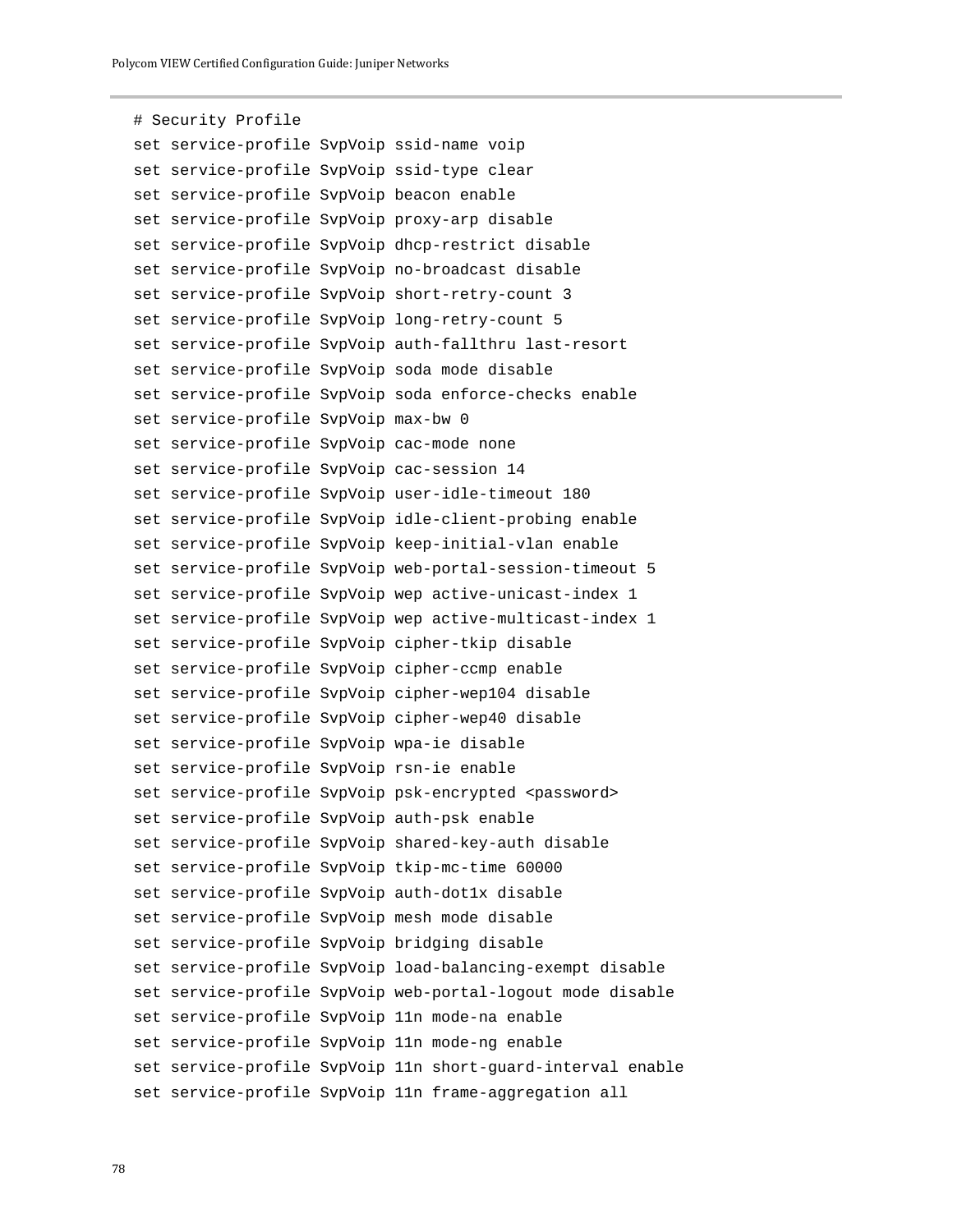```
set service-profile SvpVoip 11n a-msdu-max-length 4k
set service-profile SvpVoip 11n a-mpdu-max-length 64k
set service-profile SvpVoip active-call-idle-timeout 120
set service-profile SvpVoip transmit-rate 11a mandatory 6.0,12.0,24.0 
beacon-rate 6.0 multicast-rate AUTO
set service-profile SvpVoip transmit-rate 11b mandatory 5.5,11.0 disabled 
1.0,2.0 beacon-rate 5.5 multicast-rate 11.0
set service-profile SvpVoip transmit-rate 11g mandatory 5.5,11.0 diasbled 
5.5,11.0 beacon-rate 5.5 multicast-rate 11.0
set service-profile SvpVoip transmit-rate 11na mandatory 6.0,12.0,24.0 
beacon-rate 6.0 multicast-rate AUTO
set service-profile SvpVoip transmit-rate 11ng mandatory 5.5,11.0 dsaibled 
1.0,2.0 beacon-rate 5.5 multicast-rate 11.0
set service-profile SvpVoip attr vlan-name VlnSeed
set radius deadtime 0
set radius timeout 5
set radius retransmit 3
set radius das-port 3799
set enablepass password <password>
set authentication mac ssid any * local
set user admin password encrypted <password>
# AP Radio Profile
set radio-profile default beacon-interval 100
set radio-profile default dtim-interval 2
set radio-profile default max-tx-lifetime 2000
set radio-profile default max-rx-lifetime 2000
set radio-profile default rts-threshold 65535
set radio-profile default frag-threshold 2346
set radio-profile default preamble-length short
set radio-profile default auto-tune channel-config disable
set radio-profile default auto-tune 11a-channel-range lower-bands
set radio-profile default auto-tune ignore-clients disable
set radio-profile default auto-tune power-config disable
set radio-profile default auto-tune channel-interval 3600
set radio-profile default auto-tune power-interval 600
set radio-profile default auto-tune power-ramp-interval 60
set radio-profile default auto-tune channel-holddown 900
set radio-profile default countermeasures none
set radio-profile default rf-scanning mode active
set radio-profile default rf-scanning channel-scope operating
```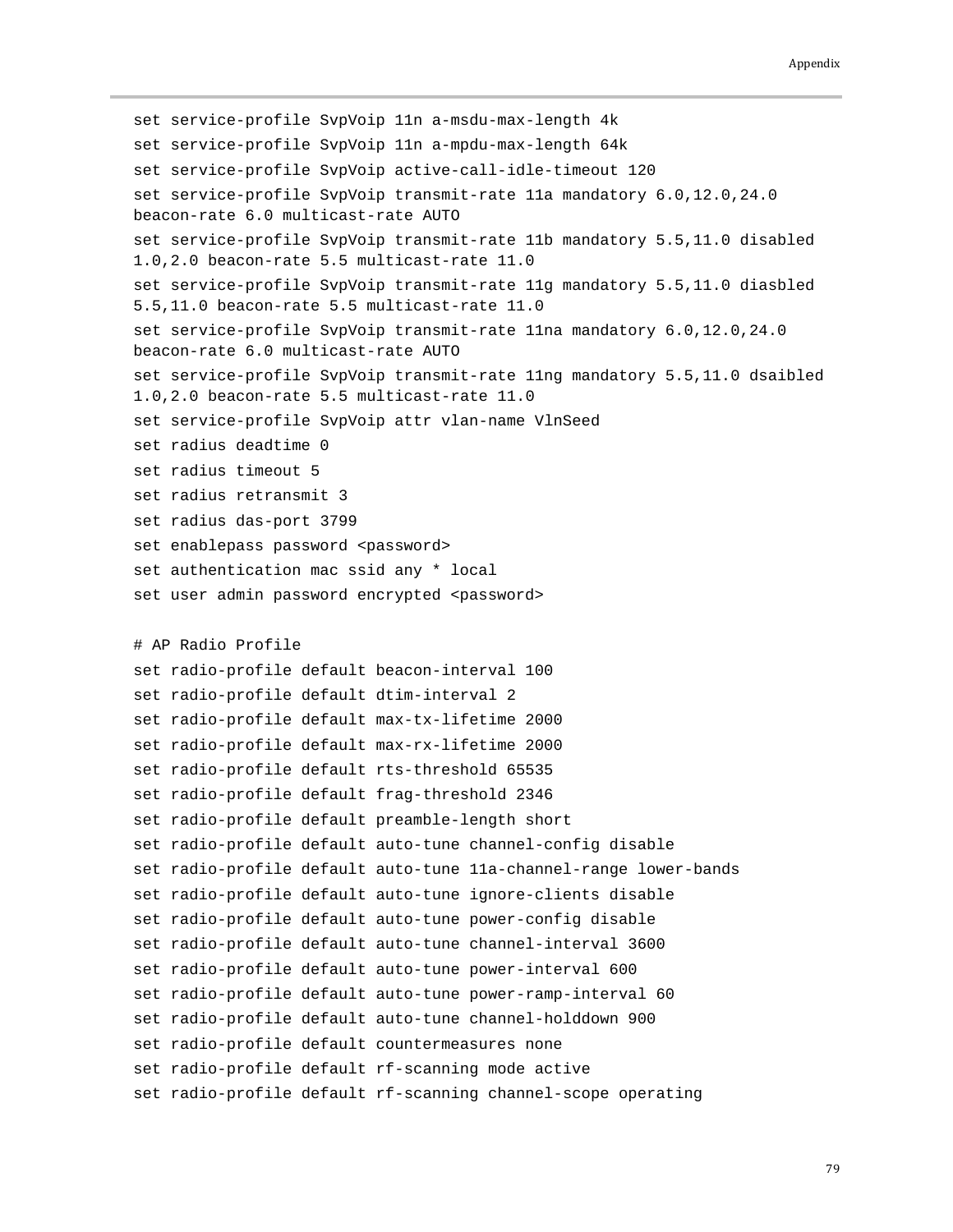```
set radio-profile default rf-scanning cts-to-self disable
set radio-profile default rfid-mode disable
set radio-profile default wmm-powersave disable
set radio-profile default qos-mode svp
set radio-profile default weighted-fair-queuing disable
set radio-profile default rate-enforcement disable
set radio-profile default dfs-channels ensable
set radio-profile default 11n channel-width-na 40MHz
set radio-profile default cac background mode disable
set radio-profile default cac best-effort mode disable
set radio-profile default cac video mode disable
set radio-profile default cac voice mode disable
set radio-profile default cac background max-utilization 0
set radio-profile default cac best-effort max-utilization 0
set radio-profile default cac video max-utilization 0
set radio-profile default cac voice max-utilization 0
set radio-profile default cac background policing disable
set radio-profile default cac best-effort policing disable
set radio-profile default cac video policing disable
set radio-profile default cac voice policing disable
set radio-profile default service-profile SvpVoip
# AP Basic Configuration
set ap 1 port 4 model MP-422 radiotype 11g
set ap 1 name AP04
set ap 1 bias high
set ap 1 blink disable
set ap 1 upgrade-firmware enable
set ap 1 force-image-download disable
set ap 1 time-out 25
set ap 1 power-mode auto
set ap 1 radio 1 channel 6 radio-profile default mode enable antenna-
location indoors antennatype INTERNAL tx-power 9
set ap 1 radio 1 auto-tune max-power default
set ap 1 radio 1 load-balancing enable
set ap 1 radio 2 channel 36 radio-profile default mode disable antenna-
location indoors antennatype INTERNAL tx-power 18
set ap 1 radio 2 auto-tune max-power default
set ap 1 radio 2 load-balancing enable
set ap 1 local-switching mode disable vlan-profile default
```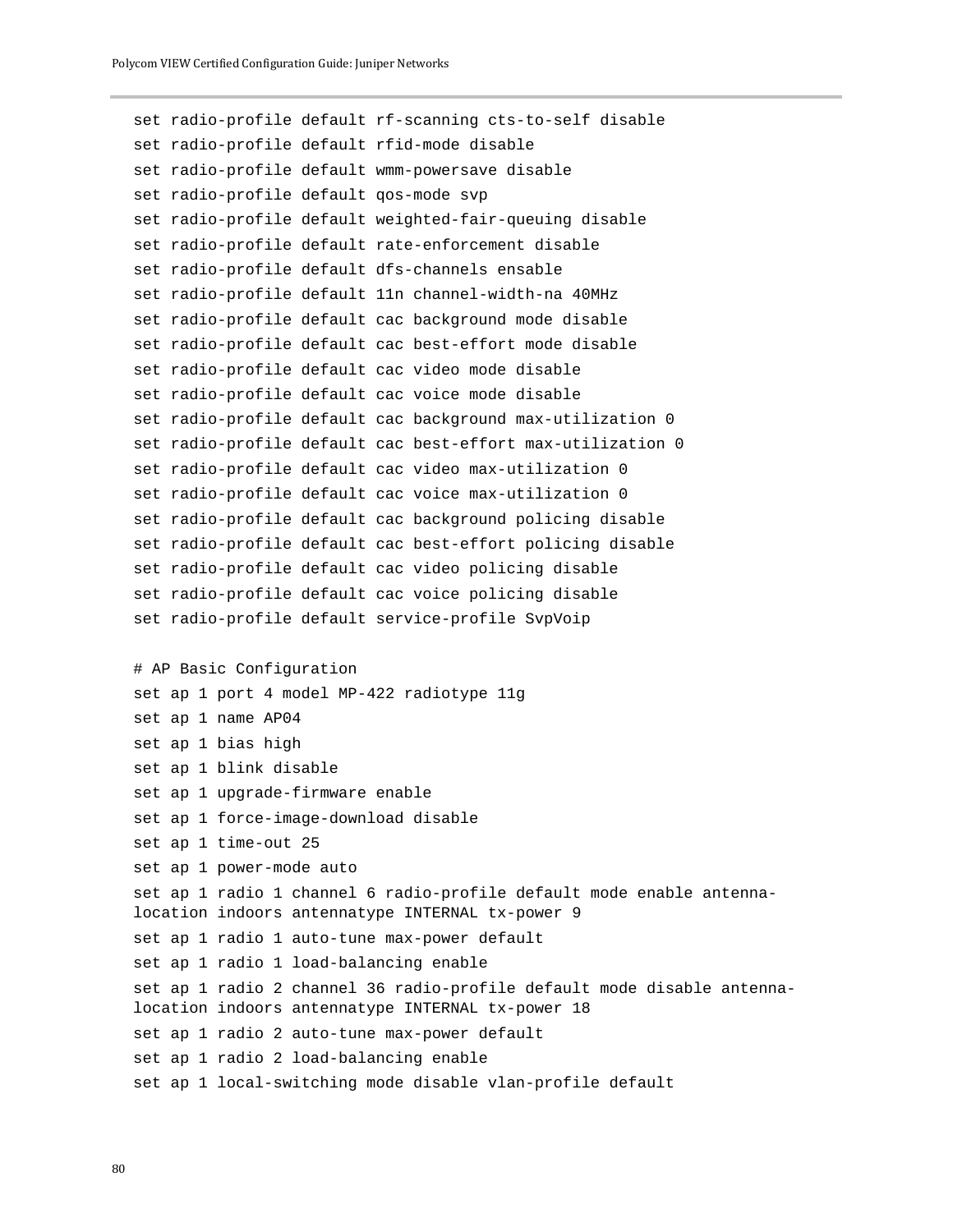## Appendix

# IP services and port configuration set arp agingtime 1200 set ip https server enable set ip telnet server enable set ip telnet 23 set ip snmp server disable set ip ssh server enable set ip ssh 22 set load-balancing mode disable set load-balancing strictness low set band-preference none set port enable 1 set port speed 1 AUTO set port duplex 1 full set port trap 1 disable # Set additional ports as appropriate.

# SNMP Configuration set snmp protocol v1 enable set snmp protocol v2c disable set snmp protocol usm disable

```
# VLAN Configuration
set vlan tagtype dot1q
set vlan 1 name VlnSeed tunnel-affinity 5
set vlan 1 port 19
set vlan 1 port 1
set vlan 1 port 2
# Add ports to vlan as appropriate.
```

```
# Spanning Tree Configuration
set spantree backbonefast disable
set spantree uplinkfast disable
set spantree fwddelay 15 vlan 1
set spantree hello 2 vlan 1
set spantree maxage 20 vlan 1
set spantree priority 32768 vlan 1
set spantree disable vlan 1
set spantree enable port 1 1
```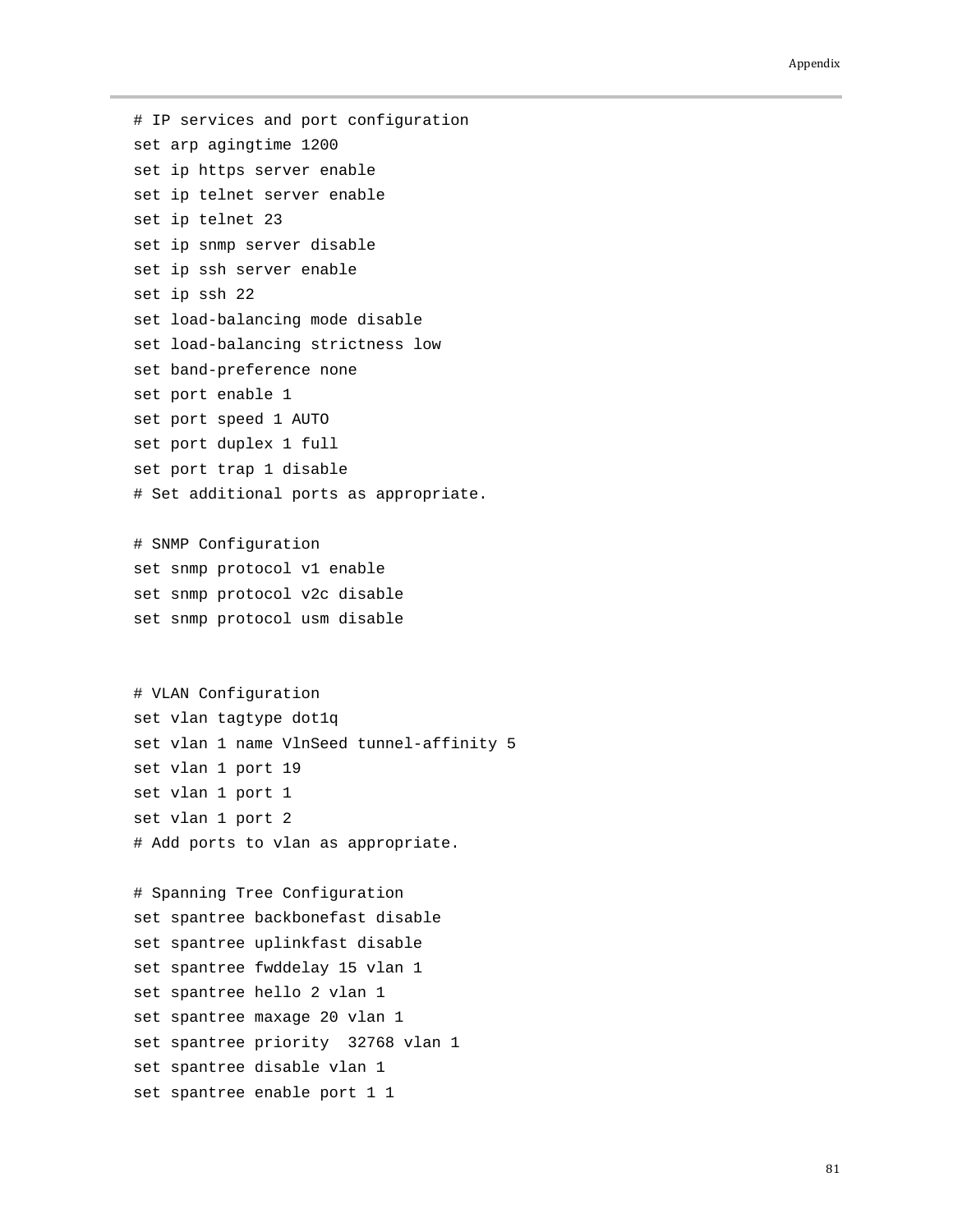```
set spantree portpri 1 priority 128
set spantree portfast 1 disable
set spantree enable port 2 1
set spantree portpri 2 priority 128
set spantree portfast 2 disable
#Configure ports as needed.
# IGMP Configuration
set igmp disable vlan 1
set igmp proxy-report enable vlan 1
set igmp querier disable vlan 1
set igmp mrsol disable vlan 1
set igmp version 2 vlan 1
set igmp mrsol mrsi 30 vlan 1
set igmp qi 125 vlan 1
set igmp oqi 255 vlan 1
set igmp qri 100 vlan 1
set igmp lmqi 10 vlan 1
set igmp rv 2 vlan 1
set igmp mrouter port 19 disable
set igmp receiver port 19 disable
set igmp mrouter port 1 disable
set igmp receiver port 1 disable
set igmp mrouter port 2 disable
set igmp receiver port 2 disable
# Configure additional ports as needed
```

```
set fdb agingtime 1 age 300
set interface 1 ip 172.16.1.22 255.255.255.0
set interface 1 ip dhcp-server disable start 192.168.100.2 stop 
192.168.100.254
set snmp notify profile default drop all
```
# Mobility Domain configuration set mobility-domain mode seed domain-name mobdom set mobility-domain member 172.16.2.20 set rfdetect classification ssid-masquerade rogue set rfdetect classification seen-in-network rogue set rfdetect classification ad-hoc skip-test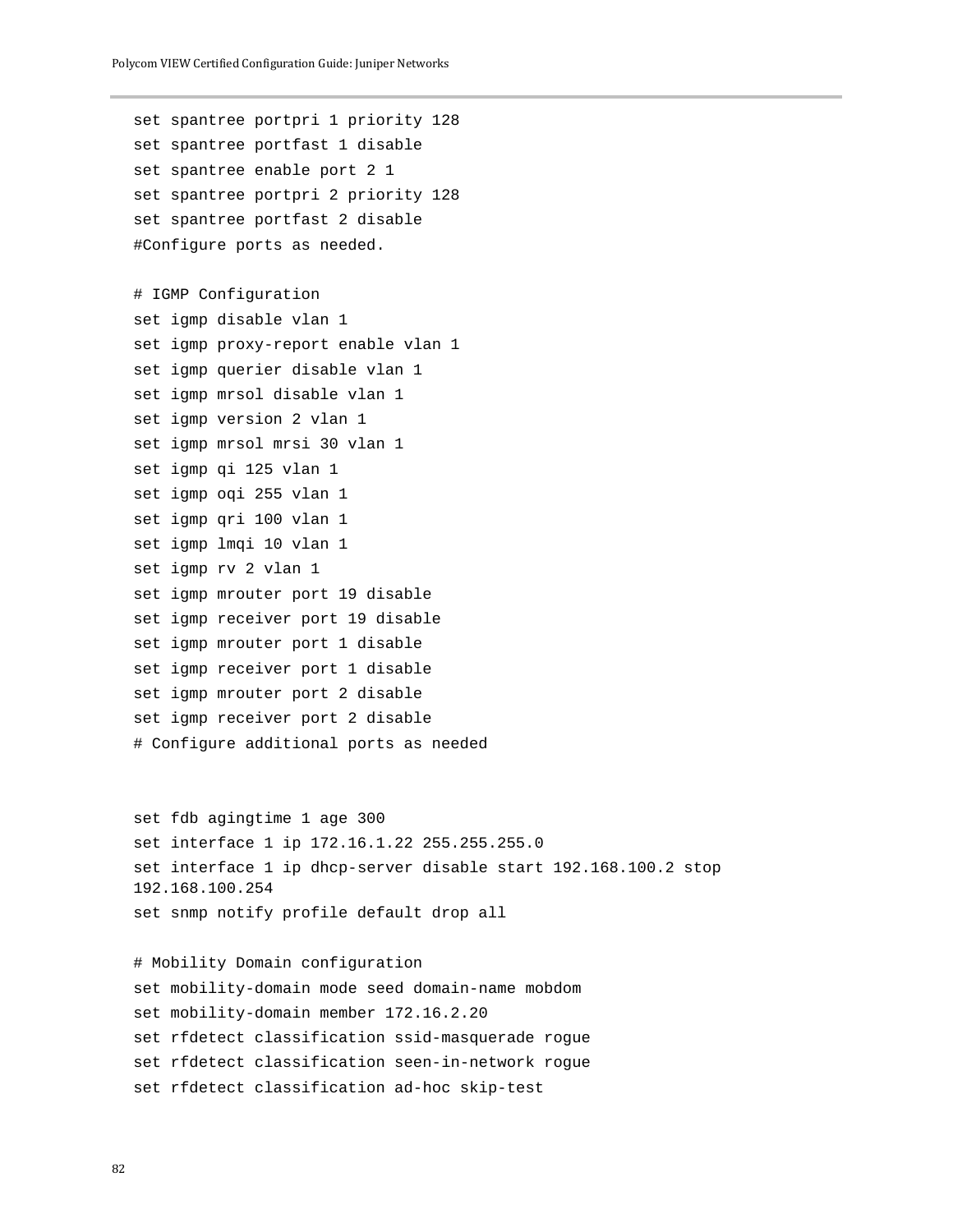set rfdetect classification default-classification suspect set rfdetect log enable set rfdetect countermeasures mode normal set rfdetect signature enable set rfdetect voice-ext snr-threshold 12 set security acl hit-sample-rate 0 # VIEW ACL configuration set security acl name svp permit cos 6 119 0.0.0.0 255.255.255.255 0.0.0.0 255.255.255.255 set security acl name svp permit 0.0.0.0 255.255.255.255 commit security acl svp set security acl map svp vlan 1 in set security acl map svp vlan 1 out # QoS Settings set qos dscp-to-cos-map 1 cos 0 set qos dscp-to-cos-map 2 cos 0 set qos dscp-to-cos-map 3 cos 0 set qos dscp-to-cos-map 4 cos 0 set qos dscp-to-cos-map 5 cos 0 set qos dscp-to-cos-map 6 cos 0 set qos dscp-to-cos-map 7 cos 0 set qos dscp-to-cos-map 8 cos 1 set qos dscp-to-cos-map 9 cos 1 set qos dscp-to-cos-map 10 cos 1 set qos dscp-to-cos-map 11 cos 1 set qos dscp-to-cos-map 12 cos 1 set qos dscp-to-cos-map 13 cos 1 set qos dscp-to-cos-map 14 cos 1 set qos dscp-to-cos-map 15 cos 1 set qos dscp-to-cos-map 16 cos 2 set qos dscp-to-cos-map 17 cos 2 set qos dscp-to-cos-map 18 cos 2 set qos dscp-to-cos-map 19 cos 2 set qos dscp-to-cos-map 20 cos 2 set qos dscp-to-cos-map 21 cos 2 set qos dscp-to-cos-map 22 cos 2 set qos dscp-to-cos-map 23 cos 2 set qos dscp-to-cos-map 24 cos 3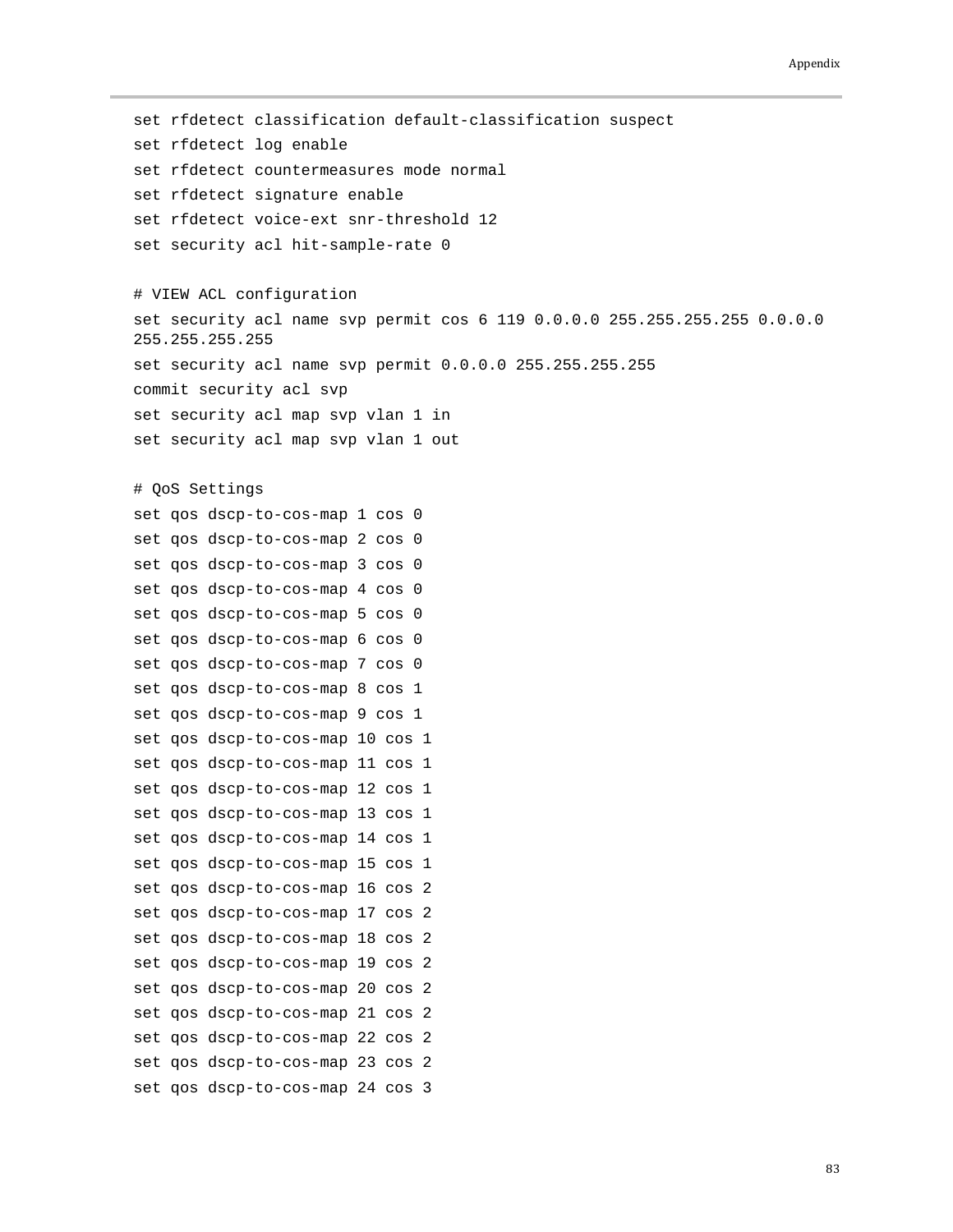| set | qos | dscp-to-cos-map | 25 | $\cos$ | 3 |
|-----|-----|-----------------|----|--------|---|
| set | qos | dscp-to-cos-map | 26 | $\cos$ | 3 |
| set | qos | dscp-to-cos-map | 27 | $\cos$ | 3 |
| set | qos | dscp-to-cos-map | 28 | $\cos$ | 3 |
| set | qos | dscp-to-cos-map | 29 | $\cos$ | 3 |
| set | qos | dscp-to-cos-map | 30 | $\cos$ | 3 |
| set | qos | dscp-to-cos-map | 31 | $\cos$ | 3 |
| set | qos | dscp-to-cos-map | 32 | COS    | 4 |
| set | qos | dscp-to-cos-map | 33 | $\cos$ | 4 |
| set | qos | dscp-to-cos-map | 34 | $\cos$ | 4 |
| set | qos | dscp-to-cos-map | 35 | $\cos$ | 4 |
| set | qos | dscp-to-cos-map | 36 | COS    | 4 |
| set | qos | dscp-to-cos-map | 37 | COS    | 4 |
| set | qos | dscp-to-cos-map | 38 | $\cos$ | 4 |
| set | qos | dscp-to-cos-map | 39 | COS    | 4 |
| set | qos | dscp-to-cos-map | 40 | $\cos$ | 5 |
| set | qos | dscp-to-cos-map | 41 | $\cos$ | 5 |
| set | qos | dscp-to-cos-map | 42 | COS    | 5 |
| set | qos | dscp-to-cos-map | 43 | $\cos$ | 5 |
| set | qos | dscp-to-cos-map | 44 | $\cos$ | 5 |
| set | qos | dscp-to-cos-map | 45 | COS    | 5 |
| set | qos | dscp-to-cos-map | 46 | $\cos$ | 5 |
| set | qos | dscp-to-cos-map | 47 | $\cos$ | 5 |
| set | qos | dscp-to-cos-map | 48 | $\cos$ | 6 |
| set | qos | dscp-to-cos-map | 49 | $\cos$ | 6 |
| set | qos | dscp-to-cos-map | 50 | $\cos$ | 6 |
| set | qos | dscp-to-cos-map | 51 | COS    | 6 |
| set | qos | dscp-to-cos-map | 52 | $\cos$ | 6 |
| set | qos | dscp-to-cos-map | 53 | $\cos$ | 6 |
| set | qos | dscp-to-cos-map | 54 | $\cos$ | 6 |
| set | qos | dscp-to-cos-map | 55 | cos    | 6 |
| set | qos | dscp-to-cos-map | 56 | $\cos$ | 7 |
| set | qos | dscp-to-cos-map | 57 | $\cos$ | 7 |
| set | qos | dscp-to-cos-map | 58 | $\cos$ | 7 |
| set | qos | dscp-to-cos-map | 59 | $\cos$ | 7 |
| set | qos | dscp-to-cos-map | 60 | $\cos$ | 7 |
| set | qos | dscp-to-cos-map | 61 | $\cos$ | 7 |
| set | qos | dscp-to-cos-map | 62 | $\cos$ | 7 |
| set | qos | dscp-to-cos-map | 63 | $\cos$ | 7 |
| set | qos | cos-to-dscp-map |    | 1 dscp | 8 |
|     |     |                 |    |        |   |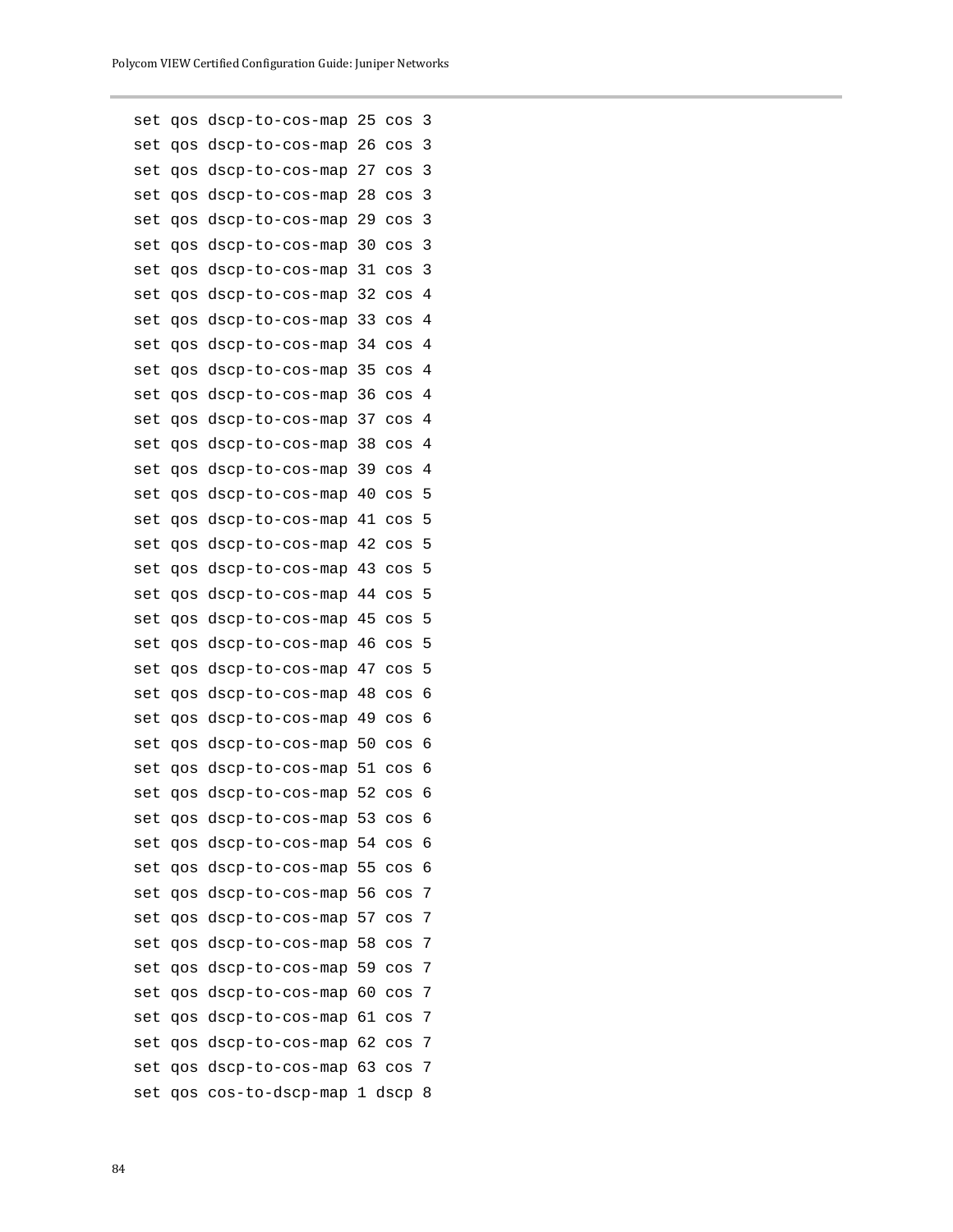set qos cos-to-dscp-map 2 dscp 16 set qos cos-to-dscp-map 3 dscp 24 set qos cos-to-dscp-map 4 dscp 32 set qos cos-to-dscp-map 5 dscp 40 set qos cos-to-dscp-map 6 dscp 48 set qos cos-to-dscp-map 7 dscp 56 set ntp disable set ntp update-interval 64

## MEMBER MX

# Model MX-8 set command-audit level default size 500 set ip dns disable set ip route default 172.16.2.1 1 set log console enable severity error set log session disable severity info set log buffer enable severity error set log trace enable severity debug set log mark disable severity notice interval 300 set web-portal enable set dot1x timeout handshake 60 set dot1x timeout supplicant 30 set dot1x timeout auth-server 30 set dot1x quiet-period 0 set dot1x reauth-max 2 set dot1x tx-period 5 set dot1x reauth-period 3600 set dot1x max-req 2 set dot1x key-tx enable set dot1x reauth enable set dot1x authcontrol enable set dot1x wep-rekey-period 1800 set dot1x wep-rekey enable set dot1x bonded-period 0 set system name VIEW\_Member set prompt "" set system ip-address 172.16.2.20 set system idle-timeout 0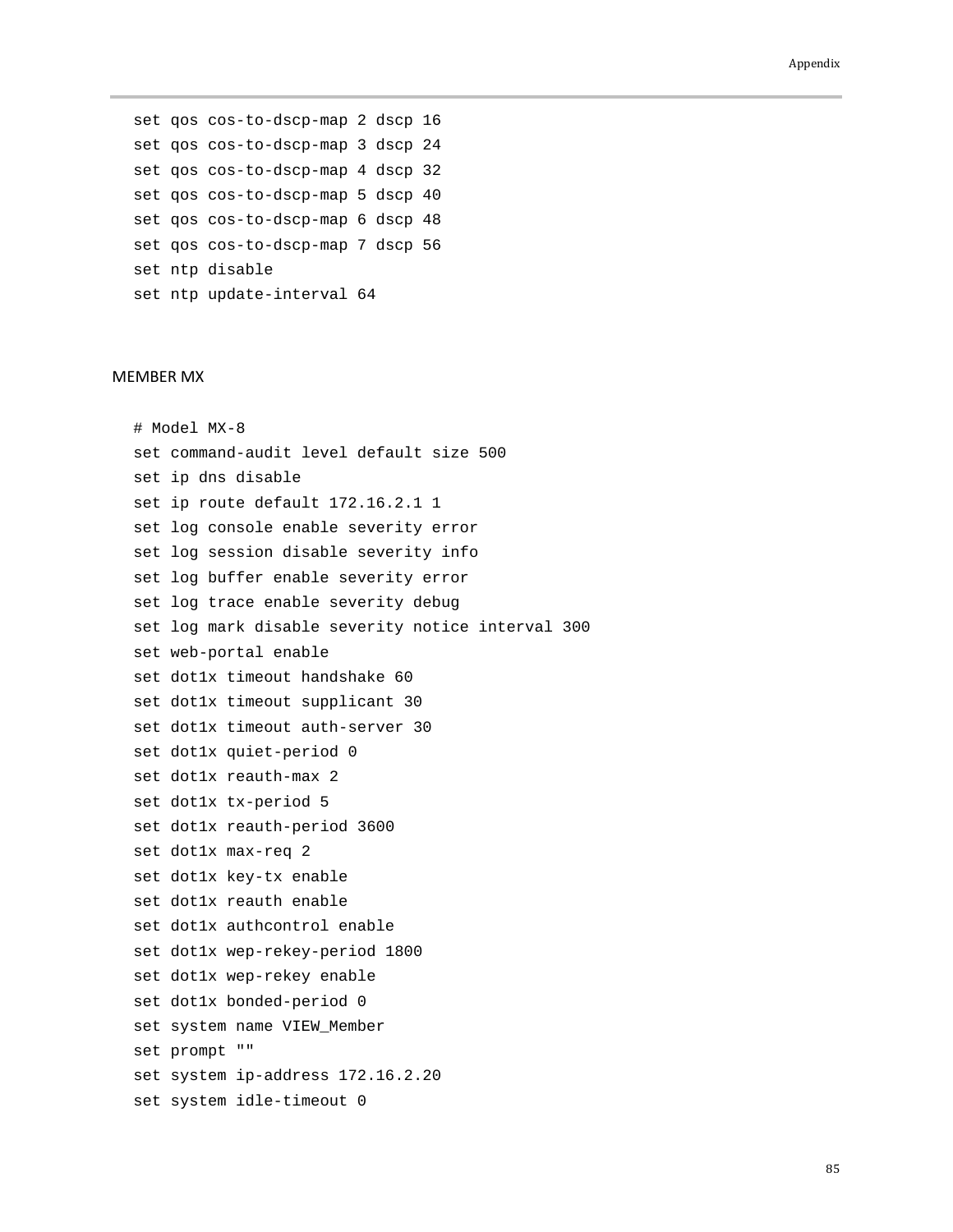set domain security none set auto-config disable set system countrycode US set service-profile SvpVoip ssid-name voip set service-profile SvpVoip ssid-type clear set service-profile SvpVoip beacon enable set service-profile SvpVoip proxy-arp disable set service-profile SvpVoip dhcp-restrict disable set service-profile SvpVoip no-broadcast disable set service-profile SvpVoip short-retry-count 3 set service-profile SvpVoip long-retry-count 5 set service-profile SvpVoip auth-fallthru last-resort set service-profile SvpVoip soda mode disable set service-profile SvpVoip soda enforce-checks enable set service-profile SvpVoip max-bw 0 set service-profile SvpVoip cac-mode none set service-profile SvpVoip cac-session 14 set service-profile SvpVoip user-idle-timeout 180 set service-profile SvpVoip idle-client-probing enable set service-profile SvpVoip keep-initial-vlan enable set service-profile SvpVoip web-portal-session-timeout 5 set service-profile SvpVoip wep active-unicast-index 1 set service-profile SvpVoip wep active-multicast-index 1 set service-profile SvpVoip cipher-tkip disable set service-profile SvpVoip cipher-ccmp disable set service-profile SvpVoip cipher-wep104 disable set service-profile SvpVoip cipher-wep40 disable set service-profile SvpVoip wpa-ie disable set service-profile SvpVoip rsn-ie disable set service-profile SvpVoip auth-psk disable set service-profile SvpVoip shared-key-auth disable set service-profile SvpVoip tkip-mc-time 60000 set service-profile SvpVoip auth-dot1x disable set service-profile SvpVoip mesh mode disable set service-profile SvpVoip bridging disable set service-profile SvpVoip load-balancing-exempt disable set service-profile SvpVoip web-portal-logout mode disable set service-profile SvpVoip 11n mode-na enable set service-profile SvpVoip 11n mode-ng enable set service-profile SvpVoip 11n short-guard-interval enable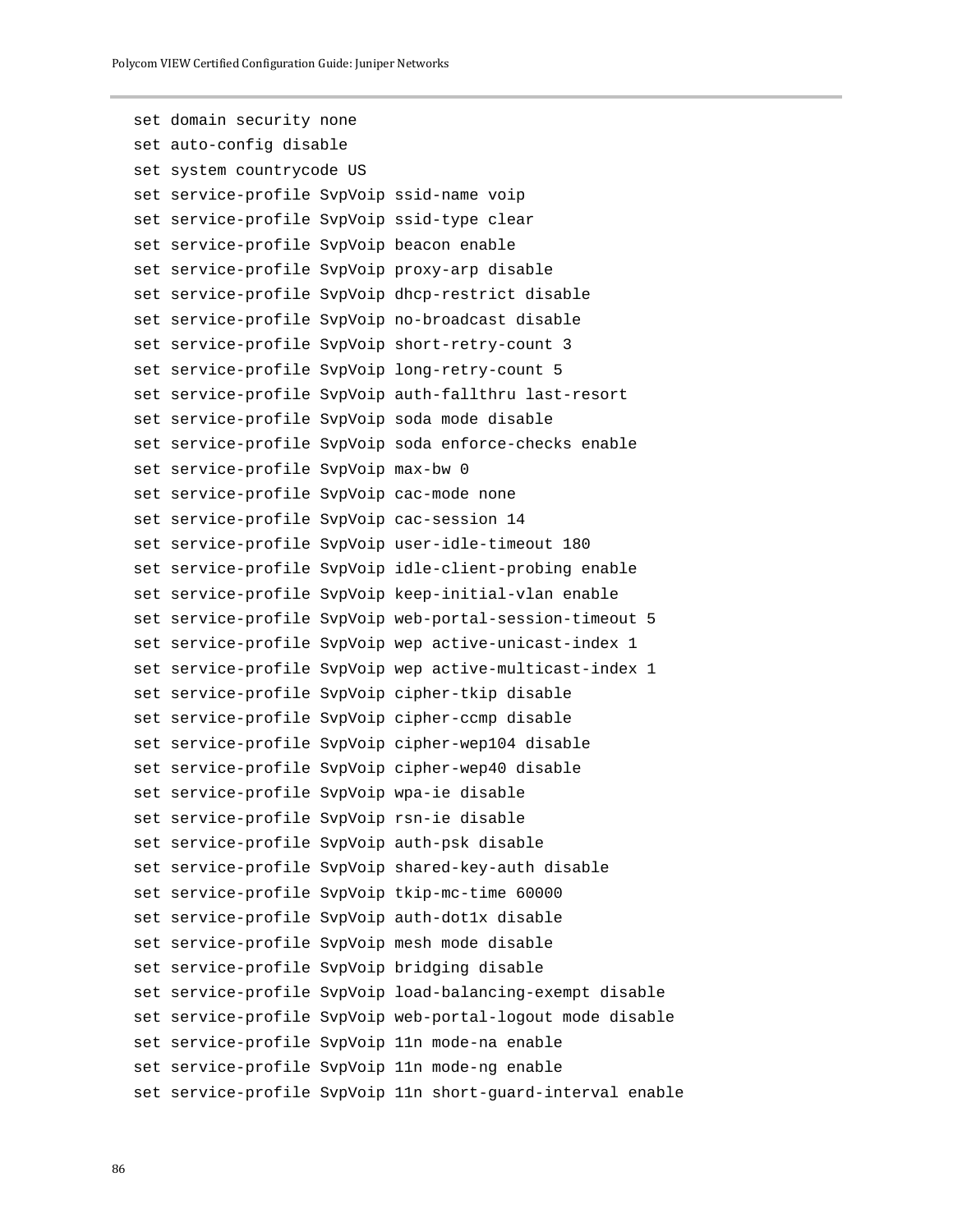set service-profile SvpVoip 11n frame-aggregation all set service-profile SvpVoip 11n a-msdu-max-length 4k set service-profile SvpVoip 11n a-mpdu-max-length 64k set service-profile SvpVoip active-call-idle-timeout 120 set service-profile SvpVoip transmit-rate 11a mandatory 6.0,12.0,24.0 beacon-rate 6.0 multicast-rate AUTO set service-profile SvpVoip transmit-rate 11b mandatory 1.0,2.0 beacon-rate 2.0 multicast-rate AUTO set service-profile SvpVoip transmit-rate 11g mandatory 1.0,2.0,5.5,11.0 beacon-rate 2.0 multicast-rate AUTO set service-profile SvpVoip transmit-rate 11na mandatory 6.0,12.0,24.0 beacon-rate 6.0 multicast-rate AUTO set service-profile SvpVoip transmit-rate 11ng mandatory 1.0,2.0,5.5,11.0 beacon-rate 2.0 multicast-rate AUTO set service-profile SvpVoip attr vlan-name VlnMember set radius deadtime 0 set radius timeout 5 set radius retransmit 3 set radius das-port 3799 set enablepass password <password> set authentication mac ssid any \* local set user admin password encrypted 070e25414707 set radio-profile default beacon-interval 100 set radio-profile default dtim-interval 2 set radio-profile default max-tx-lifetime 2000 set radio-profile default max-rx-lifetime 2000 set radio-profile default rts-threshold 65535 set radio-profile default frag-threshold 2346 set radio-profile default preamble-length short set radio-profile default auto-tune channel-config disable set radio-profile default auto-tune 11a-channel-range lower-bands set radio-profile default auto-tune ignore-clients disable set radio-profile default auto-tune power-config disable set radio-profile default auto-tune channel-interval 3600 set radio-profile default auto-tune power-interval 600 set radio-profile default auto-tune power-ramp-interval 60 set radio-profile default auto-tune channel-holddown 900 set radio-profile default countermeasures none set radio-profile default rf-scanning mode active set radio-profile default rf-scanning channel-scope operating set radio-profile default rf-scanning cts-to-self disable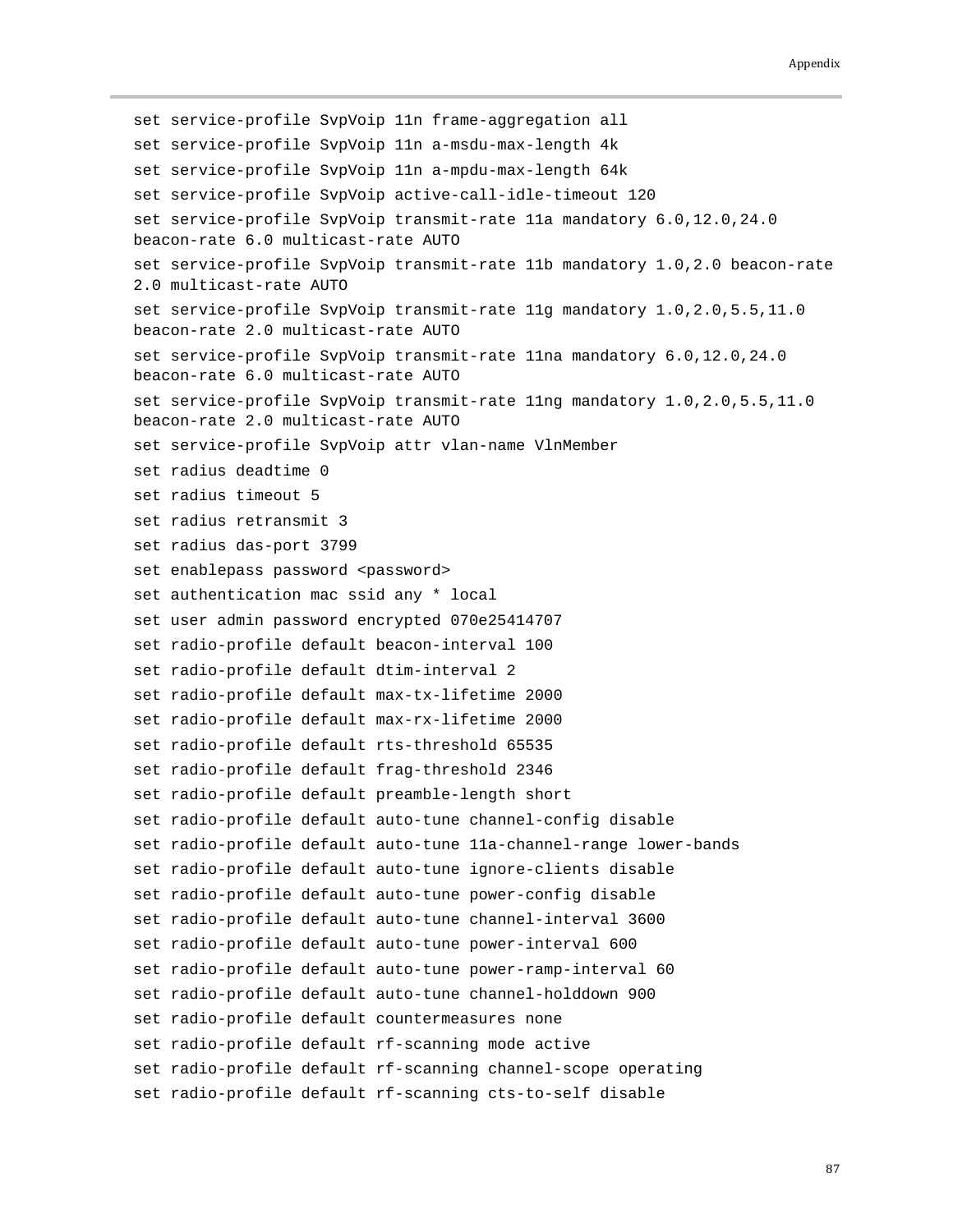```
set radio-profile default rfid-mode disable
set radio-profile default wmm-powersave disable
set radio-profile default qos-mode svp
set radio-profile default weighted-fair-queuing disable
set radio-profile default rate-enforcement disable
set radio-profile default dfs-channels enable
set radio-profile default 11n channel-width-na 40MHz
set radio-profile default cac background mode disable
set radio-profile default cac best-effort mode disable
set radio-profile default cac video mode disable
set radio-profile default cac voice mode disable
set radio-profile default cac background max-utilization 0
set radio-profile default cac best-effort max-utilization 0
set radio-profile default cac video max-utilization 0
set radio-profile default cac voice max-utilization 0
set radio-profile default cac background policing disable
set radio-profile default cac best-effort policing disable
set radio-profile default cac video policing disable
set radio-profile default cac voice policing disable
set radio-profile default service-profile SvpVoip
set vlan-profile default vlan default
set ap security none
set ap auto mode disable
set ap auto radiotype 11g
set ap auto bias high
set ap auto blink disable
set ap auto upgrade-firmware enable
set ap auto force-image-download disable
set ap auto time-out 25
set ap auto power-mode auto
set ap auto radio 1 radio-profile default mode enable antenna-location 
indoors antennatype INTERNAL
set ap auto radio 1 auto-tune max-power default
set ap auto radio 1 load-balancing enable
set ap auto radio 2 radio-profile default mode enable antenna-location 
indoors antennatype INTERNAL
set ap auto radio 2 auto-tune max-power default
set ap auto radio 2 load-balancing enable
set ap auto local-switching mode disable vlan-profile default
set ap 1 port 5 model MP-372 radiotype 11g
set ap 1 name AP01
```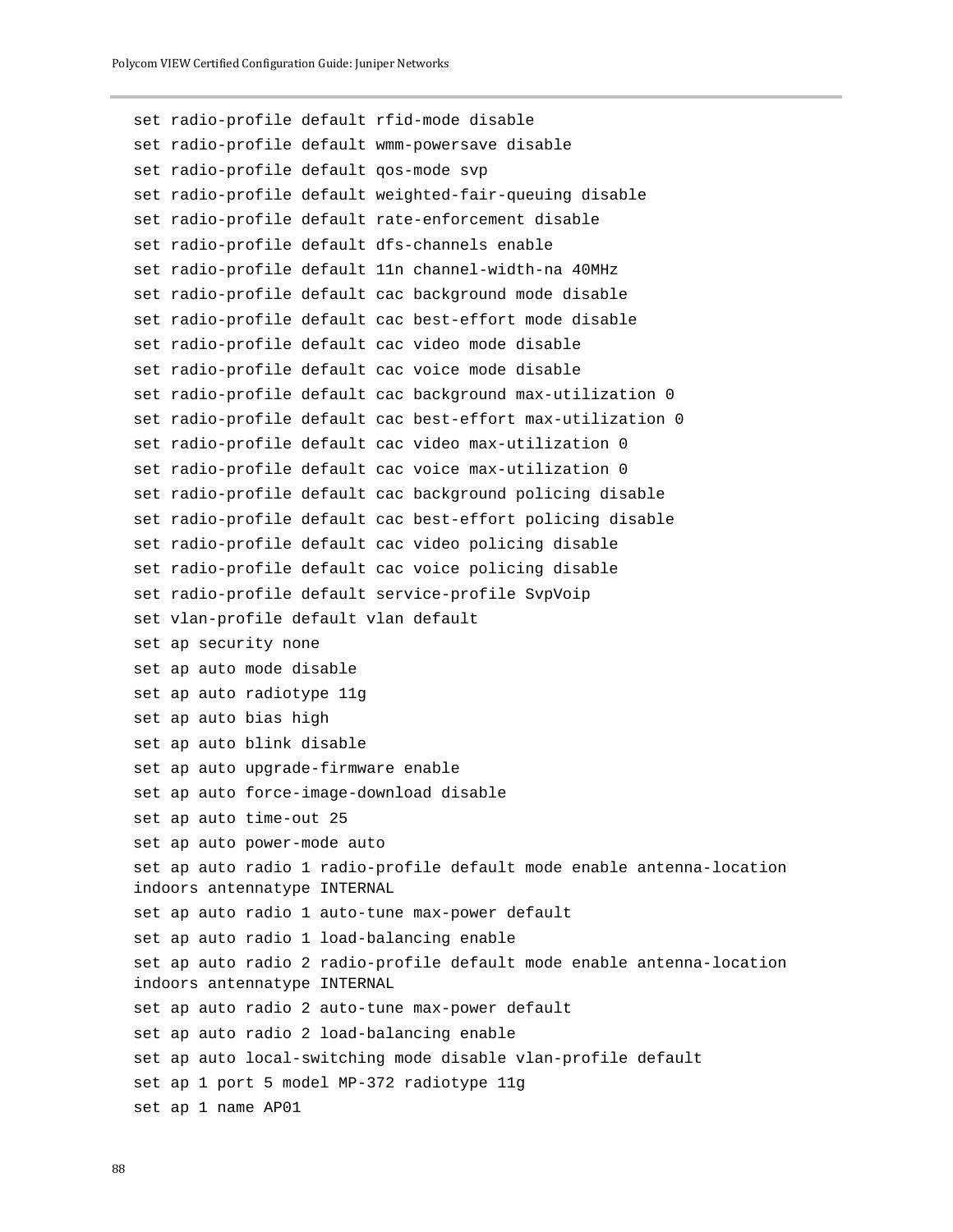set ap 1 bias high set ap 1 blink disable set ap 1 upgrade-firmware enable set ap 1 force-image-download disable set ap 1 time-out 25 set ap 1 power-mode auto set ap 1 radio 1 channel 6 radio-profile default mode enable antennalocation indoors antennatype INTERNAL tx-power 5 set ap 1 radio 1 auto-tune max-power default set ap 1 radio 1 load-balancing enable set ap 1 radio 2 channel 36 radio-profile default mode disable antennalocation indoors antennatype INTERNAL tx-power 17 set ap 1 radio 2 auto-tune max-power default set ap 1 radio 2 load-balancing enable set ap 1 local-switching mode disable vlan-profile default set arp agingtime 1200 set ip https server enable set ip telnet server enable set ip telnet 23 set ip snmp server disable set ip ssh server enable set ip ssh 22 set load-balancing mode disable set load-balancing strictness low set band-preference none set port enable 1 set port speed 1 AUTO set port duplex 1 full set port trap 1 disable set port enable 2 set port speed 2 AUTO set port duplex 2 full set port trap 2 disable set port enable 3 set port speed 3 AUTO set port duplex 3 full set port trap 3 disable set port enable 4 set port speed 4 AUTO set port duplex 4 full set port trap 4 disable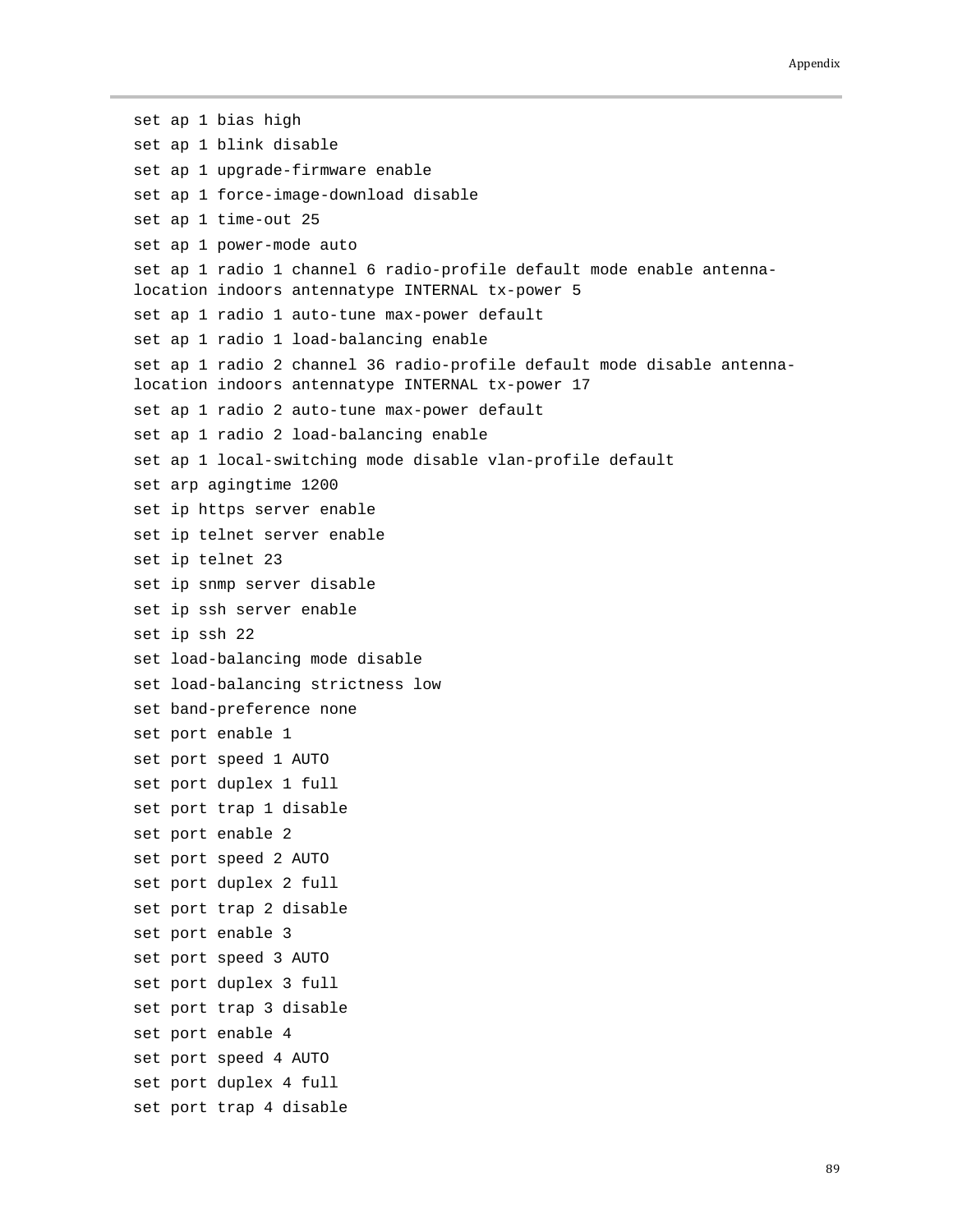```
set port enable 5
set port speed 5 AUTO
set port poe 5 enable
set port duplex 5 full
set port trap 5 disable
set port enable 6
set port speed 6 AUTO
set port duplex 6 full
set port trap 6 disable
set port enable 7
set port speed 7 AUTO
set port duplex 7 full
set port trap 7 disable
set port enable 8
set port speed 8 AUTO
set port duplex 8 full
set port trap 8 disable
set snmp protocol v1 enable
set snmp protocol v2c disable
set snmp protocol usm disable
set vlan tagtype dot1q
set vlan 1 name VlnMember tunnel-affinity 5
set vlan 1 port 1
set vlan 1 port 2
set vlan 1 port 3
set vlan 1 port 4
set vlan 1 port 6
set vlan 1 port 7
set spantree backbonefast disable
set spantree uplinkfast disable
set spantree fwddelay 15 vlan 1
set spantree hello 2 vlan 1
set spantree maxage 20 vlan 1
set spantree priority 32768 vlan 1
set spantree disable vlan 1
set igmp disable vlan 1
set igmp proxy-report enable vlan 1
set igmp querier disable vlan 1
set igmp mrsol disable vlan 1
set igmp version 2 vlan 1
```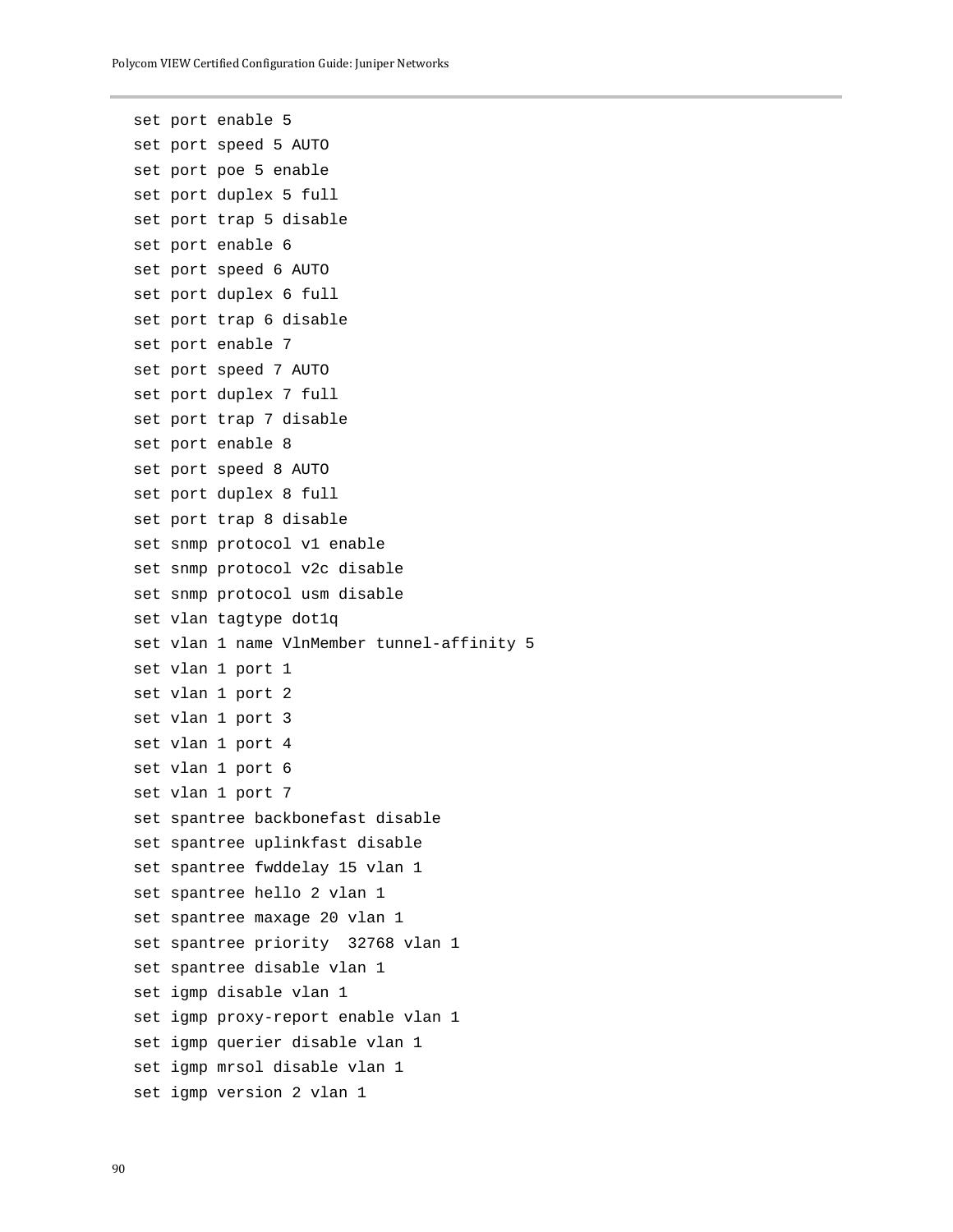set igmp mrsol mrsi 30 vlan 1 set igmp qi 125 vlan 1 set igmp oqi 255 vlan 1 set igmp qri 100 vlan 1 set igmp lmqi 10 vlan 1 set igmp rv 2 vlan 1 set igmp mrouter port 1 disable set igmp receiver port 1 disable set igmp mrouter port 2 disable set igmp receiver port 2 disable set igmp mrouter port 3 disable set igmp receiver port 3 disable set igmp mrouter port 4 disable set igmp receiver port 4 disable set igmp mrouter port 6 disable set igmp receiver port 6 disable set igmp mrouter port 7 disable set igmp receiver port 7 disable set fdb agingtime 1 age 300 set interface 1 ip 172.16.2.20 255.255.255.0 set snmp notify profile default drop all set mobility-domain mode member seed-ip 172.16.1.22 set rfdetect classification ssid-masquerade rogue set rfdetect classification seen-in-network rogue set rfdetect classification ad-hoc skip-test set rfdetect classification default-classification suspect set rfdetect log enable set rfdetect countermeasures mode normal set rfdetect signature enable set rfdetect voice-ext snr-threshold 12 set security acl hit-sample-rate 0 set security acl name svp permit cos 6 119 0.0.0.0 255.255.255.255 0.0.0.0 255.255.255.255 set security acl name svp permit 0.0.0.0 255.255.255.255 commit security acl svp set security acl map svp vlan 1 in set security acl map svp vlan 1 out set qos dscp-to-cos-map 1 cos 0 set qos dscp-to-cos-map 2 cos 0 set qos dscp-to-cos-map 3 cos 0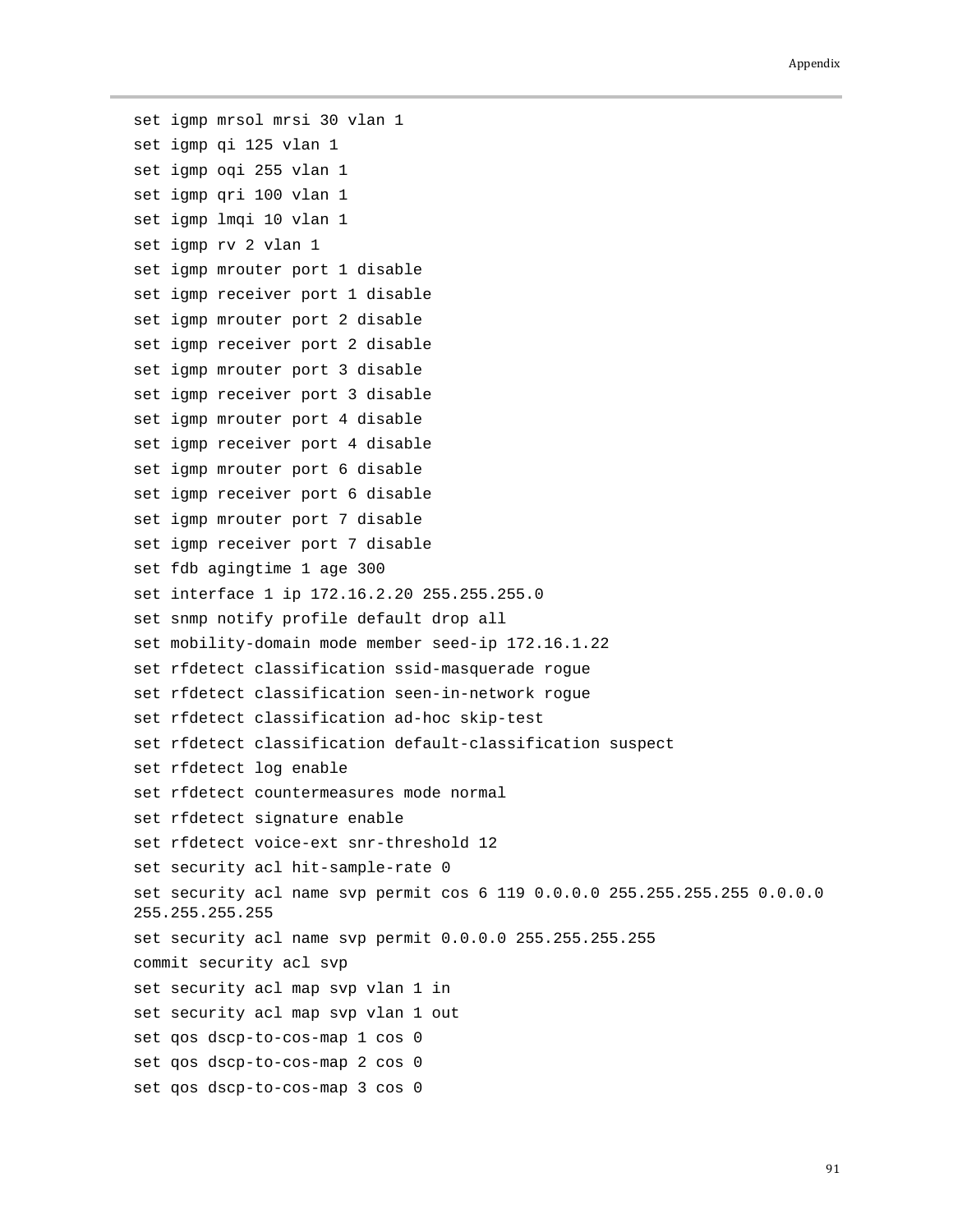| set | qos | dscp-to-cos-map | 4  | $\cos$ | 0 |
|-----|-----|-----------------|----|--------|---|
| set | qos | dscp-to-cos-map | 5  | $\cos$ | 0 |
| set | qos | dscp-to-cos-map | 6  | $\cos$ | 0 |
| set | qos | dscp-to-cos-map | 7  | $\cos$ | 0 |
| set | qos | dscp-to-cos-map | 8  | $\cos$ | 1 |
| set | qos | dscp-to-cos-map | 9  | $\cos$ | 1 |
| set | qos | dscp-to-cos-map | 10 | $\cos$ | 1 |
| set | qos | dscp-to-cos-map | 11 | $\cos$ | 1 |
| set | qos | dscp-to-cos-map | 12 | $\cos$ | 1 |
| set | qos | dscp-to-cos-map | 13 | $\cos$ | 1 |
| set | qos | dscp-to-cos-map | 14 | $\cos$ | 1 |
| set | qos | dscp-to-cos-map | 15 | COS    | 1 |
| set | qos | dscp-to-cos-map | 16 | $\cos$ | 2 |
| set | qos | dscp-to-cos-map | 17 | $\cos$ | 2 |
| set | qos | dscp-to-cos-map | 18 | cos    | 2 |
| set | qos | dscp-to-cos-map | 19 | $\cos$ | 2 |
| set | qos | dscp-to-cos-map | 20 | $\cos$ | 2 |
| set | qos | dscp-to-cos-map | 21 | cos    | 2 |
| set | qos | dscp-to-cos-map | 22 | $\cos$ | 2 |
| set | qos | dscp-to-cos-map | 23 | $\cos$ | 2 |
| set | qos | dscp-to-cos-map | 24 | cos    | 3 |
| set | qos | dscp-to-cos-map | 25 | $\cos$ | 3 |
| set | qos | dscp-to-cos-map | 26 | $\cos$ | 3 |
| set | qos | dscp-to-cos-map | 27 | cos    | 3 |
| set | qos | dscp-to-cos-map | 28 | $\cos$ | 3 |
| set | qos | dscp-to-cos-map | 29 | $\cos$ | 3 |
| set | qos | dscp-to-cos-map | 30 | $\cos$ | 3 |
| set | qos | dscp-to-cos-map | 31 | cos    | 3 |
| set | qos | dscp-to-cos-map | 32 | $\cos$ | 4 |
| set | qos | dscp-to-cos-map | 33 | $\cos$ | 4 |
| set | qos | dscp-to-cos-map | 34 | $\cos$ | 4 |
| set | qos | dscp-to-cos-map | 35 | $\cos$ | 4 |
| set | qos | dscp-to-cos-map | 36 | $\cos$ | 4 |
| set | qos | dscp-to-cos-map | 37 | $\cos$ | 4 |
| set | qos | dscp-to-cos-map | 38 | $\cos$ | 4 |
| set | qos | dscp-to-cos-map | 39 | $\cos$ | 4 |
| set | qos | dscp-to-cos-map | 40 | $\cos$ | 5 |
| set | qos | dscp-to-cos-map | 41 | $\cos$ | 5 |
| set | qos | dscp-to-cos-map | 42 | $\cos$ | 5 |
| set | qos | dscp-to-cos-map | 43 | $\cos$ | 5 |